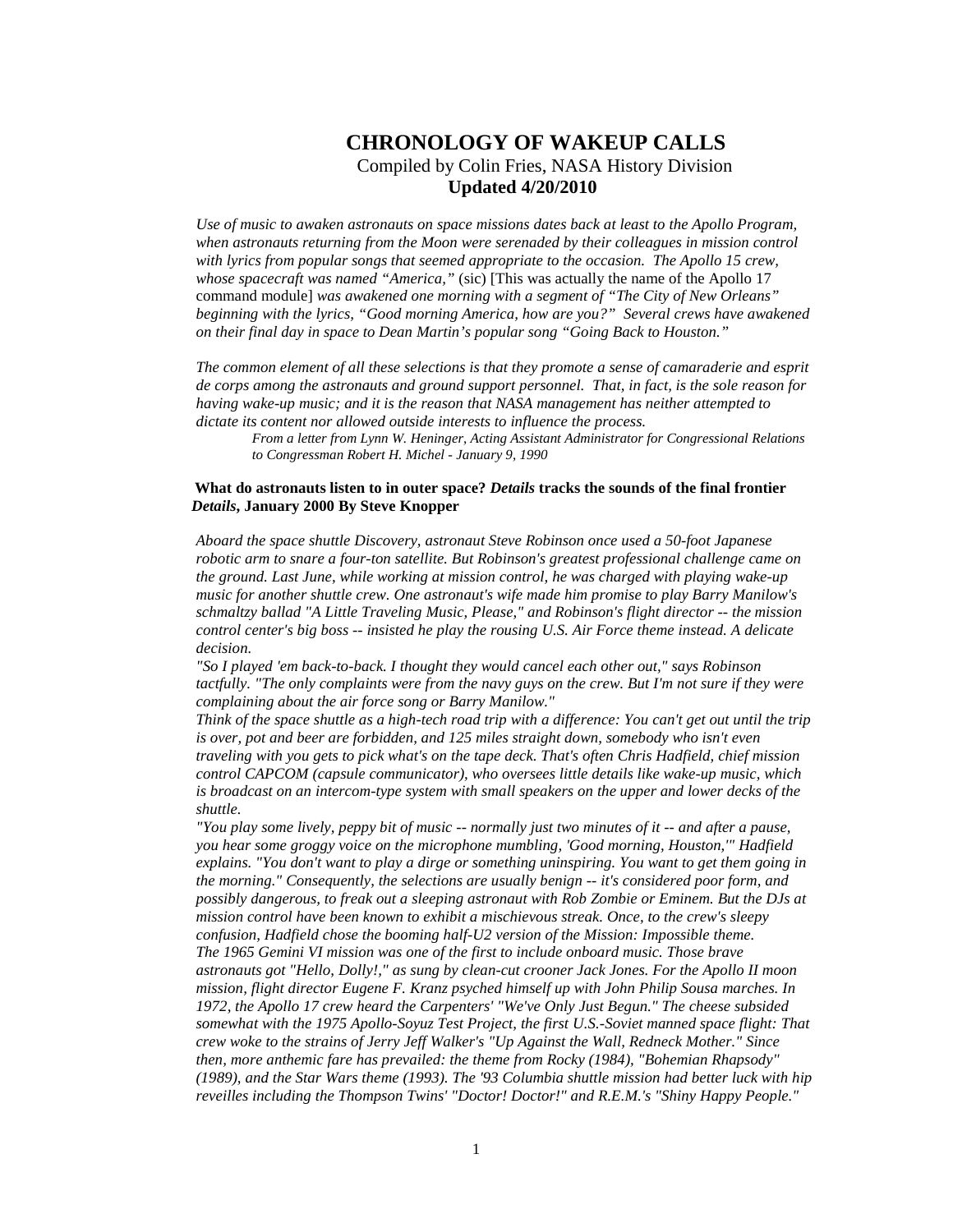*(It would be a different playlist if DJs did a set at mission control. Moby told Details he would play the Clash's six-gunning version of "I Fought the Law," and a little Bach or Hendrix. Master mixologist Armand Van Helden would spin Steve Miller's "Fly Like an Eagle" [what, no "Space Cowboy"?] and David Bowie's "Space Oddity." Mr. Space Oddity himself would choose Steve Reich's "Music for 18 Musicians.")*

*Because in space no one can hear you scream, "Turn that Crap down!," personal CD players and headphones help fly guys maintain their sanity. For his space-shuttle mission last year -- the one with Senator John Glenn, who preselected Louis Armstrong's "What a Wonderful World" as the wake-up call -- astronaut Steve Robinson brought 20 discs. While riding an exercise bike on the lower level, Robinson listened to electric-blues guitarists Albert King and Stevie Ray Vaughan. While staring literally into space, he chose a musician friend's version of Pachelbel's Canon. He fell asleep to Chris Isaak. "It's one of the most personal things that you're able to take up in space. Wherever your music is, that's sort of a version of home," says Robinson. Both Robinson and Hadfield belong to a 12-year-old, all-astronaut, Houston-based rock 'n' roll quartet known as Max-Q, whose rotating members cover bash-it-out standards like "Louie Louie." Named after an aerodynamics term for "maximum dynamic pressure," the band has yet to release any albums but occasionally plays NASA functions. In 1993, they woke up the Discovery crew with a cover of "Heartbreak Hotel."*

*Such musical experience comes in handy in space -- especially if you believe in cross-cultural exchanges. Four years ago, preparing for a shuttle mission to the Mir space station, Hadfield knew he would encounter Thomas Reiter, a German astronaut and accomplished classical guitarist. He also knew earlier Mir astronauts had left a beat-up acoustic for future crews - which, he surmised, Reiter wouldn't appreciate. So Hadfield had a company modify an electric guitar, making it lighter than usual and foldable to fit his luggage. United on Mir, 250 miles above the Earth, Hadfield and Reiter sang Beatles songs and Russian folk ballads. Air guitar, says Hadfield, was never quite like this: "It's great floating weightless going around the world, playing guitar."*

 *On the way back from Mir, Hadfield set his CD player for the Celtic weeper "Danny Boy," his favorite song ever, and watched the stars go by. The experience gave "Headphone music" a whole new meaning. "There are certain stanzas of music, certain harmonies, certain lyrics, which sometimes just send a warm rush up your backbone," Hadfield says. "And you get that almost continuously up there." And to think that we here down on Earth thought Barry Manilow couldn't possibly sound any better.*

 *Fro[m http://www.knopps.com/DetailsRockSpacemen.html](http://www.knopps.com/DetailsRockSpacemen.html)*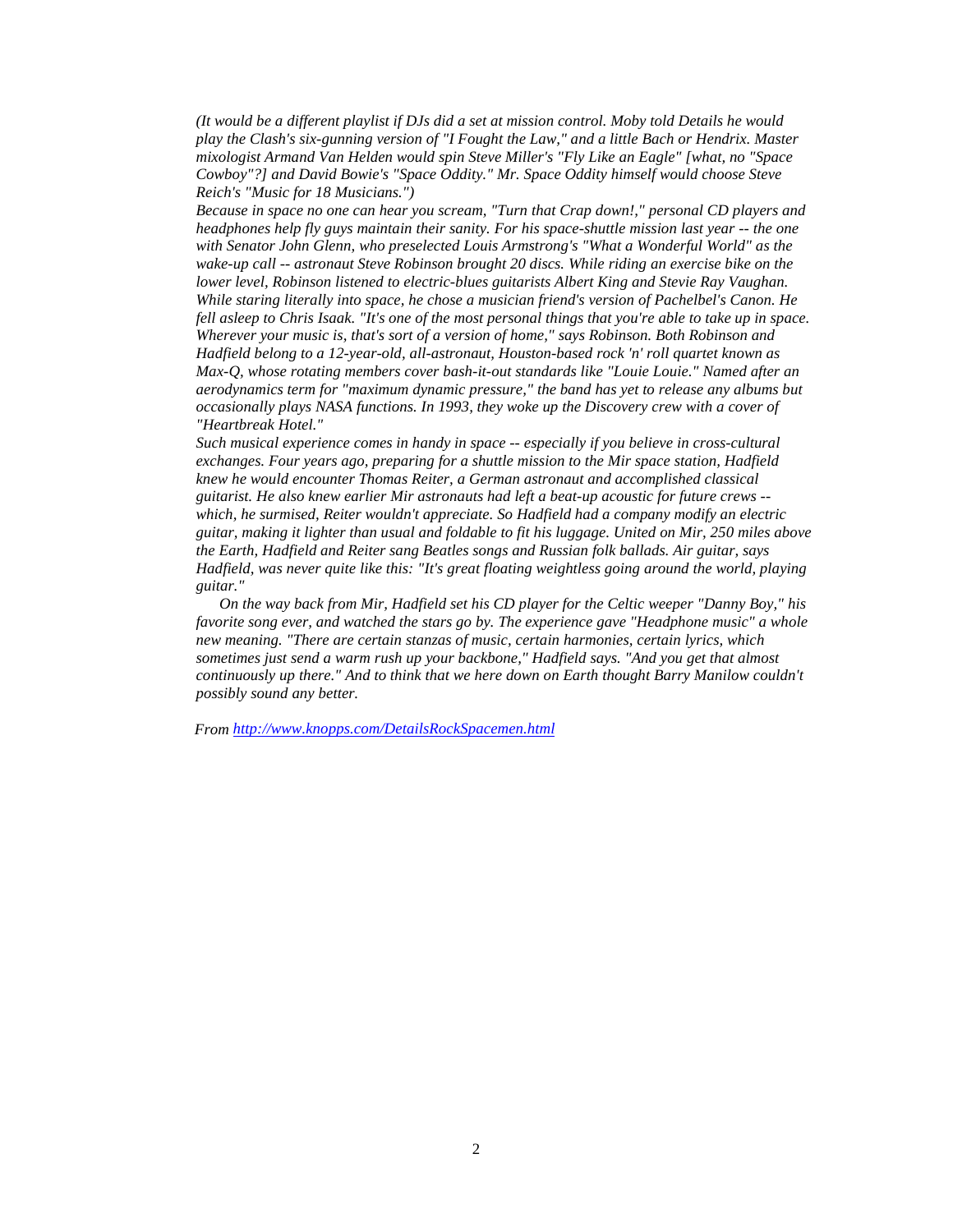### **MERCURY PROGRAM** NOTHING FOUND

### **GEMINI PROGRAM**

**GEMINI 3, 4, & 5** NOTHING FOUND

**GEMINI 6** December 15-16, 1965

New lyrics *to "Hello Dolly"* sung by Jack Jones sent to crew *NYT 2/7/68*.

### **GEMINI 7** December 4-18, 1965

New lines to *"Time to Get Ready for Love"* were sent to the crew

12/6/65 Hawaiian music began to be broadcast to them at 1:34 p.m. *Mission Commentary, Tape 112, page 1*

12/7/65 Mission Control planned to vary the crew's musical diet with upcoming selections scheduled to be: *"Beethoven's 6th Symphony"*, *"Les Sylphides"* by Chopin, *"Hungarian Rhapsody #2"* by Lizst, and *"Madame Butterfly"* by Puccini. - *Mission Commentary, Tape 141, page 1*

 Also that day: *"La Boheme"* by Puccini, "*Symphony No. 3, the Reinich"* by Schumann, music by the Fantastics, *"Symphony No. 2"* by Rachmaninoff, *"The Lawrence of Arabia Overture",* and *"Water Music"* by Handel. - *Mission Commentary Tape 154, page 2*

12/8/65 *"High Hopes" - Mission Commentary Tape 170, page 1*

 Classical music chosen for the crew included: *"The Last Two Movements From Symphony Five from The New World"* presumably by Dvorak, *"Perpetual Motion Opus Number 257"* by Johann Strauss, and *"Air on the G String"* by Johann Sebastian Bach performed by the Philadelphia orchestra. - *Mission Commentary Tape 172, page 8*

12/9/65 *"What'd I Say"* by Trini Lopez from *"Trini Lopez at P.J.s"* sent to crew, a favorite of Jim Lovell's - *Mission Commentary, Tape 215, page 2*

 *"I Saw Mommie Kissing Santa Claus"* relayed from Tananarive station for Jim Lovell. "A request from his daughter, Barbara, age 12 who hopes the song will bring her daddy home for Christmas, a little early."- *Mission Commentary, Tape 223, page 2*

12/11/65 *"Hey, Look Me Over"* – Louis Armstrong, sent to crew. - *Mission Commentary Tape 280, page 1* 12/18/65 *"I'll Be Home For Christmas"* and *"Going Back to Houston"* sent to crew just before retrofire. - *Mission Commentary Tape 610, page 1*

**GEMINI 8** March 16, 1966 NOTHING FOUND

**GEMINI 9** June 3-6, 1966

6/4/66 *"The Lonely Bull"* by Tijuana Brass - From "The Last Man on the Moon". Copyright 1999 by Eugene Cernan and Don Davis. St. Martin's Press, LLC, New York, NY., p.124.

6/6/66 *"Russian Overture"* and *"Ludmilla Overture"* by Glinka and a composition by Johann Sebastian Bach were sent to the crew – *Mission Commentary Tape 187, page 1*

 *"We have had a change of pace in the music being piped in on one of the inactive (sic) loops here in Mission Control. Run the gamut of the four B's of music, Bach, Beethoven, Brahms and Brass, Tijuana Brass that is." - Mission Commentary Tape 189, page 1*

**GEMINI 10** July 18-21, 1966 NOTHING FOUND

**GEMINI 11** September 12-15, 1966 NOTHING FOUND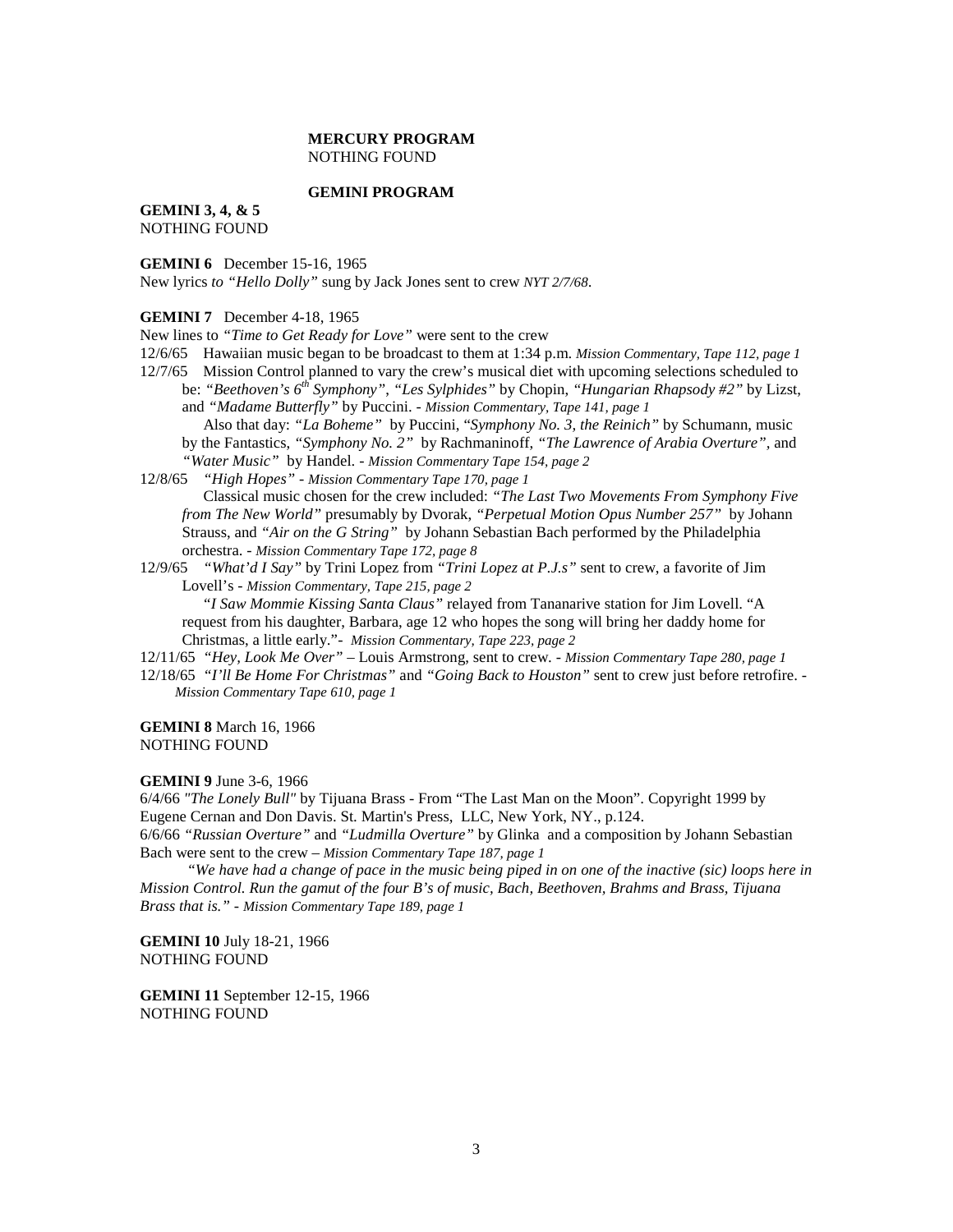### **GEMINI 12** November 11-15, 1966

11/14/66 *"My Favorite Things"* from *"The Sound of Music"* sent to the crew. - *Mission Commentary Tape 240, page 2* to *Mission Commentary Tape 242, page 1 "Going Back to Houston" sent to crew – Mission Commentary Tape 248, page 1 - Mission Commentary Tape 249, page 1*

71:52:11 –72:06:38 *"The Sound of Music"* by Julie Andrews from *Gemini XII Voice Communications (Air-to-Ground, Ground-to-Air, and Onboard Transcription)*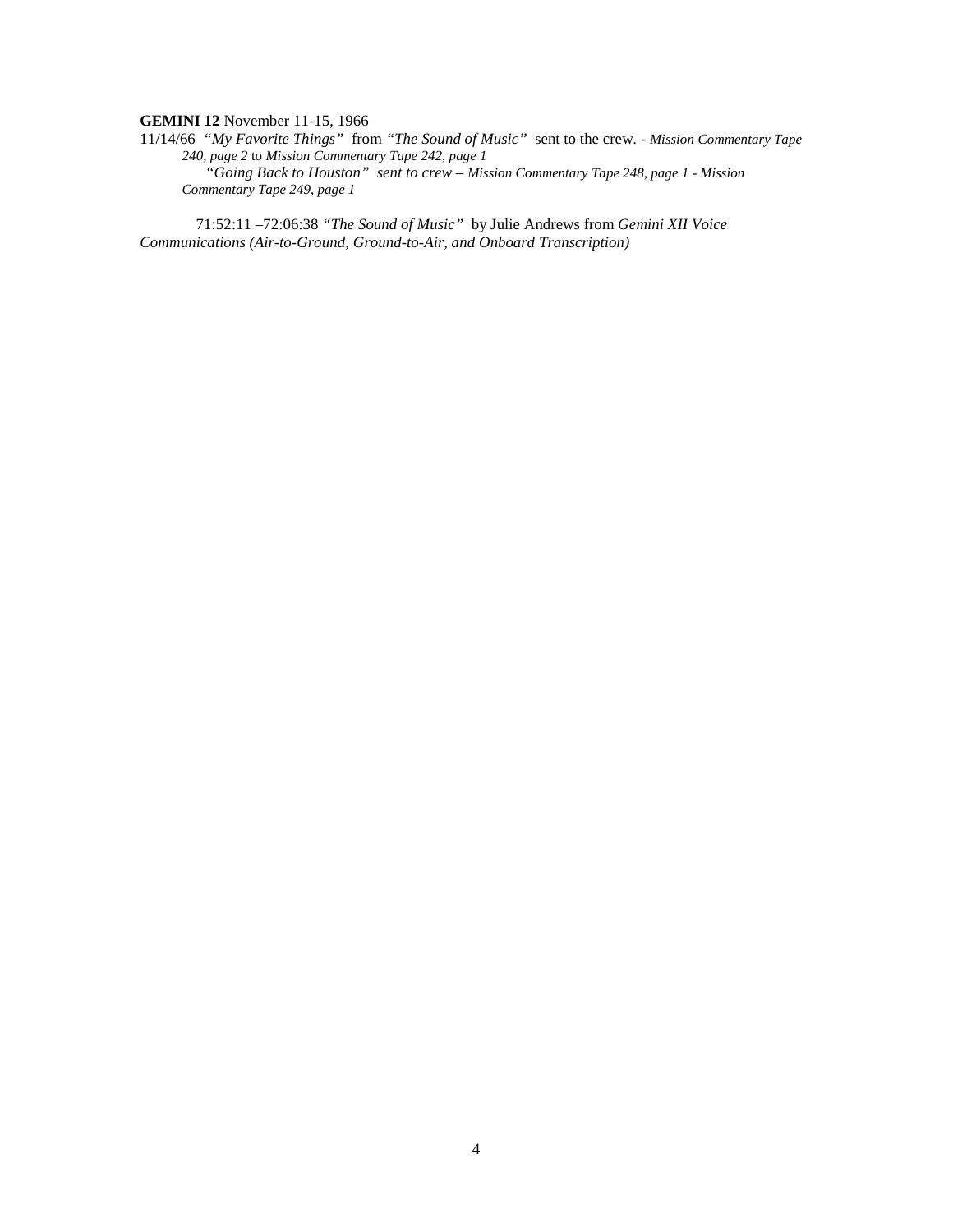### **APOLLO PROGRAM**

**APOLLO 10** May 18-26, 1969 5/21/69 "*On a Clear Day*" by Robert Goulet 5/22/69 "*The Best Is Yet To Come*" by Tony Bennett 5/24/69 "*It's Nice to Go Trav'ling*" by Frank Sinatra 5/25/69 "*Come Fly With Me*" wakeup from crew to Mission Control 5/25/69 *"Zippity-do-da"* 5/26/69 Bugle call for reveille.

### **APOLLO 12** November 14-24, 1969

11/16/69 Bugle & Boatswain's Pipe 02 05 05 09 *"First Call to Formation"* (trumpet) 07 19 39 33 *"The Yankee Clipper, Apollo 12"* (chorus) 07 19 40 08 *"The Second Time Around"* (chorus) 08 15 38 21 to 08 14 40 41 *"The Yankee Clipper, Apollo 12"* (chorus)

**APOLLO 15** July 26-August 7, 1971 8/2/71 *"Tijuana Taxi"* by Tijuana Brass 8/4/71 - Theme From *"2001: A Space Odyssey"* Spacecraft communicator Karl Henize 8/6/71 - *"Anchors Aweigh"* For Jim Irwin. 8/7/71 - Al Kealoha Perry - *"Hawaiian War Chant"* from record *"Hawaii Calls."*

### **APOLLO 17** December 7-19, 1972

*Gene and Jack had a total of thirteen wake-up calls during the mission. Ten times Houston picked out appropriate musical selections, albeit none of them "Hail Purdue" in honor of Gene's alma mater, Purdue University. There was no music for their first two wake-up calls in space. For the third morning, Houston picked "The Jayhawk Fight Song" in honor of Ron Evans' alma mater, Kansas University. There was no music again for the fourth morning but, for the fifth call, on the day that Gene and Jack made their landing, Houston played John Denver's version of "The City of New Orleans" which features the phrase "Good morning, America, how are you?" in the chorus. "America" is, of course, the name of the Apollo 17 Command Module. For Gene and Jack's first wake-up call on the Moon, Houston picked Wagner's "The Ride of the Valkyries", a tune regularly played on mornings of final exams at Caltech, which was Jack's undergraduate school. (Gordon Fullerton and Journal Editor Eric Jones were also Caltech undergrads.) Flight Director Gerry Griffin's alma mater, Texas A&M, was honored the next morning with a rendition of "The Aggie Fight Song". Strauss' "Thus Spake Zarathustra" is associated with space because of the Stanley Kubrick/Arthur C. Clarke film "2001: A Space Odyssey".]*

*[For the rest of the mission, the selections are: Roberta Flack's rendition of "If Ever I Saw Your Face", presumably a reference to the Moon below the orbiting spacecraft; the Doors' "Come on Baby Light My Fire", to be played on the day (December 17) that the Apollo 17 crew leaves lunar orbit for the trip home; "Home for the Holidays"; The Carpenters' "We've Only Just Begun", played in the belief that the end of Apollo is not the end of humanity's lunar adventure; and, for the morning of splashdown, a dual selection of the Navy's "Anchors Away" and the U.S. national anthem, "The Star Spangled Banner."]* 

*[Journal Contributor Brian Lawrence notes that "the BBC used 'Also Sprach Zarathustra' to introduce their TV coverage of all the missions."]*

Apollo Lunar Surface Journal (after 183:33:55)

 02 08 35 43 - 02 09 39 39 (TEC) (12/9/72)*"Jayhawk Fight Song"* in honor of Ron Evans' alma mater.

 04 07 05 01 - 04 07 11 04 (TEC) (12/11/72)*"City of New Orleans"* - John Denver ("Good Morning, America" line in song refers to Command Module, America. *The wake-up call for landing day was John Denver's version of the Steve Goodman song, "The City of New Orleans," with its chorus of "Good morning, America, how are ya?" It was a happy song that had been suggested by people on the*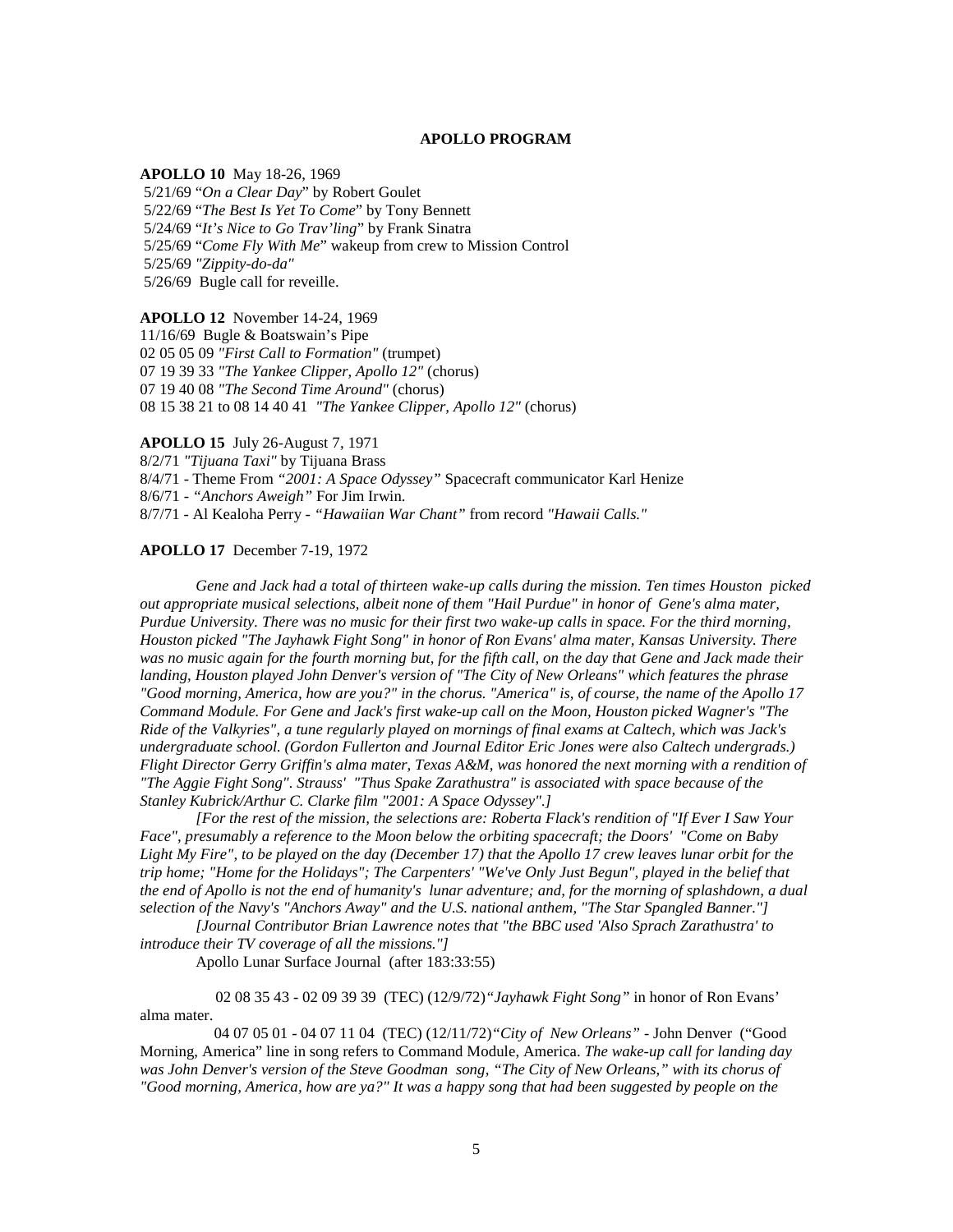*night shift in the press room - a song that matched the mood of the crew and, indeed, country-music-fan Schmitt requested a replay while he and the others finished waking up.*

From "Apollo Lunar Surface Journal"

05 14 15 05 (TEC) (12/12/72)*"Ride of the Valkyries"* by Wagner wake-up to Schmitt on

Moon.

 *"Jack Schmitt and Gordon Fullerton were both undergraduates at the California Institute of Technology. At 7:00a.m. it was traditional for students with hi-fi systems to tie them together and wake up everybody in the undergraduate dorms by playing 'The Ride' at full volume…" Bob Parker may have had the duty of choosing this piece. "In a February 1992 telephone conversation, Bob said that, if it was he who picked the piece, it was simply because he likes Wagner and can think of few things more stirring than the Ride. He also says that, in the Apollo era, the wake-up music was usually picked the night before and that they sometimes had trouble finding a recording in time." From "Apollo Lunar Surface Journal"*

 06 13 45 04 (TEC) (12/13/72) *"Texas Aggie Fight Song"* to lunar crew. Honors Flight Director's Gerry Griffin's alma mater, Texas A & M.

 07 12 49 59 (TEC) (12/14/72)*"Thus Spake Zarathrustra" (Theme from "2001')* by Richard Strauss to lunar crew

 08 12 57 10 (TEC) (12/15/72) *"The First Time Ever I Saw Your Face"* by Roberta Flack to lunar crew. Presumably refers to face of the Moon below. Chosen by Neil Hutchinson.

 09 09 30 51 - 09 09 38 54 (TEC) (Dec. 16, 1972) *"Light My Fire"* The Doors. Same day that crew ignites SPS and leaves lunar orbit.

10 07 50 01 (TEC) (12/17/72)*"Home For the Holidays"* by Jerry Vale.

 11 08 20 01 (TEC) (12/18/72)*"We've Only Just Begun"* The Carpenters. "…played in the belief that the end of Apollo is not end of humanity's lunar adventure." From ALSJ. Followed by Christmas carol recorded by Ron Evans' neighbors. From *MC.*

> 12 07 20 02 (TEC) (12/19/72)*"Anchors Aweigh"* and *"The Star Spangled Banner"* 12 07 33 47 (TEC) (12/19/72) *"Anchors Aweigh"* again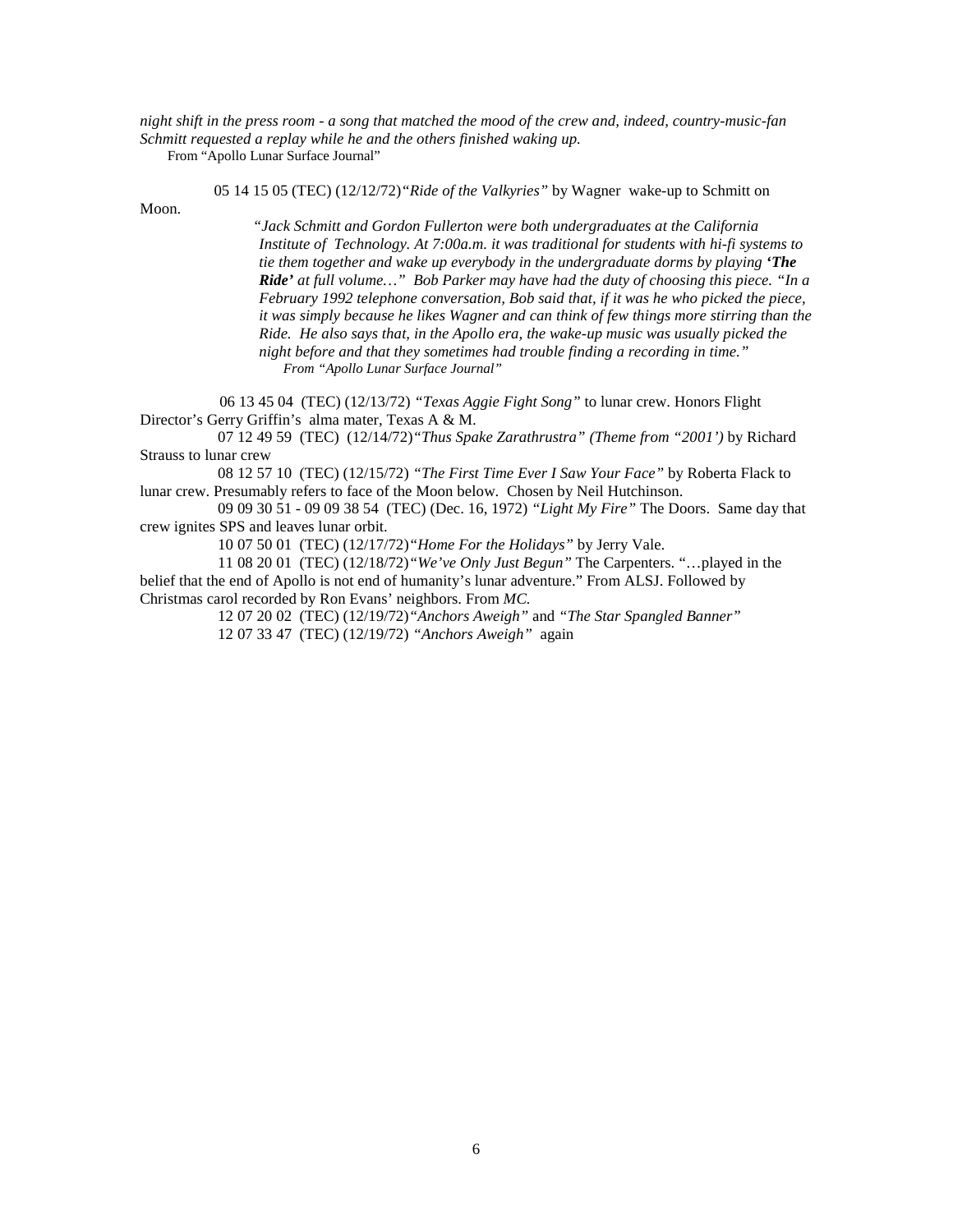# *SKYLAB*

# SKYLAB 2

6/21/73 Boatswain's Call and *"Lonely Bull"* by Herb Alpert & Tijuana Brass. The boatswain's pipe was directed to Pete Conrad by Paul Hand, probably because Conrad was Navy.

*"You should have started doing that on about day 2,"* Conrad quipped.  *"And the crew down here couldn't find a song for three bulls, it was only one,"* replied Capcom. Conrad countered with, *"Here's a little old song, love."* And then PAO filled in the background:

 "That last song coming down from Skylab was out of Pete Conrad's repertoire of country-western music he has aboard."

From Mission Commentary SL-II MC-1305*/*2 Time: 05:31 CDT, 28:10:31 GMT

### SKYLAB 3

- 8/21/73 "*Girl from Ipanema*" and "*Anchors Aweigh*" CAPCOM: Bob Crippen
- 8/22/73 "*The Party's Over*" by Julie London CAPCOM: Bob Crippen
- 8/23/73 Army Air Corps Song CAPCOM: Bob Crippen
- 8/24/73 "Come Fly With Me"
- 8/25/73 Selections from Julie London and Tijuana Brass CAPCOM: Bob Crippen
- 8/27/73 "*My Skylab Home*" written and performed by Chuck Morley of Cocoa Beach, Florida courtesy of Bill Cummings of Titusville radio station WRMF
	- CAPCOM: Karl Henize
- 9/15/73 "*Paralyzed*" by Legendary Stardust Cowboy. *Sounded like Marine Close Order Drill to Owen Garriott*

CAPCOM: Bob Crippen

9/17/73 Message from Mother Earth (the alter ego of Bob Crippen) followed by the instrumental, "*Come Saturday Morning*"

9/18/73 "*String of Pearls*" by Glenn Miller Orchestra

9/19/73 "*Marine Corps Hymn*" played for Jack Lousma. *Jack said Mission Control should be standing at attention.*

9/20/73 *"Moonlight Becomes You"* CAPCOM: Bob Crippen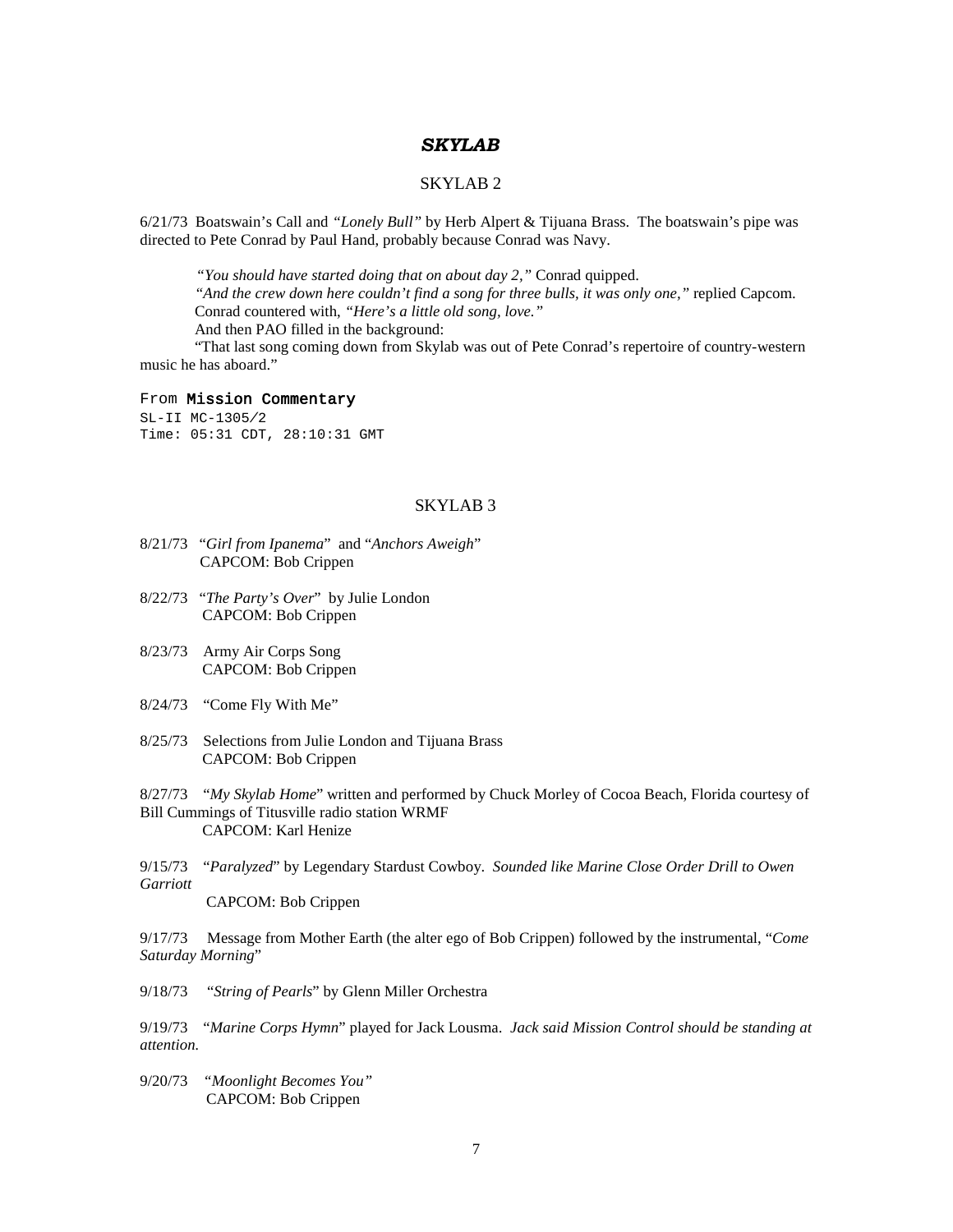9/25/73 "*Going Back to Houston*" (Sic), probably "*Houston*" by Dean Martin CAPCOM: Henry Hartsfield

### SKYLAB 4

- 11/21/73 "*The Lonely Bull*" by [Herb Alpert & Tijuana Brass]? CAPCOM: Henry Hartsfield
- 11/22/73 "*A Walk in the Black Forest*" *Symbolic of the fact that the crew of Skylab 4 will be taking a walk in the blackness of space to repair the control system for an Earth-scanning antenna.* CAPCOM: Henry Hartsfield
- 11/24/73 "*Paralyzed*" by Legendary Stardust Cowboy CAPCOM: Bob Crippen
- 12/2/73 "*Misty*" by Julie London CAPCOM: Bob Crippen
- 12/3/73 Selection from "*The Sea*" by Rod McKuen CAPCOM: Bob Crippen
- 12/4/73 "*Muskrat Ramble*" by Firehouse Five Plus Two CAPCOM: Bob Crippen

### 12/5/73 UNIDENTIFIED

- 12/6/73 *A message from the people of Germany followed by German Christmas songs. Santa Claus Day in Germany falls on this date.* Also "*Silent Night*" by Barbra Streisand
- 12/7/73 "*The Party's Over*" by Julie London
- 12/10/73 "*Lonely Bull (El Solo Toro)*" by Herb Alpert & Tijuana Brass
- 12/11/73 "*Peanut Vendor*" by Chet Atkins CAPCOM: Henry Hartsfield
- 12/13/73 "*Eli's Coming*" by Three Dog Night
- 12/14/73 "*Blue Tail Fly*" by Burl Ives CAPCOM: Richard Truly
- 12/23/73 *Christmas music "The Little Drummer Boy"*
- 12/24/73 "*The Twelve Days of Christmas*", *"The Little Drummer Boy"*
- 12/25/73 *"Ring Christmas Bells"*
- 12/28/73 No wakeup call sent. Crew awakened by their alarm. CAPCOM: Bob Crippen
- 12/29/73 "*Joy to the World*" by Three Dog Night CAPCOM: Bob Crippen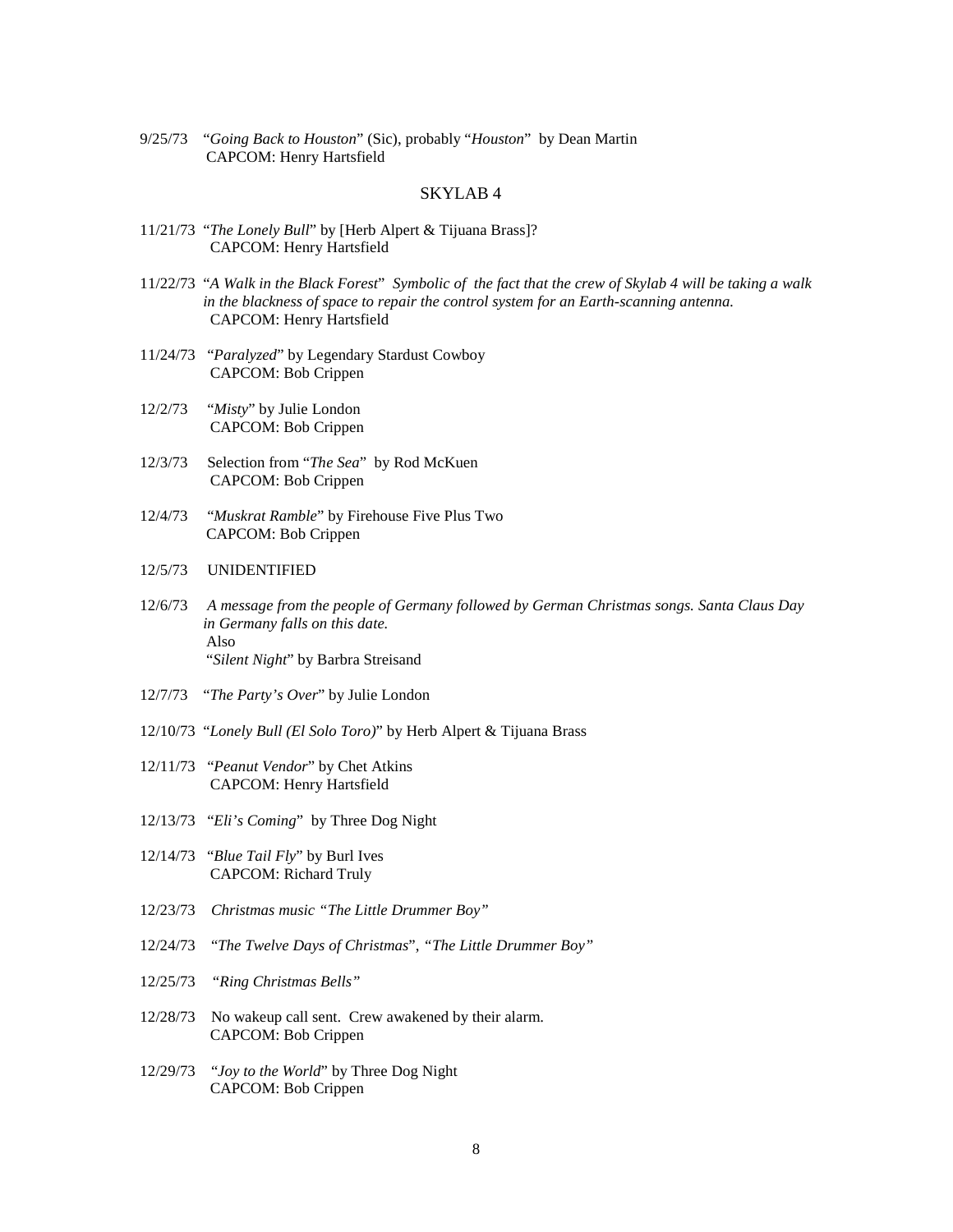|          | 12/30/73 "On Top of the World" by "The Carpenters"<br>CAPCOM: Bob Crippen                                                                                                                                  |
|----------|------------------------------------------------------------------------------------------------------------------------------------------------------------------------------------------------------------|
| 12/31/73 | "Come Back My Love" by Brigitte Bardot                                                                                                                                                                     |
| 1/1/74   | "Auld Lang Syne" Guy Lombardo<br>"Paralyzed" by Legendary Stardust Cowboy                                                                                                                                  |
| 1/2/74   | <b>UNIDENTIFIED</b><br><b>CAPCOM: Bruce McCandless</b>                                                                                                                                                     |
| 1/3/74   | Peter, Paul, and Mary medley<br><b>CAPCOM: Henry Hartsfield</b>                                                                                                                                            |
| 1/4/74   | Chet Atkins medley                                                                                                                                                                                         |
| 1/5/74   | "Strawberry Roan" and "El Paso" by Marty Robbins<br>Commander Gerald P. Carr commented: "Gene Autry, eat your heart out."<br>CAPCOM: Henry Hartsfield                                                      |
| 1/6/74   | Herb Alpert & Tijuana Brass medley<br>CAPCOM: Henry Hartsfield                                                                                                                                             |
| 1/12/74  | "Come Saturday Morning"<br><b>CAPCOM: Bruce McCandless</b>                                                                                                                                                 |
| 1/13/74  | "Light My Fire" by The Lettermen (sic)<br><b>CAPCOM: Bruce McCandless</b>                                                                                                                                  |
| 1/14/74  | Neil Diamond vocal<br><b>CAPCOM: Bruce McCandless</b>                                                                                                                                                      |
| 1/15/74  | "The First Time Ever I Saw Your Face"<br><b>CAPCOM: Bruce McCandless</b>                                                                                                                                   |
| 1/16/74  | "Spiders and Snakes"<br><b>CAPCOM: Bruce McCandless</b>                                                                                                                                                    |
| 1/17/74  | "O What a Beautiful Morning"<br>CAPCOM: Bob Crippen                                                                                                                                                        |
| 1/19/74  | The Air Force Song ("Off We Go Into the Wild Blue Yonder"), "Anchors Aweigh" & "Ear<br>Splitting Louder Boomer" by Steppenwolf. The last for lone civilian of crew, pilot Ed Gibson<br>CAPCOM: Bob Crippen |
| 1/20/74  | "Marines Hymn", "Quiet Village", "Hawaiian War Chant"<br>CAPCOM: Bob Crippen                                                                                                                               |
| 1/21/74  | "The Party's Over" by Julie London<br>"Misty" by Julie London<br><b>CAPCOM: William Thornton</b>                                                                                                           |
| 1/22/74  | "Spiders and Snakes"<br><b>CAPCOM: Richard Truly</b>                                                                                                                                                       |

1/23/74 "*Happy Birthday*" *"For He's a Jolly Good Fellow"* by Pogue family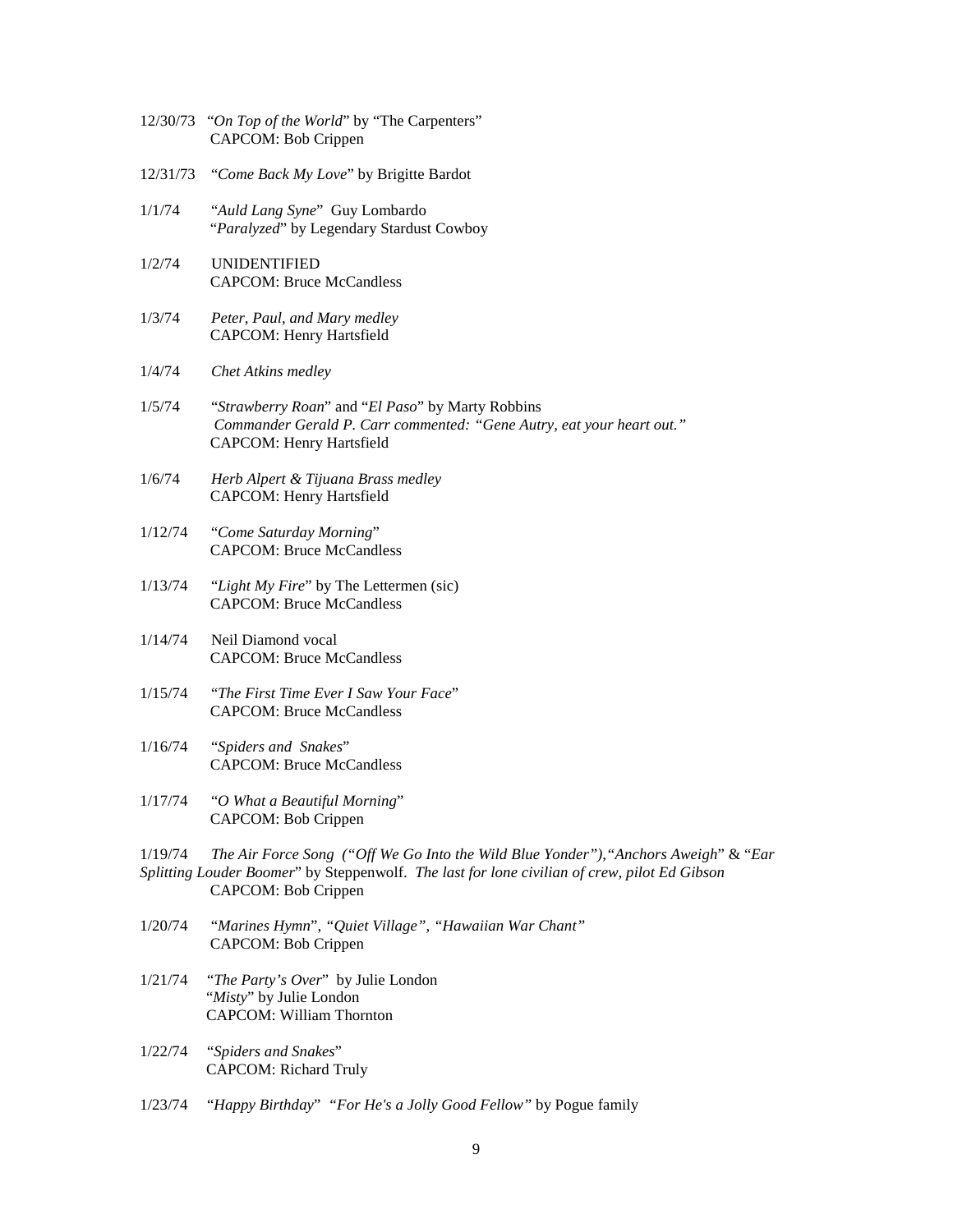*In honor of Bill Pogue* CAPCOM: Richard Truly

- 1/24/74 "*Misty*" CAPCOM: Richard Truly
- 1/25/74 *"On Top of the World"* by The Carpenters CAPCOM: Richard Truly
- 1/26/74 "*In the Wee Small Hours of the Morning*" by Julie London CAPCOM: Richard Truly
- 1/27/74 *"El Manicero"* Herb Alpert & Tijuana Brass?
- 1/28/74 "*A medley of soft music..."* CAPCOM: Henry Hartsfield
- 1/29/74 "*If*" by Bread; "*Gypsies, Tramps, and Thieves*" by Cher; and "*Sensuous Woman*" by Mystic Moods CAPCOM: Henry Hartsfield
- 1/30/74 "*Ghost Riders in the Sky*" CAPCOM: Henry Hartsfield
- 1/31/74 "*Burning Love*" by Elvis Presley CAPCOM: Henry Hartsfield
- 2/3/74 *"Walk Through the Black Forest"* by Herb Alpert & Tijuana Brass
- 2/4/74 "Rachmaninoff Concerto No. 3" played by Van Cliburn
- 2/5/74 "Out in the Country" by Three Dog Night" and "I Feel the Earth Move" by Carole King. CAPCOM: Henry Hartsfield
- 2/6/74 *"Soul of Spain"* by 101 Strings
- 2/7/74 *"Carmen"* by Bizet and *"Shaft"* by Isaac Hayes **CAPCOM: Bruce McCandless**
- 2/8/74 "*Goin'Back to Houston*" by Dean Martin

### **APOLLO-SOYUZ TEST PROJECT (ASTP)**

July 15-24, 1975

- 7/16/75 "*Good Morning Sunshine*" Chicago (Apollo crew)
- 7/18/75 "*Midnight in Moscow*" (Apollo crew)
- 7/19/75 "*Tenderness*" Maya Kristalinskaya. Crew did not wake until later in morning (Apollo crew)
- 7/20/75 "*Tenderness*" Maya Kristalinskaya . This time the crew heard it. (Apollo crew)
- 7/24/75 "*Redneck Mother*" Jerry Jeff Walker (Apollo crew)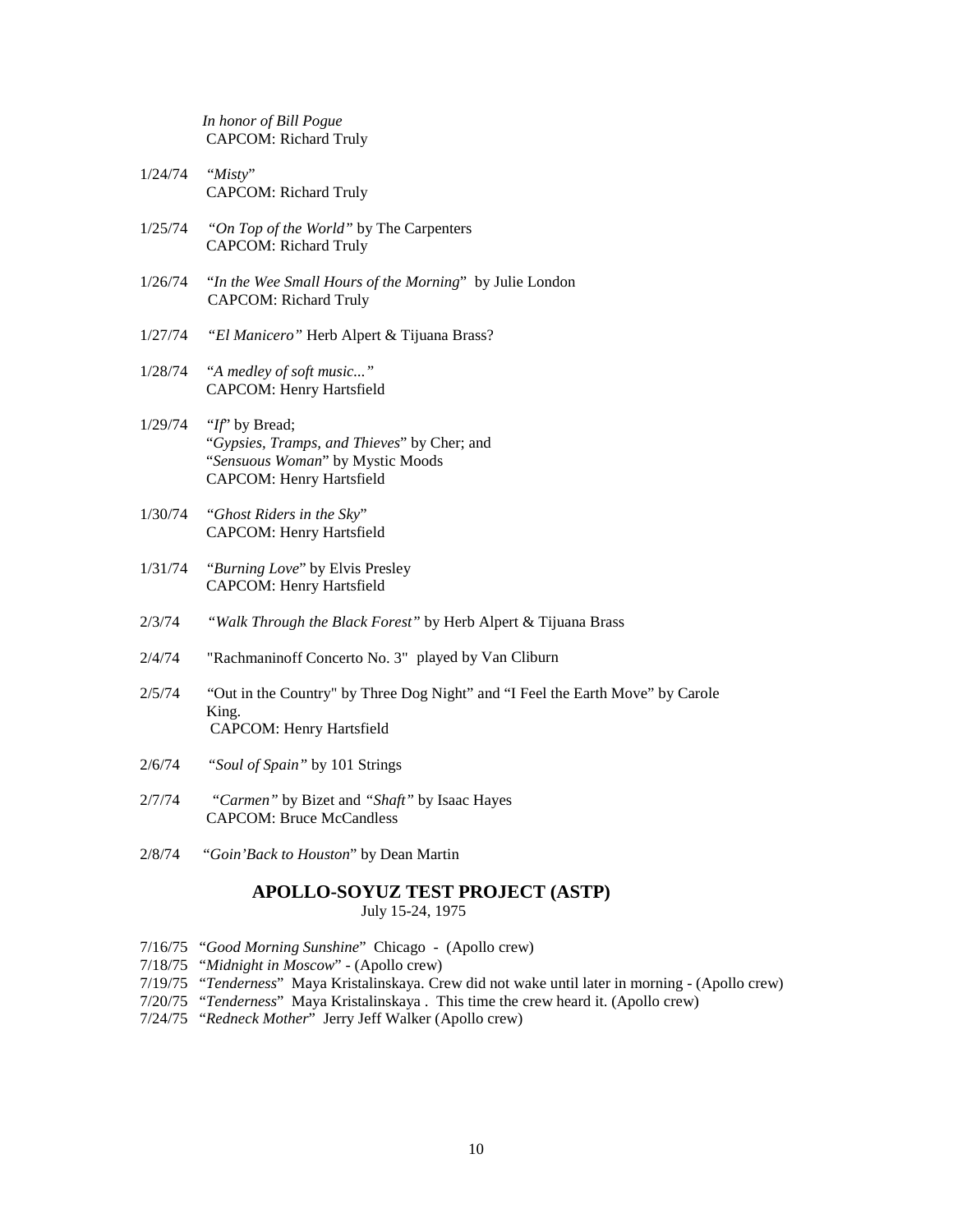# **SPACE SHUTTLE**

*... the wakeup music is selected by the astronauts working as CAPsule COM municators (CAPCOM) for the mission. Traditionally, the music relates to mission objectives or to specific crew members. The speaker units onboard the Shuttle were designed to annunciate alarm tones, so they do not reproduce music very well. Therefore, songs chosen for wakeup must be very recognizable to the crew. Special greetings, or songs which provide commercial gain or profit cannot be used. Selected from recordings widely available to the public, the wakeup song list is reviewed and approved preflight. Within the highly structured environment of a Shuttle flight the morning wakeup presents an opportunity for levity and a bit of shared camaraderie. It tends to stand out as a human element in an otherwise complex technical enterprise. Kay Hire, spacecraft communicator on STS-79 in answer to a Mission Control Web question*

*On shuttle, at the appropriate time, mission controllers in Houston send wake-up music to the crew. Mission control picks the songs, with suggestions from astronauts' loved ones. Sometimes a family member* will request a favorite song for a loved one. The station crew wakes up the "old-fashioned" way: the buzz of *an alarm clock.*

"How do astronauts sleep in space?" *- FLORIDA TODAY By Chris Kridler 12/17/02*

*"Some missions have two shifts, so there is someone awake 24 hours a day," he [NASA spokeman Kelly Humphries] said. "On those missions, we don't do wake-up calls. On missions when the crew is on the same shift, we send up one when they're supposed to get out of bed." The wake-up calls are orchestrated before the mission, Humphries said. "A [crew-member's] family will say, 'I'd like to send this song up to my dad, because he's on orbit and he likes this song.' " Some songs fostered team spirit, Humphries said.*

"Astronauts Get Baha Men, AC/DC Wake-Up Calls" – MTV News 2/20/2001

(Please note: On-line audio links to Space Shuttle wakeup calls exists for missions STS-81 to present with the exceptions of STS-82, STS-83, STS-84, STS-94, STS-86, and STS-89. See hyperlinks provided below the text list for each applicable mission. However, there are no links for mission STS-80 and earlier missions)

| $STS-1$ | April 12-14, 1981    |                                                                                           |
|---------|----------------------|-------------------------------------------------------------------------------------------|
|         | 4/13/81              | "Blast-Off Columbia" Roy McCall                                                           |
|         | 4/14/81              | Short excerpt from an old Spike Jones record followed by a comic tape with                |
|         |                      | voices of Houston DJs Hudson and Harrigan kidding Young and Crippen,                      |
|         |                      | then "Reveille". "It's splashdown, and Crip, you could both use a shower,"                |
|         |                      | said one member of the radio team. "You've waited for this for 12 years and               |
|         |                      | if you don't wake up you're going to miss the whole darn thing." "Crip,"                  |
|         |                      | said one voice, "get out of the rack." "No, no, no," said the other. "If he               |
|         |                      | wakes up he'll spill coffee all over the controls." "Get to work, you guys.               |
|         |                      | You've got 300 government agencies out there to support." Then Mission                    |
|         |                      | Control came back on the line. "Now hear this, now hear this, reveille,                   |
|         |                      | reveille, up all idlers. And that last wakeup call, we'd like you to scratch out          |
|         |                      | 'splashdown' and insert 'touchdown," said Mission Control.                                |
| $STS-2$ | November 12-14, 1981 |                                                                                           |
|         | 11/13/81             | "Pigs in Space" comedy routine #1 by The Muppets.                                         |
|         | 11/14/81             | "Pigs in Space" comedy routine #2 by The Muppets, preceded by rendition of "Columbia, Gem |
|         |                      | of the Ocean" by the Flight Operations Directorate group "Contraband."                    |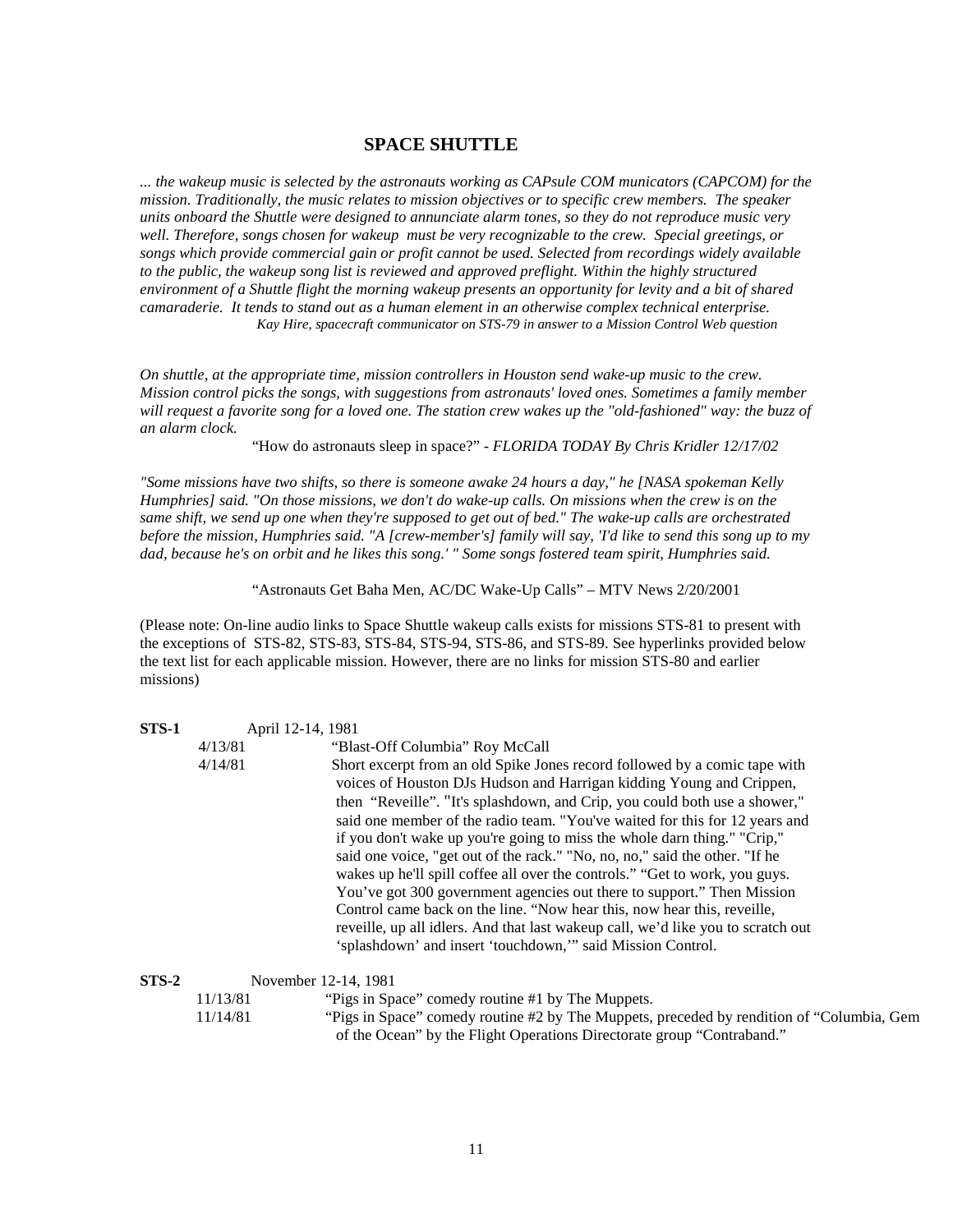| STS-3        | March 22-30, 1982         |                                                                                                                                                                                                                                                                                      |
|--------------|---------------------------|--------------------------------------------------------------------------------------------------------------------------------------------------------------------------------------------------------------------------------------------------------------------------------------|
|              | 3/23/82                   | "On the Road Again" by Willie Nelson                                                                                                                                                                                                                                                 |
|              | 3/24/82                   | "Marine Corps Hymn"                                                                                                                                                                                                                                                                  |
|              | 3/25/82                   | The Air Force Song ("Off We Go Into the Wild Blue Yonder") for the benefit of pilot C.<br>Gordon Fullerton, an Air Force colonel, who commented: "That will get us off to a fast start."                                                                                             |
|              | 3/26/82                   | "Sail Away" by Christopher Cross while over Madrid.                                                                                                                                                                                                                                  |
|              | 3/27/82                   | Exchange of music between the ground and the Columbia, the Columbia playing for the flight<br>control team, "I'm Sitting On Top of the World" and the flight team transmitting up "Those<br>Magnificent Men and Their Flying Machines."                                              |
|              | 3/28/82                   | "Six Days on the Road and I'm Gonna Make It Home Tonight" by Dave Dudley<br>NASA stretched the lyrics to make it eight days instead of six"OK, that's good music,<br>Houston," Lousma told capsule communicator Brewster Shaw, who had a radio station make<br>a change in the tape. |
|              | 3/29/82                   | CAPCOM Steve Nagil uplinked "This is My Country" to the crew and the crew responded<br>with downlink medley of the "The Air Force Song ("Off We Go Into the Wild Blue<br>Yonder")" and the "Marine Corps Hymn."                                                                      |
| STS-4        | June 27-July 4, 1982      |                                                                                                                                                                                                                                                                                      |
|              | 6/28/82                   | "Up, Up and Away"                                                                                                                                                                                                                                                                    |
|              | 6/29/82                   | "Hold That Tiger" by Auburn University Band                                                                                                                                                                                                                                          |
|              | 6/30/82                   | Pilot Henry (Hank) Hartsfield's wedding anniversary and on this first air/ground pass of the                                                                                                                                                                                         |
|              |                           | day, he received taped messages from his two daughters and his wife.                                                                                                                                                                                                                 |
|              | 7/1/82                    | No wakeup music sent                                                                                                                                                                                                                                                                 |
|              | 7/2/82                    | Theme from "Chariots of Fire"                                                                                                                                                                                                                                                        |
|              | 7/3/82                    | College fraternity songs, the Delta Tau Delta Fraternity for TK Mattingly, and Delta Chi for                                                                                                                                                                                         |
|              |                           | Hank Hartsfield.                                                                                                                                                                                                                                                                     |
|              | 7/4/82                    | "This is My Country"                                                                                                                                                                                                                                                                 |
| <b>STS-5</b> | November 11-16, 1982      |                                                                                                                                                                                                                                                                                      |
|              | 11/12/82                  | "76 Trombones" from the "Music Man"                                                                                                                                                                                                                                                  |
|              | 11/13/82                  | "Cotton-eyed Joe"                                                                                                                                                                                                                                                                    |
|              | 11/14/82                  | Marine's Hymn "Halls of Montezuma" in honor of two Marines onboard: Columbia pilot Bob                                                                                                                                                                                               |
|              |                           | Overmyer, active duty Marine Corps colonel, and Vance Brand who began his career as a<br>Marine aviator                                                                                                                                                                              |
|              | 11/15/82                  | "The Stroll"                                                                                                                                                                                                                                                                         |
|              | 11/16/82                  | "Take Me Home, Country Roads" by John Denver                                                                                                                                                                                                                                         |
|              |                           |                                                                                                                                                                                                                                                                                      |
| STS-6        | April 4-9, 1983<br>4/5/83 | "Cadets on Parade" and The Air Force Song ("Off We Go Into the Wild Blue Yonder") by                                                                                                                                                                                                 |
|              |                           | the United States Air Force Academy Band                                                                                                                                                                                                                                             |
|              | 4/6/83                    | "Teach Me Tiger" by April Stevens                                                                                                                                                                                                                                                    |
|              | 4/7/83                    | "Theme from F-Troop"                                                                                                                                                                                                                                                                 |
|              |                           | The significance of that being referring to this crew as the F-crew for the purposes of training                                                                                                                                                                                     |
|              |                           | documents the crews have been listed alphabetically. A-crew was the STS-I crew -John Young, Bob                                                                                                                                                                                      |
|              |                           | Crippen. B-crew was the STS-2 crew - Dick Truly and Joe Engle. Of course, now up to STS-6. This is the                                                                                                                                                                               |
|              |                           | F-crew and in a jocular vein they refer to themselves not as the F-crew but the F-Troop and accordingly                                                                                                                                                                              |
|              |                           | the significance of this mornings wake up call.<br>From STS-6 AIR/GROUND TRANSCRIPT                                                                                                                                                                                                  |
|              | 4/8/83                    | "The Poor Co-pilot," a tune from Korean War flying days sung by Oscar Brand and the Roger                                                                                                                                                                                            |
|              |                           | Wilco 4                                                                                                                                                                                                                                                                              |
|              | 4/9/83                    | "Ode to the Lions" as rendered by Rusty Gordon. This is a Penn State song referring to the Nittany                                                                                                                                                                                   |
|              |                           | Lions, of Penn State University which is Paul Weitz alma mater. He earned his Bachelor in Aeronautical                                                                                                                                                                               |
|              |                           | Engineering at Penn State in 1954.                                                                                                                                                                                                                                                   |
|              |                           | From STS-6 AIR/GROUND TRANSCRIPT                                                                                                                                                                                                                                                     |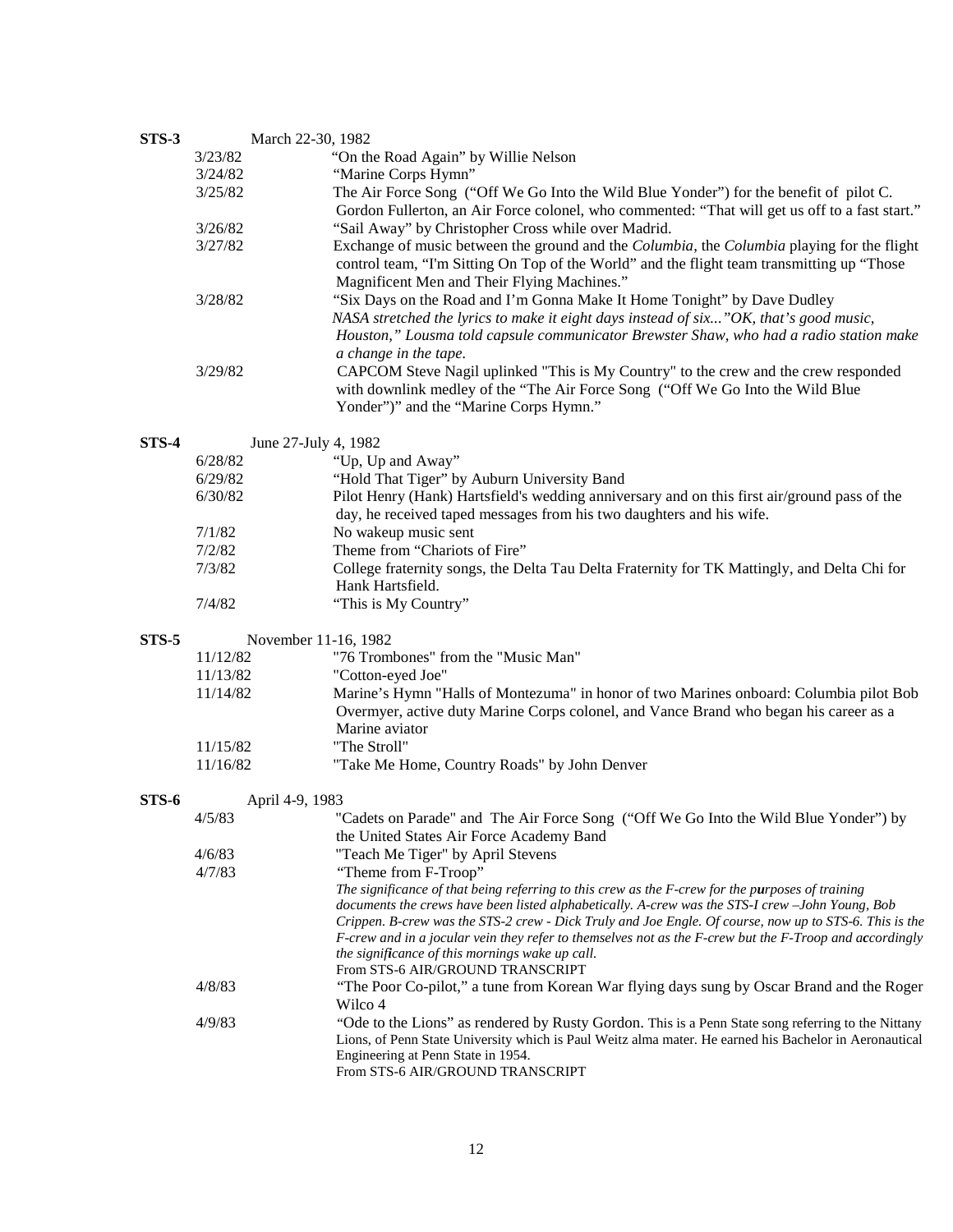| $STS-7$ |         | June 18-24, 1983                                                                                                                                                                                                                                                                                                                                          |
|---------|---------|-----------------------------------------------------------------------------------------------------------------------------------------------------------------------------------------------------------------------------------------------------------------------------------------------------------------------------------------------------------|
|         | 6/19/83 | The University of Texas Fight Song, of course, a tribute to the Mission Commander, Bob<br>Crippen who is a UT graduate. It was preceded by the Texas A&M, Texas "Aggie", Fight<br>Song which was a greeting card to Crip from Jerry Griffin, the Center Director at JSC, who<br>is a Texas A&M graduate.<br>From STS-7 AIR/GROUND TRANSCRIPT              |
|         | 6/20/83 | "A&M, Texas A&M Aggie War Hymn" followed by "Tufts Tonia's Day" as rendered by the<br>Tufts University Beelzebubs, which is a student acappella group at Tufts University, Rick<br>Hauck's alma mater.                                                                                                                                                    |
|         | 6/21/83 | "Texas Aggie War Hymn" followed by "Reveille" followed by "When You're Smiling", as<br>rendered by Mary Cleave's father, Mary Cleave, the CAPCOM for this crew, and in response,<br>Challenger down linked some music of its own, some version of "Tequila Sunrise."                                                                                      |
|         | 6/22/83 | "Texas A&M Aggie War Hymn" and the "Washington State University Cougar Fight Song",<br>from which John Fabian is a graduate.                                                                                                                                                                                                                              |
|         | 6/23/83 | The uplink music was the "Texas A&M, Texas Aggie War Hymn," followed by the<br>incomparable Leeland Stanford Junior University Marching Band, playing the "Stanford"<br>Hymn," which of course is the alma mater of Dr. Sally Ride and it sounded like the crew<br>down linked a Beatles' song, "A Hard Day's Night".<br>From STS-7 AIR/GROUND TRANSCRIPT |
|         | 6/24/83 | The usual few opening bars of the "Texas Aggie War Hymn;" that was followed by the<br>"Florida State University Fight Song" played by the Florida State University Marching<br>Chiefs. Norm Thagard is an alumnus of FSU.<br>From STS-7 AIR/GROUND TRANSCRIPT                                                                                             |
| $STS-8$ |         | August 30-September 5, 1983                                                                                                                                                                                                                                                                                                                               |
|         |         | Mission events reversed with night launch and night-day activities.                                                                                                                                                                                                                                                                                       |

| Mission events reversed with might launch and night-day activities. |                                                                                                        |  |
|---------------------------------------------------------------------|--------------------------------------------------------------------------------------------------------|--|
| 8/31/83                                                             | "Georgia Tech Fight Song" for the alma mater of Commander Richard Truly.                               |  |
| 9/1/83                                                              | "Illinois Fight Song" for Mission Specialist Dale Gardner's alma mater.                                |  |
| 9/2/83                                                              | "Penn State Fight Song" for Guy Bluford's Alma Mater                                                   |  |
| 9/3/83                                                              | "University of North Carolina Fight Song" for alumnus Bill Thornton.                                   |  |
| 9/4/83                                                              | "Tala Sawari" performed by sitar player Ravi Shankar in honor of release of Indian INSAT<br>satellite. |  |
| 9/5/83                                                              | "Semper Fidelis" by John Philip Sousa. CAPCOM Brian O'Connor was a Marine Corps<br>officer.            |  |

**STS-9** November 28-December 8, 1983

The crew worked two shifts around the clock. Therefore, no wakeup calls were sent.

13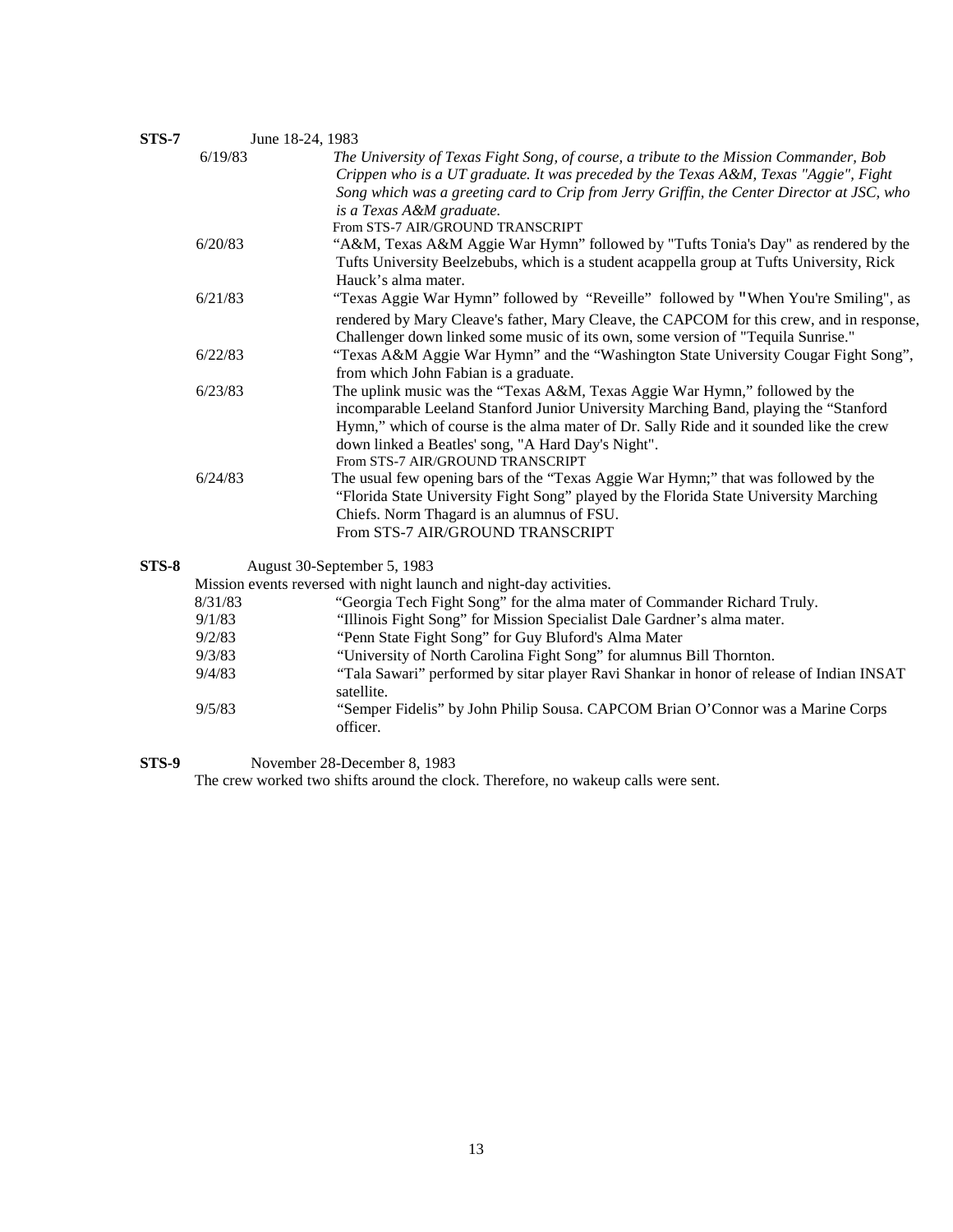| <b>STS-41-B</b> | February 3-11, 1984                                                                                                                                                                                                                                                                                                                                                                                                                                                                                                                                                |
|-----------------|--------------------------------------------------------------------------------------------------------------------------------------------------------------------------------------------------------------------------------------------------------------------------------------------------------------------------------------------------------------------------------------------------------------------------------------------------------------------------------------------------------------------------------------------------------------------|
| 2/4/84          | Wake-up music had been planned to be a selection from the "Contraband," that group of NASA<br>employees and would have featured Ron McNair, astronaut Ron McNair on the tenor sax, but that<br>somehow got garbled in the translation going up.<br>From STS-41-B AIR/GROUND TRANSCRIPT                                                                                                                                                                                                                                                                             |
| 2/5/84          | "A Train" by "Contraband" which features as its tenor sax player, Dr. Ron McNair                                                                                                                                                                                                                                                                                                                                                                                                                                                                                   |
| 2/6/84          | "Glory, Glory, Colorado" by the University of Colorado Band. That's the fight song of that<br>institution which is Vance Brand's alma mater followed by "Ride High You Mustangs" the<br>Cal Poly State University fight song which is Pilot Robert Gibson's alma mater.                                                                                                                                                                                                                                                                                            |
| 2/7/84          | Wake up music was an armed forces medley which covered three of the services.<br>The Marine Corp., of course is Vance Brand's alma mater. He's now a civilian but was originally<br>trained as a Marine Corps pilot. The Navy hymn in honor of Mission Specialist, Bruce McCandless and<br>Challenger Pilot, Hoot Gibson, both Naval Officers. And the Army song honoring the nation's first<br>United States Army Astronaut, Bob Stewart. And the music was performed by guess who, the U.S. Air<br>Force Academy Chorale.<br>From STS-41-B AIR/GROUND TRANSCRIPT |
| 2/8/84          | North Carolina A&T University alma mater of which Mission Specialist Ron McNair is an alumnus and<br>"Southern to the Top", the fight song from the University of Southern Mississippi, the alma mater of<br>Mission Specialist Bob Stewart.<br>From STS-41-B AIR/GROUND TRANSCRIPT                                                                                                                                                                                                                                                                                |
| 2/9/84          | "Theme from 'The Greatest American Hero'" in honor of that day's EVA. With some changed<br>verses                                                                                                                                                                                                                                                                                                                                                                                                                                                                  |
| 2/10/84         | A live rendition of The Air Force Song ("Off We Go Into the Wild Blue Yonder") from all<br>the Air Force CAPCOMs.                                                                                                                                                                                                                                                                                                                                                                                                                                                  |
| 2/11/84         | "In the Mood" by "Contraband", a musical group composed of JSC employees.                                                                                                                                                                                                                                                                                                                                                                                                                                                                                          |
| <b>STS-41-C</b> | April 6-13, 1984                                                                                                                                                                                                                                                                                                                                                                                                                                                                                                                                                   |
| 4/7/84          | "A Boy Named Sue" by Johnny Cash.                                                                                                                                                                                                                                                                                                                                                                                                                                                                                                                                  |
| 4/8/84          | Fight song of the University of California at Berkeley" followed by the<br>Lehigh University Fight Song. The first in honor of Ox van Hoften, the                                                                                                                                                                                                                                                                                                                                                                                                                  |
| 4/9/84          | second in honor of T. J. Hart.<br>Unidentified<br>SPACECRAFT Morning, John, and that's exactly the way we feel, like we're walking on air.<br>(Response<br>to unidentified wakeup call) From STS-41-C AIR/GROUND TRANSCRIPT                                                                                                                                                                                                                                                                                                                                        |
| 4/10/84         | Theme from "Rocky"                                                                                                                                                                                                                                                                                                                                                                                                                                                                                                                                                 |
| 4/11/84         | No wakeup music sent                                                                                                                                                                                                                                                                                                                                                                                                                                                                                                                                               |
| 4/12/84         | Unidentified                                                                                                                                                                                                                                                                                                                                                                                                                                                                                                                                                       |
|                 | Mission Control Houston, that harmonious wake up music performed by CAPCOM's Guy<br>Gardner, and John Blaha with the aid of planning team Payload Officer Rob Kelso.<br>From STS-41-C AIR/GROUND TRANSCRIPT                                                                                                                                                                                                                                                                                                                                                        |
| 4/13/84         | Fight songs from the University of Texas, for mission commander, Bob Crippen, and the<br>University of Arizona for Pilot, Dick Scobee.                                                                                                                                                                                                                                                                                                                                                                                                                             |
| <b>STS-41-D</b> | August 30-September 5, 1984                                                                                                                                                                                                                                                                                                                                                                                                                                                                                                                                        |
| 8/31/84         | "Anchors Aweigh"                                                                                                                                                                                                                                                                                                                                                                                                                                                                                                                                                   |
| 9/1/84          | "Telstar" by The Ventures                                                                                                                                                                                                                                                                                                                                                                                                                                                                                                                                          |
| 9/2/84          | "Top of the World"                                                                                                                                                                                                                                                                                                                                                                                                                                                                                                                                                 |
| 9/3/84          | Unidentified                                                                                                                                                                                                                                                                                                                                                                                                                                                                                                                                                       |
| 9/4/84          | Unidentified                                                                                                                                                                                                                                                                                                                                                                                                                                                                                                                                                       |
| 9/5/84          | No wakeup call sent because crew woke early to handle a cryo leak.                                                                                                                                                                                                                                                                                                                                                                                                                                                                                                 |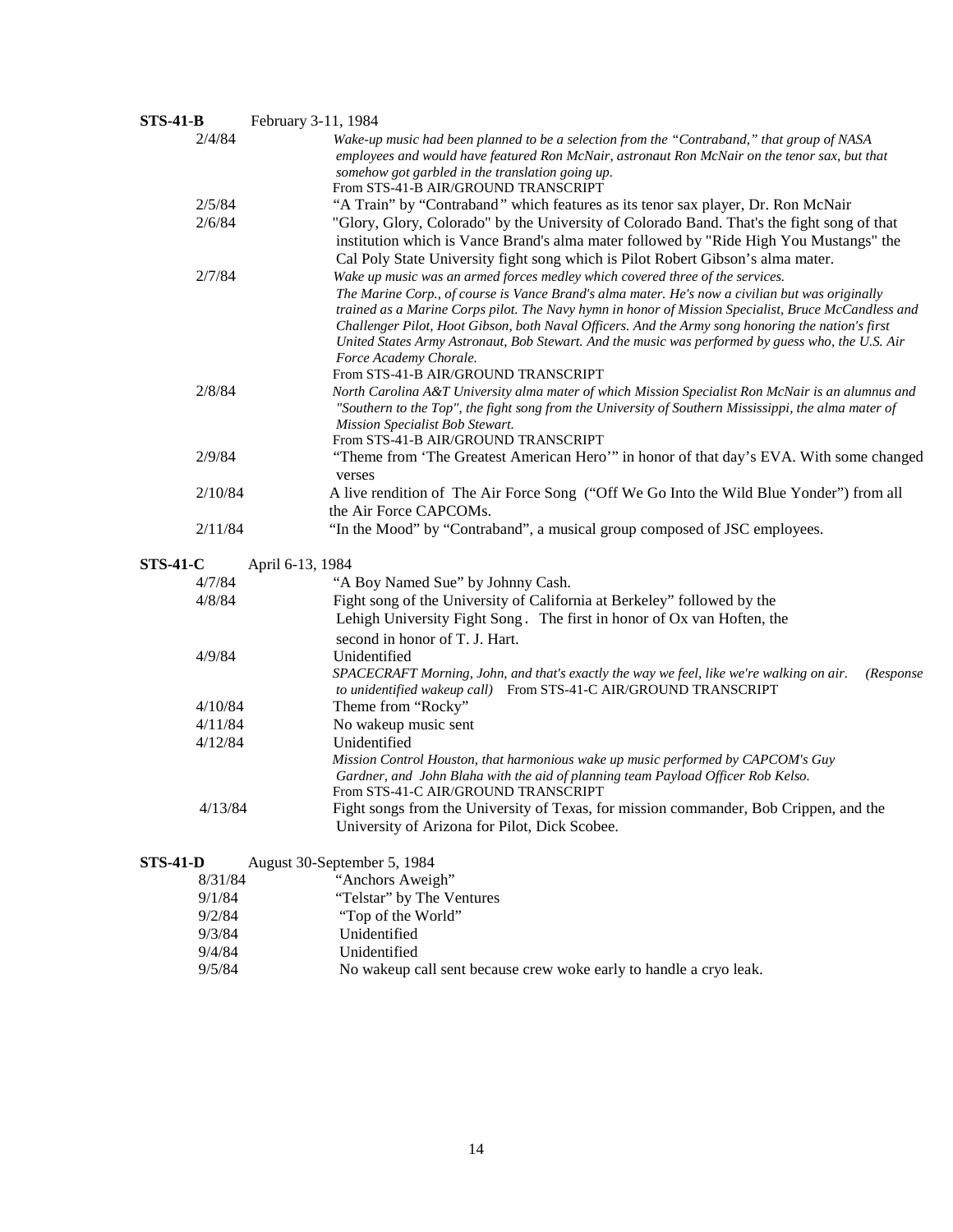| <b>STS-41-G</b> | October 5-13, 1984                                                                                                                                                                                                                                                                                                                                                                                                          |
|-----------------|-----------------------------------------------------------------------------------------------------------------------------------------------------------------------------------------------------------------------------------------------------------------------------------------------------------------------------------------------------------------------------------------------------------------------------|
| 10/6/84         | "Flashdance - What A Feeling" Irene Cara                                                                                                                                                                                                                                                                                                                                                                                    |
| 10/7/84         | Unidentified                                                                                                                                                                                                                                                                                                                                                                                                                |
| 10/8/84         | Unidentified                                                                                                                                                                                                                                                                                                                                                                                                                |
| 10/9/84         | Theme from the film "Rocky"                                                                                                                                                                                                                                                                                                                                                                                                 |
| 10/10/84        | "Navy Wings are Made of Gold"                                                                                                                                                                                                                                                                                                                                                                                               |
| 10/11/84        | "Take Me Home, Country Roads" John Denver                                                                                                                                                                                                                                                                                                                                                                                   |
| 10/12/84        | Theme from film "Star Wars"                                                                                                                                                                                                                                                                                                                                                                                                 |
| 10/13/84        | "Boomer Sooner" the Oklahoma Fight Song                                                                                                                                                                                                                                                                                                                                                                                     |
| STS-51-A        | November 8-16, 1984                                                                                                                                                                                                                                                                                                                                                                                                         |
| 11/9/84         | "Good Morning Starshine"                                                                                                                                                                                                                                                                                                                                                                                                    |
| 11/10/84        | "Marine Corps Hymn" for the 209 <sup>th</sup> birthday of the U.S. Marine Corps                                                                                                                                                                                                                                                                                                                                             |
|                 | <b>CAPCOM: Dave Hilmers</b>                                                                                                                                                                                                                                                                                                                                                                                                 |
| 11/11/84        | Theme from film "Victory at Sea" Followed by crew playing "Who Will                                                                                                                                                                                                                                                                                                                                                         |
|                 | Buy?" by Barbra Streisand                                                                                                                                                                                                                                                                                                                                                                                                   |
| 11/12/84        | "The Eagle and the Hawk" by John Denver. Crew responds with "Entry of                                                                                                                                                                                                                                                                                                                                                       |
|                 | the Gladiators" by composer Julius Fucik                                                                                                                                                                                                                                                                                                                                                                                    |
| 11/13/84        | Crew did not get wakeup call. They play "Listen to the Music" for Houston<br><b>Mission Control</b>                                                                                                                                                                                                                                                                                                                         |
| 11/14/84        | Theme from the movie, "For a Few Dollars More" followed by "Stars and<br>Stripes Forever"                                                                                                                                                                                                                                                                                                                                   |
|                 | Bob Springer told the crew, "It's a tribute to the day's activities." Springer referred to the<br>fact that originally one group of insurance companies had agreed to pay NASA \$4.8 million<br>to retrieve only the Palapa payload. But two months ago, another group of underwriters<br>signed up for the Westar salvage and NASA said it would do both jobs for a total of \$5.5<br>million.<br>Chicago Tribune 11/15/84 |
| 11/15/84        | CAPCOM: Bob Springer                                                                                                                                                                                                                                                                                                                                                                                                        |
|                 | Composite tape of one line from several songs put together by Kevin<br>Mathews, LAV FM97 in Grand Rapids, Michigan. Crew responded with                                                                                                                                                                                                                                                                                     |
|                 | "Rocket Man" and "Chariots of Fire"                                                                                                                                                                                                                                                                                                                                                                                         |
| 11/16/84        | Theme from TV show "Peter Gunn"                                                                                                                                                                                                                                                                                                                                                                                             |
|                 |                                                                                                                                                                                                                                                                                                                                                                                                                             |

#### $STS-51-C$ **STS-51-C** January 24-27, 1985

DoD Classified Mission with news blackout - NOTHING FOUND

| STS-51-D | April 12-19, 1985 |                                                           |
|----------|-------------------|-----------------------------------------------------------|
| 4/13/85  |                   | "Top of the World" by The Carpenters                      |
| 4/14/85  |                   | "Stargazer" by Neil Diamond                               |
| 4/15/85  |                   | "Skybird" by Neil Diamond                                 |
| 4/16/85  |                   | "Rescue Aid Society" from the Disney film, "The Rescuers" |
| 4/17/85  |                   | "Ride of the Valkyries" by Richard Wagner                 |
| 4/18/85  |                   | "Rocket Man" by Elton John                                |
| 4/19/85  |                   | "America" by Neil Diamond                                 |
|          |                   |                                                           |

### **STS-51-B** April 29-May 6, 1985

The crew worked two shifts around the clock. Therefore, no wakeup calls were sent.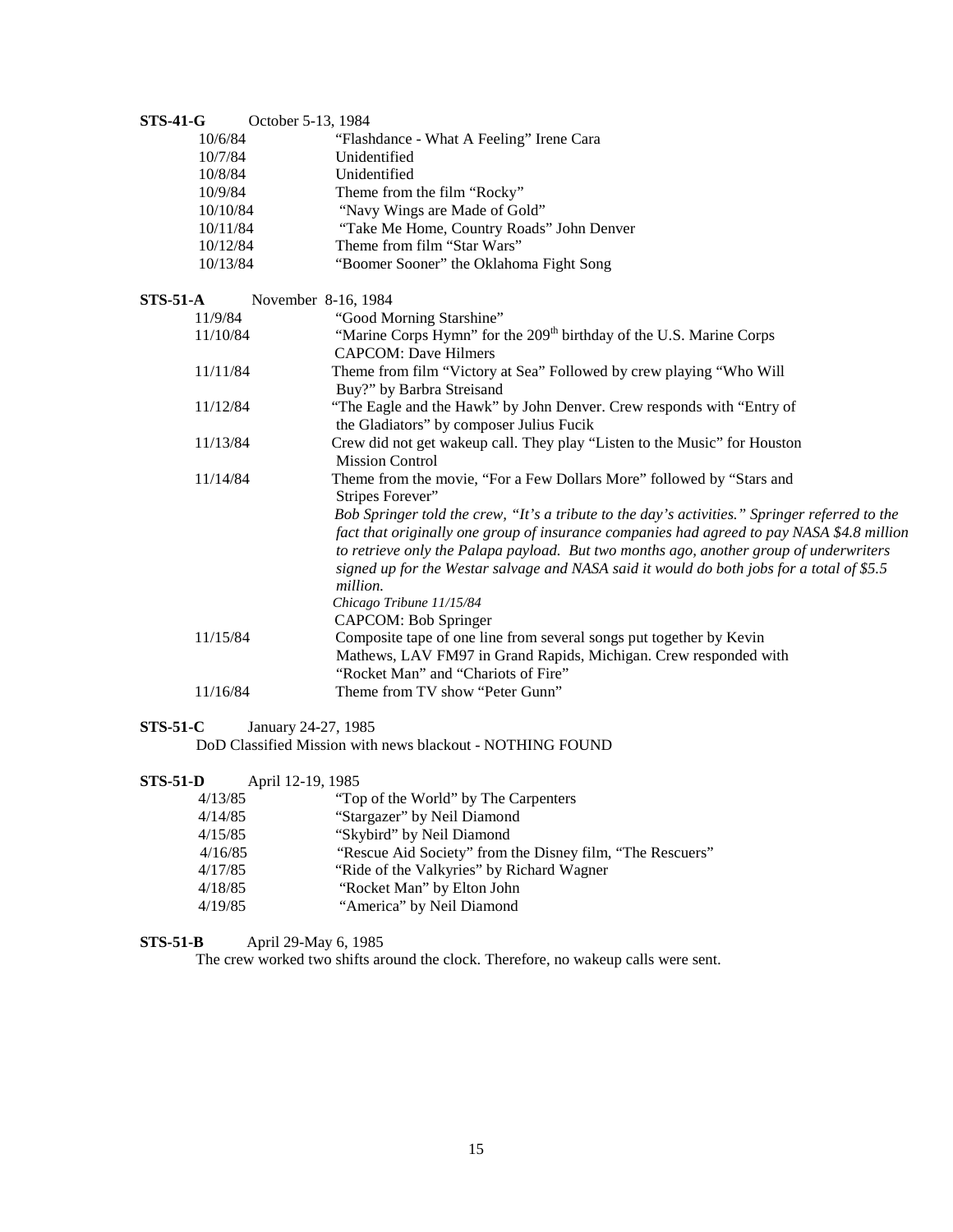| STS-51-G | June 17-24, 1985                                                     |
|----------|----------------------------------------------------------------------|
| 6/18/85  | "Eye in the Sky" by Alan Parsons Project"                            |
| 6/19/85  | "I Feel the Earth Move" by Carole King                               |
|          | CAPCOM: Bob Springer                                                 |
| 6/20/85  | "Oklahoma"                                                           |
| 6/21/85  | "Proud Mary" by Creedence Clearwater Revival                         |
|          | CAPCOM: David Leestma                                                |
| 6/22/85  | "Sailing" by Christopher Cross                                       |
|          | CAPCOM: David Leestma                                                |
| 6/23/85  | <b>First Wakeup:</b> Untitled Saudi Arabian music; Theme from movie, |
|          | "Jonathan Livingston Seagull" by Neil Diamond.                       |
|          | <b>CAPCOM</b> : David Leestma                                        |
|          | <b>Second Wakeup: "Happy Talk" from movie "South Pacific"</b>        |
|          | CAPCOM: Bob Springer                                                 |
| 6/24/85  | 1. "William Tell Overture" by Rossini                                |
|          | 2. "Wedding March" by Felix Mendelssohn                              |
|          | 3. "Get Me to the Church on Time" from "My Fair Lady" by Lerner and  |
|          | Loewe                                                                |
|          | In honor of pilot John Creighton's upcoming marriage                 |
|          | <b>CAPCOM: David Leestma</b>                                         |
|          |                                                                      |

# **STS-51-F** July 29-August 6, 1985

 The flight crew was divided into a *red and blue team*. Each *team* worked 12-hour shifts for 24 hour-a-day operation. Therefore, no wakeup calls were sent.

| STS-51-I | August 27-September 3, 1985                                                               |
|----------|-------------------------------------------------------------------------------------------|
| 8/28/85  | "Waltzing Matilda" awakened the crew as they passed over Australia.                       |
|          | CAPCOM: David Leestma                                                                     |
| 8/29/85  | "Over the Rainbow" - Judy Garland                                                         |
|          | CAPCOM: David Leestma                                                                     |
| 8/30/85  | "I Saw the Light" by Willie Nelson                                                        |
|          | CAPCOM: David Leestma                                                                     |
| 8/31/85  | "I Get Around" by Beach Boys                                                              |
|          | CAPCOM: James D. Wetherbee                                                                |
| 9/1/85   | "Lucky Old Sun" by Willie Nelson                                                          |
| 9/2/85   | "Stormy Weather" by Willie Nelson. It was chosen due to the powerful Gulf Coast hurricane |
|          | Elena observed from the Discovery.                                                        |
|          | CAPCOMS: James D. Wetherbee/Joe Engle                                                     |
| 9/3/85   | "Living in the USA" by Linda Ronstadt                                                     |
|          | CAPCOMS: James D. Wetherbee/Joe Engle                                                     |
|          |                                                                                           |

### **STS-51-J** October 3-7, 1985

DoD Classified Mission with news blackout - NOTHING FOUND

**STS-61A** October 30-November 6, 1985

The crew worked two shifts around the clock. Therefore, no wakeup calls were sent.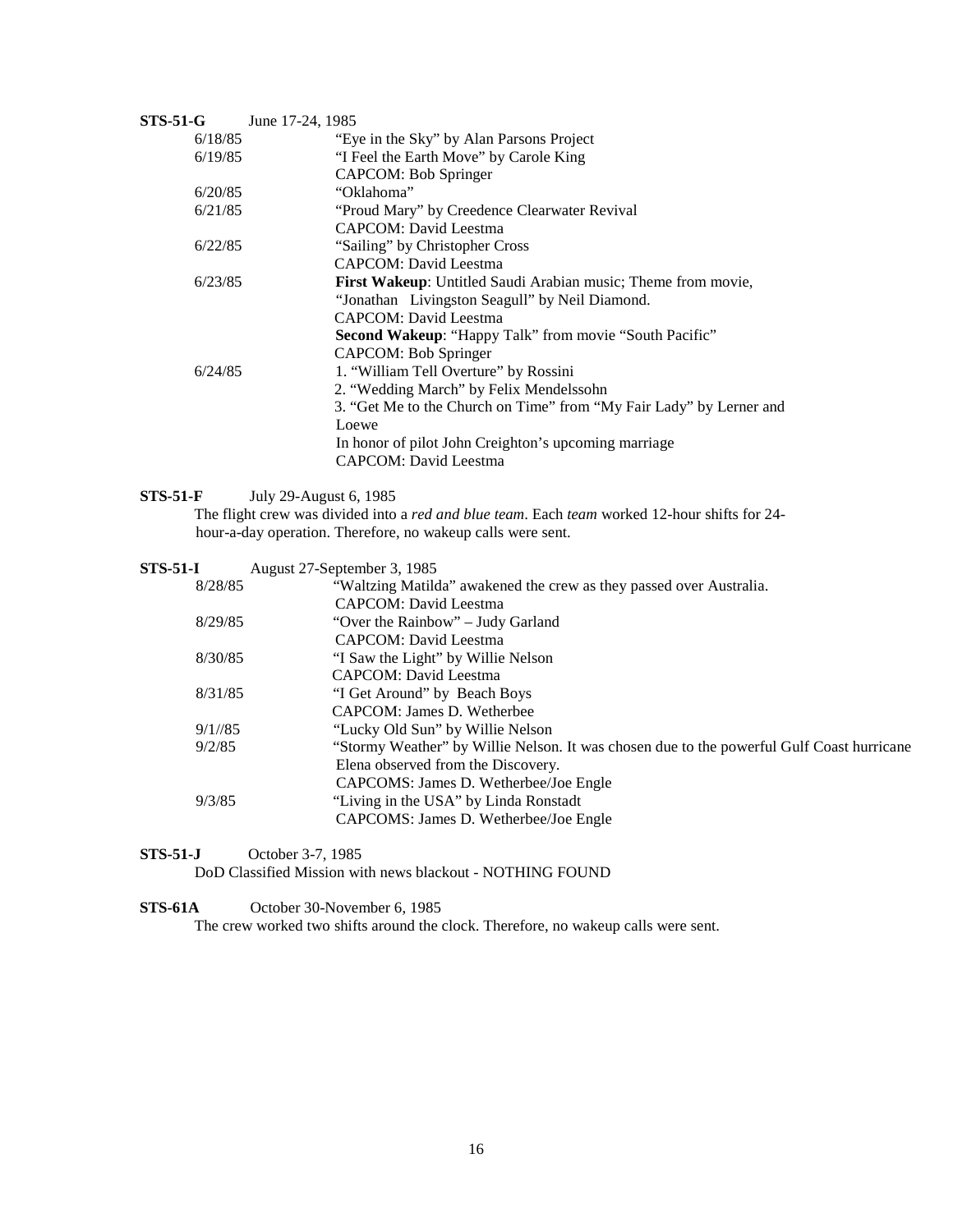| STS-61-B | November 26-December 3, 1985                                                                                                                              |
|----------|-----------------------------------------------------------------------------------------------------------------------------------------------------------|
| 11/26/85 | The Air Force Hymn for first Air Force space shuttle commander, Brewster H. Shaw, Jr.                                                                     |
| 11/27/85 | Unidentified                                                                                                                                              |
| 11/28/85 | Unidentified                                                                                                                                              |
| 11/29/85 | "America the Beautiful"                                                                                                                                   |
| 11/30/85 | "Marine Corps Hymn" for pilot Bryan O'Connor                                                                                                              |
| 12/1/85  | Unidentified                                                                                                                                              |
| 12/2/85  | "Notre Dame Fight Song" or "Notre Dame Victory March", a joke played on Jerry Ross, a<br>graduate of Purdue, one of Notre Dame's rivals by Jim Wetherbee. |
|          | <b>CAPCOM: James Wetherbee</b>                                                                                                                            |
| 12/3/85  | "Born in the U.S.A." Bruce Springsteen                                                                                                                    |
| STS-61-C | January 12-18, 1986                                                                                                                                       |
| 1/12/86  | Opening theme from "Monty Python's Flying Circus" TV show ("Liberty")                                                                                     |
|          | Bell March" by John Philip Sousa).                                                                                                                        |
|          | <b>CAPCOM: Shannon Lucid</b>                                                                                                                              |
| 1/13/86  | Unidentified                                                                                                                                              |
| 1/14/86  | "Heart of Gold" by Neil Young                                                                                                                             |
| 1/15/86  | Unidentified                                                                                                                                              |
| 1/16/86  | Unidentified                                                                                                                                              |
| 1/17/86  | Unidentified                                                                                                                                              |
| 1/18/86  | "Stars and Stripes Forever"                                                                                                                               |
|          |                                                                                                                                                           |

**STS-51-L** January 28, 1986

DID NOT ACHIEVE ORBIT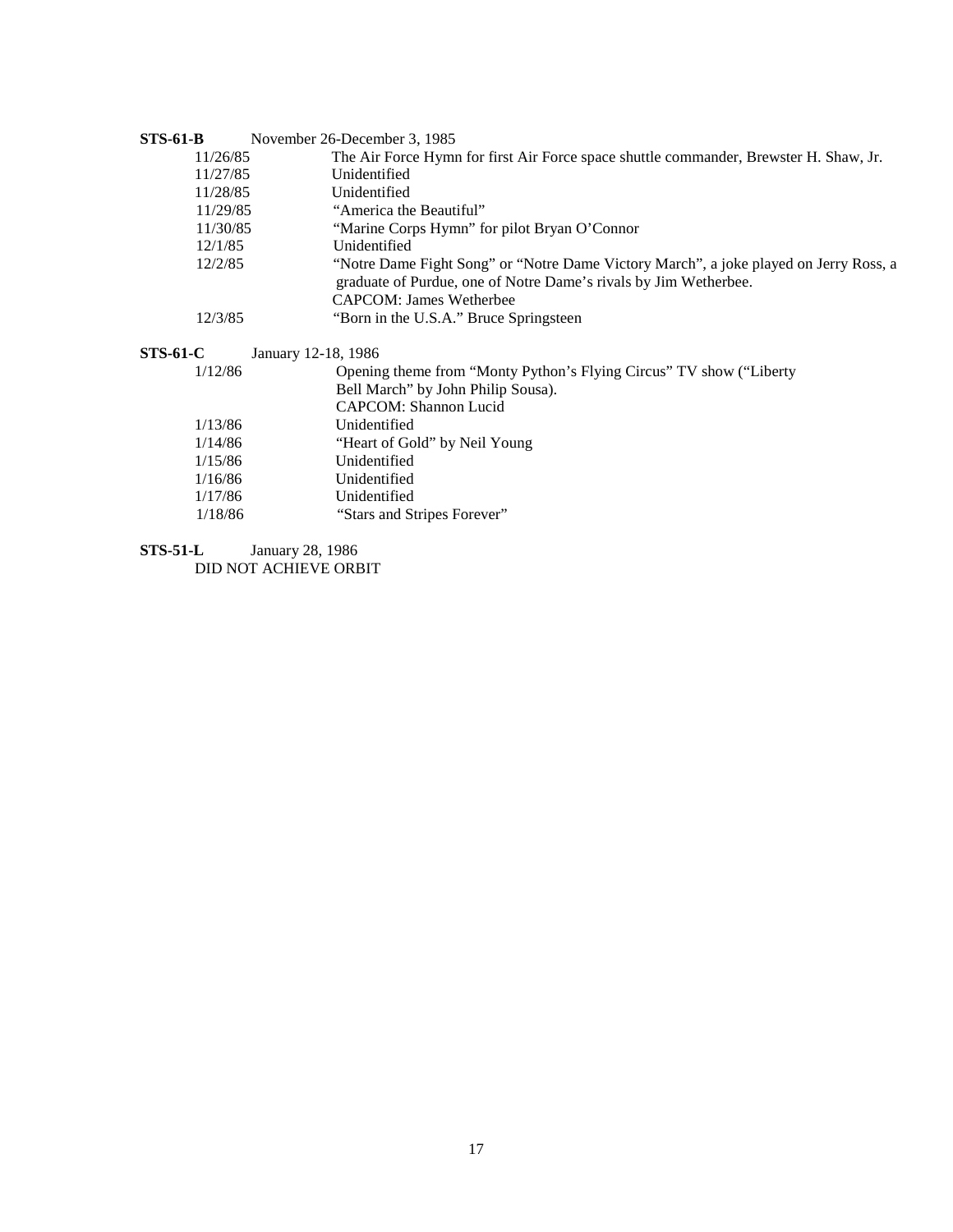| ın |       |  |
|----|-------|--|
| ۹  | ינו נ |  |

|         | September 29-October 3, 1988                                                             |
|---------|------------------------------------------------------------------------------------------|
| 9/30/88 | Robin Williams opened with "Gooooooood Morning Discovery!!!" in "Good Morning"           |
|         | Vietnam" style. The original recording produced by Houston area DJ from KKBO, Mike       |
|         | Cahill, also included original lyrics recorded to the theme music of the TV show "Green" |
|         | Acres". Robin Williams was approached by Cahill about doing the tape. NASA knew nothing  |

*Mike Cahill, writer, producer for KKBQ Radio, Houston and a part-time on-call tour guide at JSC, said he had listened to some wake-up calls a year and a half ago and some of them were, "You know, kind of awful. So what I did was thought gee it would be nice to write, produce and custom design songs for the astronauts. I picked three tunes that were pretty catchy, that were very short and upbeat. Green Acres was the first one. I thought gosh that would be the last thing they'll expect to hear." Pat Mattingly, who works in Mission Control, found out Cahill was doing them and said they were looking for new stuff. She gave a tape to CAPCOM Kathy Sullivan. Mike wrote the lyrics in early 1987. Threw in Discovery because*

of the tape until it was offered as a gift by Cahill.

*knew it would be next Orbiter to fly. He collaborated with Mark Richardson, the leader of a band named "Eclipse." Mike and Mark worked on putting the music together. Richardson played keyboard, guitars, drum machine. Mike called on Patrick Brennan who used to be with now-defunct group "Popkorn" that played in clubs around Clear Lake to do the vocals. Mike and Mark helped out on the chorus for Green Acres.*

*Green Acres was Mike's favorite. "It was as dopey and stupid and corny as I had hoped it would be." He said he wanted to show that NASA people have a sense of humor.*

*"It's the closest I'll ever get to going to space."* From *JSC Query Book*

| 10/1/88 | Parody of Beach Boys "I Get Around" with lyrics "We orbit 'round" was provided by radio |
|---------|-----------------------------------------------------------------------------------------|
|         | disc jockey Mike Cahill.                                                                |
| 10/2/88 | Harvey Mudd College (Claremont, CA) "Fight Song", sung to tune of "Mickey Mouse Club"   |
|         | by ojakt UMC students with intro by Dobin Williams, However Mudd is the almo mater of   |

by eight HMC students with intro by Robin Williams. Harvey Mudd is the alma mater of mission specialist Pinky Nelson. He commented afterwards: "There isn't a dry eye in the house."

| 10/3/88 |  |  | "Fun, Fun, Fun" Beach Boys parody with original lyrics. |
|---------|--|--|---------------------------------------------------------|
|---------|--|--|---------------------------------------------------------|

### **STS-27** December 2-6, 1988

| 12/3/88 | Army "Fight Song" and Navy "Fight Song" because "Hoot" Gibson and Bill   |
|---------|--------------------------------------------------------------------------|
|         | Shepherd were Navy grads and Mike Mullane graduated from West Point.     |
| 12/4/88 | Theme from TV show "Rawhide" with satirical lyrics based on an inside    |
|         | joke between the Atlantis crew and CAPCOM members of the astronaut       |
|         | class of 1984.                                                           |
| 12/5/88 | Using "Star Wars" theme music as background, Darth Vader's voice awoke   |
|         | the crew with a message followed by satirical lyrics sung to The Beatles |
|         | tune, "Do You Want to Know a Secret?" The recording was produced by      |
|         | Houston radio station KKBQ's Mike Cahill, Pat Brennan, and Mark          |
|         | Richardson.                                                              |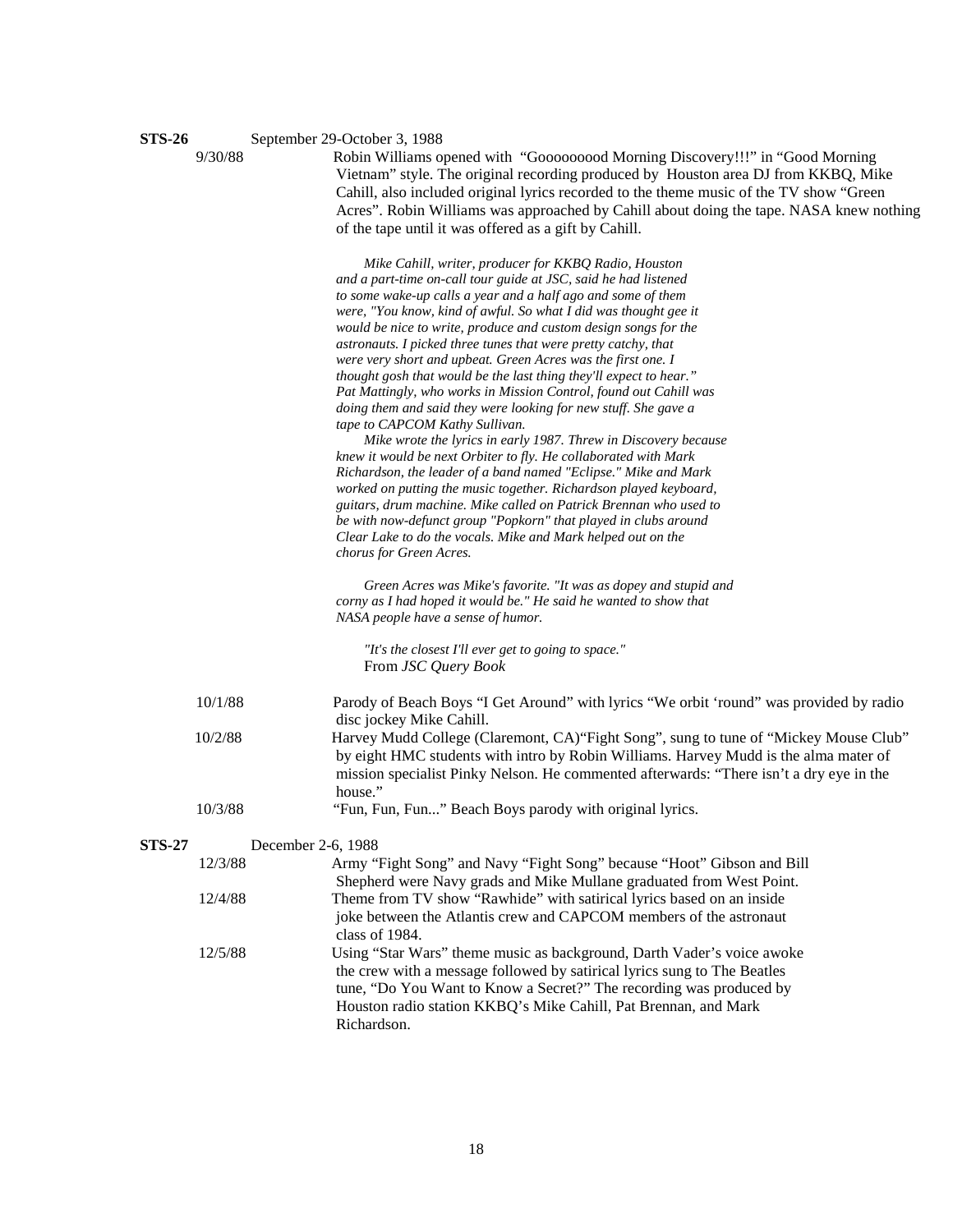| March 13-18, 1989 |  |
|-------------------|--|
|                   |  |

*Discovery's astronauts generally toed the line on a new NASA edict to cut the comedy, at least for public viewing, but they showed some flashes of fun in space, mainly in the battle of wakeup songs. When Discovery made the first post-Challenger flight last September, the five astronauts awoke to Beach Boys music parodies and clowned for television cameras in bright Hawaiian shirts. And even though the December flight of Atlantis was a classified military mission, word leaked of special wakeup music not particularly flattering to the Pentagon. And both crews videotaped themselves playing in the weightlessness of orbit, turning somersaults, throwing a football and feeding each other candy. The tapes were shown at public gatherings. The astronauts' wacky wakeup calls and zany acrobatics got attention, which upset NASA because it felt the reports made the flights look like all play and no work. "We've learned that if you crack a joke or show somebody doing something funny, that's the 10 seconds that gets on the evening news, and not the two hours of work you just showed," Discovery commander Michael Coats said in a pre-launch interview. So space agency officials told Discovery's crew to cool it when the cameras or microphones were* 

*on. "NASA has no official sense of humor anymore," said Bob Springer, one of Coats' crewmates. "So* 

*we're somewhat restricted now on what we can do." Discovery's flight started out strictly following the policy, with wakeup calls played by Mission Control limited to presentations like the Marine Hymn, for the two crewmen who are Marines. But on Day 3, things loosened up.* From *AP-NY-03-19-89*

- 3/14/89 "I Got You (I Feel Good)" James Brown CAPCOM: David Low 3/15/89 Brass band rendition of the "Marine Corps Hymn" - tribute to mission specialists Bob Springer and Jim Buchli. "We got two Marines standing at attention up here," said Captain Coats. CAPCOM: Ken Cameron 3/16/89 Discovery crew woke Mission Control with theme from "Star Trek" followed by
	- congratulatory comments from William Shatner. Mission Control responded with a medley of school songs from crew members' alma maters: "Anchors Aweigh", The Air Force Song ("Off We Go Into the Wild Blue Yonder"), and Drexel University "Fight Song" CAPCOM: G. David Low. He responded with ad lib: "Discovery, Houston – Beam Me Up, Scotty."
- 3/17/89 Discovery crew woke up Mission Control with "Heigh-Ho, Heigh-Ho, It's Off To Work We Go" from movie "Snow White." Mission Control replied with "Stars and Stripes Forever". CAPCOM: G. David Low 3/18/89 Mission Control sent recordings of astronauts' children shouting such things as "Get up, Dad, get out of bed and get to work" and "Hi, daddy, this is your darling daughter telling you to wake up." This was followed by "What a Wonderful World" by Louis

Armstrong. The crew responded with "Homeward Bound" by Simon and Garfunkel.

| STS-30 |        | May 4-8, 1989                                                                                                                                                                                                                                                                                                                                                           |
|--------|--------|-------------------------------------------------------------------------------------------------------------------------------------------------------------------------------------------------------------------------------------------------------------------------------------------------------------------------------------------------------------------------|
|        | 5/5/89 | Theme music from the film, "Superman"                                                                                                                                                                                                                                                                                                                                   |
|        | 5/6/89 | Crew members awakened with medley from their respective alma maters: "Anchors Aweigh",<br>played for STS-30 commander Dave Walker – Navy "The Wild Blue Yonder" for pilot Ron<br>Grabe and Mark Lee - Air Force Colorado State University fight song for Mission Specialist<br>Mary Cleave; and Florida State University fight song for Mission Specialist Norm Thagard |
|        | 5/7/89 | Theme music from the film, "Rocky"                                                                                                                                                                                                                                                                                                                                      |
|        | 5/8/89 | "A Hard Day's Night" The Beatles                                                                                                                                                                                                                                                                                                                                        |

**STS-28** August 8-13, 1989

DoD Classified Mission - NOTHING FOUND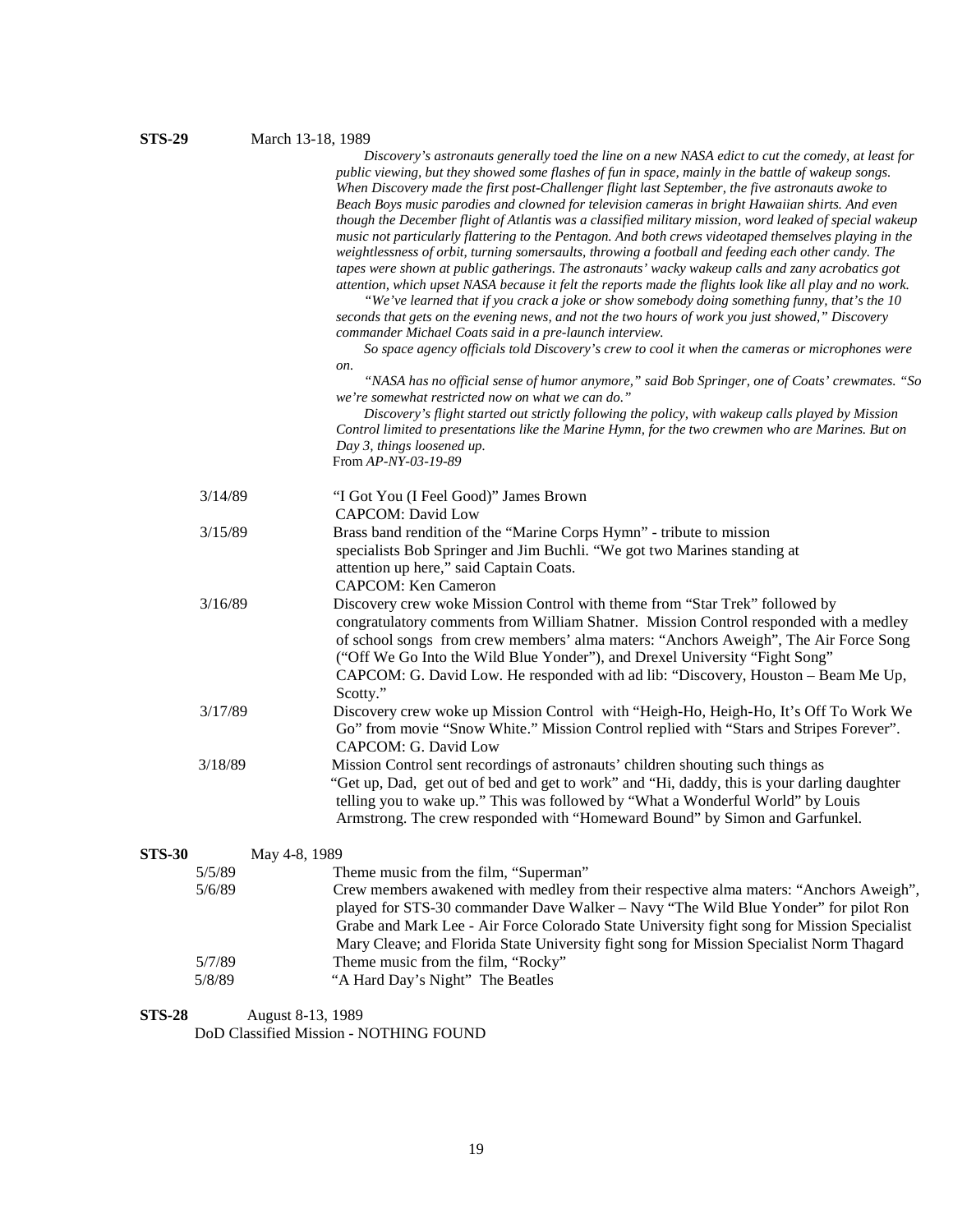| STS-34 | October 18-23, 1989 |                                                                                           |
|--------|---------------------|-------------------------------------------------------------------------------------------|
|        | 10/19/89            | Medley: 1. "Hail Purdue", 2. "Reveille", 3. "Anchors Aweigh" as tribute to commander Don  |
|        |                     | Williams and pilot Mike McCulley who were both Purdue and Naval Academy graduates.        |
|        |                     | CAPCOM: Tammy Jernigan                                                                    |
|        | 10/20/89            | University fight songs medley sent as a tribute to the Mission Specialists and their      |
|        |                     | undergraduate schools: 1. University of Oklahoma for Shannon Lucid, 2. University of      |
|        |                     | Connecticut for Franklin Chang-Diaz, 3. State University of New York at Buffalo for Ellen |
|        |                     | Baker.                                                                                    |
|        |                     | CAPCOM: Tammy Jernigan                                                                    |
|        | 10/21/89            | "Bohemian Rhapsody" by Queen. Words "Galileo, Galileo" referring to primary payload       |
|        |                     | "Galileo" were substituted for original words "Mama Mia, Mama Mia" by voice of Don        |
|        |                     | McMonagle.                                                                                |
|        |                     | CAPCOM: Tammy Jernigan                                                                    |
|        | 10/22/89            | "Centerfield" John Fogerty for sports fans onboard.                                       |
|        |                     | CAPCOM: Tammy Jernigan                                                                    |
|        | 10/23/89            | "Fly Like An Eagle" Steve Miller Band                                                     |
|        |                     | <b>CAPCOM: Ken Cameron</b>                                                                |
|        |                     |                                                                                           |

**STS-33** November 22-27, 1989 DoD Classified Mission - NOTHING FOUND

| <b>STS-32</b> | January 9-20, 1990 |                                                                                                   |
|---------------|--------------------|---------------------------------------------------------------------------------------------------|
|               | 1/9/90             | "What's More American?" - Words and music by Kadish Millet. Sung by Bing Crosby                   |
|               | 1/10/90            | Parody kidding G. David Low based on tune of "The Banana Boat Song" originally sung by            |
|               |                    | Harry Belafonte.                                                                                  |
|               | 1/11/90            | Parody set to the tune of "Let It Snow" - with a message to the crew in the lyrics of "Bring"     |
|               |                    | her home" meaning the Long Duration Exposure Facility (LDEF).                                     |
|               |                    | Written and recorded by "The Prox Ops Boys", Dave Thompson, Mark Schrock, Brian                   |
|               |                    | Bertrand, Steve Walker, Ted Rickerl, and Greg Schrage.                                            |
|               |                    | From the Mission Operations Directorate's Orbit Dynamics (aka Prox Ops) Office                    |
|               | 1/12/90            | Parody "Hello LDEF", sung to the tune of "Hello Dolly" intended as a tribute to the cargo         |
|               |                    | which was retrieved on 1/12/90. Written and sung by James C. Martin and his friend Terry          |
|               |                    | Radomski. (Martin is the son of Mrs. F. C. Martin, secretary to LDEF Chief Scientist Bill         |
|               |                    | Kinard)                                                                                           |
|               | 1/13/90            | "Attack of the Killer Tomatoes" referring to the student (SEEDS) experiment, sending 12.5         |
|               |                    | million tomato seeds into orbit aboard LDEF.                                                      |
|               | 1/13/90            | "Notre Dame Victory March" for pilot Jim Wetherbee, graduate of Notre Dame. Sung by               |
|               |                    | quartet of JSC Mission Operations Directorate personnel, all Notre Dame graduates (Lead:          |
|               |                    | Mark Ferring, class of '80. Tenor: Chris McKenna, class of '84. Baritone: Pete Hasbrook,          |
|               |                    | class of '85. Bass: Fisher Reynolds, class of '82)                                                |
|               |                    | <b>CAPCOM: Ken Bowersox</b>                                                                       |
|               | 1/14/90            | "Bow Down to Washington", University of Washington's fight song for Mission Specialist            |
|               |                    | Bonnie Dunbar. (from tape with a bunch of fight songs performed by USC band)                      |
|               | 1/15/90            | "Glory, Glory, Colorado", the University of Colorado fight song, in honor of Mission              |
|               |                    | Specialist Marsha Ivins.                                                                          |
|               | 1/16/90            | Three-part wakeup call in honor of Shuttle Commander Dan Brandenstein's 47 <sup>th</sup> birthday |
|               |                    | including: a trombone and piano ensemble playing "Danny Boy" performed by Martin and              |
|               |                    | Radomski; Boston Celtics basketball forward Larry Bird offering congratulations to the crew       |
|               |                    | and birthday wishes to Brandenstein; and Astronaut Office personnel singing "Happy<br>Birthday".  |
|               | 1/17/90            | "Washington and Lee" the fight song of Washington and Lee University for David Low.               |
|               | 1/18/90            | "Born to Be Wild" Steppenwolf                                                                     |
|               | 1/19/90            | "Anchor's Aweigh" for Lt. Commander U.S. Navy Wetherbee; and University of Wisconsin-             |
|               |                    | River Falls' fight song performed by the school's pep band in honor of graduate Brandenstein      |
|               |                    |                                                                                                   |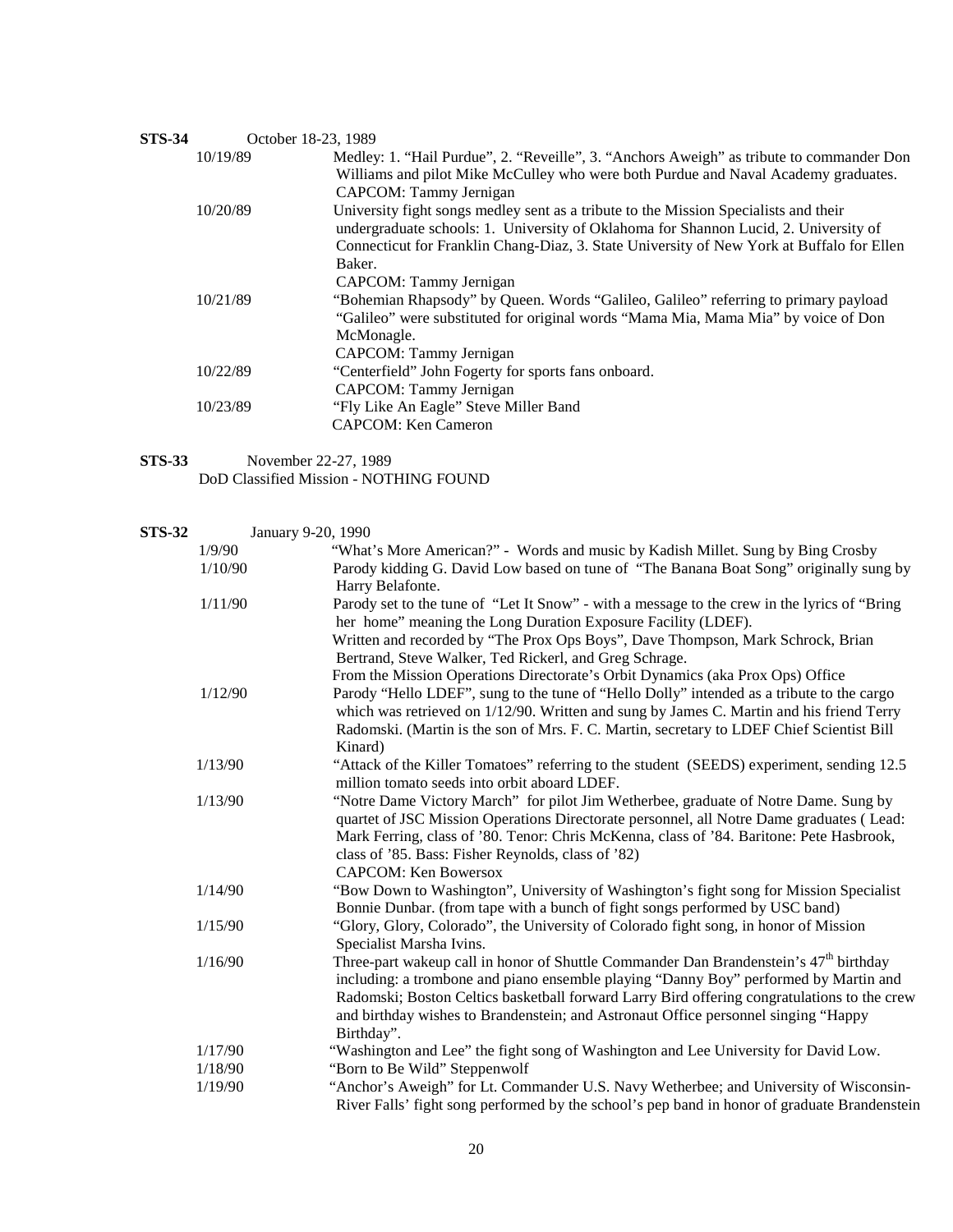| STS-36 | February 28-March 4, 1990              |
|--------|----------------------------------------|
|        | DoD Classified Mission - NOTHING FOUND |

| <b>STS-31</b> | April 24-29, 1990  |                                                                                           |
|---------------|--------------------|-------------------------------------------------------------------------------------------|
|               | 4/25/90            | "Crew members began their day at 2:43 a.m. when Capcom Kathy Thornton woke the crew       |
|               |                    | with 'Space is Our World,' an original song written by the Houston band 'Private Numbers' |
|               |                    | with the help of the STS-31 flight training team."                                        |
|               | 4/26/90            | "Shout" by Otis Day and the Knights from the soundtrack of the movie "Animal House"       |
|               | 4/27/90            | "Kokomo" by Beach Boys                                                                    |
|               |                    | <b>CAPCOM: Kathryn Thornton</b>                                                           |
|               | 4/28/90            | "Cosmos" by Frank Hays on album "Don't Ask" in honor of Hubble Telescope                  |
|               |                    | <b>CAPCOM:</b> Kathryn Thornton                                                           |
|               | 4/29/90            | "Rise and Shine" by Raffi with Ken Whiteley                                               |
|               |                    | CAPCOM: Kathryn Thornton                                                                  |
| <b>STS-41</b> | October 6-10, 1990 |                                                                                           |
|               | 10/7/90            | "Rise and Shine, Discovery!" written and performed by Boeing Aerospace & Electronics Co.  |
|               |                    | Employees as a tribute to the successful deployment of the Ulysses probe, using a Boeing  |
|               |                    | built booster. Sung by the Boeing Employees Choir. Michael Kysar, Boeing Choir Director,  |
|               |                    | and Gloria Ball, choir member, collaborated on words and music. It includes the refrain:  |
|               |                    | Sailing along, sailing along,                                                             |
|               |                    | flying to explore the galaxy                                                              |
|               | 10/8/90            | The Coast Guard Hymn "Semper Paratus" (Always Ready) by The Coast Guard Band in           |
|               |                    | honor of Bruce Melnick, the first Coast Guard member to fly in space.                     |
|               | 10/9/90            | "Fanfare for the Common Man" written by Aaron Copland ,one of copilot Robert Cabana's     |
|               |                    | favorites, followed by:                                                                   |
|               |                    | The University of Missouri Fight Song, to pay homage to commander Richard Searfoss' alma  |
|               |                    | mater.                                                                                    |
|               |                    | <b>CAPCOM: Story Musgrave</b>                                                             |
|               | 10/10/90           | "The Highwayman" by The Highwaymen (Kris Kristofferson, Willie Nelson, Waylon             |
|               |                    | Jennings, and Johnny Cash). For Thomas Akers, a fan of country music.                     |
|               |                    |                                                                                           |

### **STS-38** November 15-20, 1990 DoD Classified Mission - NOTHING FOUND

# **STS-35** December 2-10, 1990

The crew worked two shifts around the clock. Therefore, no wakeup calls were sent.

# **STS-37** April 5-11, 1991

| 4/6/91  | Music by Marching Illini Band from the University of Illinois. Band members had a special |
|---------|-------------------------------------------------------------------------------------------|
|         | message for one of their alumni STS-37 commander Steve Nagel. An Illinois native, Nagel   |
|         | graduated from the University of Illinois in 1969.                                        |
| 4/7/91  | "The Marine Corp Hymn" performed by the U.S. Naval Academy band. The music was in         |
|         | honor of STS 37 pilot Ken Cameron who is a lieutenant colonel in the U.S.M.C.             |
| 4/8/91  | "Hail Purdue" by Purdue University Band for alumni Jerry Ross.                            |
| 4/9/91  | "10,000 Men of Harvard Want Victory Today" sung by Harvard Glee Club, in honor of Jay     |
|         | Apt, a Harvard graduate. About five minutes after the wake up call, Apt played a recorded |
|         | Scottish tune from Atlantis in honor of the highest and fastest Highlanders, Ross and     |
|         | Cameron.                                                                                  |
| 4/10/91 | "La Bamba" by the Brass Rhythm and Reeds for Linda Godwin who played saxophone in the     |
|         | band. Flight director Milt Heflin played Trombone in the same band.                       |
| 4/11/91 | "Magnum PI" Theme with a greeting by Tom Selleck for Mission Specialist Linda Godwin.     |
|         |                                                                                           |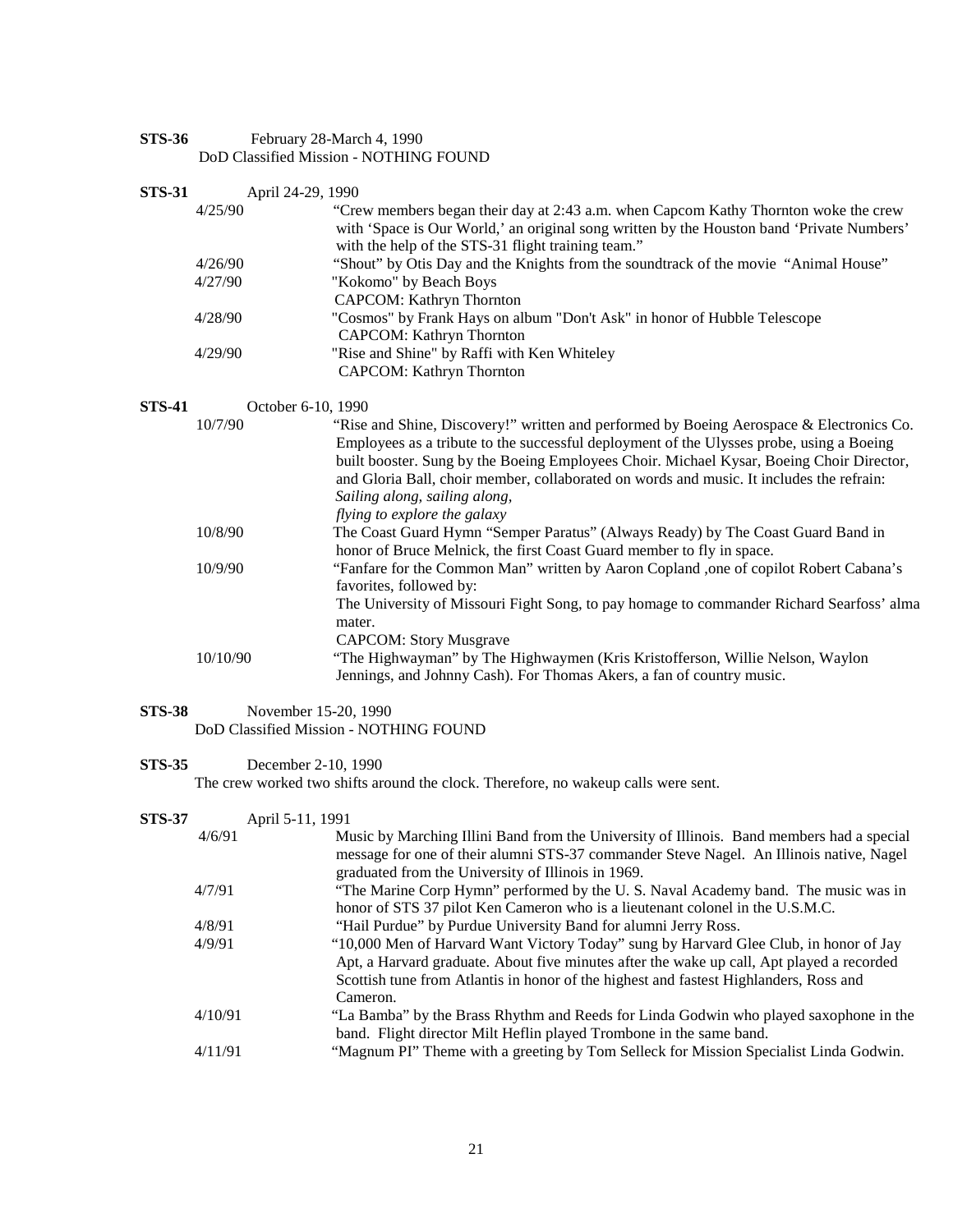| STS-39 | April 28-May 6, 1991 |
|--------|----------------------|
|        |                      |

The crew worked two shifts around the clock. Therefore, no wakeup calls were sent.

| <b>STS-40</b> | June 5-14, 1991       |                                                                                                                                                                    |
|---------------|-----------------------|--------------------------------------------------------------------------------------------------------------------------------------------------------------------|
|               | 6/6/91                | "Great Balls of Fire" Jerry Lee Lewis                                                                                                                              |
|               | 6/7/91                | A "Military Medally" Marine Corps and Air Force music for O'Connor, a Colonel in USMC                                                                              |
|               |                       | and Gutierrez, a Lt. Colonel in the Air Force.                                                                                                                     |
|               | 6/8/91                | "Yakety Yak" by The Coasters                                                                                                                                       |
|               | 6/9/91                | Greetings from crew's children followed by "Somewhere Out There" from movie "An<br>American Tail"                                                                  |
|               | 6/10/91               | "Cow Patty", a humorous western ballad that is a favorite of mission specialist Tammy<br>Jernigan.                                                                 |
|               | 6/11/91               | "Shout - The Faber College Theme" by Otis Day and the Knights from the movie "Animal"<br>House"                                                                    |
|               | 6/12/91               | "Twistin' the Night Away" by Sam Cooke, from the movie, "Animal House"                                                                                             |
|               | 6/13/91               | "Chain Gang" by Nylons.                                                                                                                                            |
|               | 6/14/91               | "What a Wonderful World" Louis Armstrong.                                                                                                                          |
| <b>STS-43</b> | August 2-11, 1991     |                                                                                                                                                                    |
|               | 8/3/91                | "Back in the High Life" by Steve Winwood                                                                                                                           |
|               | 8/4/91                | Excerpt from "Dances With Wolves" soundtrack for James Adamson who                                                                                                 |
|               |                       | is from Montana                                                                                                                                                    |
|               | 8/5/91                | Custom music medley sung by friends of the STS-43 crew from Rockwell-Downey, in                                                                                    |
|               |                       | California.                                                                                                                                                        |
|               | 8/6/91                | Music of the Clear Lake High School Orchestra playing selections from "Phantom of the                                                                              |
|               |                       | Opera." Commander John Blaha's daughter, Caroline, plays in the orchestra.                                                                                         |
|               | 8/7/91                | "What a Wonderful World" Louis Armstrong                                                                                                                           |
|               | 8/8/91                | "Cowboy in the Continental Suit" by Chris LeDoux for country and western fan James                                                                                 |
|               |                       | Adamson                                                                                                                                                            |
|               | 8/9/91                | Washington and Lee University fight song for graduate G. David Low                                                                                                 |
|               | 8/10/91               | Sounds from Shannon Lucid's backyard (frogs, crickets, etc.)                                                                                                       |
| <b>STS-48</b> | September 12-18, 1991 |                                                                                                                                                                    |
|               | 9/13/91               | "Hound Dog" by Elvis Presley                                                                                                                                       |
|               | 9/14/91               | "Release Me" by Elvis Presley. In anticipation of deployment of Upper Atmosphere Research<br>Satellite (UARS).                                                     |
|               | 9/15/91               | "Bare Necessities" from film "Jungle Book". Played for Ken Reightler's daughters who were<br>in Mission Control Center viewing room.                               |
|               | 9/16/91               | "Are You Lonesome Tonight?" by Elvis Presley. Chosen for its line "Are you sorry we<br>drifted apart?" referring to Discovery's separation from its payload (UARS) |

9/17/91 "Return to Sender" by Elvis Presley. In honor of expected landing.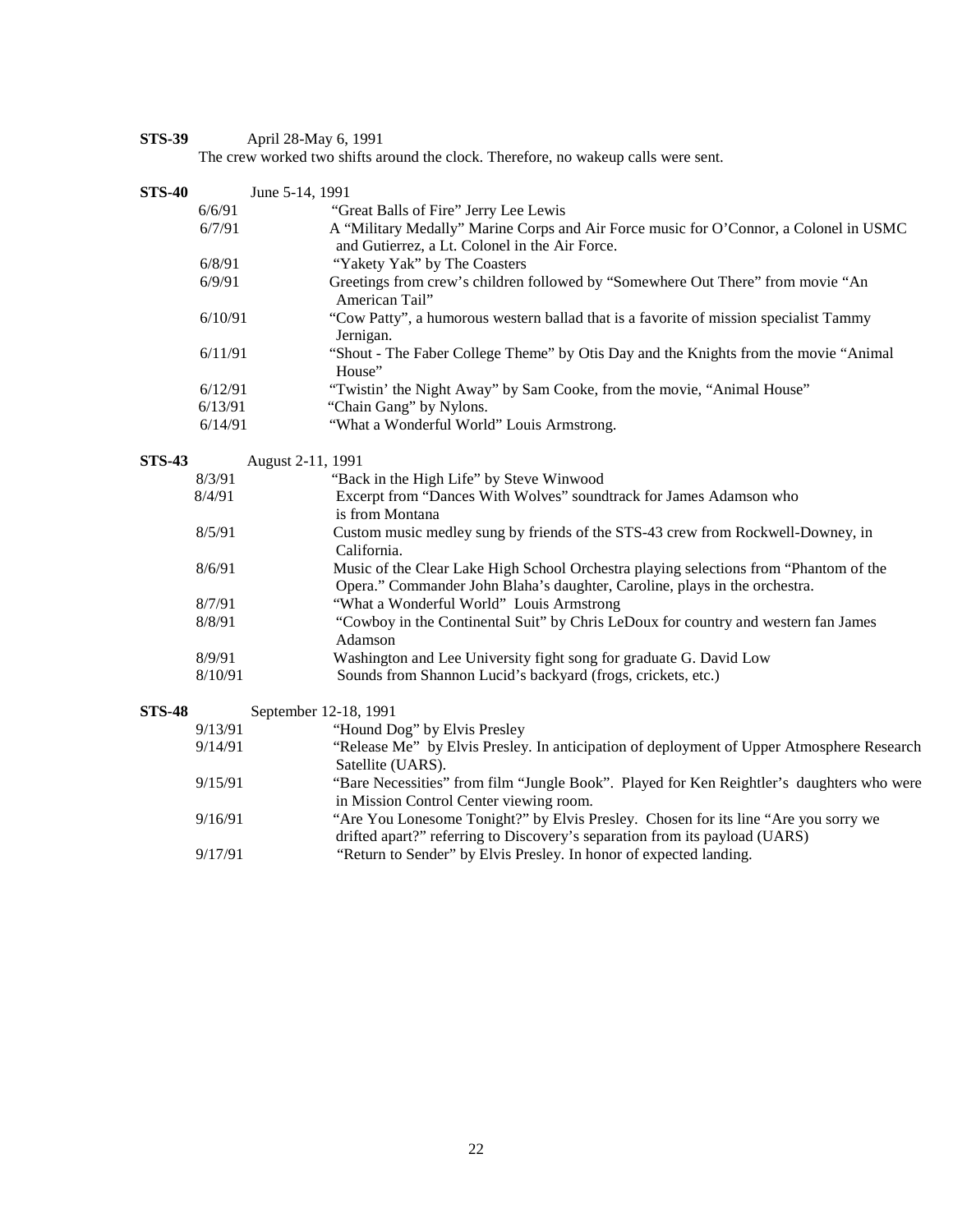| STS-44 |          | November 24-December 1, 1991                                                                                                                                                                                                        |
|--------|----------|-------------------------------------------------------------------------------------------------------------------------------------------------------------------------------------------------------------------------------------|
|        | 11/25/91 | "Space - the final frontier.                                                                                                                                                                                                        |
|        |          | This is the voyage of the Space Shuttle Atlantis -                                                                                                                                                                                  |
|        |          | Its ten-day mission:                                                                                                                                                                                                                |
|        |          | To explore new methods of remote sensing and observation of the planet Earth -                                                                                                                                                      |
|        |          | To seek out new data on radiation in space, and a new understanding of                                                                                                                                                              |
|        |          | the effects of microgravity on the human body -                                                                                                                                                                                     |
|        |          | To boldly go where two hundred and fifty-five men and women have gone before.                                                                                                                                                       |
|        |          | Hello - Fred, Tom, Story, Jim, Tom, and especially Mario -                                                                                                                                                                          |
|        |          | This is Patrick Stewart, choosing not to outrank you as Captain Jean-Luc Picard,<br>saying that we are confident of a productive and successful mission.                                                                            |
|        |          | Make it so."                                                                                                                                                                                                                        |
|        |          | All this to the theme music of "Star Trek - the Next Generation"                                                                                                                                                                    |
|        |          | Capcom Marsha Ivins contacted actor Patrick Stewart to request the                                                                                                                                                                  |
|        |          | special wakeup call for Mario Runco, a big "Star Trek" fan. PC                                                                                                                                                                      |
|        | 11/26/91 | Reveille (bugle call) followed by gunfire preceding "This is the Army, Mr.                                                                                                                                                          |
|        |          | Jones" by Irving Berlin from the movie, "This is the Army."                                                                                                                                                                         |
|        | 11/27/91 | "It's Time to Love (Put a Little Love in Your Heart)" by James Brown                                                                                                                                                                |
|        | 11/28/91 | Recorded turkey gobbles followed by "Cheeseburger in Paradise" Jimmy<br><b>Buffett</b>                                                                                                                                              |
|        | 11/29/91 | "Twist and Shout" from the movie "Ferris Bueller's Day Off"                                                                                                                                                                         |
|        | 11/30/91 | University of Alabama and Auburn University fight songs. For football game that day<br>between the schools and Auburn graduates Jim Voss and Jan Davis. Voss was on Atlantis for<br>his first spaceflight, Davis was the Capcom. PC |
|        | 12/1/91  | "In the Mood"                                                                                                                                                                                                                       |
|        |          |                                                                                                                                                                                                                                     |

**STS-42** January 22-30, 1992

The crew worked two shifts around the clock. Therefore, no wakeup calls were sent.

**STS-45** March 24-April 2, 1992

The crew worked two shifts around the clock. Therefore, no wakeup calls were sent.

| <b>STS-49</b> |         | May 7-16, 1992                                                      |
|---------------|---------|---------------------------------------------------------------------|
|               | 5/8/92  | "God Bless the U.S.A." by Lee Greenwood.                            |
|               | 5/9/92  | "Rescue Me' by Fontella Bass.                                       |
|               | 5/10/92 | Theme song from the Disney animated feature "Winnie the Pooh" with  |
|               |         | taped messages from Kathy Thornton's children for Mother's Day.     |
|               | 5/11/92 | Theme from the film, "Rocky."                                       |
|               | 5/12/92 | "Kokomo" by The Beach Boys.                                         |
|               | 5/13/92 | No wakeup call.                                                     |
|               | 5/14/92 | "I Wake Up Every Morning With a Smile on My Face" by Boxcar Willie. |
|               | 5/15/92 | "Son of a Son of a Sailor" by Jimmy Buffett                         |

**STS-50** June 25-July 9, 1992

The crew worked two shifts around the clock. Therefore, no wakeup calls were sent.

**STS-46** July 31-August 8, 1992

The crew worked two shifts around the clock. Therefore, no wakeup calls were sent.

### **STS-47** September 12-20, 1992

The crew worked two shifts around the clock. Therefore, no wakeup calls were sent.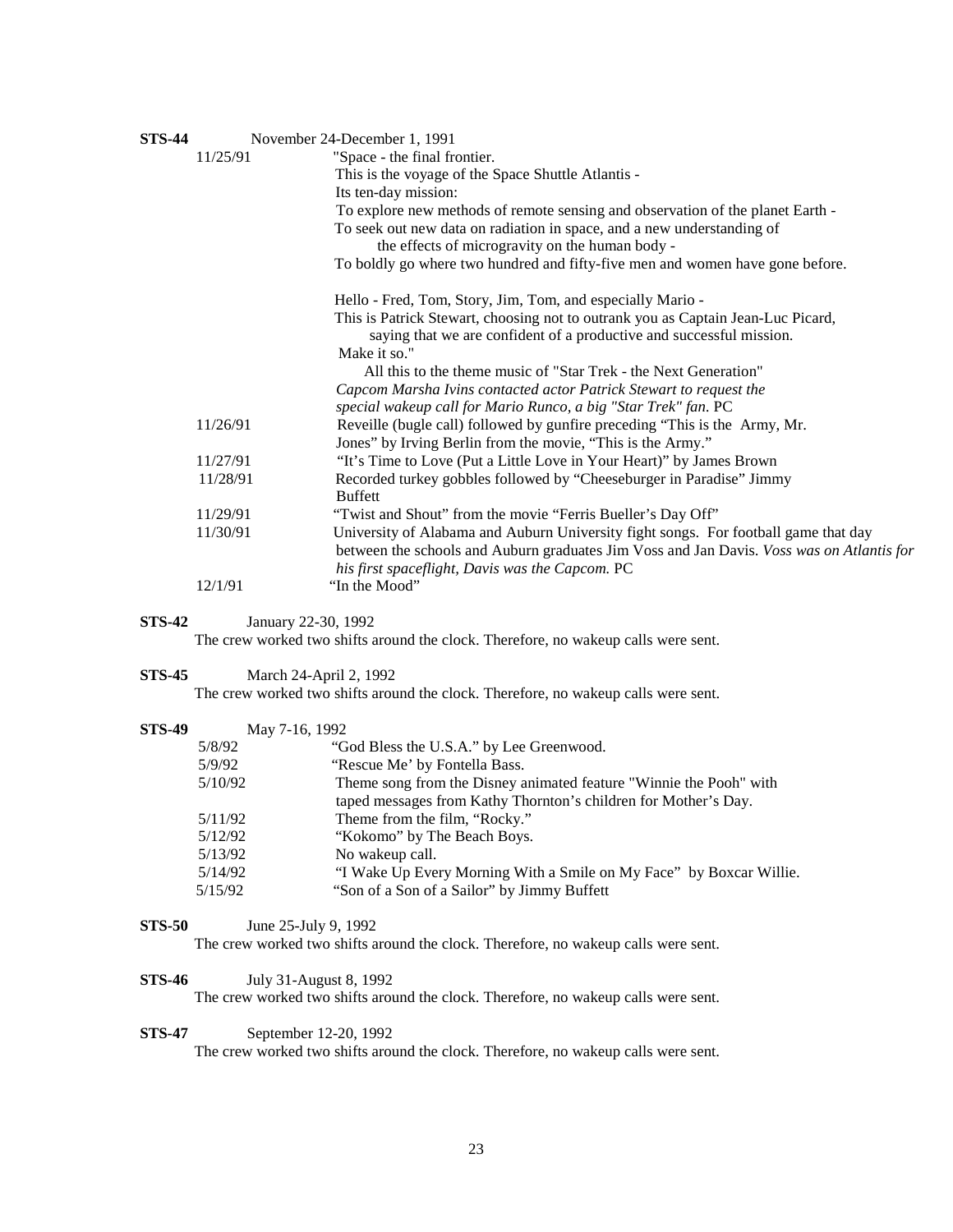| <b>STS-52</b> |                     | October 22-November 1, 1992                                                                                       |
|---------------|---------------------|-------------------------------------------------------------------------------------------------------------------|
|               | 10/23/92            | "Wake Up Columbia" an original composition by Crow Carroll                                                        |
|               | 10/24/92            | "Shake, Rattle, and Roll" by Big Joe Turner, in honor of deployment of Laser Geodynamics                          |
|               |                     | Satellite-II which will help measure the shake, rattle, and roll of the Earth's crust                             |
|               | 10/25/92            | Unidentified                                                                                                      |
|               | 10/26/92            | "The World is Waiting for the Sunrise" written by Gene Lockhart and performed by Les Paul                         |
|               |                     | and Mary Ford.                                                                                                    |
|               |                     | <b>CAPCOM: Don Thomas</b>                                                                                         |
|               | 10/27/92            | Birthday wishes to STS-52 Pilot Mike Baker woke Columbia's crew                                                   |
|               | 10/28/92            | Hawaiian music set the tone for today's planned discussion between the STS-52 crew, students                      |
|               |                     | at the University of Hawaii and the Polynesian sailing canoe "Hokulea" located somewhere in<br>the South Pacific. |
|               | 10/29/92            | "Mack the Knife" Bobby Darin                                                                                      |
|               | 10/30/92            | "Bang the Drum" Todd Rundgren, in honor of Max-Q drummer and Mission Commander Jim<br>Wetherbee.                  |
|               | 10/31/92            | "Monster Mash" Bobby "Boris" Pickett. In honor of Halloween Mission                                               |
|               |                     | Control included a pattern for a cutout mask in flight plans radioed to the                                       |
|               |                     | shuttle. The mask was of Moe of the Three Stooges.                                                                |
|               | 11/1/92             | "Notre Dame Victory March" sung by JSC employees and Notre Dame grads, Chris                                      |
|               |                     | McKenna, Mark Ferring, Pete Hasbrook, and Fisher Reynolds. Notre Dame is also the alma<br>mater of Wetherbee.     |
| <b>STS-53</b> |                     | December 2-9, 1992 (Dog Crew I)                                                                                   |
|               | 12/3/92             | "Jingle Bells" by the Singing Dogs.                                                                               |
|               | 12/4/92             | "I Want to Be a Dog", a children's song by Nancy Cassidy                                                          |
|               | 12/5/92             | Bagpipe medley by Houston Highlanders Pipe Band. (Medley: Bonnie Dundee, Gary Green,                              |
|               |                     | and The Eyes of Texas).                                                                                           |
|               | 12/6/92             | The Air Force Song ("Off We Go Into the Wild Blue Yonder")                                                        |
|               | 12/7/92             | "Anchor's Aweigh" played for crew members Dave Walker and Bob Cabana                                              |
|               | 12/8/92             | "Caissons Go Rolling Along" by Bob Sharples and His Military Band in honor of Army                                |
|               |                     | Lieutenant Colonels Jim Voss and Rich Clifford.                                                                   |
|               | 12/9/92             | "From the Halls of Montezuma".                                                                                    |
| <b>STS-54</b> | January 13-19, 1993 |                                                                                                                   |
|               | 1/14/93             | The Air Force Song ("Off We Go Into the Wild Blue Yonder")                                                        |
|               | 1/15/93             | "Hail Purdue" by Purdue Band and Glee Club. For Greg Harbaugh, a                                                  |
|               |                     | Purdue alumnus.                                                                                                   |
|               | 1/16/93             | No wakeup call sent.                                                                                              |
|               | 1/17/93             | "Centerfield" by John Fogerty.                                                                                    |
|               | 1/18/93             | "Stardust" by Willie Nelson                                                                                       |
|               | 1/19/93             | "Ain't Misbehavin" by Eddie Higgins and Rebecca Parris                                                            |
| <b>STS-56</b> | April 8-17, 1993    |                                                                                                                   |
|               |                     | The crew worked two shifts around the clock. Therefore, no wakeup calls were sent.                                |

**STS-55** April 26-May 6, 1993 The crew worked two shifts around the clock. Therefore, no wakeup calls were sent.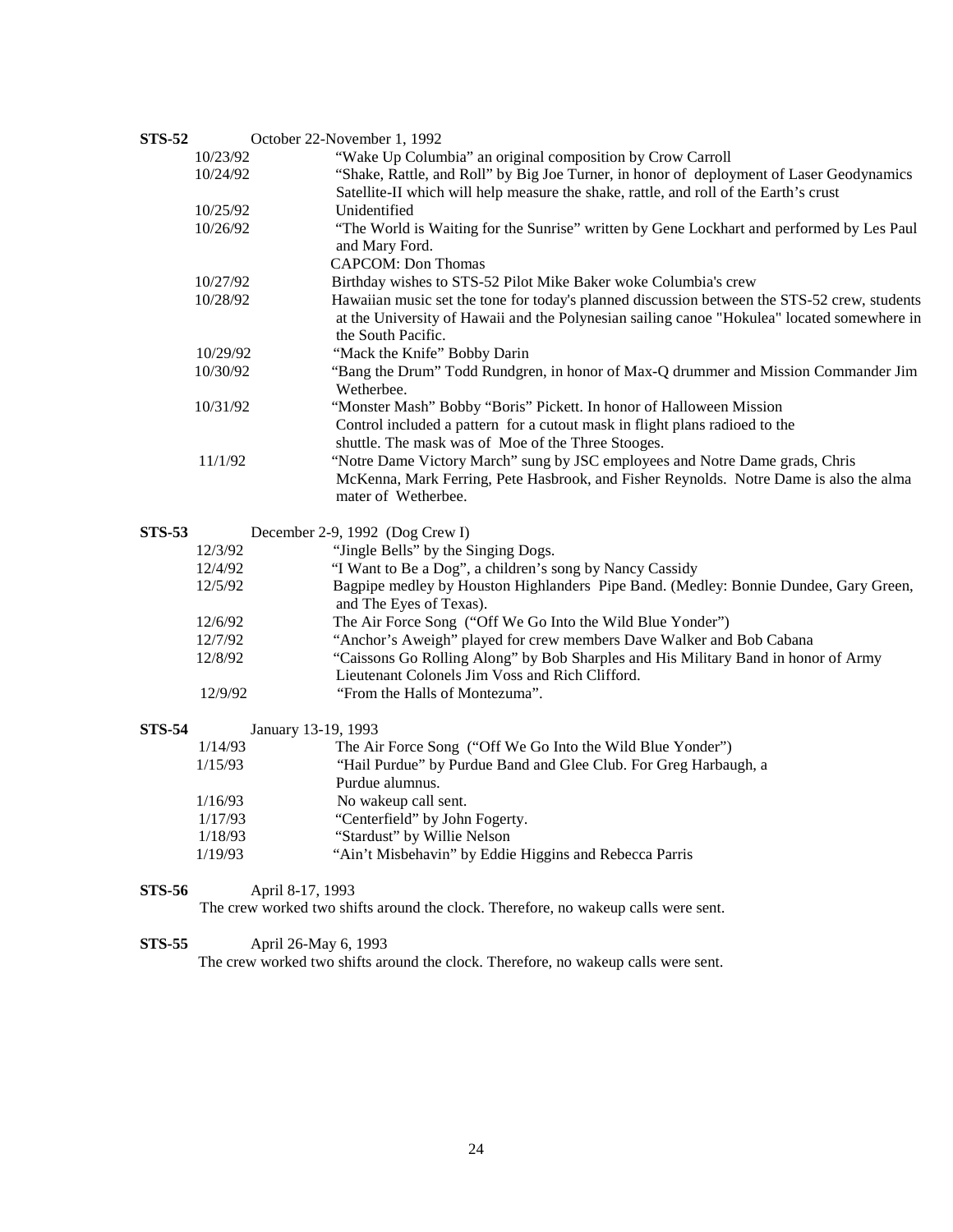| <b>STS-57</b> |           | June 21-July 1, 1993                                                                          |
|---------------|-----------|-----------------------------------------------------------------------------------------------|
|               | 6/22/93   | "Sitting on Top of the World" by Les Paul and Mary Ford                                       |
|               | 6/23/93   | "The Smurfs" in honor of Mission Specialist Nancy Sherlock, nicknamed "Smurf".                |
|               | 6/24/93   | "Rendezvous" by The Hudson Brothers                                                           |
|               | 6/25/93   | "The Walk of Life" by Dire Straits in honor of upcoming space walk                            |
|               | 6/26/93   | "Holiday" by Madonna "to suggest the crew take some time to celebrate the success of their    |
|               | mission." |                                                                                               |
|               | 6/27/93   | "I Got You (I Feel Good)" by James Brown, "a favorite tune of Payload Commander David<br>Low. |
|               | 6/28/93   | "Catch a Falling Star" by Perry Como.                                                         |
|               | 6/29/93   | No wakeup call sent.                                                                          |
|               | 6/30/93   | No wakeup call sent.                                                                          |
|               | 7/1/93    | "I'll Be Home For Christmas"                                                                  |
|               |           | The mission was extended twice to wait for acceptable landing weather in                      |
|               |           | Florida. On July 1st if the weather was acceptable it would land in Florida,                  |
|               |           | otherwise it would be sent to California. So it wasn't a question of whether                  |
|               |           | they would land that day but where. Of course after that many delays the                      |
|               |           | crew may have wondered when they would finally make it home Capcom                            |
|               |           | Susan Helms played "I'll Be Home For Christmas". Given that it was July                       |
|               |           | 1st they presumably did make it home in time. PC                                              |
| <b>STS-51</b> |           | September 12-22, 1993                                                                         |
|               | 9/13/93   | "Please Release Me" by Elvis Presley. In preparation for deployment of                        |
|               |           | ORFEUS-SPAS payload. The singer was actually well known Elvis                                 |
|               |           | impersonator Carl Walz on his maiden spaceflight. He had the unusual                          |
|               |           | distinction of hearing his own voice singing for his first wakeup in space.                   |
|               |           | PC                                                                                            |
|               | 9/14/93   | "Changes in Attitudes, Changes in Latitudes" by Jimmy Buffett                                 |
|               | 9/15/93   | "Don't Let the Stars Get in Your Eyes" by Perry Como                                          |
|               | 9/16/93   | "Walk, Don't Run"                                                                             |
|               | 9/17/93   | Videotape views of Earth with "Theme for the Common Man" by crew beat                         |
|               |           | Mission Control's wakeup call by five minutes. "We didn't mean to preempt                     |
|               |           | your music, just precede it," Discovery commander Frank Culbertson Jr.                        |
|               |           | told Mission Control's Susan Helms. Of course the videotape views of the                      |
|               |           | Earth are just on the flight day highlights. On the shuttle they just hear the                |
|               |           | music. PC                                                                                     |
|               | 9/18/93   | Crew played "A Whole New World" for Mission Control followed by "Star Wars Theme"             |
|               |           | sent to Discovery.                                                                            |
|               | 9/19/93   | "Rendezvous" by Hudson Brothers                                                               |
|               | 9/20/93   | "Heartbreak Hotel" by astronaut band Max-Q. Carl Walz, nicknamed                              |
|               |           | Elvis, is lead singer in the band.                                                            |
|               | 9/21/93   | "Surfin' Safari" by The Beach Boys                                                            |
|               | 9/22/93   | No wakeup call sent                                                                           |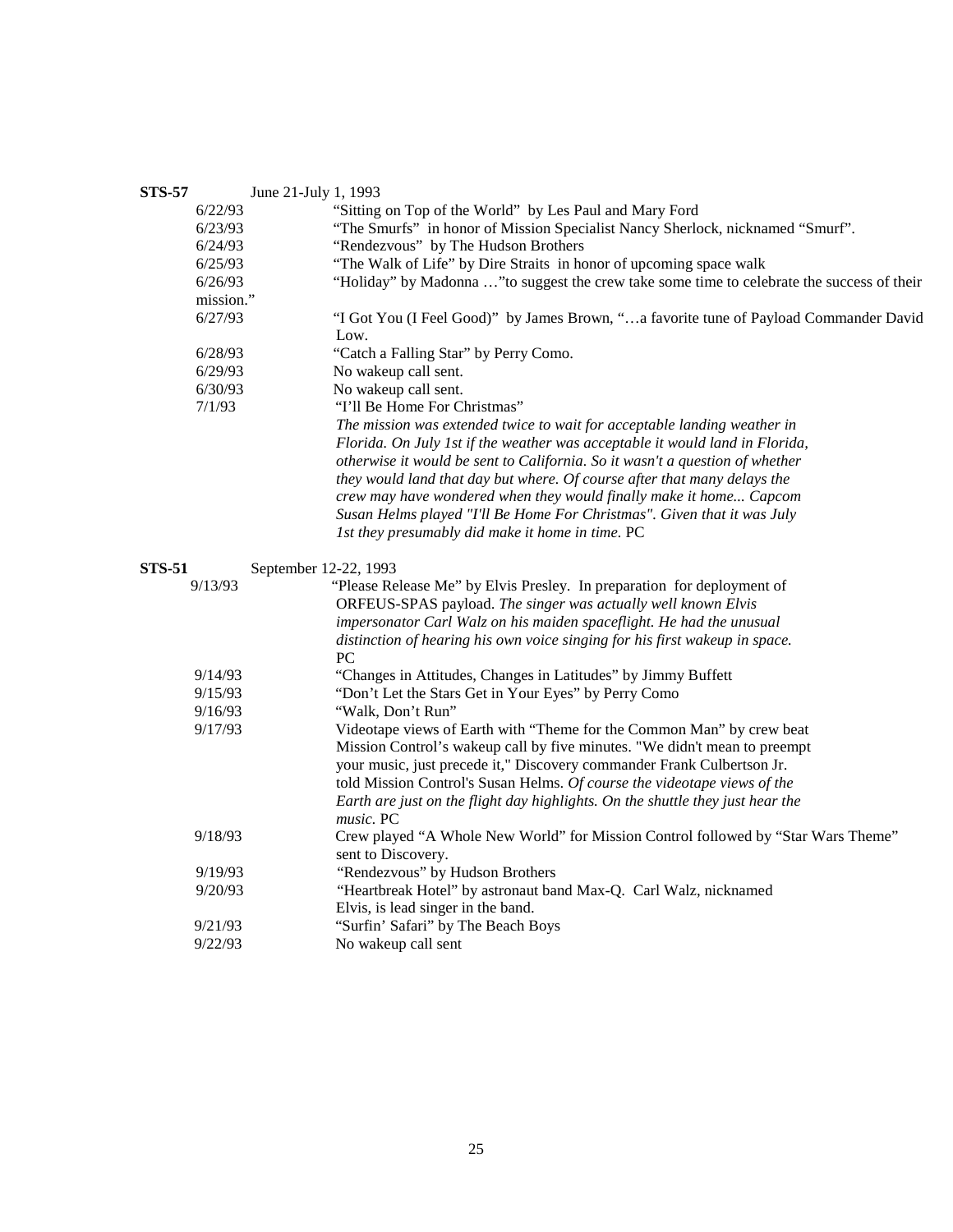| <b>STS-58</b> | October 18-November 1, 1993 |                                                                                                         |  |
|---------------|-----------------------------|---------------------------------------------------------------------------------------------------------|--|
|               | 10/19/93                    | No music, just greeting, "Good morning, how are you?" from Linda Ham,                                   |  |
|               |                             | Flight Director.                                                                                        |  |
|               | 10/20/93                    | "Theme From the Movie 2001, a Space Odyssey"                                                            |  |
|               | 10/21/93                    | No wakeup call sent.                                                                                    |  |
|               | 10/22/93                    | "Jump In the Line" by Harry Belafonte; and "Doctor! Doctor!" by                                         |  |
|               |                             | Thompson Twins.                                                                                         |  |
|               | 10/23/93                    | "I Know You're Out There, Somewhere" by The Moody Blues                                                 |  |
|               | 10/24/93                    | "Back Home in Indiana" by Jim Nabors for Mission Specialist David Wolf,<br>who hails from Indianapolis. |  |
|               | 10/25/93                    | "Shiny Happy People" by R.E.M.                                                                          |  |
|               | 10/26/93                    | "Happy Trails" by Roy Rogers                                                                            |  |
|               | 10/27/93                    | "Look At Us Now" by Joe Walsh                                                                           |  |
|               | 10/28/93                    | No wakeup call sent.                                                                                    |  |
|               | 10/29/93                    | "From A Distance" by Bette Midler                                                                       |  |
|               | 10/30/93                    | Theme from "St.Elsewhere" by Mike Post                                                                  |  |
|               | 10/31/93                    | "Monster Mash" by Bobby "Boris" Pickett                                                                 |  |
|               | 11/1/93                     | No wakeup call sent.                                                                                    |  |
| <b>STS-61</b> |                             | December 2-13, 1993                                                                                     |  |
|               | 12/2/93                     | "Cosmos" by Frank Hayes (6:57 p.m.) outside," "Hey, good morning,                                       |  |
|               |                             | Houston. It can't be morning -- It's still dark outside," shuttle pilot Ken                             |  |
|               |                             | Bowersox told misslon control. "No. You're confused again, Sox. Good                                    |  |
|               |                             | morning," a Houston fllght controller prodded him.                                                      |  |
|               | 12/3/93                     | "Get Ready" by Rare Earth                                                                               |  |
|               | 12/4/93                     | "Fanfare for the Common Man" by Aaron Copland                                                           |  |
|               | 12/5/93                     | "With a Little Help From My Friends" by The Beatles                                                     |  |
|               | 12/6/93                     | "Doctor My Eyes" by Jackson Browne                                                                      |  |
|               | 12/7/93                     | "I Can See Clearly Now" by Johnny Nash                                                                  |  |
|               | 12/8/93                     | A traditional Swiss Alpine song chosen by Mission Specialist Claude                                     |  |
|               |                             | Nicollier                                                                                               |  |
|               | 12/9/93                     | "A Hard Day's Night" by The Beatles                                                                     |  |
|               | 12/10/93                    | "Mamas Don't Let Your Babies Grow Up to Be Cowboys" by Willie Nelson                                    |  |
|               | 12/11/93                    | "My Heroes Have Always Been Cowboys" by Willie Nelson                                                   |  |
|               | 12/12/93                    | "I Can See For Miles" by The Who                                                                        |  |
| <b>STS-60</b> |                             | February 3-11, 1994                                                                                     |  |
|               | 2/4/94                      | "Early Morning Riser" by Pure Prairie League                                                            |  |
|               | 2/5/94                      | "Rawhide" sung by the STS-60 simulation and training team                                               |  |
|               | 2/6/94                      | "The Bug" by Mary Chapin Carpenter                                                                      |  |
|               | 2/7/94                      | "Let There Be Peace on Earth" sung by the fourth graders of the Armand Bayou Elementary                 |  |
|               |                             | School in Clear Lake. One of the singers was Emily Reightler, the daughter of shuttle pilot             |  |
|               |                             | Ken Reightler. She was celebrating her tenth birthday.                                                  |  |
|               | 2/8/94                      | "Sweet Home Alabama" by Lynyrd Skynyrd in honor of astronaut Jan Davis of Huntsville.                   |  |
|               | 2/9/94                      | Russian folk tunes in honor of Mission Specialist Sergei Krikalev, the first Russian cosmonaut          |  |
|               |                             | to fly aboard a U.S. spacecraft.                                                                        |  |
|               | 2/10/94                     | "I Get Around" by The Beach Boys.                                                                       |  |
|               | 2/11/94                     | "Homeward Bound" by Simon and Garfunkel.                                                                |  |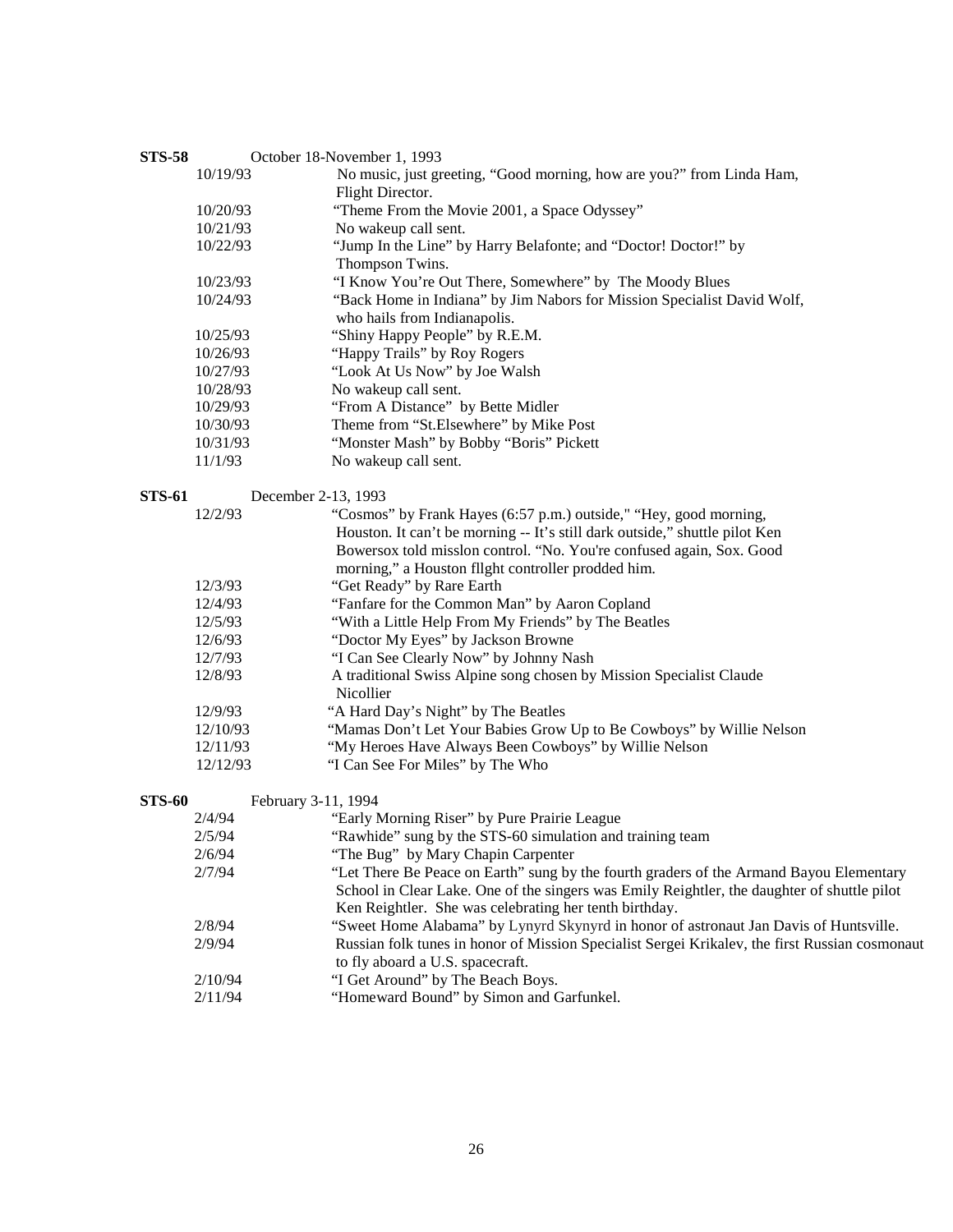| <b>STS-62</b> | March 4-18, 1994 |                                                                                              |
|---------------|------------------|----------------------------------------------------------------------------------------------|
|               | 3/5/94           | "I Got You (I Feel Good)" by James Brown                                                     |
|               | 3/6/94           | "Picky, Picky Head" by Wailing Souls from movie, "Cool Runnings".                            |
|               |                  | A favorite movie of John Casper's children. PC                                               |
|               | 3/7/94           | Medley of Armed Forces anthems sung by the U.S. Military Glee Club: The                      |
|               |                  | Air Force Song ("Off We Go Into the Wild Blue Yonder"), "Anchors                             |
|               |                  | Aweigh", U.S. Army Anthem, "The Caissons Go Rolling Along" and The                           |
|               |                  | Marine Corps Hymn "Halls of Montezuma". The five person crew included                        |
|               |                  | Air Force -- Casper, Marine -- Allen, Army -- Gemar, Navy -- Thuot, and                      |
|               |                  | civilian Ivins. This is the first time all of the major Armed Forces were                    |
|               |                  | represented on once space mission, hence the medley. PC                                      |
|               | 3/8/94           | "Space Shuttle Boogie" written by Cindy and Michael Rosenbaum                                |
|               | 3/9/94           | "Wake the World" by The Beach Boys"                                                          |
|               | 3/10/94          | Marine Corps Hymn "Halls of Montezuma"                                                       |
|               | 3/11/94          | "Takin' Care of Business" by Bachman-Turner Overdrive.                                       |
|               | 3/12/94          | "Be Our Guest" from movie "Beauty and the Beast" soundtrack.                                 |
|               | 3/13/94          | Crew with $\frac{1}{2}$ day off beat MCC to wakeup call. They sent down "Surfin" USA" by The |
|               |                  | Beach Boys. MCC responded with "I Get Around" by The Beach Boys.                             |
|               | 3/14/94          | "Starship Trooper" by Yes.                                                                   |
|               | 3/15/94          | "View From Above" written and performed by Allison Brown, who was inspired to write the      |
|               |                  | song by Mission Specialist Marsha Ivins.                                                     |
|               | 3/16/94          | "Travelin' Prayer" by Billy Joel.                                                            |
|               | 3/17/94          | "Living in Paradise" by Brothers Cazimero                                                    |
|               | 3/18/94          | "The Mermaid" by The Clancy Brothers.                                                        |

**STS-59** April 9-20, 1994

The crew worked two shifts around the clock. Due to the 24 hour coverage, only one wakeup call

was sent.

4/18/94 **Blue Team:** "Freedom" performed by the White Elementary School 5th grade choir. Mission Specialist Rich Clifford's son, Brandon, was a student at White.

**STS-65** July 8-23, 1994

The crew worked two shifts around the clock. Therefore, no wakeup calls were sent.

|         | for the all-astronaut band. PC                                                        |
|---------|---------------------------------------------------------------------------------------|
| 9/10/94 | Parody of The Beach Boys song "Fun, Fun, Fun" called "We'll Have Fun, Fun, Fun on the |
|         | Shuttle," sung by Max Q (from Mach 25 tape).                                          |
| 9/11/94 | Parody of the song "My Girl" called "My World" by Max Q (from Mach 25 tape).          |
| 9/12/94 | "Ace in the Hole" by George Strait.                                                   |
| 9/13/94 | Parody of The Beach Boys song "I Get Around" called "We Orbit Around" by Max O (from  |
|         | Mach 25 tape).                                                                        |
| 9/14/94 | Parody of the "Green Acres" TV theme by Max Q (from Mach 25 tape) called "On Orbit".  |
| 9/15/94 | "Hound Dog" by Elvis Presley                                                          |
| 9/16/95 | "EVA" Surfing" by Max Q (from Mach 25 tape).                                          |
| 9/17/95 | "Another Saturday Night" by Max Q (from Mach 25 tape).                                |
| 9/18/94 | "This Is the Time" by Billy Joel.                                                     |
| 9/19/94 | "Yakety Yak" by The Coasters.                                                         |
| 9/20/94 | Sounds of chirping birds and a crowing rooster and a medley of cartoon theme songs    |
|         | including Woody Woodpecker.                                                           |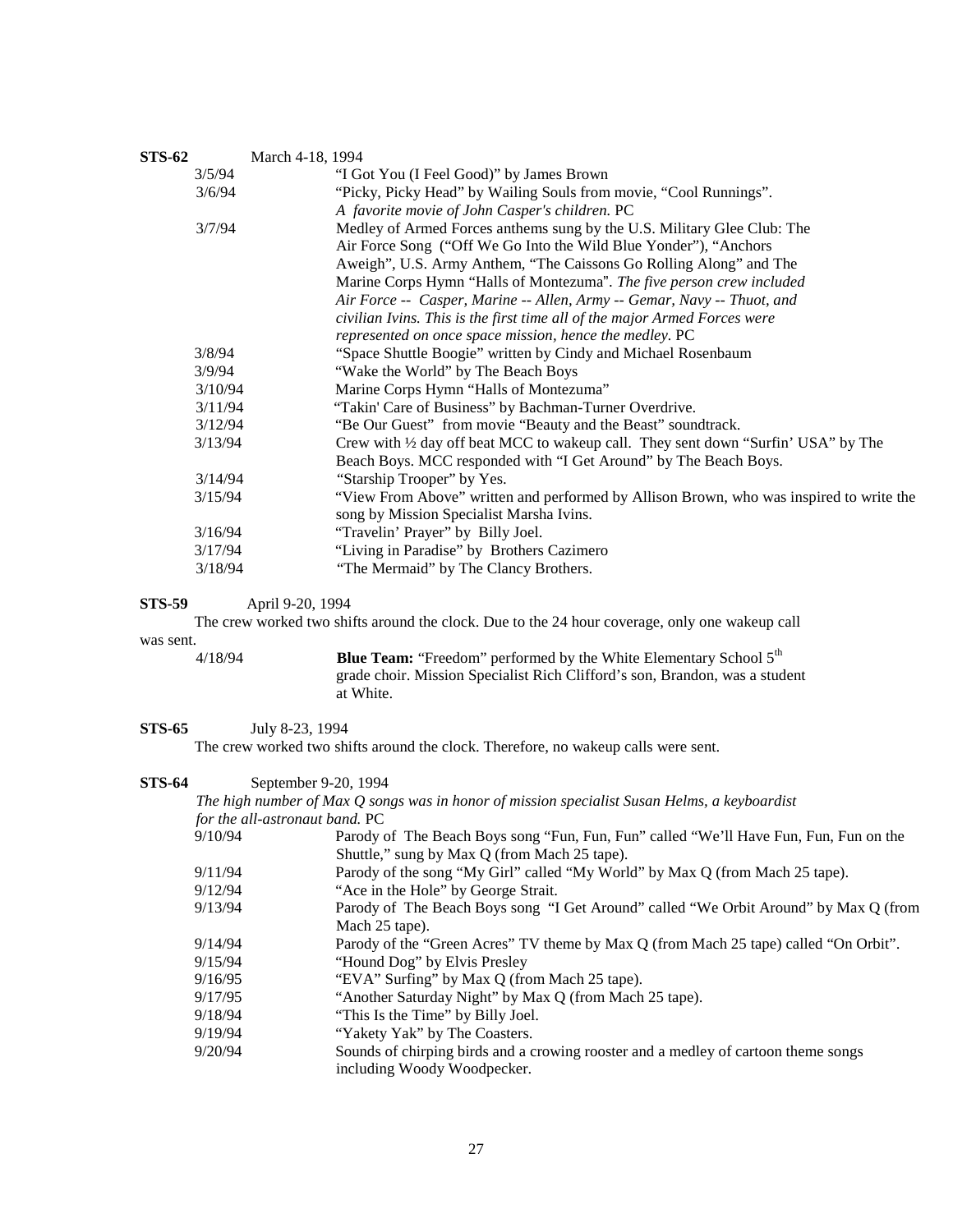| <b>STS-68</b> | September 30-October 11, 1994                                                 |                                                                                                                                                                                                                                   |  |
|---------------|-------------------------------------------------------------------------------|-----------------------------------------------------------------------------------------------------------------------------------------------------------------------------------------------------------------------------------|--|
|               | 10/11/94                                                                      | The crew worked two shifts around the clock but Mission Control did include one wakeup call.<br>"Tiny Bubbles" There was a problem with the galley water system<br>putting bubbles into the crew's drinking water. So Capcom Bill |  |
|               |                                                                               | McArthur sent the song to the Blue shift. PC                                                                                                                                                                                      |  |
| STS-66        |                                                                               | November 3-14, 1994                                                                                                                                                                                                               |  |
|               |                                                                               | The crew worked two shifts around the clock. Therefore, no wakeup calls were sent. ( <i>JSC Query</i>                                                                                                                             |  |
| Book).        |                                                                               |                                                                                                                                                                                                                                   |  |
| <b>STS-63</b> |                                                                               | February 3-11, 1995                                                                                                                                                                                                               |  |
|               | The high number of Max $Q$ songs was in honor of commander Jim Wetherbee, the |                                                                                                                                                                                                                                   |  |
|               |                                                                               | drummer for the band. PC                                                                                                                                                                                                          |  |
|               | 2/4/95                                                                        | "On Orbit is the Place to Be" by Max Q (from Mach 25 tape).                                                                                                                                                                       |  |
|               | 2/5/95                                                                        | "Another Saturday Night" by Max Q (from Mach 25 tape).                                                                                                                                                                            |  |
|               | 2/6/95                                                                        | "Make New Friends" From a Girl Scout Brownie troop (the daughter of the<br>people who send flowers to MCC each mission is in the troop)                                                                                           |  |
|               | 2/7/95                                                                        | "Blue Danube Waltz" from soundtrack of "2001, A Space Odyssey"                                                                                                                                                                    |  |
|               | 2/8/95                                                                        | Opening sequence of "Time" from Pink Floyd's album, "Dark Side of the<br>Moon"                                                                                                                                                    |  |
|               | 2/9/95                                                                        | "Surfing EVA" by Max Q (from Mach 25 tape).                                                                                                                                                                                       |  |
|               | 2/10/95                                                                       | "Liberty Bell March" better known as the theme from the TV show, "Monty<br>Python's Flying Circus."                                                                                                                               |  |
|               | 2/11/95                                                                       | "The End" by The Doors.                                                                                                                                                                                                           |  |

# **STS-67** March 2-18, 1995

The crew worked two shifts around the clock. Therefore, no wakeup calls were sent. (*JSC Query* 

# *Book*).

**STS-71** June 27-July 7, 1995

| 515-71 | Julie $21$ -July 1, 1993 |                                                                                             |
|--------|--------------------------|---------------------------------------------------------------------------------------------|
|        | 6/28/95                  | "I Got You Babe" by Sonny and Cher.                                                         |
|        | 6/29/95                  | "From a Distance" by Nancy Griffith. It was preceded by special birthday greetings to Pilot |
|        |                          | Charlie Precourt from his wife and daughters.                                               |
|        | 6/30/95                  | "Your Wildest Dreams" by The Moody Blues.                                                   |
|        | 7/1/95                   | Russian pop song "Kuca, Kuca, Kuca" (pronounced Keesa Keesa Keesa)                          |
|        | 7/2/95                   | "Changes in Latitudes, Changes in Attitudes" by Jimmy Buffett                               |
|        | 7/3/95                   | The Florida State Seminole Fight Song " in honor of former Seminole Norm                    |
|        |                          | Thagardcelebrating his $52nd$ birthday today".                                              |
|        | 7/4/95                   | "America the Beautiful" by Whitney Houston was sent to wakeup Atlantis' crew just before    |
|        |                          | the undocking with the Mir space station.                                                   |
|        | 7/5/95                   | "Flying solo and ahead of the Mir space station by about 120 nautical miles, the crew on    |
|        |                          | board Atlantis awoke to a children's song, 'I Love My Moon,' a special dedication to        |
|        |                          | Commander Hoot Gibson from his 26-day old daughter Emilee Louise." Query Book has           |
|        |                          | singer as Tonja Weimer.                                                                     |
|        | 7/6/95                   | Parodies of the Beatles' "Hello, Goodbye" and Paul Anka's "Lay Your Head on My              |
|        |                          | Shoulder".                                                                                  |
|        | 7/7/95                   | "Take the Long Way Home" by Supertramp.                                                     |
|        |                          |                                                                                             |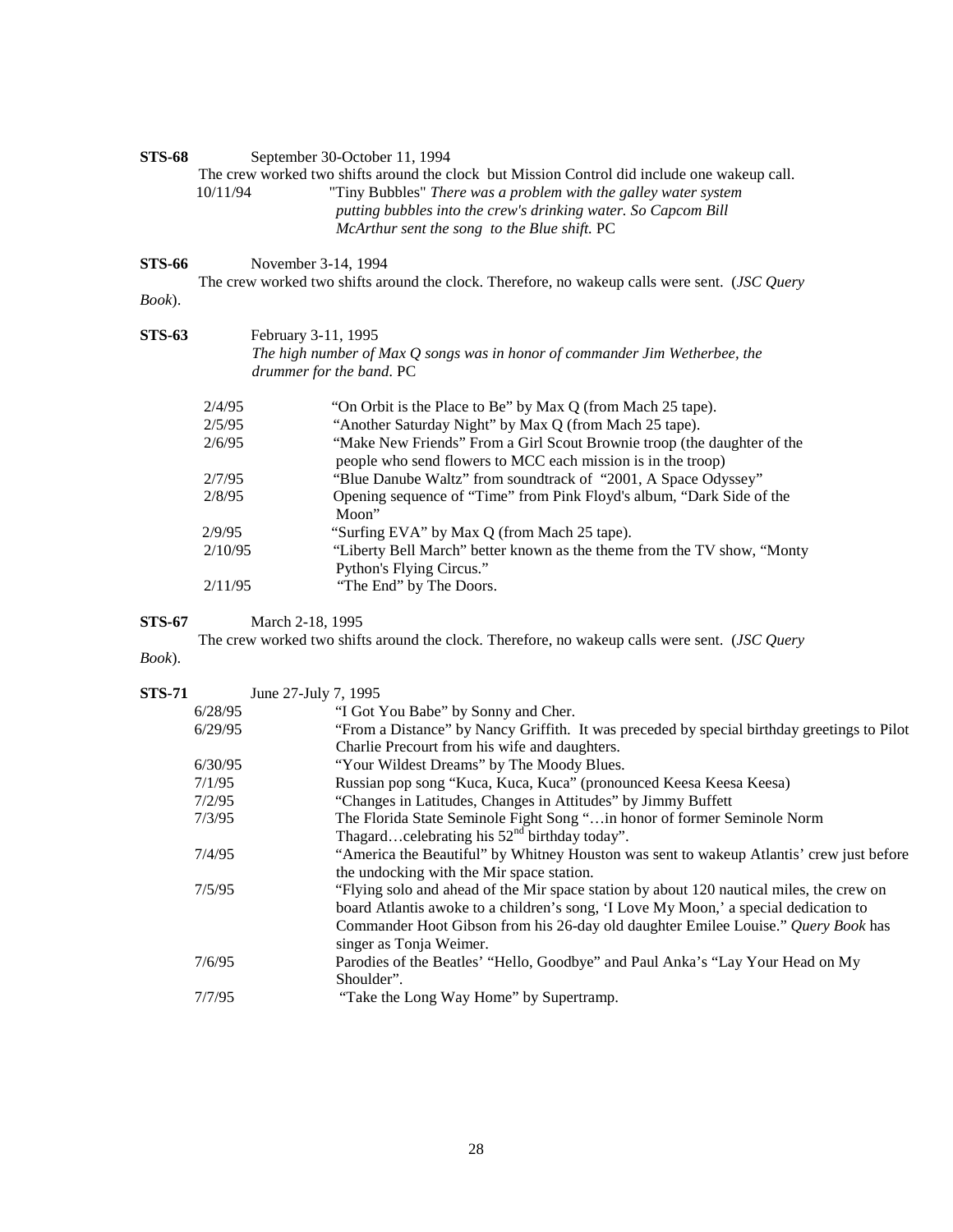| <b>STS-70</b> | July 13-22, 1995                                                                                                                                                                                                                                                                                                                                     |
|---------------|------------------------------------------------------------------------------------------------------------------------------------------------------------------------------------------------------------------------------------------------------------------------------------------------------------------------------------------------------|
| 7/14/95       | "The crew of STS-70 was awakened shortly after three this morning Central time to the theme<br>from 'Woody Woodpecker,' a cartoon character adopted as the mascot for the mission when<br>real woodpeckers plucked holes in protective insulation on Discovery's external fuel tank last<br>month causing a delay in the mission." MCC Status Report |
| 7/15/95       | "The workday began shortly after two o'clock this morning with a wakeup call from Kate<br>Smith singing 'Beautiful Ohio' in honor of four of the five crewmembers being from that<br>state." MCC Status Report                                                                                                                                       |
| 7/16/95       | "The crew was awakened at 1:11 a.m. CDT to the sounds of Mission Specialist Nancy<br>Currie's 8-year-old daughter, Stephanie, and her Ferguson Elementary School second-grade<br>classmates singing 'God Bless the USA.' " MCC Status Report. JSC Query Book has song as<br>"God Bless America."                                                     |
| 7/17/95       | Fight song for the Cleveland Indians, "Talkin' Tribe." "Mission Specialist Mary Ellen Weber<br>responded with 'Good mornin' Houston, how 'bout then Indians?'" MCC Status Report                                                                                                                                                                     |
| 7/18/95       | "Beer Barrel Polka" by Gene Hackemack - because Cleveland is the polka capital of the<br>world. Mission Control sent the theme from the movie "Starman" as a good night call.                                                                                                                                                                        |
| 7/19/95       | Unknown.                                                                                                                                                                                                                                                                                                                                             |
| 7/20/95       | "Eyes of Texas", a UT song. Randy Stone switched from an Aggie song to a UT song.                                                                                                                                                                                                                                                                    |
| <b>STS-69</b> | September 7-18, 1995 (Dog Crew II)                                                                                                                                                                                                                                                                                                                   |
| 9/8/95        | "Hound Dog" by Elvis Presley.                                                                                                                                                                                                                                                                                                                        |
| 9/9/95        | Theme from "Scooby Doo."                                                                                                                                                                                                                                                                                                                             |
| 9/10/95       | "Bingo" sung by Madeline Cockrell's (Pilot Kenneth Cockrell's five-year-                                                                                                                                                                                                                                                                             |
|               | old daughter) kindergarten class.                                                                                                                                                                                                                                                                                                                    |
| 9/11/95       | Theme from "Rin Tin Tin".                                                                                                                                                                                                                                                                                                                            |
| 9/12/95       | "A Hard Day's Night" by The Beatles.                                                                                                                                                                                                                                                                                                                 |
| 9/13/95       | Theme from the film "Patton", a tribute to Jim Voss who was promoted to<br>the rank of Colonel in the U.S. Army.                                                                                                                                                                                                                                     |
| 9/14/95       | Theme from cartoon TV show, "Underdog", attribute to Mike Gernhardt<br>who has the same nickname.                                                                                                                                                                                                                                                    |
| 9/15/95       | "He's A Tramp" from the cartoon movie "Lady and the Tramp".                                                                                                                                                                                                                                                                                          |
| 9/16/95       | "Walk Like a Man" by Frankie Valli and The Four Seasons.                                                                                                                                                                                                                                                                                             |
| 9/17/95       | "Snoopy's Theme" from animated cartoon TV show, "Peanuts."                                                                                                                                                                                                                                                                                           |
| <b>STS-73</b> | October 20-November 5, 1995                                                                                                                                                                                                                                                                                                                          |

The crew worked two shifts around the clock. Therefore, no wakeup calls were sent*.*

**STS-74** November 12-20, 1995

| . | 110100112001120011200 |                                                                                             |
|---|-----------------------|---------------------------------------------------------------------------------------------|
|   | 11/13/95              | "Dance of the Flowers" by Tchaikovsky. Referring to orbital ballet Atlantis will perform to |
|   |                       | dock with Mir.                                                                              |
|   | 11/14/95              | "Yeager's Triumph" from "The Right Stuff" by Bill Conti.                                    |
|   | 11/15/95              | "Somewhere Over the Rainbow" by Arlen, Harburg, and Stothart from the film, "The Wizard"    |
|   |                       | of Oz". Sung by Judy Garland.                                                               |
|   | 11/16/95              | "Blue Danube" by Johann Strauss.                                                            |
|   | 11/17/95              | "Northwest Passage" by Stan Rogers.                                                         |
|   | 11/18/95              | "Do Wah Diddy Diddy" performed as as a drill team chant cadence.                            |
|   | 11/19/95              | Theme from the IMAX film, "The Dream is Alive."                                             |
|   |                       |                                                                                             |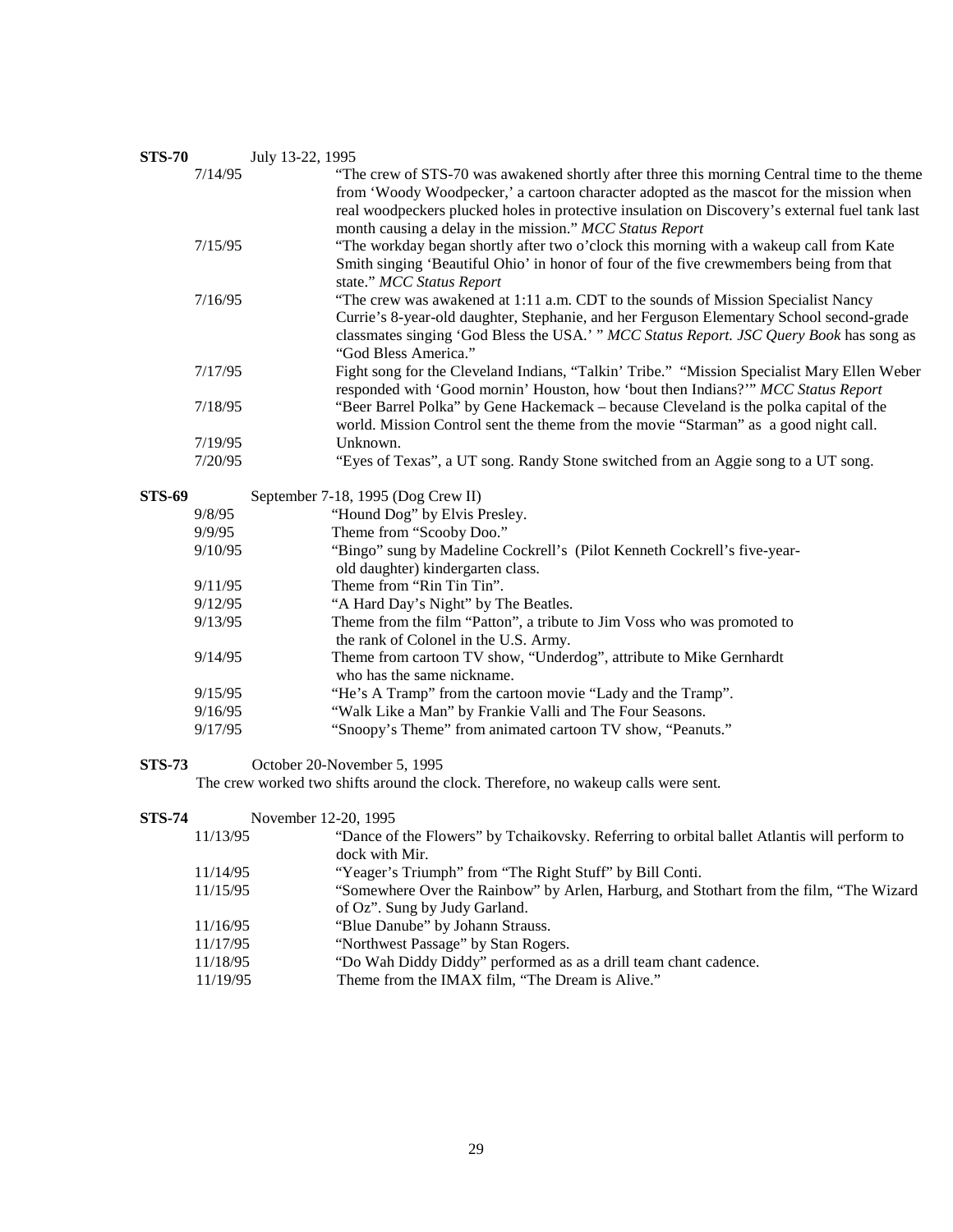| <b>STS-72</b> |         | January 11-20, 1996                                                                                                                           |
|---------------|---------|-----------------------------------------------------------------------------------------------------------------------------------------------|
|               | 1/12/96 | Theme from "Star Wars" by John Williams.                                                                                                      |
|               | 1/13/96 | "Sea in Springtime" (traditional Japanese song) for Koichi Wakata and SFU<br>retrieval.                                                       |
|               | 1/14/96 | Theme from the original "Godzilla" film.                                                                                                      |
|               | 1/15/96 | "Star Trek Next Generation" theme by James Horner.                                                                                            |
|               | 1/16/96 | "Smallest Astronaut" by The Royal Guardsmen.                                                                                                  |
|               | 1/17/96 | "Heigh-Ho, Heigh-Ho, It's Off To Work We Go" from movie "Snow<br>White."                                                                      |
|               | 1/18/96 | "All I Wanna Do" by Sheryl Crow.                                                                                                              |
|               | 1/19/96 | "Darth Vader's Theme" from "Star Wars" film.                                                                                                  |
|               | 1/20/96 | Theme from the IMAX film, "The Dream is Alive."                                                                                               |
| <b>STS-75</b> |         | February 22-March 9, 1996                                                                                                                     |
|               |         | The crew worked two shifts around the clock. Therefore, no wakeup calls were sent.                                                            |
| <b>STS-76</b> |         | March 22-31, 1996                                                                                                                             |
|               | 3/23/96 | "Anywhere is" by Enya for Rick Searfoss.                                                                                                      |
|               | 3/24/96 | "When the Roll is Called Up Yonder" referring to Shannon Lucid's arrival the next day.                                                        |
|               | 3/25/96 | "Awake, the Harp" by Haydn, recorded by the Houston Choral Society for Mission Specialist                                                     |
|               |         | Ron Sega.                                                                                                                                     |
|               | 3/26/96 | "Another Saturday Night" by Max Q                                                                                                             |
|               | 3/27/96 | "Free Flying" written by Brandon and Richard Clifford for father Michael Clifford's<br>spacewalk that day.                                    |
|               | 3/28/96 | "Jumpin' at the Woodside" by Brass, Rhythm and Reed.                                                                                          |
|               | 3/29/96 | "Stars and Stripes Forever" by John Philip Sousa.                                                                                             |
| <b>STS-77</b> |         | May 19-29, 1996                                                                                                                               |
|               | 5/20/96 | The Air Force Song ("Off We Go Into the Wild Blue Yonder") in honor of                                                                        |
|               |         | Commander John H. Casper, an Air Force Colonel, and pilot Curtis L.                                                                           |
|               |         | Brown, an Air Force Lieutenant Colonel.                                                                                                       |
|               | 5/21/96 | "Up, Up and Away" by The Fifth Dimension in honor of the Inflatable Antenna Experiment<br>conducted yesterday as part of the Spartan mission. |
|               | 5/22/96 | "Anchors Aweigh"                                                                                                                              |
|               | 5/23/96 | "Milky Way", a children's song provided by Casper's wife, Chris.                                                                              |
|               | 5/24/96 | "Hold Me, Thrill Me, Kiss Me" by Gloria Estefan requested by Curt Brown's fiancee.                                                            |
|               | 5/25/96 | "Down Under" by Men At Work, in honor of Australian-born Mission Specialist Andy<br>Thomas                                                    |
|               | 5/26/96 | "Up Down, and Touch the Ground" Tigger and his friends from "Winnie the Pooh" sing-a-<br>long                                                 |
|               | 5/27/96 | "Light My Fire" by The Doors. (Pre-sleep music: "Good Night Sweetheart" by The Spaniels.                                                      |
|               | 5/28/96 | "Start Me Up" by The Rolling Stones                                                                                                           |
|               | 5/29/96 | "I Can See Clearly Now" by Jimmy Cliff                                                                                                        |
|               |         |                                                                                                                                               |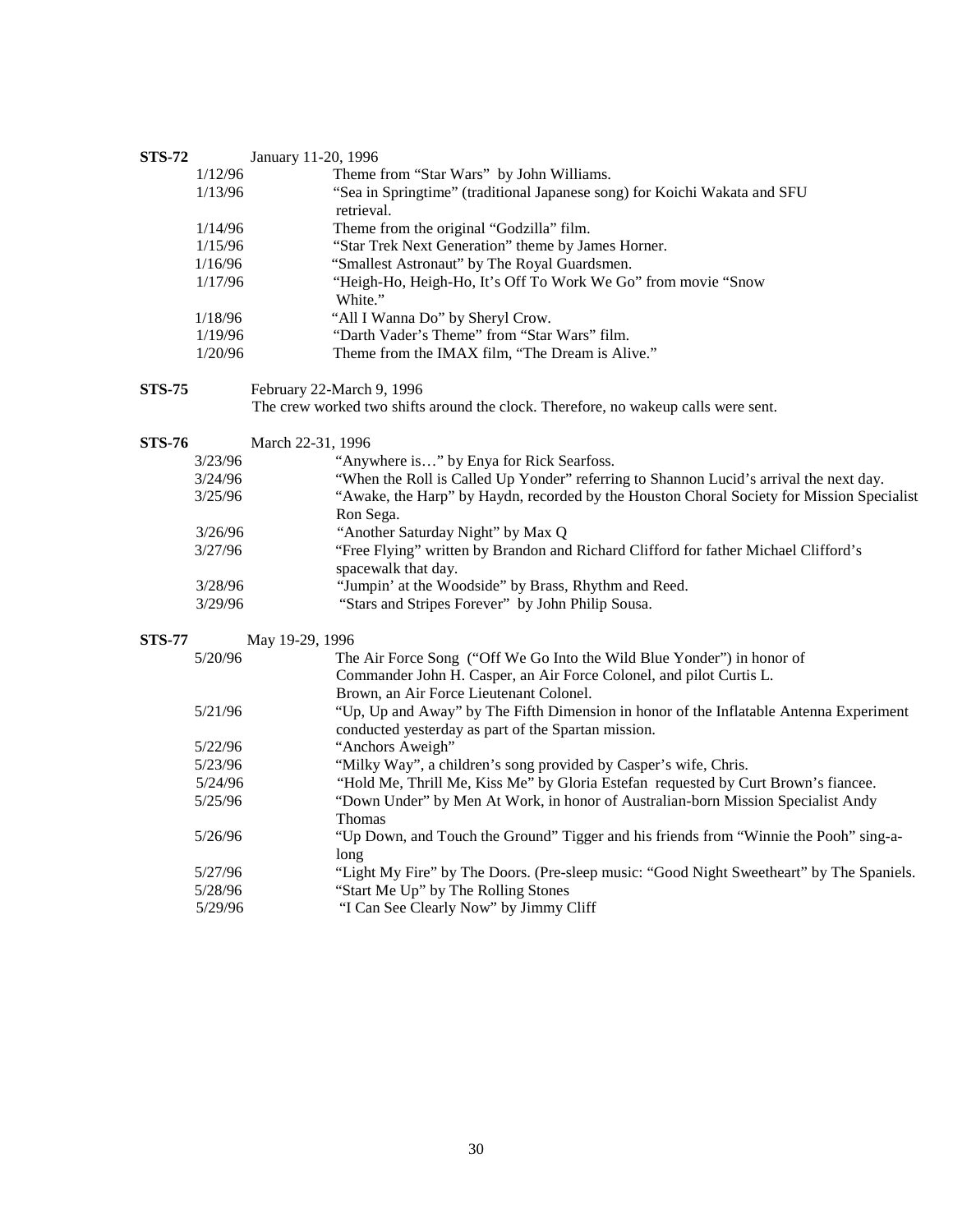| <b>STS-78</b> |         | June 20-July 7, 1996                                                                         |
|---------------|---------|----------------------------------------------------------------------------------------------|
|               | 6/21/96 | "Free Fallin" by Tom Petty.                                                                  |
|               |         | CAPCOM: Kay Hire                                                                             |
|               | 6/22/96 | "Bad to the Bone" by George Thorogood & the Destroyers referring to musculoskeletal          |
|               |         | science experiments.                                                                         |
|               |         | <b>CAPCOM: Kay Hire</b>                                                                      |
|               | 6/23/96 | "Flight of the Bumblebee" performed by the 1980 U.S. Air Force Academy Drum and Bugle        |
|               |         | Corps. Payload commander Susan Helms played xylophone on the recording.                      |
|               |         | <b>CAPCOM:</b> Kay Hire                                                                      |
|               | 6/24/96 | "Space Oddity" by David Bowie. The "Major Tom" reference is to Tom Henricks.                 |
|               |         | <b>CAPCOM:</b> Kay Hire                                                                      |
|               | 6/25/96 | "She Blinded Me With Science" by Thomas Dolby                                                |
|               |         | CAPCOM: Kay Hire                                                                             |
|               | 6/26/96 | "Back on the Chain Gang" by The Pretenders. The crew went back to work after a day off.      |
|               |         | CAPCOM: Bill McArthur                                                                        |
|               | 6/27/96 | "Every Breath You Take" by The Police. Refers to lung function experiment.                   |
|               |         | CAPCOM: Bill McArthur                                                                        |
|               | 6/28/96 | "Carolina in My Mind" by James Taylor. Charles Brady considers Robbins, NC his home.         |
|               |         | <b>CAPCOM: Bill McArthur</b>                                                                 |
|               | 6/29/96 | "Another Saturday Night" by Max Q, the all-astronaut band, with Susan Helms on keyboards     |
|               |         | CAPCOM: Bill McArthur                                                                        |
|               | 6/30/96 | "Les Murs De Poussiere (Dusty Walls)" by Francis Cabrel for Favier.<br>CAPCOM: Bill McArthur |
|               | 7/1/96  | "O, Canada" the Canadian National Anthem for Brent Thirsk                                    |
|               |         | CAPCOM: Bill McArthur                                                                        |
|               | 7/2/96  | "Closer to Free" by The BoDeans for Linnehan.                                                |
|               |         | <b>CAPCOM: Bill Gregory</b>                                                                  |
|               | 7/3/96  | "Wake Up Little Susie" by The Everly Brothers for Helms.                                     |
|               |         | <b>CAPCOM: Bill Gregory</b>                                                                  |
|               | 7/4/96  | "God Bless the U.S.A." by Lee Greenwood; "Born in the USA" by Bruce Springsteen for the      |
|               |         | $4th$ of July.                                                                               |
|               |         | <b>CAPCOM: Blaine Hammond</b>                                                                |
|               | 7/5/96  | "Birthday" by The Beatles for Henricks 44 <sup>th</sup> birthday.                            |
|               |         | <b>CAPCOM: Blaine Hammond</b>                                                                |
|               | 7/6/96  | "Don't Bring Me Down" by The Electric Light Orchestra                                        |
|               |         | <b>CAPCOM: Blaine Hammond</b>                                                                |
|               | 7/7/96  | "Time For Me to Fly" by REO Speedwagon.                                                      |
|               |         |                                                                                              |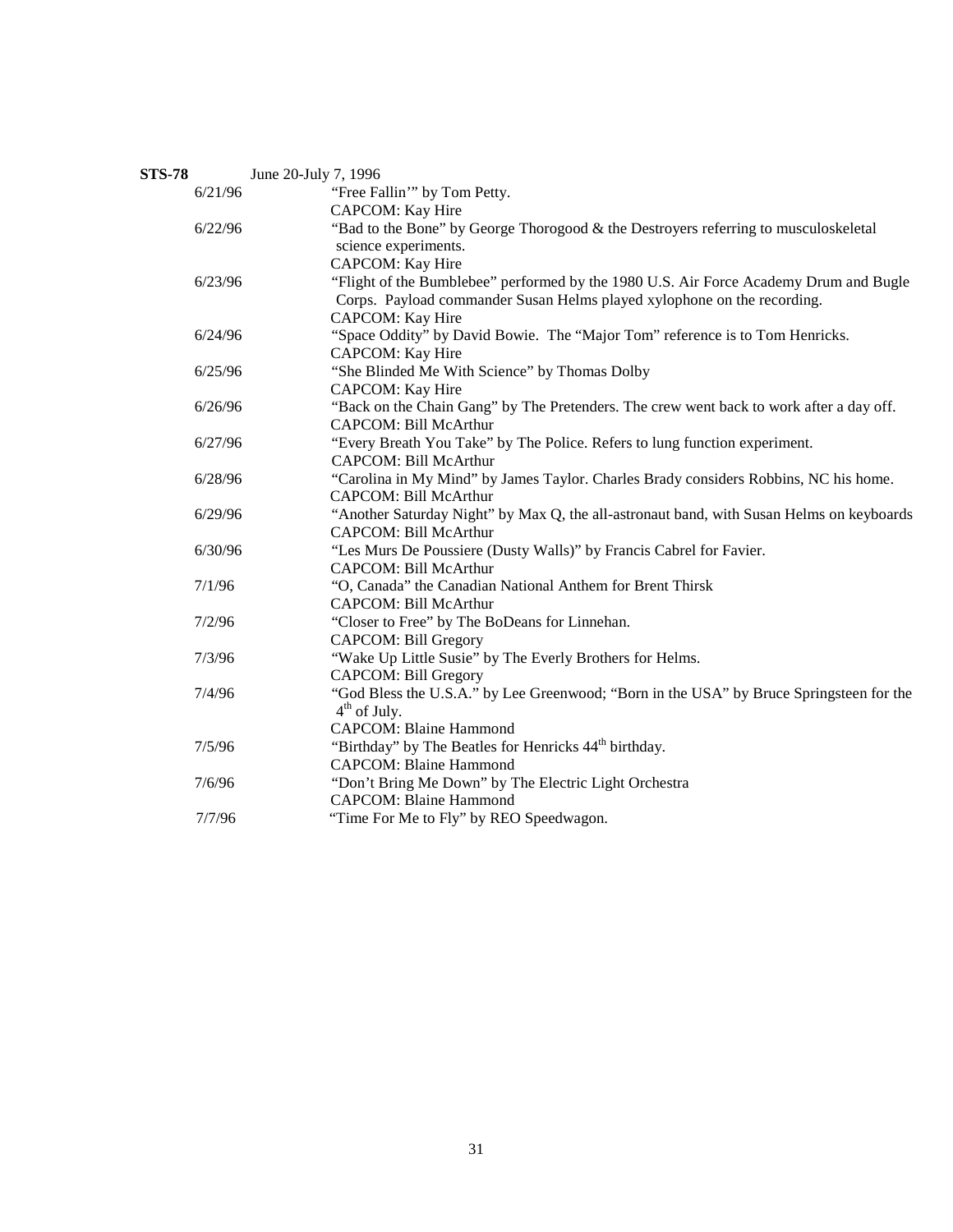| STS-79 |         | September 16-26, 1996                                                                                                                                                                  |
|--------|---------|----------------------------------------------------------------------------------------------------------------------------------------------------------------------------------------|
|        | 9/16/96 | "Duke of Earl" by Gene Chandler.                                                                                                                                                       |
|        |         | "Song was up linked in honor of Carl Walz's 20th anniversary. The song is one he performed<br>for his wife, Pam, before they were married while he was a member of an Ohio band called |
|        |         | "The Blue Moons". This is the second time Walz has spent his anniversary in orbit."<br>CAPCOM: Kay Hire                                                                                |
|        | 9/17/96 | "Rescue Me" by Fontella Bass.                                                                                                                                                          |
|        |         | "Capcom Kay Hire called the wakeup music "a message from Shannon," referring to U.S.<br>astronaut Dr. Shannon Lucid who has spent approximately six months aboard Mir."                |
|        |         | CAPCOM: Kay Hire                                                                                                                                                                       |
|        | 9/18/96 | "Hold On (I'm Coming)" performed by Sam and Dave referring to the return of Shannon<br>Lucid.                                                                                          |
|        | 9/19/96 | "Whole Lotta Shakin' Goin' On" by Jerry Lee Lewis referring to the ARIS                                                                                                                |
|        |         | experiment. $ARIS = Active$ Rack Isolation System, a set of                                                                                                                            |
|        |         | sensors and actuators which dampen out vibrations for ultra-sensitive                                                                                                                  |
|        |         | microgravity experiments. PC                                                                                                                                                           |
|        | 9/20/96 | "Cheeseburger in Paradise" by Jimmy Buffett referring to Shannon Lucid's thoughts of her<br>diet after returning to Earth.                                                             |
|        | 9/21/96 | "Another Saturday Night" By Max Q. Carl Walz is a member.                                                                                                                              |
|        | 9/22/96 | "Got Me Under Pressure" by ZZ Top referring to the raising of cabin pressure to 15.5 psi to<br>transfer oxygen and nitrogen to Mir.                                                    |
|        | 9/23/96 | "Please Don't Leave Me" by Fats Domino. Some music for undocking day                                                                                                                   |
|        | 9/24/96 | "Only Wanna Be With You" by Hootie and the Blowfish referring to the impending return of<br>Lucid to her family.                                                                       |
|        | 9/25/96 | "Danger Zone" by Kenny Loggins. Played in honor of the two Navy<br>crewmen on board, Bill Readdy and Terrence Wilcutt. Wilcutt's a Marine,                                             |
|        |         | not Navy. (The Navy trains the Marine pilots so it's still a valid connection.)<br><b>PC</b>                                                                                           |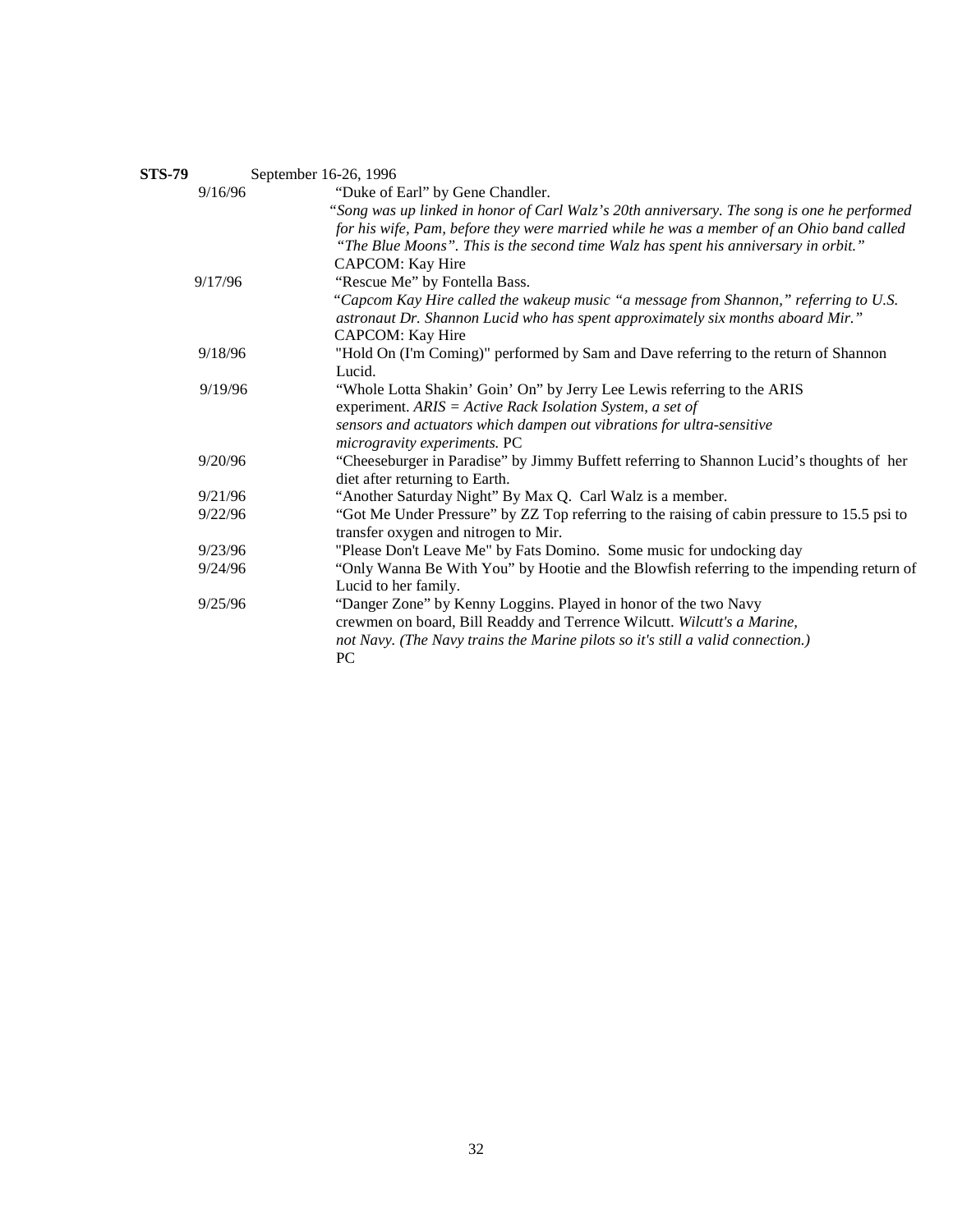| <b>STS-80</b> |                            | November 19-December 7, 1996                                         |
|---------------|----------------------------|----------------------------------------------------------------------|
|               | 11/20/96                   | "I Can See For Miles" by The Who                                     |
|               |                            | CAPCOM: Bill McArthur                                                |
|               | 11/21/96                   | "Theme From Fireball XL5"                                            |
|               |                            | CAPCOM: Bill McArthur                                                |
|               | 11/22/96                   | "Roll With the Changes" by REO Speedwagon; Some Phil Collins/Genesis |
|               |                            | CAPCOM: Bill McArthur                                                |
|               | 11/23/96                   | "Reelin' and Rockin" by Chuck Berry                                  |
|               |                            | CAPCOM: Bill McArthur                                                |
|               | 11/24/96                   | "Roll With It" by Steve Winwood                                      |
|               |                            | CAPCOM: Bill McArthur                                                |
|               | 11/25/96                   | "Good Times Roll" by The Cars                                        |
|               |                            | CAPCOM: Bill McArthur                                                |
|               | 11/26/96                   | "Red Rubber Ball" by Cyrkle                                          |
|               |                            | CAPCOM: Chris Hadfield                                               |
|               | 11/27/96                   | "Alice's Restaurant" by Arlo Guthrie                                 |
|               |                            | <b>CAPCOM: Dom Gorie</b>                                             |
|               | 11/28/96                   | "Some Guys Have All the Luck" by Robert Palmer                       |
|               |                            | <b>CAPCOM: Dom Gorie</b>                                             |
|               | 11/29/96                   | "Changes" by David Bowie                                             |
|               |                            | <b>CAPCOM: Dom Gorie</b>                                             |
|               | 11/30/96                   | "Break On Through" by The Doors                                      |
|               |                            | <b>CAPCOM: Dom Gorie</b>                                             |
|               | 12/1/96                    | "Shooting Star" by Bad Company                                       |
|               |                            | <b>CAPCOM: Dom Gorie</b>                                             |
|               | 12/2/96                    | "Stay" by Jackson Browne                                             |
|               |                            | <b>CAPCOM: Marc Garneau</b>                                          |
|               | 12/3/96                    | "Return to Sender" by Elvis Presley                                  |
|               |                            | <b>CAPCOM: Marc Garneau</b>                                          |
|               | 12/4/96                    | "Should I Stay or Should I Go" by The Clash                          |
|               |                            | <b>CAPCOM: Marc Garneau</b>                                          |
|               | 12/5/96                    | "Nobody Does It Better" by Carly Simon                               |
|               |                            | <b>CAPCOM: Marc Garneau</b>                                          |
|               | 12/6/96                    | "Please Come Home For Christmas" by Sawyer Brown                     |
|               |                            | <b>CAPCOM: Marc Garneau</b>                                          |
|               |                            |                                                                      |
|               | STS-81 January 12-22, 1997 |                                                                      |
|               | 1/13/97                    | "Free Ride" by The Edgar Winter Group                                |
|               |                            | <b>CAPCOM:</b> Kay Hire                                              |
|               | 1/14/97                    | "It Keeps You Runnin' " by The Doobie Brothers                       |
|               |                            | <b>CAPCOM: Kay Hire</b>                                              |
|               | 1/15/97                    | "Hitchin' a Ride" by Vanity Fare                                     |
|               |                            | <b>CAPCOM:</b> Kay Hire                                              |
|               | 1/16/97                    | "Celebration" by Kool and the Gang                                   |
|               |                            | CAPCOM: Kay Hire                                                     |
|               | 1/17/97                    | "I Got You (I Feel Good)" by James Brown                             |
|               |                            | <b>CAPCOM: Kay Hire</b>                                              |
|               | 1/18/97                    | "Mack the Knife" by Bobby Darin                                      |
|               | 1/19/97                    | "Ticket to Ride" by The Beatles (1:27 GMT)                           |
|               | 1/19/97                    | "So Long, Farewell" from "The Sound of Music" (23:27 GMT)            |
|               | 1/21/97                    | "My Favorite Marcia" by The Allison Brown Quartet                    |
|               | 1/22/97                    | "Day-O, The Banana Boat Song" - Harry Belafonte                      |
|               |                            | http://spaceflight.nasa.gov/gallery/audio/shuttle/sts-81/wakeup.html |
|               |                            |                                                                      |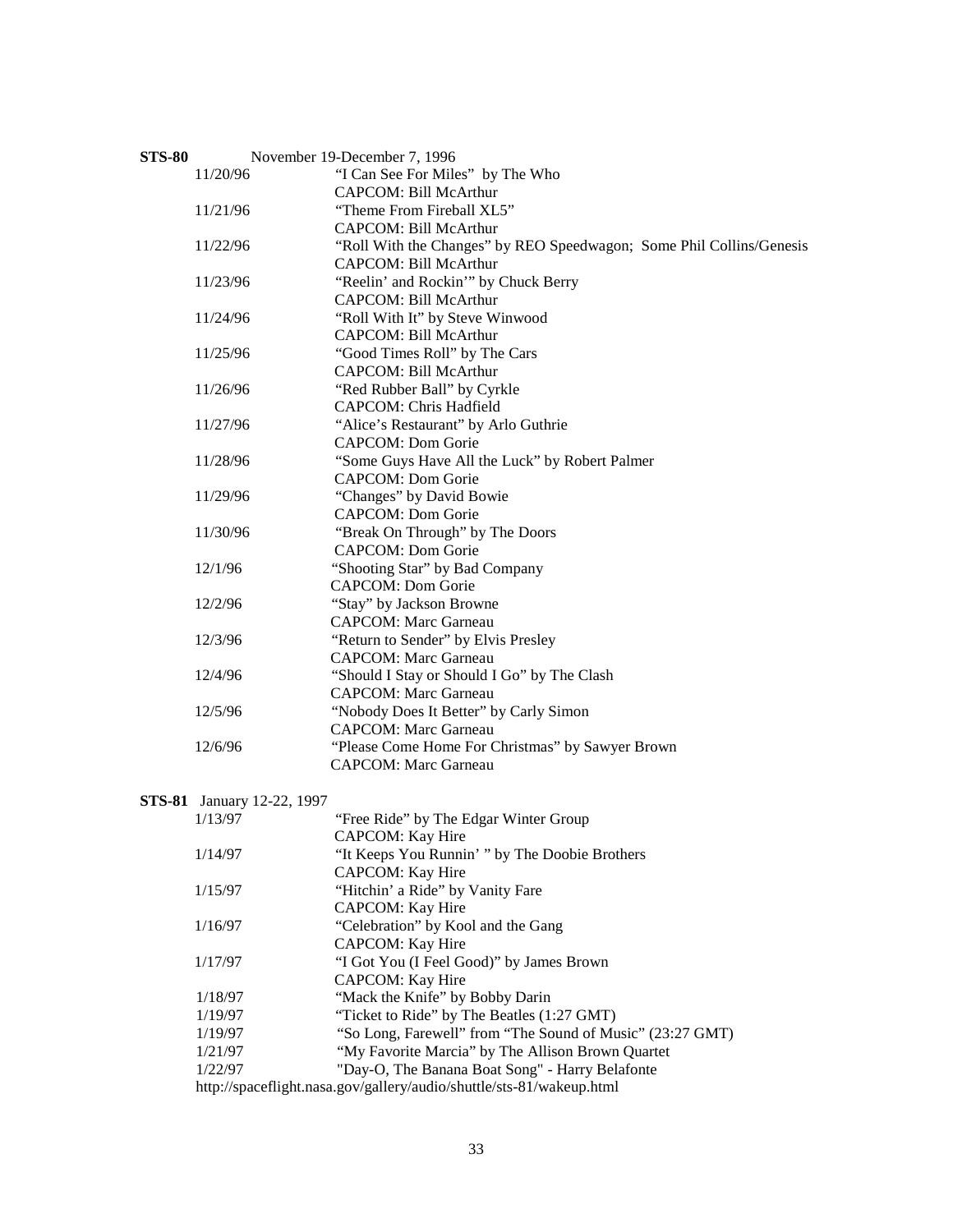### **STS-82** February 11-21, 1997

| 2/12/97 | "Magic Carpet Ride" by Steppenwolf                      |
|---------|---------------------------------------------------------|
|         | CAPCOM: Chris Hadfield                                  |
| 2/13/97 | "These Are Days" by 10,000 Maniacs                      |
|         | CAPCOM: Chris Hadfield                                  |
| 2/14/97 | "Two Princes" by Spin Doctors                           |
|         | CAPCOM: Chris Hadfield                                  |
| 2/15/97 | "Higher Love" by Steve Winwood                          |
|         | CAPCOM: Chris Hadfield                                  |
| 2/16/97 | "The Packerena" For Mark Lee                            |
|         | CAPCOM: Chris Hadfield                                  |
| 2/17/97 | "Shiny Happy People" by R.E.M.                          |
|         | CAPCOM: Chris Hadfield                                  |
| 2/18/97 | "Dreams" by The Cranberries                             |
|         | CAPCOM: Chris Hadfield                                  |
| 2/19/97 | "That Thing You Do!" Theme from the motion picture      |
|         | CAPCOM: Chris Hadfield                                  |
| 2/20/97 | "Five Hundred Miles Away From Home" by Reba McEntire    |
|         | CAPCOM: Chris Hadfield                                  |
| 2/21/97 | "Sloop John B." by The Beach Boys (down linked by crew) |
|         | "Born to Be Wild" by Steppenwolf                        |
|         | CAPCOM: Chris Hadfield                                  |

### **STS-83** April 4-8, 1997

The crew worked two shifts around the clock. Therefore, no wakeup calls were sent.

### **STS-84** May 15-24, 1997

*This particular mission set a record for the number of different countries where people were born, Precourt, Collins, and Lu in the United States, Kondakova in Russia, Clervoy in France (representing ESA), and Foale in England and Noreiga in Peru. Of course, Foale and Noriega are both naturalized U.S. citizens and didn't represent their birth countries. Hence the large number of national anthems.* PC

| 5/16/97 | "Those Magnificent Men in Their Flying Machines" by The American Military Band   |
|---------|----------------------------------------------------------------------------------|
|         | CAPCOM: Bill McArthur                                                            |
| 5/17/97 | "Hold On, I'm Coming" by Sam and Dave                                            |
|         | CAPCOM: Bill McArthur                                                            |
| 5/18/97 | "British National Anthem – God Save the Queen"                                   |
|         | CAPCOM: Bill McArthur                                                            |
| 5/19/97 | "French National Anthem - La Marseillaise"                                       |
|         | CAPCOM: Bill McArthur                                                            |
| 5/20/97 | "Peruvian National Anthem"                                                       |
|         | CAPCOM: Bill McArthur                                                            |
| 5/21/97 | "Russian National Anthem"                                                        |
|         | CAPCOM: Bill McArthur                                                            |
| 5/22/97 | "Triste et Bleu (Sad and Blue)" - Michel Jonasz                                  |
|         | CAPCOM: Bill McArthur                                                            |
| 5/23/97 | "Anchors Aweigh/ The Air Force Song ("Off We Go Into the Wild Blue Yonder") USAF |
|         | Theme/Marine Hymn" by The West Point Cadet Glee Club                             |
|         | CAPCOM: Bill McArthur                                                            |
| 5/24/97 | "U.S. National Anthem"                                                           |
|         | CAPCOM: Bill McArthur                                                            |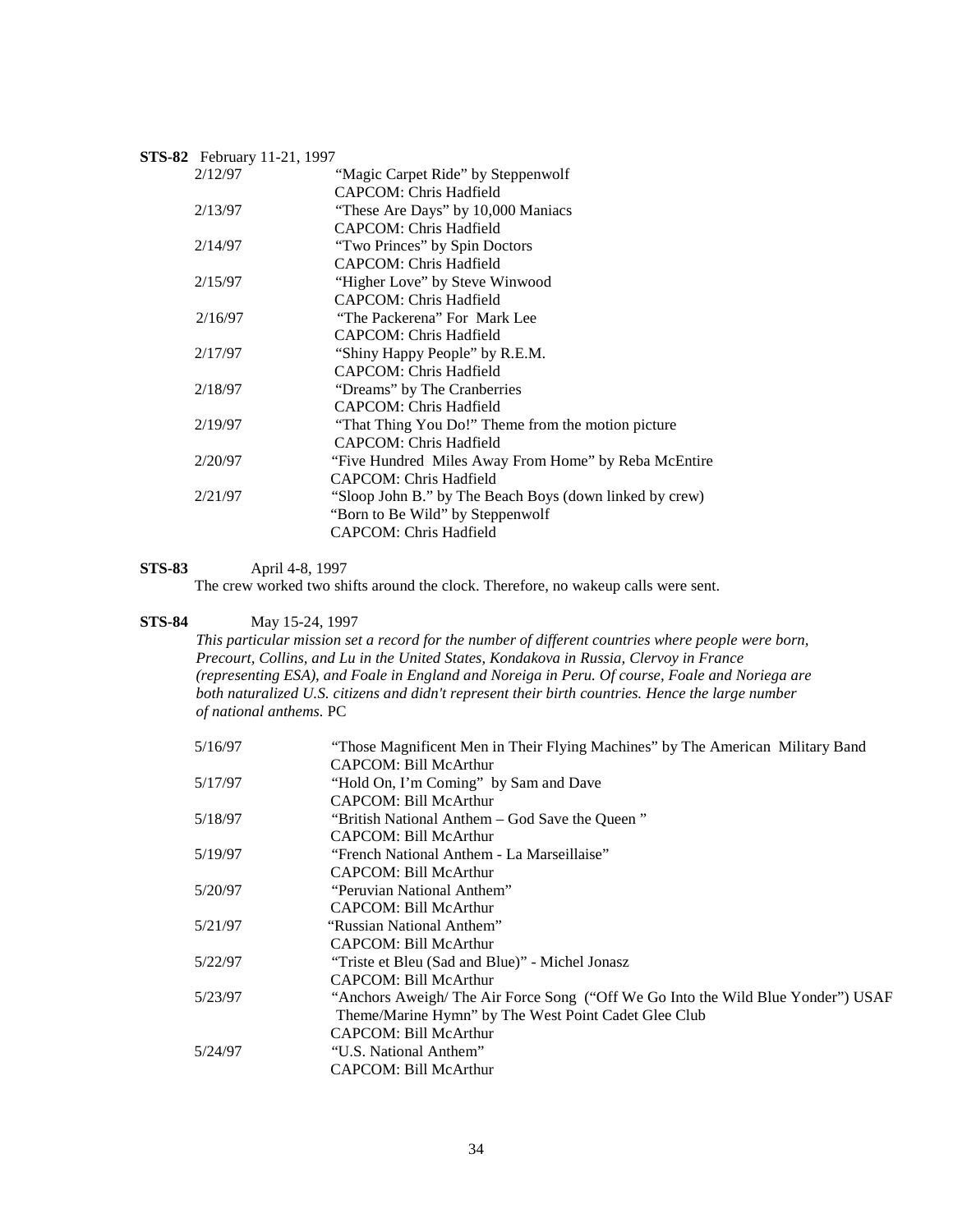**STS-94** July 1-17, 1997

 The crew worked two shifts around the clock. Therefore, no wakeup calls were sent.

| <b>STS-85</b> |         | August 7-19, 1997                                                        |
|---------------|---------|--------------------------------------------------------------------------|
|               | 8/8/97  | "To the Moon and Back" by Savage Garden                                  |
|               |         | CAPCOM: Bill McArthur                                                    |
|               | 8/9/97  | "Don't Look Down" by Lindsay Buckingham                                  |
|               |         | CAPCOM: Bill McArthur                                                    |
|               | 8/10/97 | "My Home's In Alabama" by Alabama                                        |
|               |         | CAPCOM: Bill McArthur                                                    |
|               | 8/11/97 | "Chances Are" by Johnny Mathis                                           |
|               |         | CAPCOM: Bill McArthur                                                    |
|               | 8/12/97 | "The House is Rockin" by Stevie Ray Vaughn                               |
|               |         | <b>CAPCOM</b> : Marc Garneau                                             |
|               | 8/13/97 | "Good Vibrations" by The Beach Boys                                      |
|               |         | <b>CAPCOM</b> : Marc Garneau                                             |
|               | 8/14/97 | "You Will Go to the Moon" by Moxy Fruvous                                |
|               |         | <b>CAPCOM: Marc Garneau</b>                                              |
|               | 8/15/97 | "Stay" by Jackson Browne                                                 |
|               |         | <b>CAPCOM</b> : Marc Garneau                                             |
|               | 8/16/97 | "Mighty Iron Arm Atom" or "Atom Boy" Theme song to Japanese cartoon.     |
|               |         | There was no Japanese crewmember on this mission, but one of the         |
|               |         | experiments was a Japanese robot arm, a prototype for the ISS's Japanese |
|               |         | Experiment Module, hence this very appropriate music. PC                 |
|               |         | <b>CAPCOM</b> : Marc Garneau                                             |
|               | 8/17/97 | "You're Not From Texas" by Lyle Lovett                                   |
|               |         | <b>CAPCOM: Marc Garneau</b>                                              |
|               | 8/18/97 | "So Far Away" by Dire Straits                                            |
|               |         | <b>CAPCOM: Marc Garneau</b>                                              |
|               | 8/19/97 | "Running On Empty" by Jackson Browne                                     |
|               |         | <b>CAPCOM: Marc Garneau</b>                                              |
|               |         | http://spaceflight.nasa.gov/gallery/audio/shuttle/sts-85/wakeup.html     |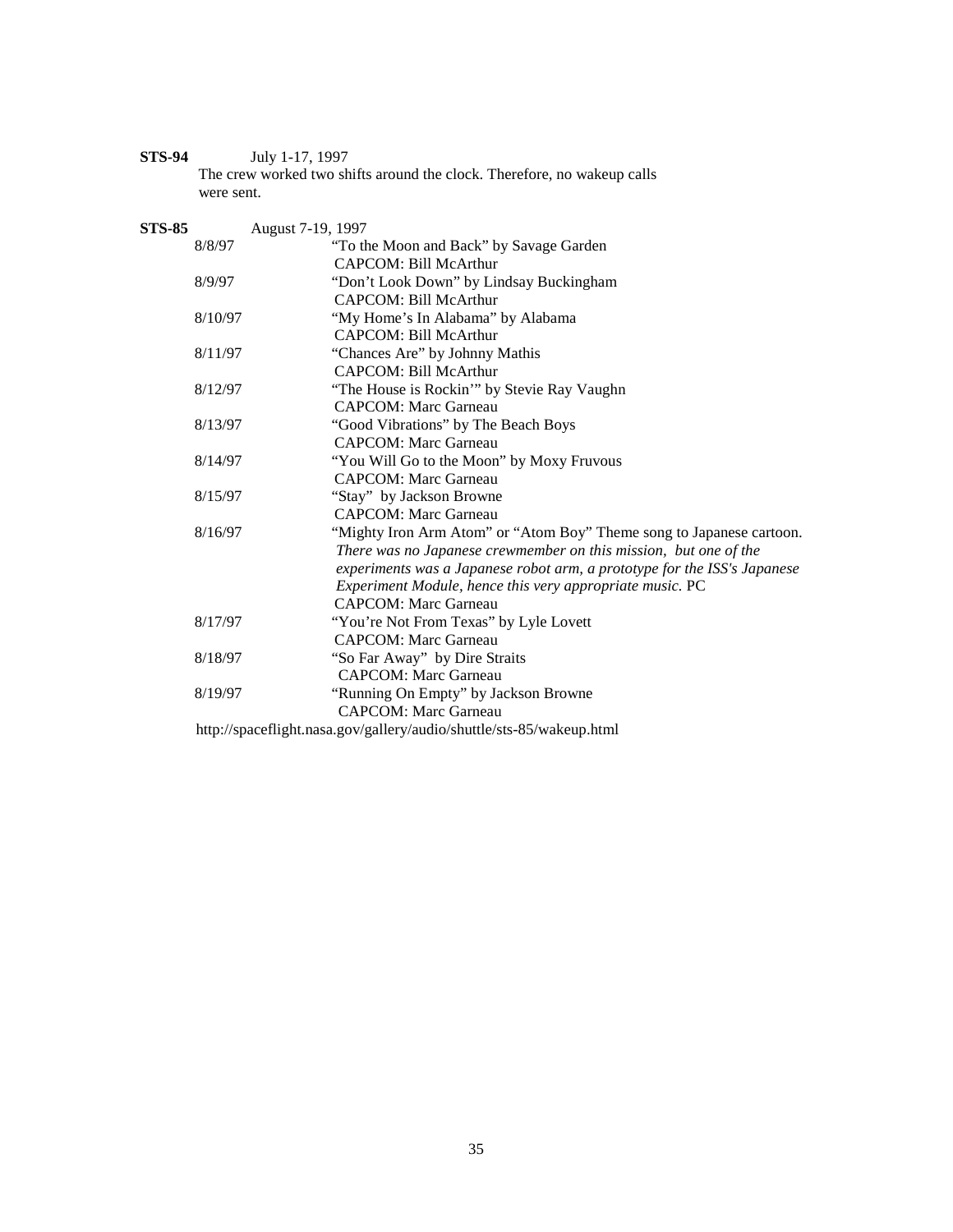| STS-86  | September 25-October 6, 1997                                          |
|---------|-----------------------------------------------------------------------|
| 9/26/97 | "Roll on Down the Highway" by Bachman-Turner Overdrive                |
|         | CAPCOM: Chris Hadfield                                                |
| 9/27/97 | "Dancing in the Dark" by Bruce Springsteen                            |
|         | CAPCOM: Chris Hadfield                                                |
| 9/28/97 | "Takin' Care of Business" by Bachman-Turner Overdrive                 |
|         | CAPCOM: Chris Hadfield                                                |
| 9/29/97 | "What I Like About You" by The Romantics                              |
|         | CAPCOM: Chris Hadfield                                                |
| 9/30/97 | "Grand Ol' Flag" as played on the piano by Wetherbee's daughter Jenny |
|         | Wetherbee                                                             |
|         | CAPCOM: Chris Hadfield                                                |
| 10/1/97 | "What a Wonderful World" by Louis Armstrong                           |
|         | CAPCOM: Chris Hadfield                                                |
| 10/2/97 | "Impression That I Get" by The Mighty Mighty Bosstones                |
|         | CAPCOM: Chris Hadfield                                                |
| 10/3/97 | "Fanfare For the Common Man" by The Orlando Pops                      |
|         | CAPCOM: Chris Hadfield                                                |
| 10/4/97 | "Let It Ride" by Bachman-Turner Overdrive                             |
|         | CAPCOM: Chris Hadfield                                                |
| 10/5/97 | "Shake, Rattle and Roll" by Huey Lewis and the News                   |
|         | CAPCOM: Chris Hadfield                                                |
| 10/6/97 | "Homeward Bound" by Simon and Garfunkel                               |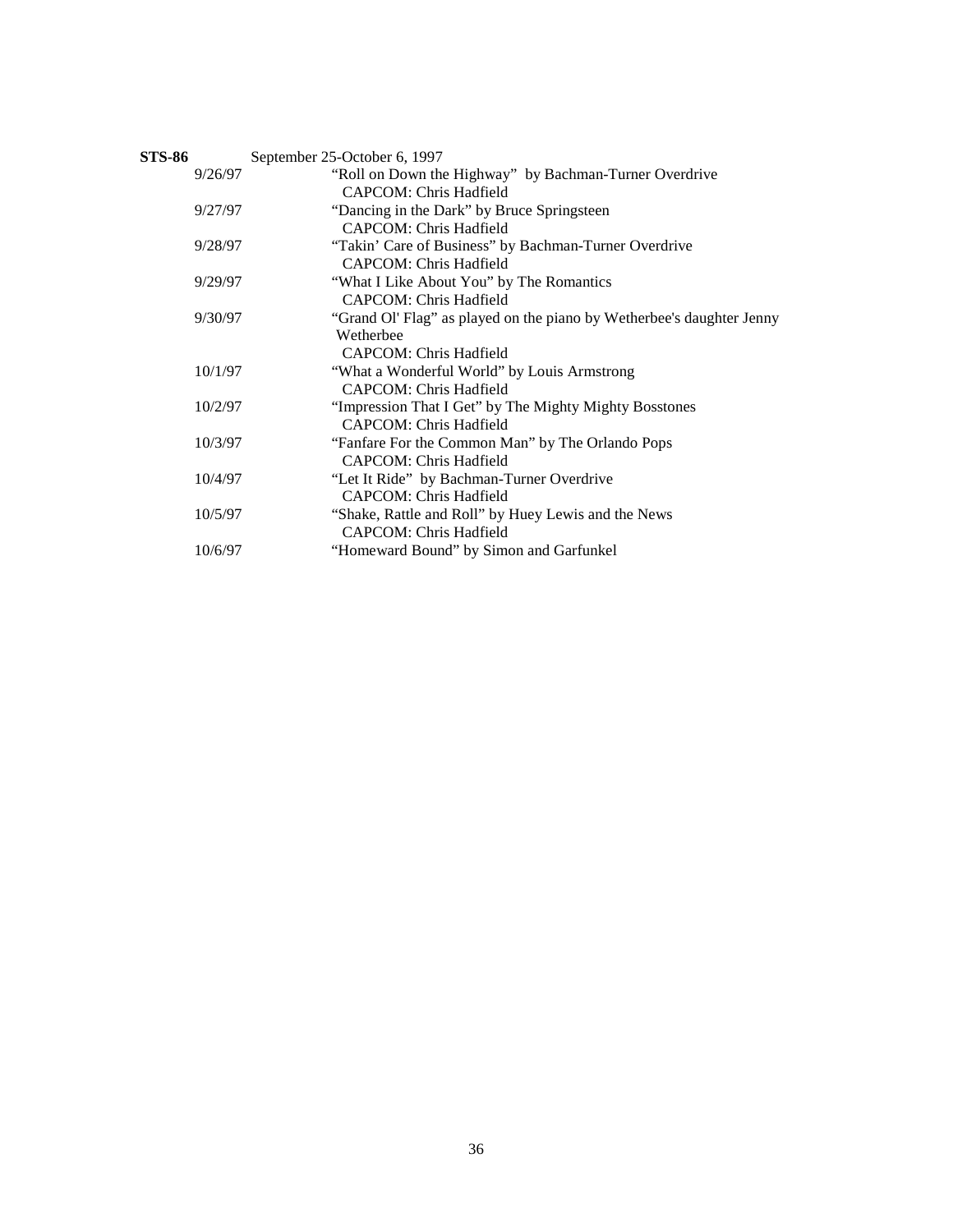| <b>STS-87</b> | November 19-December 5, 1997 |
|---------------|------------------------------|
|               |                              |

| 11/20/97 | "Hitchin' a Ride" by Vanity Fare<br>CAPCOM: Bill McArthur                                                    |
|----------|--------------------------------------------------------------------------------------------------------------|
| 11/21/97 | "Theme from New York, New York" by Frank Sinatra<br>CAPCOM: Bill McArthur                                    |
| 11/22/97 | "Ginga Shounen Tai" (Galaxy Boys) Theme from a Japanese science fiction puppet show<br>CAPCOM: Bill McArthur |
| 11/23/97 | The Air Force Song ("Off We Go Into the Wild Blue Yonder") by Air Force Academy Cadet<br>Chorus              |
| 11/24/97 | <b>CAPCOM: Bill McArthur</b><br>"Walk of Life" by Dire Straits                                               |
| 11/25/97 | CAPCOM: Ellen Ochoa<br>"Mishra Piloo" by Ravi Shankar<br>CAPCOM: Ellen Ochoa                                 |
| 11/26/97 | "Ukrainian National Anthem"<br>CAPCOM: Ellen Ochoa                                                           |
| 11/27/97 | "America the Beautiful" by the U.S. Air Force Academy Cadet Chorale<br>CAPCOM: Ellen Ochoa                   |
| 11/28/97 | "Florida State University Seminoles Fight Song"<br>CAPCOM: Bill McArthur                                     |
| 11/29/97 | "California Dreamin' " by The Mamas and the Papas<br>CAPCOM: Chris Hadfield                                  |
| 11/30/97 | "This Island Earth" by The Nylons<br>CAPCOM: Chris Hadfield                                                  |
| 12/1/97  | "Ultraman" Theme from Japanese TV science fiction cartoon show<br><b>CAPCOM: Chris Hadfield</b>              |
| 12/2/97  | "Centerfield" by John Fogerty<br>CAPCOM: Chris Hadfield                                                      |
| 12/3/97  | "Flight of the Bumble Bee" Rimsky-Korsakov<br><b>CAPCOM: Marc Garneau</b>                                    |
| 12/4/97  | "Should I Stay or Should I Go" by The Clash<br><b>CAPCOM</b> : Marc Garneau                                  |
|          | http://spaceflight.nasa.gov/gallery/audio/shuttle/sts-87/wakeup.html                                         |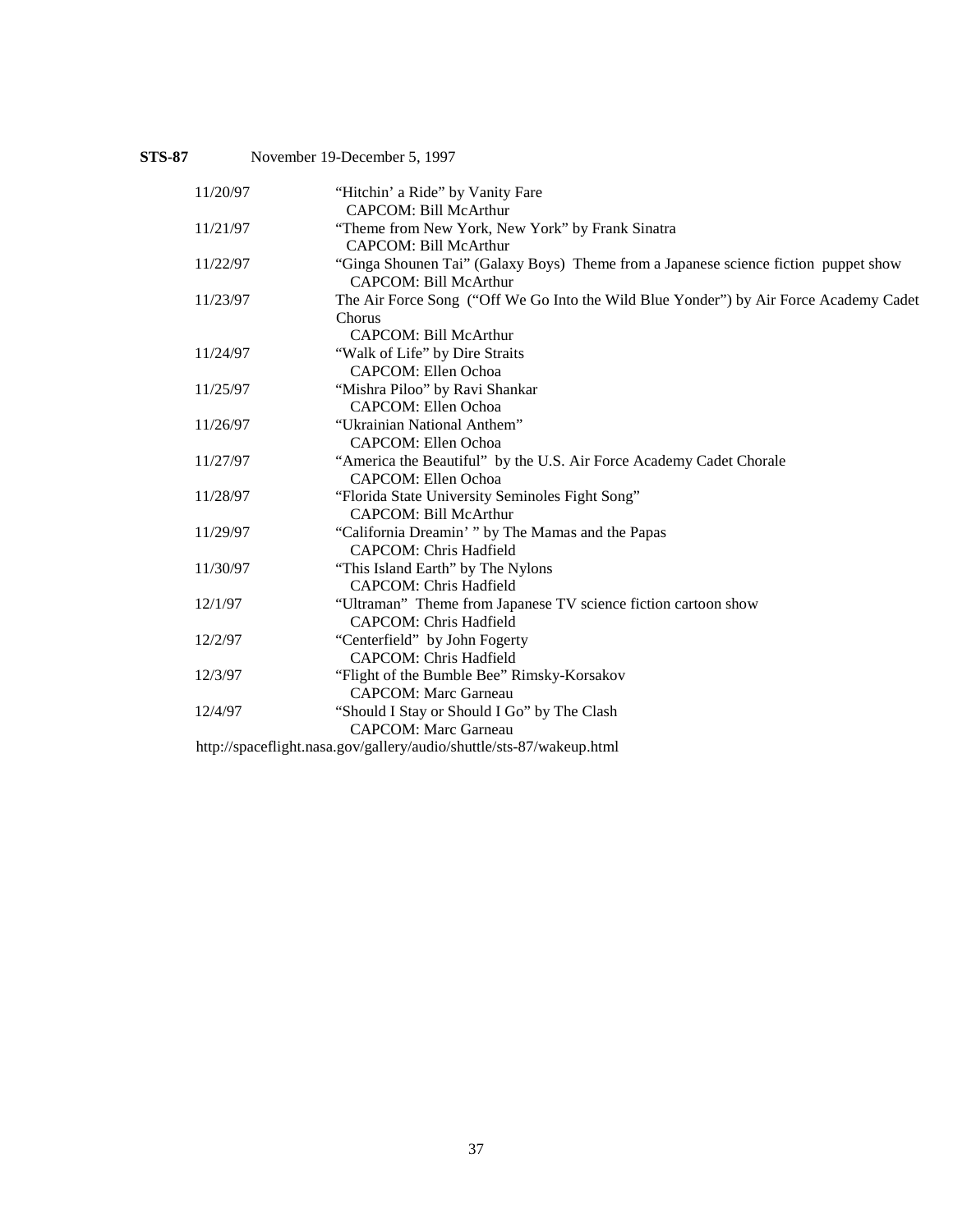| <b>STS-89</b> |         | January 22-31, 1998                                                                   |
|---------------|---------|---------------------------------------------------------------------------------------|
|               | 1/23/98 | "It's Not Unusual" by Tom Jones"                                                      |
|               |         | <b>CAPCOM: Marc Garneau</b>                                                           |
|               | 1/24/98 | "Calypso" by John Denver                                                              |
|               |         | <b>CAPCOM</b> : Marc Garneau                                                          |
|               | 1/25/98 | "Friends, We Are Migrant Birds" An old Russian pilots' song                           |
|               |         | <b>CAPCOM: Marc Garneau</b>                                                           |
|               | 1/26/98 | "Singer From Down Under" by Slim Dusty chosen by NASA to                              |
|               |         | honor Australia Day and astronaut Andy Thomas, a naturalized U.S. citizen             |
|               |         | born in Adelaide, Australia.                                                          |
|               |         | <b>CAPCOM: Marc Garneau</b>                                                           |
|               | 1/27/98 | "Clap For the Wolfman" by Burton Cummings in honor of astronaut David Wolf who joined |
|               |         | the crew after 120 days aboard Mir.                                                   |
|               |         | <b>CAPCOM: Marc Garneau</b>                                                           |
|               | 1/28/98 | "Hide Away" by Stanley Clarke. For Mike Anderson PC                                   |
|               |         | <b>CAPCOM: Marc Garneau</b>                                                           |
|               | 1/29/98 | "Here We Go Loopty-Loo" ("Lupe de Lue") by Little Richard and The Disney Kids         |
|               |         | <b>CAPCOM: Marc Garneau</b>                                                           |
|               | 1/30/98 | "Bad To the Bone" by George Thorogood and the Destroyers                              |
|               |         | <b>CAPCOM: Marc Garneau</b>                                                           |
|               | 1/31/98 | "Breakfast Blues" by Trout Fishing in America                                         |
|               |         | <b>CAPCOM: Marc Garneau</b>                                                           |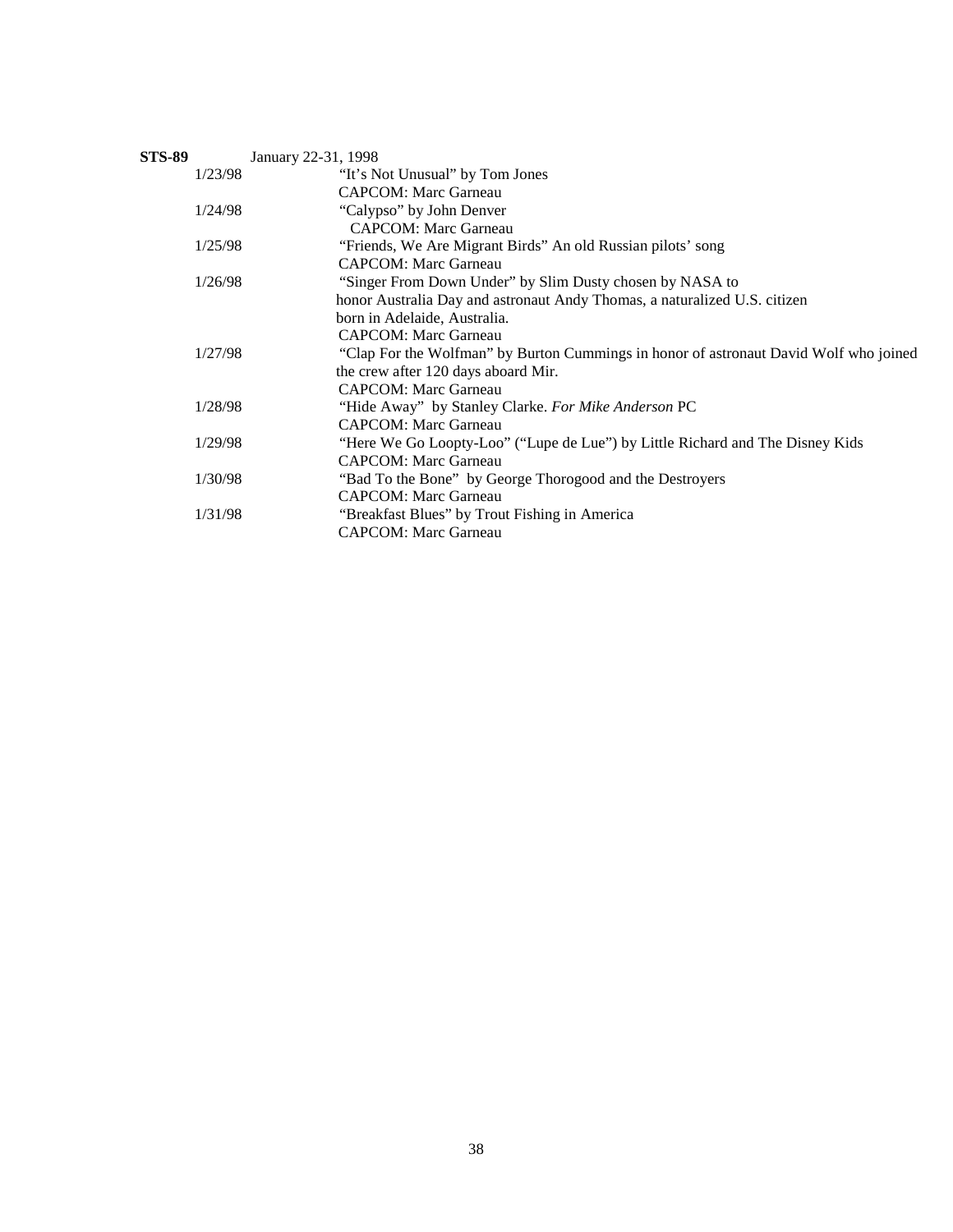| <b>STS-90</b> |         | April 17-May 3, 1998 |                                                                          |
|---------------|---------|----------------------|--------------------------------------------------------------------------|
|               | 4/18/98 |                      | "Think" by Aretha Franklin                                               |
|               |         |                      | CAPCOM: Chris Hadfield                                                   |
|               | 4/19/98 |                      | "Take Me Out to the Ball Game" sung by Harry Carey                       |
|               |         |                      | CAPCOM: Chris Hadfield                                                   |
|               | 4/20/98 |                      | "Doctor My Eyes" by Jackson Browne                                       |
|               |         |                      | CAPCOM: Chris Hadfield                                                   |
|               | 4/21/98 |                      | "Bad To the Bone" by George Thorogood and the Destroyers                 |
|               |         |                      | CAPCOM: Chris Hadfield                                                   |
|               | 4/22/98 |                      | "Bad Case of Loving You" by Robert Palmer                                |
|               |         |                      | CAPCOM: Chris Hadfield                                                   |
|               | 4/23/98 |                      | "I Got You (I Feel Good)" by James Brown                                 |
|               |         |                      | CAPCOM: Chris Hadfield                                                   |
|               | 4/23/98 |                      | "This Land Is Your Land" by Rod Taylor                                   |
|               |         |                      | CAPCOM: Bill McArthur                                                    |
|               | 4/24/98 |                      | "She Drives Me Crazy" by The Fine Young Cannibals                        |
|               |         |                      | CAPCOM: Bill McArthur                                                    |
|               | 4/25/98 |                      | "Every Breath You Take" by The Police                                    |
|               |         |                      | <b>CAPCOM: Bill McArthur</b>                                             |
|               | 4/26/98 |                      | "Fight On, State" Fight Song for Penn State University                   |
|               |         |                      | CAPCOM: Bill McArthur                                                    |
|               | 4/27/98 |                      | "Turn, Turn, Turn" by The Byrds                                          |
|               |         |                      | CAPCOM: Bill McArthur                                                    |
|               | 4/28/98 |                      | "Take a Chance on Me" by Abba                                            |
|               |         |                      | <b>CAPCOM: Bill McArthur</b>                                             |
|               | 4/29/98 |                      | "Round and Round" by Ratt                                                |
|               |         |                      | CAPCOM: Bill McArthur                                                    |
|               | 4/30/98 |                      | "Cruise Control" by Bruce Hornsby                                        |
|               | 5/1/98  |                      | CAPCOM: Bill McArthur<br>"If I Only Had a Brain" from "The Wizard of Oz" |
|               |         |                      | CAPCOM: Bob Curbeam                                                      |
|               | 5/2/98  |                      | "Stir It Up" by Bob Marley and the Wailers                               |
|               |         |                      | <b>CAPCOM: Bob Curbeam</b>                                               |
|               |         |                      | http://spaceflight.nasa.gov/gallery/audio/shuttle/sts-90/wakeup.html     |
|               |         |                      |                                                                          |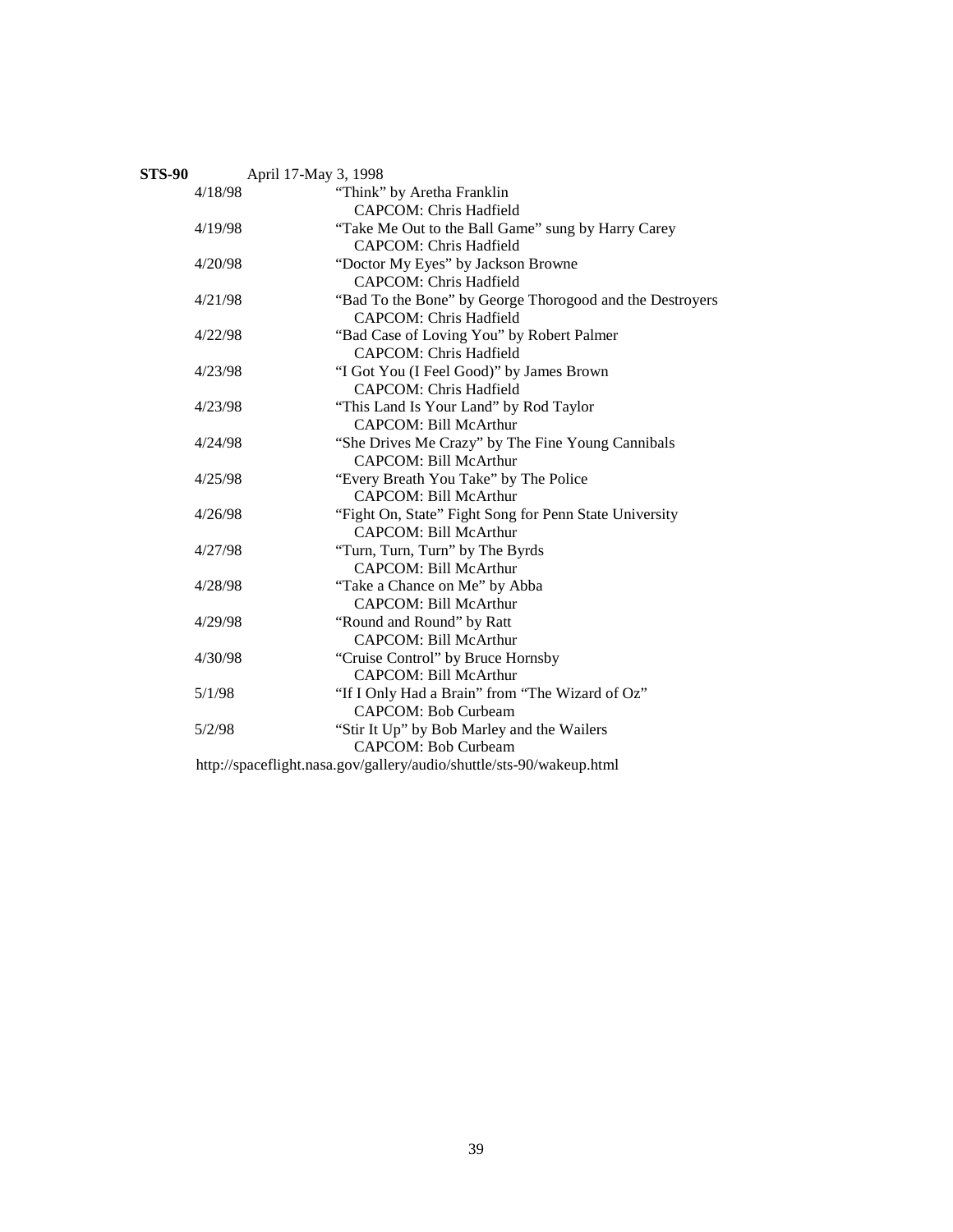| <b>STS-91</b> | June 2-12, 1998                                                                                                                                                                                                                          |
|---------------|------------------------------------------------------------------------------------------------------------------------------------------------------------------------------------------------------------------------------------------|
| 6/3/98        | "Shake, Rattle, and Roll" by Huey Lewis and the News in honor of the flawless liftoff<br>CAPCOM: Marc Garneau                                                                                                                            |
| 6/4/98        | "Come Go With Me" by the Del Vikings in honor of Andrew Thomas' return from Mir<br><b>CAPCOM: Marc Garneau</b>                                                                                                                           |
| 6/5/98        | "South Australia" by The Sundowners<br><b>CAPCOM: Chris Hadfield</b>                                                                                                                                                                     |
| 6/6/98        | "You Really Got Me" by The Kinks<br>CAPCOM: Chris Hadfield                                                                                                                                                                               |
| 6/7/98        | "Travelin' Band" by Creedence Clearwater Revival<br>CAPCOM: Chris Hadfield                                                                                                                                                               |
| 6/8/98        | "Manic Monday" by The Bangles in honor of an historic Monday for the U.S. and Russian<br>space programs ending the three year Shuttle/Mir program<br>CAPCOM: Chris Hadfield                                                              |
| 6/9/98        | "How Bizarre" by O.M.C<br><b>CAPCOM: Chris Hadfield</b>                                                                                                                                                                                  |
| 6/10/98       | "Superman" - TV Theme Song played in honor of Franklin Chang-Diaz's record-breaking<br>time in orbit aboard a Space Shuttle, a total of more than 51 days spent in orbit during six<br>shuttle flights.<br><b>CAPCOM: Chris Hadfield</b> |
| 6/11/98       | "Interplanet Janet" Song from the "Schoolhouse Rock" educational videotape series played in<br>honor of Janet Kavandi<br>CAPCOM: Chris Hadfield                                                                                          |
| 6/12/98       | "Homeward Bound" by Simon and Garfunkel<br><b>CAPCOM: Chris Hadfield</b>                                                                                                                                                                 |
|               | http://spaceflight.nasa.gov/gallery/audio/shuttle/sts-91/wakeup.html                                                                                                                                                                     |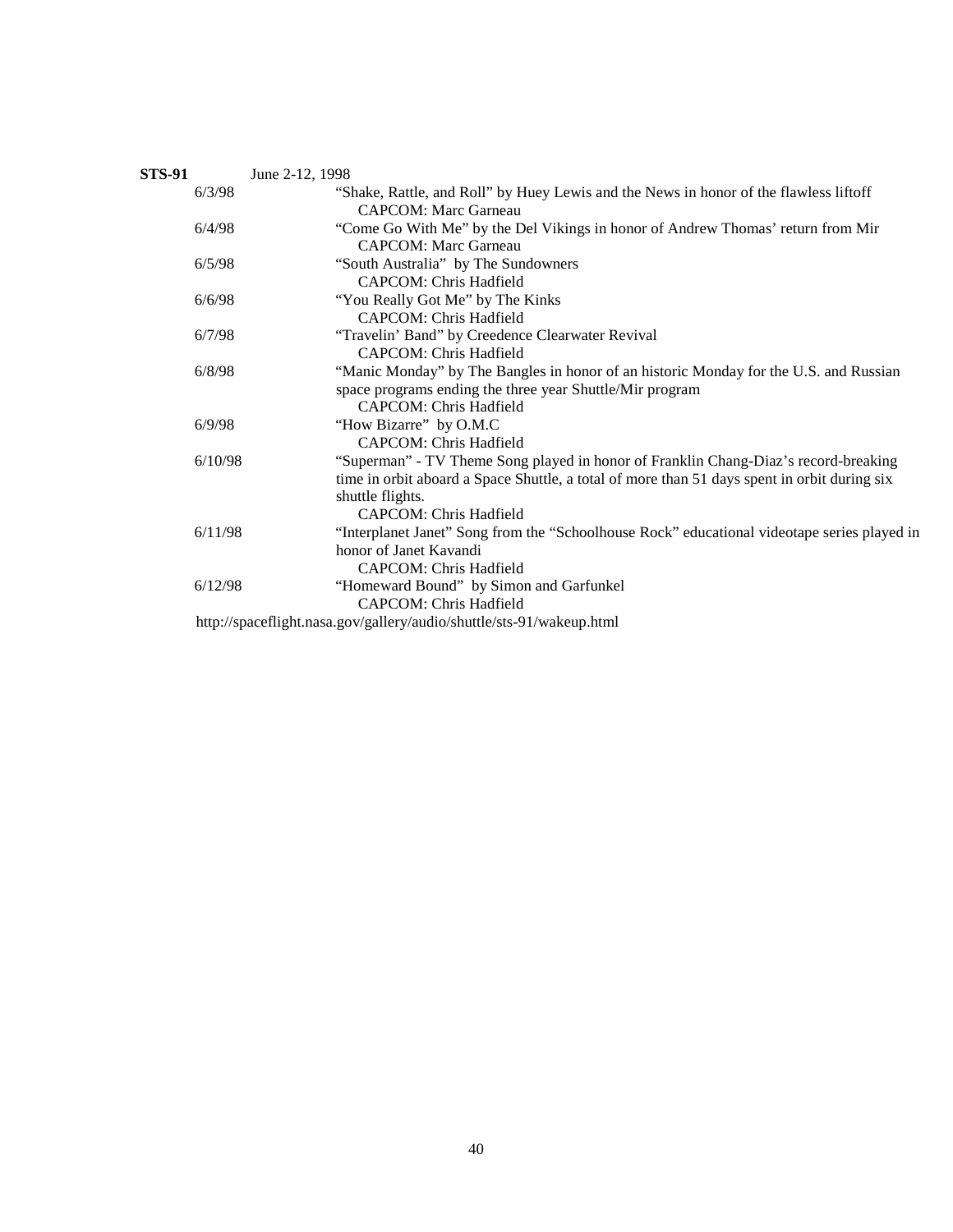| STS-95 |          | October 29-November 7, 1998                                                                         |
|--------|----------|-----------------------------------------------------------------------------------------------------|
|        | 10/30/98 | "What a Wonderful World" Louis Armstrong. Played for Mission Specialist                             |
|        |          | Scott Parazynski from his wife, Gail.                                                               |
|        |          | <b>CAPCOM: Mike Gernhardt</b>                                                                       |
|        | 10/31/98 | "Cachito" Nat King Cole. This song about parenthood was directed to                                 |
|        |          | Pedro Duque and his wife, Consuelo, who recently has a baby.                                        |
|        |          | <b>CAPCOM: Mike Gernhardt</b>                                                                       |
|        | 11/1/98  | "This Pretty Planet" Tom Chapin requested by pilot Steve Lindsay's wife                             |
|        |          | Diane And/or "Hallelujahs" by Chris Rice.                                                           |
|        |          | <b>CAPCOM: Mike Gernhardt</b>                                                                       |
|        | 11/2/98  | "Moon River" Andy Williams. Annie Glenn requested it as a tribute to the                            |
|        |          | friendship between Williams and her husband. "I was sleeping very, very                             |
|        |          | soundly this morning when the wake up call came in," Glenn said.                                    |
|        |          | <b>CAPCOM: Chris Hadfield</b>                                                                       |
|        | 11/3/98  | "The House is Rockin"" Stevie Ray Vaughn. In honor of Mission Specialist                            |
|        |          | Steve Robinson known as "Stevie Ray Robinson" by other members of his                               |
|        |          | astronaut band, "Max Q". "That's what I call wake-up music. Good day to                             |
|        |          | go get a satellite," he told Mission Control.                                                       |
|        |          | CAPCOM: Chris Hadfield                                                                              |
|        | 11/4/98  | "Wakaki Chi," ("Young Spirit") a cheering song from Keio University                                 |
|        |          | where Payload Specialist Chiaki Mukai received her medical degree.<br><b>CAPCOM: Chris Hadfield</b> |
|        | 11/5/98  | "I Know You're Out There Somewhere" The Moody Blues. Chosen by                                      |
|        |          | Commander Curt Brown's family.                                                                      |
|        |          | <b>CAPCOM: Scott Horowitz</b>                                                                       |
|        | 11/6/98  | "Voyage Into Space", an original composition written for John Glenn by                              |
|        |          | composer and pianist Peter Nero, a long-time friend of the Glenns.                                  |
|        |          | <b>CAPCOM: Scott Horowitz</b>                                                                       |
|        | 11/7/98  | "La Cucaracha". Played for Pedro Duque at request of his wife, Consuelo.                            |
|        |          | <b>CAPCOM: Scott Horowitz</b>                                                                       |
|        |          | http://spaceflight.nasa.gov/gallery/audio/shuttle/sts-95/html/ndexpage.html                         |
|        |          |                                                                                                     |

41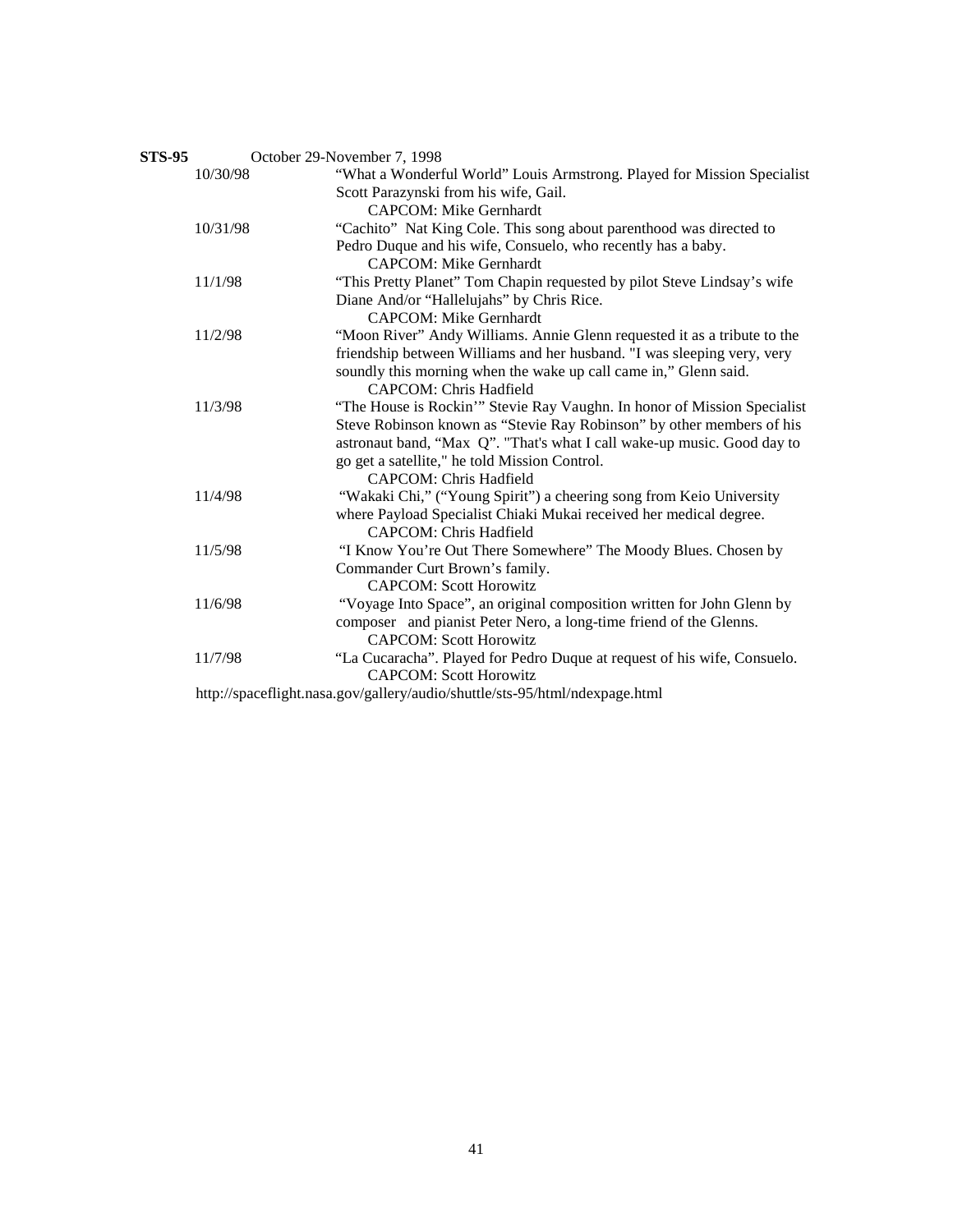| <b>STS-88</b> | December 4-15, 1998                                                                                                                                                                                                                                                                                                                                                                                                       |
|---------------|---------------------------------------------------------------------------------------------------------------------------------------------------------------------------------------------------------------------------------------------------------------------------------------------------------------------------------------------------------------------------------------------------------------------------|
| 12/4/98       | "Get Ready" by the Temptations, an appropriate description of the full slate of activities the<br>crew will be involved with as they get ready for the important events of the flight by checking<br>out the equipment and tools that will be utilized during rendezvous, docking and space<br>walking activities.                                                                                                        |
| 12/5/98       | CAPCOM: Chris Hadfield<br>"Anchors Aweigh"<br>CAPCOM: Chris Hadfield                                                                                                                                                                                                                                                                                                                                                      |
| 12/6/98       | "Somewhere Over the Rainbow" - Judy Garland. Requested by Bob Cabana's daughter, Judy<br><b>CAPCOM: Bob Curbeam</b>                                                                                                                                                                                                                                                                                                       |
| 12/7/98       | "Jerry the Rigger," an old Celtic song. In honor of Mission Specialist Jerry Ross, who with<br>fellow Mission Specialist Jim Newman, will conduct more than 18 hours of space walks<br>during this flight.<br><b>CAPCOM: Bob Curbeam</b>                                                                                                                                                                                  |
| 12/8/98       | "Streets of Bakersfield" - Dwight Yoakum. Requested by the wife of Pilot Rick Sturckow, a<br>California native.<br>CAPCOM: Janet Kavandi                                                                                                                                                                                                                                                                                  |
| 12/9/98       | "Floating in the Bathtub" selected for Mission Specialist Jim Newman by his wife, Mary Lee.<br><b>CAPCOM: Jim Newman</b>                                                                                                                                                                                                                                                                                                  |
| 12/10/98      | "God Bless the USA" - Lee Greenwood. Played for Mission Specialist -2, Nancy Currie at the<br>request of her husband, David.<br>CAPCOM: Bob Curbeam                                                                                                                                                                                                                                                                       |
| 12/11/98      | "Trepak" a Russian dance from Tchaikovsky's "The Nutcracker" in honor of cosmonaut and<br>Mission Specialist Sergei Krikalev.<br><b>CAPCOM: Bob Curbeam</b>                                                                                                                                                                                                                                                               |
| 12/12/98      | "Hound Dog" - Elvis Presley<br><b>CAPCOM: Bob Curbeam</b>                                                                                                                                                                                                                                                                                                                                                                 |
| 12/13/98      | "Goodnight Sweetheart, Goodnight" - The Spaniels. As the crew prepare to say "goodnight" to<br>the space station.<br><b>CAPCOM: Bob Curbeam</b>                                                                                                                                                                                                                                                                           |
| 12/14/98      | "I Got You (I Feel Good)" - James Brown. In honor of the good feelings evoked by this<br>successful first International Space Station Assembly mission. "We really feel terrific,"<br>Nancy Currie said in replying to ground controllers in Houston, who broadcast the song into<br>space. "We're ready to start packing and come home to see our families just in time for<br>Christmas."<br><b>CAPCOM: Bob Curbeam</b> |
| 12/15/98      | "Ride of the Valkyries" - Richard Wagner<br><b>CAPCOM: Bob Curbeam</b>                                                                                                                                                                                                                                                                                                                                                    |
|               | http://spaceflight.nasa.gov/gallery/audio/shuttle/sts-88/html/ndexpage.html                                                                                                                                                                                                                                                                                                                                               |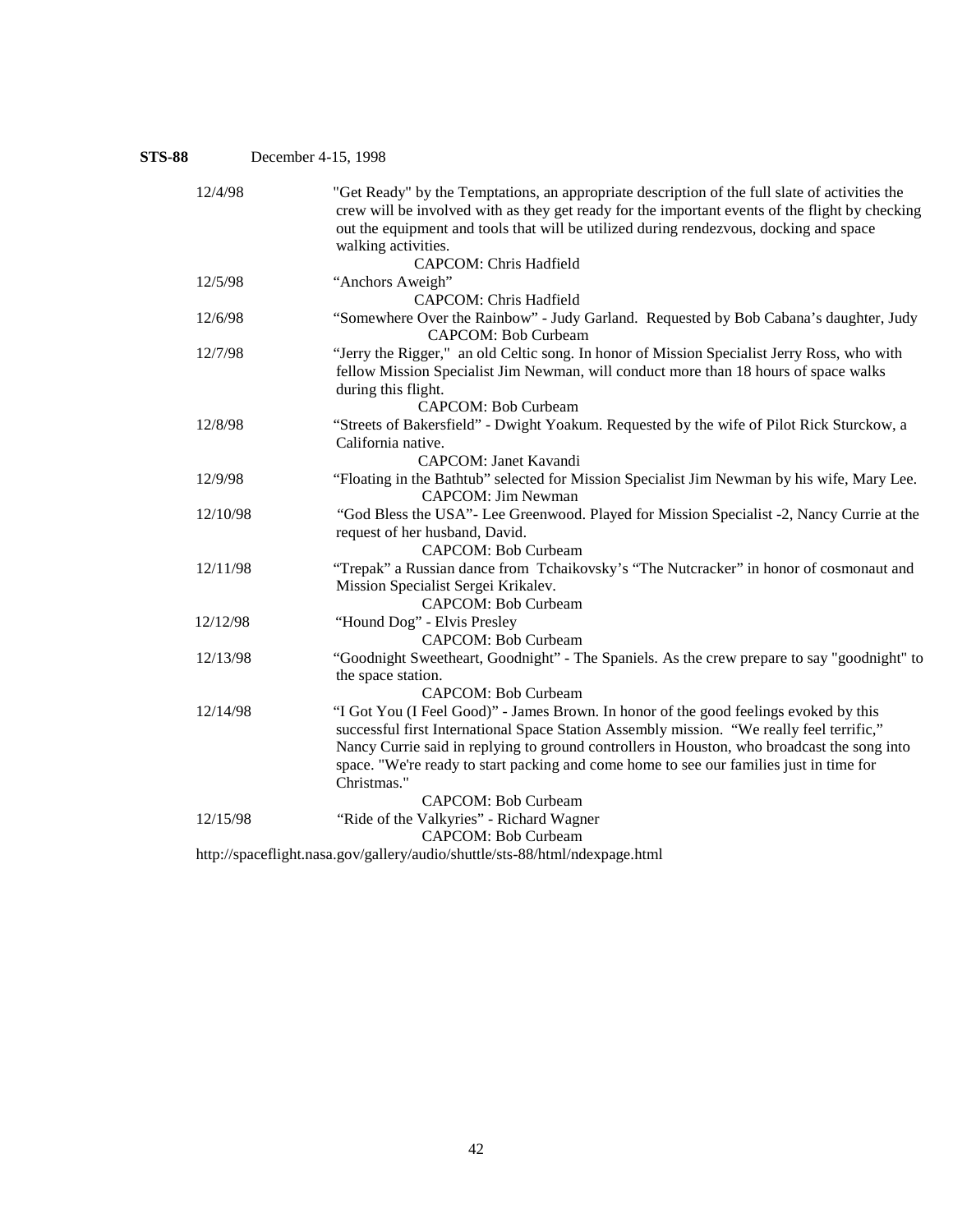| STS-96 | May 27-June 6, 1999       |                                                                                                                                                                                                      |
|--------|---------------------------|------------------------------------------------------------------------------------------------------------------------------------------------------------------------------------------------------|
|        | 5/27/99                   | "California Dreamin" – Mamas and the Papas -- played for Mission Specialist Tammy<br>Jernigan                                                                                                        |
|        | 5/28/99                   | "Danger Zone" – Kenny Loggins played in honor of Commander Kent Rominger, an alumnus<br>of the Naval Fighter Weapons School of "Top Gun" fame                                                        |
|        | 5/29/99                   | Themes from "Star Wars" by the Space Center Intermediate Band. Mission Specialist Dan<br>Barry's daughter Jenny plays flute in that band.                                                            |
|        | 5/30/99                   | "Morning Colors" – U.S. Coast Guard Band or "Morning Call" by USMC Band.                                                                                                                             |
|        | 5/31/99                   | "Amarillo by Morning" by George Strait. Played in honor of Pilot Rick Husband, who is from<br>Amarillo, Texas.                                                                                       |
|        | 6/1/99                    | "Exultate Jubilate" by Mozart. This is a favorite of Canadian Space Agency astronaut Julie<br>Payette.                                                                                               |
|        | 6/2/99                    | "Vasha Blagarodye", a Russian song, followed by "The Charleston". Played for cosmonaut<br>Valery Tokarev and Mission Specialist Ellen Ochoa.                                                         |
|        | 6/3/99                    | "Free Bird" by Lynyrd Skynyrd in anticipation of the Discovery's departure from the ISS.                                                                                                             |
|        | 6/4/99                    | "Good Morning Starshine" in recognition of the deployment of the Starshine satellite.                                                                                                                |
|        | 6/5/99                    | "The Longest Day" – Theme from the movie to commemorate what spacecraft communicator<br>in Mission Control Mario Runco called a "landing of a different kind" referring to D-Day on<br>June 6, 1944. |
|        | $\mathbf{1}$ $\mathbf{1}$ | $\frac{1}{1}$ 11 $\frac{1}{1}$ 1' $\frac{1}{1}$ $\frac{1}{1}$ $\frac{1}{1}$ $\frac{1}{1}$ $\frac{1}{1}$ $\frac{1}{1}$ $\frac{1}{1}$ $\frac{1}{1}$                                                    |

http://spaceflight.nasa.gov/gallery/audio/shuttle/sts-96/html/ndexpage.html

# **STS-93** July 22-July 27, 1999

| 7/23/99 | "Beep Beep" – Louis Prima; music for Eileen Collins provided by her family.               |
|---------|-------------------------------------------------------------------------------------------|
| 7/24/99 | "Brave New Girls" – Teresa                                                                |
| 7/25/99 | "Someday Soon" written by Judy Collins and performed by Suzy Boguss chosen in honor of    |
|         | Pilot Jeff Ashby                                                                          |
| 7/26/99 | "The Sounds of Silence" – Simon and Garfunkel                                             |
| 7/27/99 | "A Little Traveling Music" – Barry Manilow requested by Hawley's wife Eileen, and The Air |
|         | Force Song ("Off We Go Into the Wild Blue Yonder") played for Collins and Coleman.        |
|         | http://spaceflight.nasa.gov/gallery/audio/shuttle/sts-93/html/ndexpage.html               |

# **STS-103** December 19 - 27, 1999

| 12/20/99 | Bachman-Turner Overdrive's "Taking Care of Business"                                                                                                                                                                                                |
|----------|-----------------------------------------------------------------------------------------------------------------------------------------------------------------------------------------------------------------------------------------------------|
| 12/21/99 | "Rendezvous" by Bruce Springsteen                                                                                                                                                                                                                   |
| 12/22/99 | "Hucklebuck" performed by Beau Jocque and the Zydeco Hi-Rollers, a tune that the<br>spacewalkers heard many times while training hundreds of hours for the mission in the 6.5-<br>million gallon water tank at the Johnson Space Center in Houston. |
| 12/23/99 | Traditional Swiss music was played for Nicollier and the song "Only When I Sleep" by The<br>Corrs was played for Foale.                                                                                                                             |
| 12/24/99 | Steppenwolf's "Magic Carpet Ride" was played for Smith and the children's song                                                                                                                                                                      |
|          | "Skinnamarink" by Kimbo for Grunsfeld.                                                                                                                                                                                                              |
| 12/25/99 | Bing Crosby's "I'll Be Home for Christmas."                                                                                                                                                                                                         |
| 12/26/99 | "We're So Good Together" by Reba McEntyre, played for Pilot Scott Kelly at the request of                                                                                                                                                           |
|          | his wife.                                                                                                                                                                                                                                           |
| 12/27/99 | "The Cup of Life," sung by Ricky Martin. The music was the official song of France '98                                                                                                                                                              |
|          | World Cup Soccer and was played for Mission Specialist #2, Jean-Francois Clervoy of the                                                                                                                                                             |
|          | European Space Agency at the request of his son.                                                                                                                                                                                                    |
|          | $http://gnacoflight noscgov/aellorylacio/ghutlo/ctc. 103/html/ndoxnosc.html$                                                                                                                                                                        |

http://spaceflight.nasa.gov/gallery/audio/shuttle/sts-103/html/ndexpage.html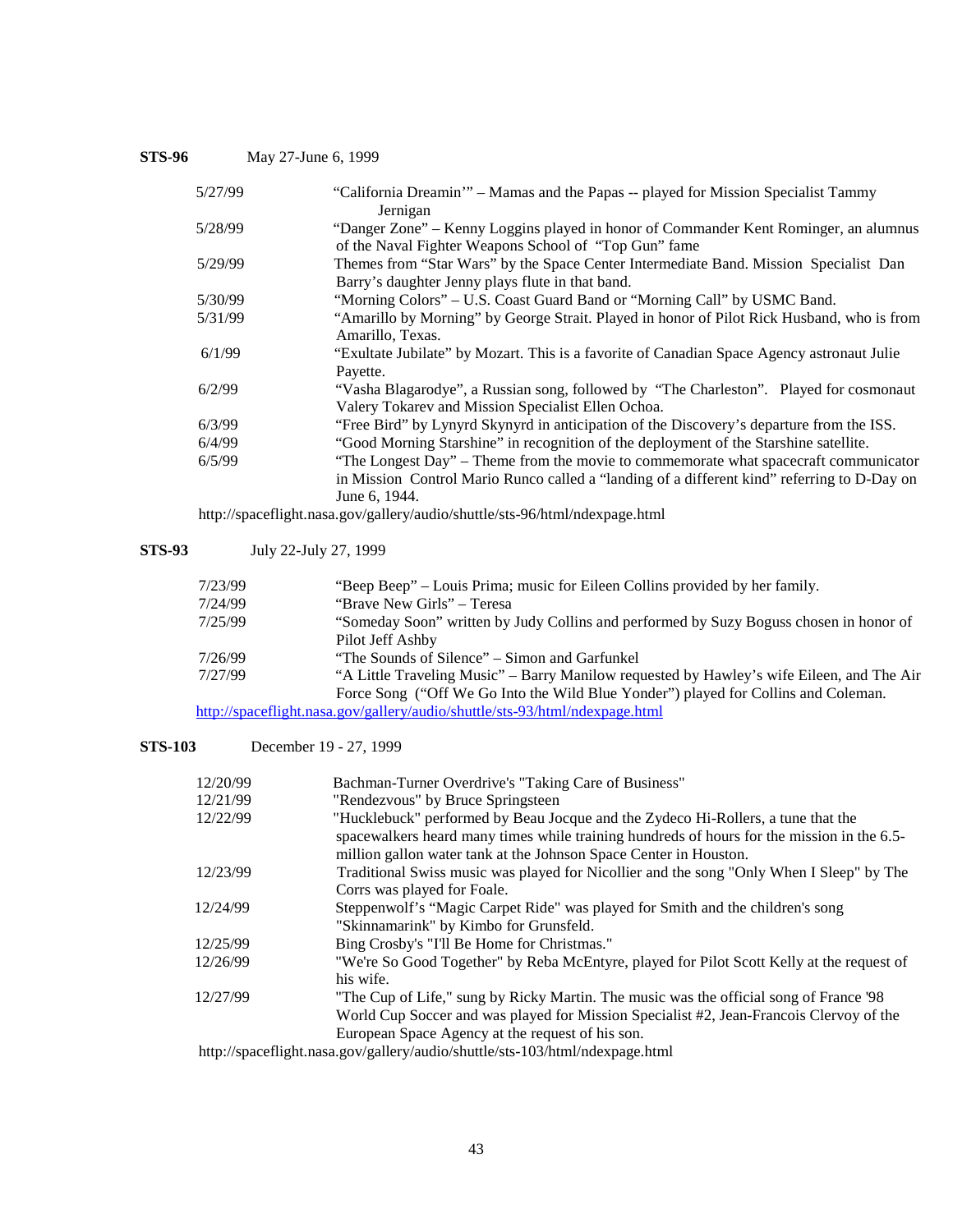# **STS-99** February 11 - 22, 2000

|                        | The crew worked two shifts around the clock but Mission Control sent wakeup calls anyway.  |
|------------------------|--------------------------------------------------------------------------------------------|
| 2/11/2000              | "Time for Me to Fly" - REO Speedwagon (Blue Team wakeup call)                              |
| 2/12/2000              | "Some Guys Have All The Luck" - Robert Palmer (Red Team wakeup call)                       |
| 2/12/2000              | "Eye in the Sky" - Alan Parsons Project (Blue Team wakeup call)                            |
| 2/13/2000              | "Jumpin' Jive" - Cab Calloway as performed by Joe Jackson (Red Team wakeup call)           |
| 2/13/2000              | "Linus and Lucy" by Vince Guaraldi (Blue Team wakeup call)                                 |
| 2/14/2000              | "Journey to the Stars" theme song to the popular Japanese anime Galaxy Express - performed |
|                        | by Godiego (Blue Team wakeup call)                                                         |
| 2/14/2000              | "Radar Love" - performed by Golden Earring (Red Team wakeup call)                          |
| 2/15/2000              | "New York, New York" - performed by Frank Sinatra (Red Team wakeup call)                   |
| 2/15/2000              | "Canon in D" by Johann Pachebel - as performed by George Winston (Blue Team wakeup)        |
| call)                  |                                                                                            |
| 2/16/2000              | "We Saw the Sea" - performed by The Naval Academy Glee Club (Blue Team wakeup call)        |
| 2/16/2000              | "Smack Dab in the Middle" - performed by Ray Charles (Red Team wakeup call)                |
| 2/17/2000              | "Die Moldau" - performed by The Boston Symphony Orchestra (Red Team wakeup call)           |
| 2/17/2000              | "Take a Little Less" - performed by Barton and Sweeney (Blue Team wakeup call)             |
| 2/18/2000              | "Magic Carpet Ride" - performed by Steppenwolf (Red Team wakeup call)                      |
| 2/18/2000              | "Rawhide" - performed by Frankie Laine (Blue Team wakeup call)                             |
| 2/19/2000              | "One after 909" - performed by The Beatles (Blue Team wakeup call)                         |
| 2/19/2000              | "Catch the Moments As They Fly By" - Traditional Celtic Music – Shannon River Dance        |
| (Red Team wakeup call) |                                                                                            |
|                        |                                                                                            |

| 2/20/2000 | "Walk Don't Run" - California Guitar Trio (Red Team wakeup call)            |
|-----------|-----------------------------------------------------------------------------|
| 2/21/2000 | "Stay" Frankie Valli & Four Seasons (Blue Team wakeup call)                 |
|           | http://spaceflight.nasa.gov/gallery/audio/shuttle/sts-99/html/ndexpage.html |

# **STS-101** May 19 - 29, 2000

| 2/19/2000 | "Free Fallin" - Tom Petty, played for Mission Specialist Susan Helms         |
|-----------|------------------------------------------------------------------------------|
| 2/20/2000 | "Shining Brightly" by Bob Seger in honor of the upcoming evening             |
|           | rendezvous with the International Space Station.                             |
| 2/21/2000 | "Lookin' Out the Window" by Stevie Ray Vaughan                               |
| 2/22/2000 | "Haunted House" by Roy Buchanan since the opening lyrics say "I just         |
|           | moved into a new house today" in honor of the STS-101 crew entering          |
|           | what will be a new home for astronauts and cosmonauts later this year.       |
| 2/23/2000 | "I Only Have Eyes for You" by Flamingos -- a long distance dedication        |
|           | from Kathy Halsell to her husband, Mission Commander Jim Halsell             |
| 2/24/2000 | "I'm Gonna Fly" by Amy Grant which was requested by Pilot Scott              |
|           | Horowitz's wife                                                              |
| 2/25/2000 | "Don't It Make You Wanna Dance" by Jerry Jeff Walker -- was played at        |
|           | the request of Williams' son and family.                                     |
| 2/26/2000 | Untitled Russian song, author unknown                                        |
| 2/27/2000 | "25 or 6 to $4$ " - Chicago                                                  |
| 2/28/2000 | "El Capitan" - John Philip Sousa                                             |
|           | http://spaceflight.nasa.gov/gallery/audio/shuttle/sts-101/html/ndexpage.html |
|           |                                                                              |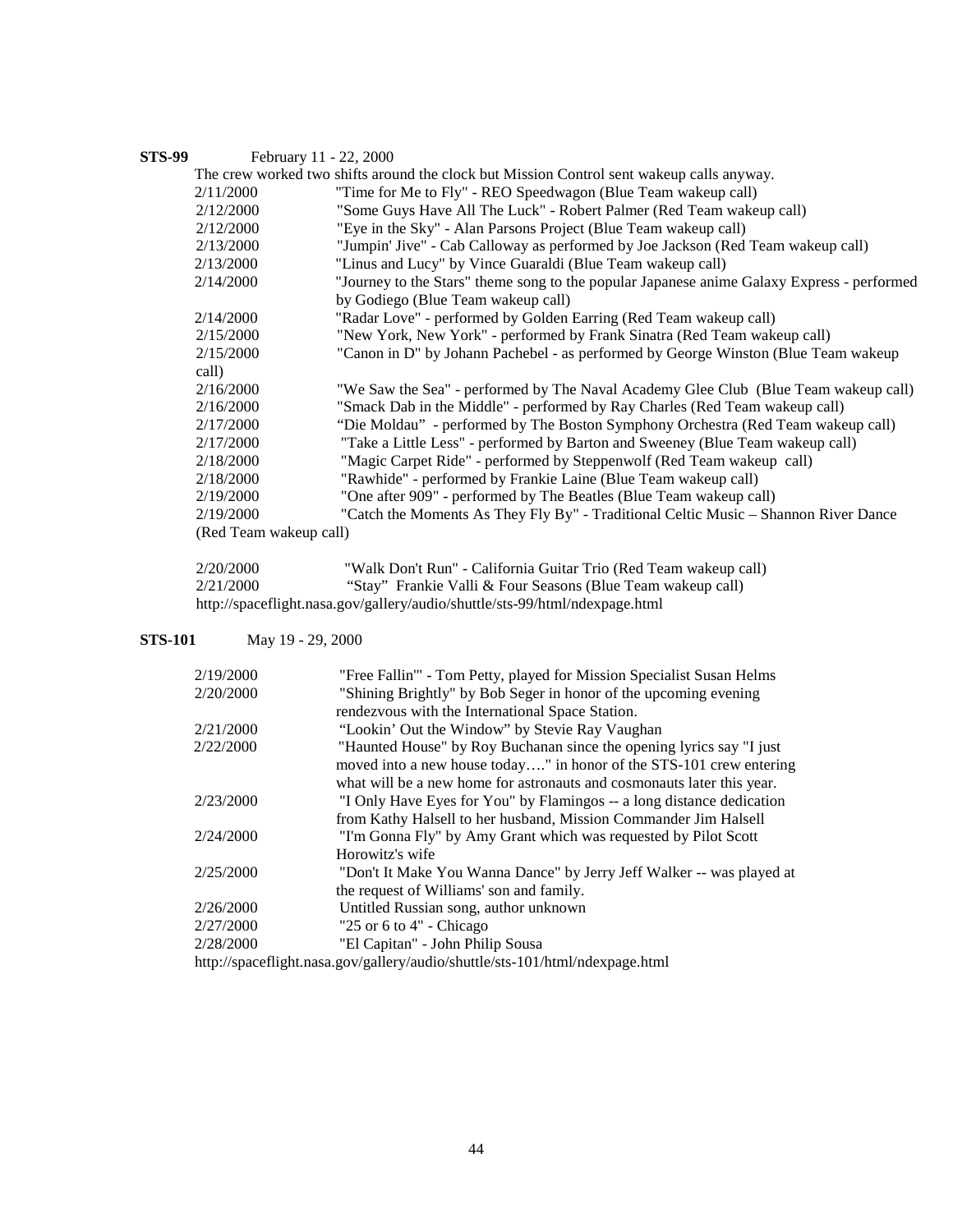# **STS-106 September 8 - 20, 2000**

| 9/8/2000  | "I'll Be" - Edwin McCain                                                                                                                                                                                                                                                            |
|-----------|-------------------------------------------------------------------------------------------------------------------------------------------------------------------------------------------------------------------------------------------------------------------------------------|
| 9/9/2000  | "I Say a Little Prayer" by Diana King, which was played for Wilcutt                                                                                                                                                                                                                 |
| 9/10/2000 | "All Star" by the band Smash Mouth. The song was played for the two space walkers at the<br>request of the EVA training and flight control teams to celebrate what will be the sixth space<br>walk in support of station assembly and the 50th space walk in Space Shuttle history. |
| 9/11/2000 | "The Hukilau Song" by Big Kahuna and the Copa Cat Pack, was played for Lu at the request<br>of his sister.                                                                                                                                                                          |
| 9/12/2000 | "Brown-Eyed Girl" by Van Morrison - was played for Mastracchio at the request of his wife.                                                                                                                                                                                          |
| 9/13/2000 | "Kombaht" by the group called Loobeh, played for Mission Specialist Boris Morukov of the                                                                                                                                                                                            |
|           | Russian Aviation and Space Agency.                                                                                                                                                                                                                                                  |
| 9/14/2000 | "Haze Has Melted Away" - Konstantin Nikolsky's Group                                                                                                                                                                                                                                |
| 9/15/2000 | "University of Connecticut Fight Song" - University of                                                                                                                                                                                                                              |
|           | <b>Connecticut Band</b>                                                                                                                                                                                                                                                             |
| 9/16/2000 | U.S. Coast Guard Hymn "Semper Paratus" (Always Ready), played for Burbank, a Lieutenant<br>Commander in the Coast Guard.                                                                                                                                                            |
| 9/17/2000 | "YMCA" was played for Scott Altman at the request of his wife.                                                                                                                                                                                                                      |
| 9/18/2000 | "Home in the Islands" by The Brothers Cazimero, played for Lu who considers Honolulu a                                                                                                                                                                                              |
|           | hometown.                                                                                                                                                                                                                                                                           |
| 9/19/2000 | "Houston" performed by Dean Martin (played by crew as well as ground).                                                                                                                                                                                                              |
|           | http://spaceflight.nasa.gov/gallery/audio/shuttle/sts-106/html/ndexpage.html                                                                                                                                                                                                        |

# **STS-92** October 11-24, 2000

| 10/12/2000 | "Incense and Peppermints" – Strawberry Alarm Clock. The tune is part of the "Austin Powers: |
|------------|---------------------------------------------------------------------------------------------|
|            | International Man of Mystery" movie soundtrack and was played for the crew members,         |
|            | who are fans of the film.                                                                   |
| 10/13/2000 | "Girls Just Want to Have Fun" – Cyndi Lauper                                                |
| 10/14/2000 | "Eikan wa kimi mi Kagayku" or "You're the Winner" or literally "The Glory is Coming to      |
|            | you", a Japanese High School Baseball Association Inspirational Marching Song               |
|            | performed by Daisuke Kaga.                                                                  |
| 10/15/2000 | "Camelot" from the movie "Monty Python and the Holy Grail"                                  |
| 10/16/2000 | "Je t'aimais, Je t'aime, J'taimerai" - A French love song by Francis Cabrel.                |
| 10/17/2000 | "The Army Goes Rolling Along", performed by the United States Military Academy Band         |
|            | and its field musical group The Hellcats.                                                   |
| 10/18/2000 | The theme from the movie "Mission Impossible."                                              |
| 10/19/2000 | "Anchors Away – Fanfare Version" as performed by the United States Naval Academy Band.      |
| 10/20/2000 | "The River" - Garth Brooks                                                                  |
| 10/21/2000 | "Saturday Night" - Bay City Rollers                                                         |
| 10/22/2000 | The Air Force Song ("Off We Go Into the Wild Blue Yonder").                                 |
| 10/23/2000 | "Bad Bad Leroy Brown" by Jim Croce                                                          |
| 10/24/200  | "Deja Vu" by Crosby, Stills, Nash, and Young                                                |
|            | http://spaceflight.nasa.gov/gallery/audio/shuttle/sts-92/html/ndexpage.html                 |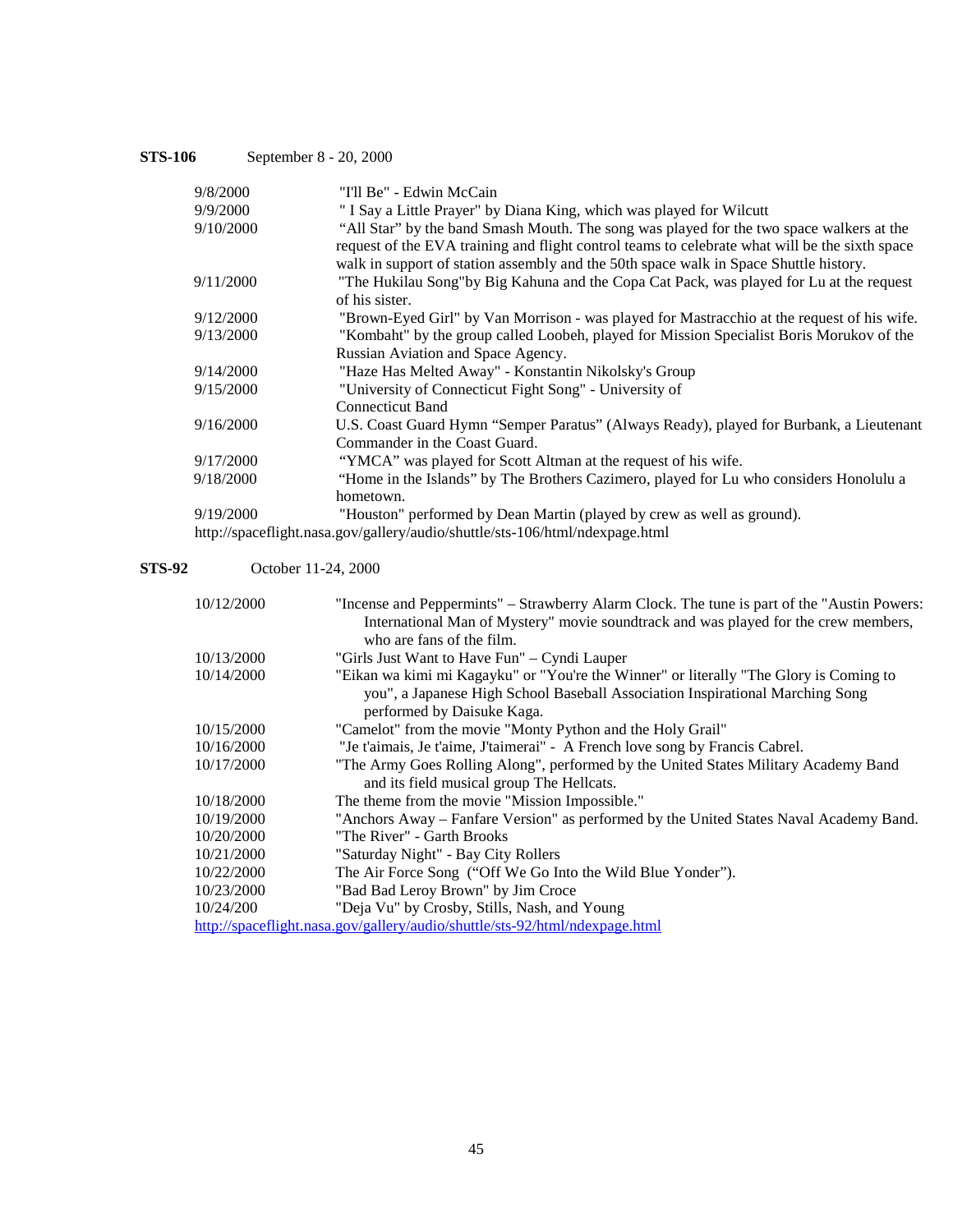## **STS-97** November 30-December 11, 2000

| 12/1/2000  | "Stardust" by Willie Nelson, played for Canadian Space Agency astronaut Garneau              |
|------------|----------------------------------------------------------------------------------------------|
| 12/2/2000  | "I Believe I Can Fly," by R. Kelly                                                           |
| 12/3/2000  | "Sunshine of Your Love" - Cream                                                              |
| 12/4/2000  | "Lovin' You Lots & Lots" from the movie "That Thing You Do" by Norm Wooster Singers          |
|            | sent up to Bloomfield from his wife                                                          |
| 12/5/2000  | "Fight On" (Trojan Fight Song) - University of Southern California fight song for Noriega by |
|            | <b>USC Marching Band</b>                                                                     |
| 12/6/2000  | "O Mio Babbino Caro" - Puccini opera aria for Garneau                                        |
| 12/7/2000  | "Here Comes the Sun" – The Beatles. For Joe Tanner                                           |
| 12/8/2000  | "Rattled" – The Traveling Wilburys"                                                          |
| 12/9/2000  | "Back in the Saddle Again" – Gene Autry. In honor of Bloomfield, who is making his second    |
|            | space flight and his second fly-around of a space station.                                   |
| 12/10/2000 | "Beyond the Sea" - Bobby Darin. A reference to the traditions observed on the station by     |
|            | Navy Commander Jett and Navy Captain Shepherd, including the ringing of the station's        |
|            | ship's bell when the shuttle crew departed Saturday.                                         |
| 12/11/2000 | "I'll be Home for Christmas" – Bing Crosby                                                   |
|            | http://spaceflight.nasa.gov/gallery/audio/shuttle/sts-97/html/ndxpage1.html                  |

## **STS-98 February 7-20, 2001**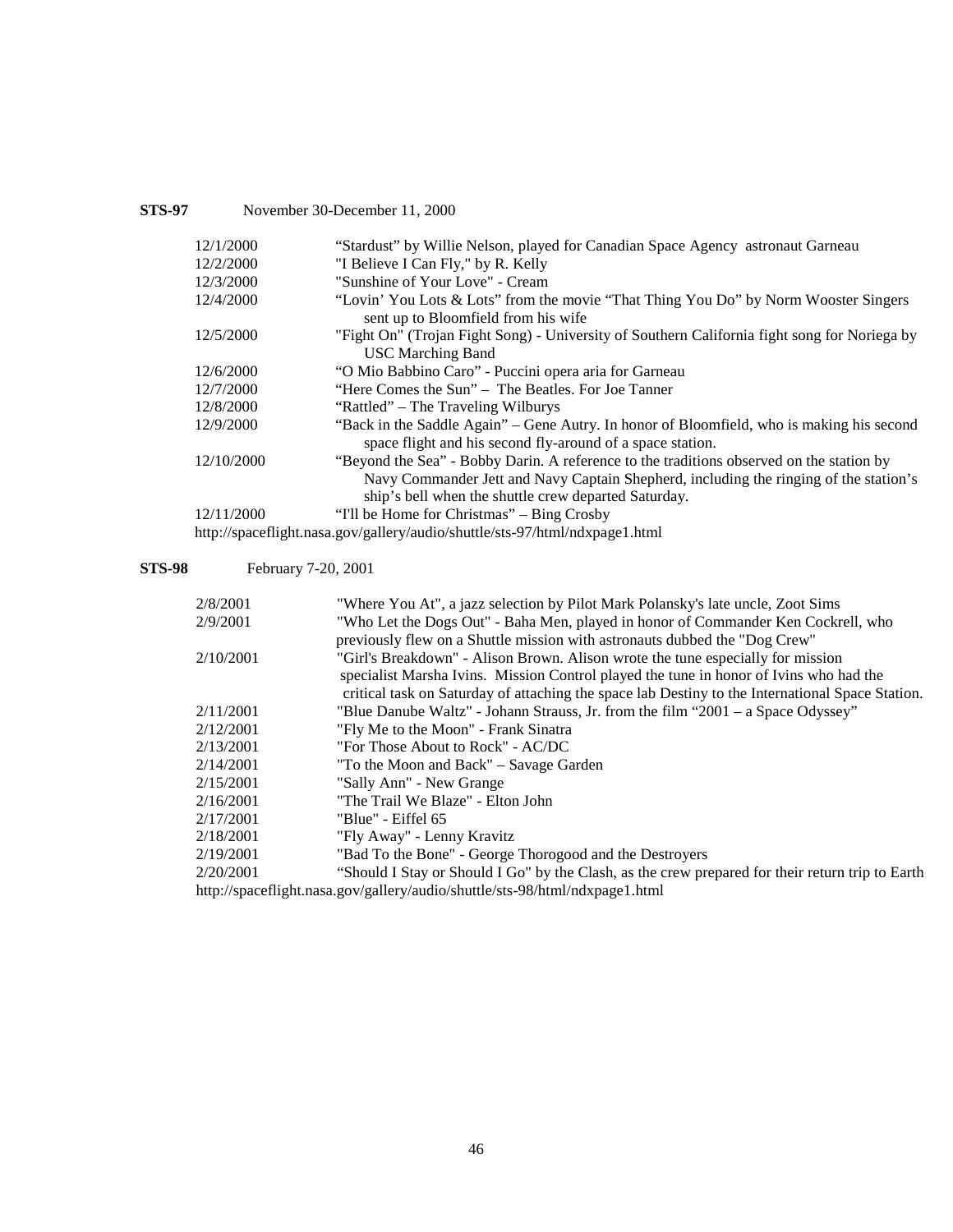**STS-102** March 8-21, 2001

| 3/8/2001  | "Living the Life" performed by Rockit Scientists a group of training division instructors with |
|-----------|------------------------------------------------------------------------------------------------|
|           | whom shuttle Commander Jim Wetherbee plays drums from time to time.                            |
| 3/9/2001  | "Vashe Blagorodiye" a song from a movie entitled "White Sun of the Desert" that is             |
|           | traditionally watched by cosmonauts the night before a launch from the Baikonur                |
|           | Cosmodrome in Kazakhstan. The song was played for Expedition Two Commander Yury                |
|           | Usachev, who is spending his last day aboard Discovery before beginning a handover of          |
|           | station command with Expedition One crewmember Yuri Gidzenko.                                  |
| 3/10/2001 | "Nothing's Gonna Stop Us Now" by Starship and played in anticipation of the planned            |
|           | Extravehicular Activity (EVA).                                                                 |
| 3/11/2001 | "Blast Off" from the animated feature Scooby Doo and the Alien Invaders, played for            |
|           | astronaut Paul Richards as a selection from his children.                                      |
| 3/12/2001 | "From A Distance" performed by Nanci Griffith awakened Discovery's crew, and astronauts        |
|           | Paul Richards and Andy Thomas quickly began preparing for a planned six and a half             |
|           | hour space walk.                                                                               |
| 3/13/2001 | "Free Fallin" by Tom Petty -- a favorite of astronaut Susan Helms who today will take up       |
|           | official residence on the station as a member of the outpost's second crew.                    |
| 3/14/2001 | "Should I Stay or Should I Go" by The Clash played for returning International Space Station   |
|           | Expedition One Commander Bill Shepherd from his wife, Beth.                                    |
| 3/15/2001 | "She Blinded Me With Science" by Thomas Dolby played in recognition of the laboratory          |
|           | outfitting and initial station scientific work enabled by Discovery's flight.                  |
| 3/16/2001 | "The Rising of the Moon" by The Clancy Brothers with Tommy Makem selected for                  |
|           | Discovery's Pilot Jim Kelly by his family in honor of St. Patrick's Day tomorrow.              |
| 3/17/2001 | "Notre Dame Victory March" by "Flight Room Singers" Four Flight Controllers - Chris            |
|           | McKenna, Mark Ferring, Pete Hasbrook and Fisher Reynolds                                       |
| 3/18/2001 | "Moscow Windows" – Folk song                                                                   |
| 3/19/2001 | "Just What I Needed," performed by The Cars and played for returning International Space       |
|           | Station Commander Bill Shepherd, who, along with crew mates Yuri Gidzenko and                  |
|           | Sergei Krikalev, is riding home aboard Discovery after four and a half months in orbit.        |
| 3/20/2001 | "Wipe Out" – Surfaris                                                                          |
|           | http://spaceflight.nasa.gov/gallery/audio/shuttle/sts-102/html/ndxpage1.html                   |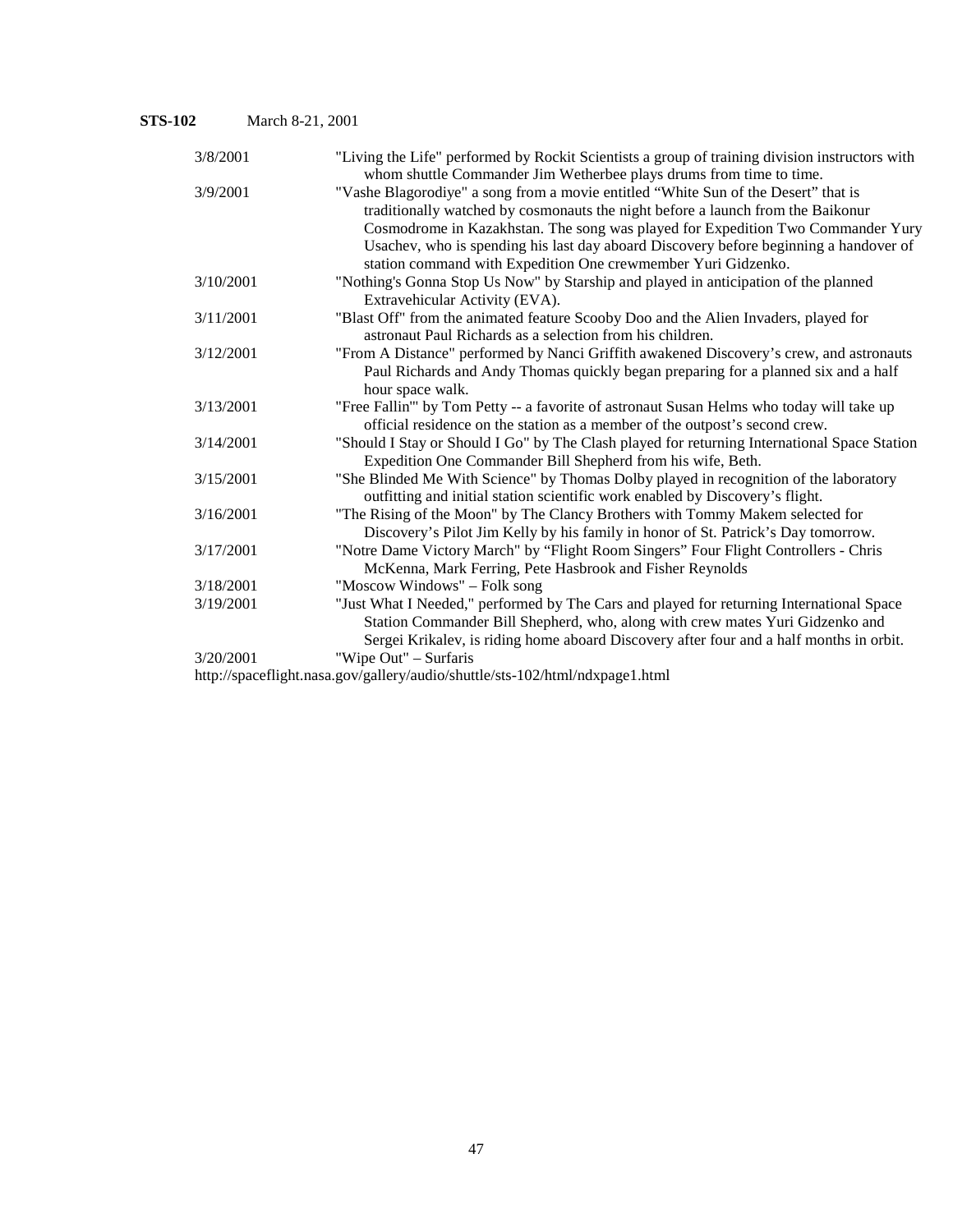# **STS-100** April 19-May 1, 2001

| 4/20/2001 | "Then the Morning Comes" by the musical group Smash Mouth. It was chosen for Phillips,                                                 |
|-----------|----------------------------------------------------------------------------------------------------------------------------------------|
|           | making his first spaceflight.                                                                                                          |
| 4/21/2001 | "Danger Zone" - Kenny Loggins from the soundtrack to Top Gun.                                                                          |
| 4/22/2001 | "Take It From Day to Day" by Canadian Stan Rogers -- played for Hadfield in honor of the<br>space walk – the first ever by a Canadian. |
| 4/23/2001 | "Both Sides Now" - Judy Collins                                                                                                        |
| 4/24/2001 | "What A Wonderful World" by Louis Armstrong. The song was played for Parazynski in                                                     |
|           | honor of today's spacewalk.                                                                                                            |
| 4/25/2001 | "Con te Partiro" ("With You I Will Go"), sung by Italian opera singer Andrea Bocelli. It was                                           |
|           | played for Guidoni who is from Italy.                                                                                                  |
| 4/26/2001 | Russian folk song, "Behind the Fog." That song was played for Endeavour crewmember                                                     |
|           | Russian cosmonaut Yuri Lonchakov.                                                                                                      |
| 4/27/2001 | "Buckaroo," sung by Don Cain of Dubuque, Iowa, father of STS-100 Ascent and Entry Flight                                               |
|           | Director Leroy Cain.                                                                                                                   |
| 4/28/2001 | "Dangerous," sung by C'est Cheese, played for Canadian Astronaut Chris Hadfield at the<br>request of his wife.                         |
| 4/29/2001 | "Miles from Nowhere," performed by Cat Stevens and played for Ashby in anticipation of<br>today's undocking.                           |
| 4/30/2001 | Soundtrack to the movie "Gladiator" (5:41 GMT)                                                                                         |
| 4/30/2001 | "Big Arm on His Ship" - Robinson, etc.                                                                                                 |
| 5/1/2001  | "True" performed by Spandau Ballet. The wakeup music was for Rominger, requested by his                                                |
|           | family.                                                                                                                                |
|           | .                                                                                                                                      |

http://spaceflight.nasa.gov/gallery/audio/shuttle/sts-100/html/ndxpage1.html

**STS-104** July 12 – July 24, 2001

| James Horner, was played for Atlantis Pilot Charlie Hobaugh.<br>"God of Wonders" by Caedmon's Call<br>7/13/2001<br>"Space Cowboy" by N'Sync for Mission Specialist Janet Kavandi.<br>7/14/2001<br>"No Woman, No Cry" by Bob Marley for Mission Specialist Mike Gernhardt.<br>7/15/2001<br>7/16/2001<br>"Nobody Does it Better" by Carly Simon, from the soundtrack to the movie "The Spy Who"<br>Loved Me" for Mission Specialist Jim Reilly.<br>7/17/2001<br>"Happy Birthday, Darlin'" by Conway Twitty for Atlantis Mission Specialist Janet Kavandi<br>who was celebrating a birthday.<br>7/18/2001<br>"All I Wanna Do" by Sheryl Crow for the entire crew from their training team.<br>7/19/2001<br>"A Time to Dance" by Janet Giroux played by the Space Center Intermediate School<br>Symphonic Band. The band was directed by Giroux and the song was played for Reilly.<br>7/20/2001<br>Met Sally" for Lindsey.<br>7/21/2001<br>"Who Let the Dogs Out?" by the Baha Men for Hobaugh.<br>"Orinoco Flow" by Enya for Mike Gernhardt.<br>7/22/2001<br>"Honey, I'm Home" by Shania Twain for Kavandi.<br>7/23/2001<br>7/24/2001<br>"Hold Back the Rain" by Duran Duran<br>http://spaceflight.nasa.gov/gallery/audio/shuttle/sts-104/html/ndxpage1.html | 7/12/2001 | "Wallace Courts Murron" - from the soundtrack to the movie "Braveheart." The song, by     |
|------------------------------------------------------------------------------------------------------------------------------------------------------------------------------------------------------------------------------------------------------------------------------------------------------------------------------------------------------------------------------------------------------------------------------------------------------------------------------------------------------------------------------------------------------------------------------------------------------------------------------------------------------------------------------------------------------------------------------------------------------------------------------------------------------------------------------------------------------------------------------------------------------------------------------------------------------------------------------------------------------------------------------------------------------------------------------------------------------------------------------------------------------------------------------------------------------------------------------------------------------------|-----------|-------------------------------------------------------------------------------------------|
|                                                                                                                                                                                                                                                                                                                                                                                                                                                                                                                                                                                                                                                                                                                                                                                                                                                                                                                                                                                                                                                                                                                                                                                                                                                            |           |                                                                                           |
|                                                                                                                                                                                                                                                                                                                                                                                                                                                                                                                                                                                                                                                                                                                                                                                                                                                                                                                                                                                                                                                                                                                                                                                                                                                            |           |                                                                                           |
|                                                                                                                                                                                                                                                                                                                                                                                                                                                                                                                                                                                                                                                                                                                                                                                                                                                                                                                                                                                                                                                                                                                                                                                                                                                            |           |                                                                                           |
|                                                                                                                                                                                                                                                                                                                                                                                                                                                                                                                                                                                                                                                                                                                                                                                                                                                                                                                                                                                                                                                                                                                                                                                                                                                            |           |                                                                                           |
|                                                                                                                                                                                                                                                                                                                                                                                                                                                                                                                                                                                                                                                                                                                                                                                                                                                                                                                                                                                                                                                                                                                                                                                                                                                            |           |                                                                                           |
|                                                                                                                                                                                                                                                                                                                                                                                                                                                                                                                                                                                                                                                                                                                                                                                                                                                                                                                                                                                                                                                                                                                                                                                                                                                            |           |                                                                                           |
|                                                                                                                                                                                                                                                                                                                                                                                                                                                                                                                                                                                                                                                                                                                                                                                                                                                                                                                                                                                                                                                                                                                                                                                                                                                            |           |                                                                                           |
|                                                                                                                                                                                                                                                                                                                                                                                                                                                                                                                                                                                                                                                                                                                                                                                                                                                                                                                                                                                                                                                                                                                                                                                                                                                            |           |                                                                                           |
|                                                                                                                                                                                                                                                                                                                                                                                                                                                                                                                                                                                                                                                                                                                                                                                                                                                                                                                                                                                                                                                                                                                                                                                                                                                            |           |                                                                                           |
|                                                                                                                                                                                                                                                                                                                                                                                                                                                                                                                                                                                                                                                                                                                                                                                                                                                                                                                                                                                                                                                                                                                                                                                                                                                            |           |                                                                                           |
|                                                                                                                                                                                                                                                                                                                                                                                                                                                                                                                                                                                                                                                                                                                                                                                                                                                                                                                                                                                                                                                                                                                                                                                                                                                            |           |                                                                                           |
|                                                                                                                                                                                                                                                                                                                                                                                                                                                                                                                                                                                                                                                                                                                                                                                                                                                                                                                                                                                                                                                                                                                                                                                                                                                            |           | "I Could Write a Book" by Harry Connick Jr., from the soundtrack to the movie "When Harry |
|                                                                                                                                                                                                                                                                                                                                                                                                                                                                                                                                                                                                                                                                                                                                                                                                                                                                                                                                                                                                                                                                                                                                                                                                                                                            |           |                                                                                           |
|                                                                                                                                                                                                                                                                                                                                                                                                                                                                                                                                                                                                                                                                                                                                                                                                                                                                                                                                                                                                                                                                                                                                                                                                                                                            |           |                                                                                           |
|                                                                                                                                                                                                                                                                                                                                                                                                                                                                                                                                                                                                                                                                                                                                                                                                                                                                                                                                                                                                                                                                                                                                                                                                                                                            |           |                                                                                           |
|                                                                                                                                                                                                                                                                                                                                                                                                                                                                                                                                                                                                                                                                                                                                                                                                                                                                                                                                                                                                                                                                                                                                                                                                                                                            |           |                                                                                           |
|                                                                                                                                                                                                                                                                                                                                                                                                                                                                                                                                                                                                                                                                                                                                                                                                                                                                                                                                                                                                                                                                                                                                                                                                                                                            |           |                                                                                           |
|                                                                                                                                                                                                                                                                                                                                                                                                                                                                                                                                                                                                                                                                                                                                                                                                                                                                                                                                                                                                                                                                                                                                                                                                                                                            |           |                                                                                           |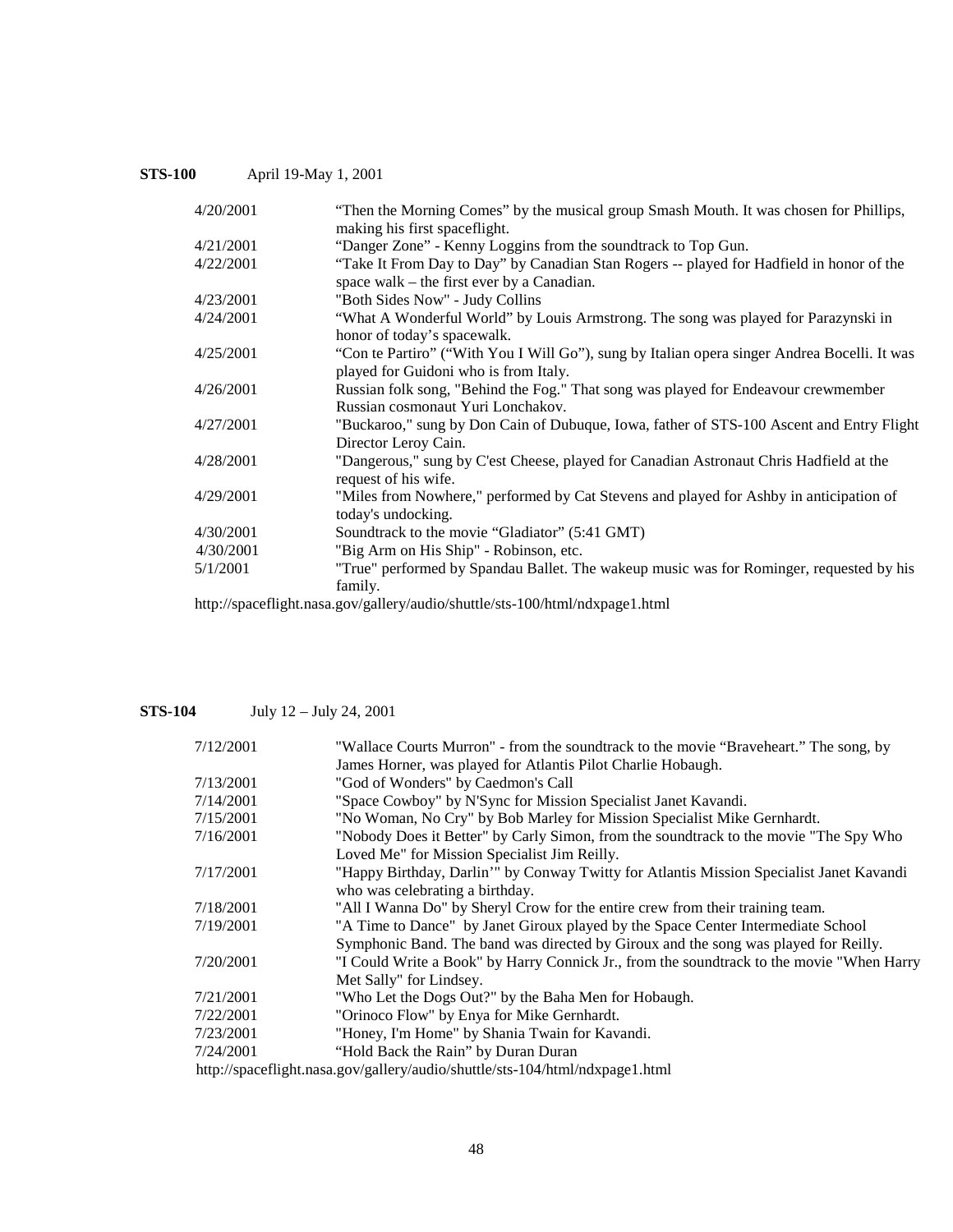# **STS-105** August 10 – 22, 2001

| 8/11/2001 | "Back in the Saddle Again" by Gene Autry. It was played for Culbertson, making his third  |
|-----------|-------------------------------------------------------------------------------------------|
|           | flight into space, eight years after he last flew.                                        |
| 8/12/2001 | "The White Eagle," a traditional Russian folk song played for Expedition Three Pilot      |
|           | Vladimir Dezhurov.                                                                        |
| 8/13/2001 | Overture from "The Barber of Seville" by Rossini, a tribute to Expedition Three Flight    |
|           | Engineer Mikhail Tyurin.                                                                  |
| 8/14/2001 | Theme from the movie, "Arthur" or "Arthur's Theme (Best That You Can Do)" by              |
|           | Christopher Cross.                                                                        |
| 8/15/2001 | "Big Boy Toys", a country and western tune by Aaron Tippin, selected for Pilot Rick       |
|           | Sturckow by his wife.                                                                     |
| 8/16/2001 | "The Marvelous Toy" by Tom Paxton for Mission Specialist Dan Barry from his wife.         |
| 8/17/2001 | "Time Bomb", a song performed for Forrester by his sons, Patrick and Andrew.              |
| 8/18/2001 | "Hotel California," performed by the Eagles. It was requested for Expedition Two          |
|           | Commander Yury Usachev by his wife.                                                       |
| 8/19/2001 | "Under the Boardwalk" by the Drifters, played for Jim Voss by his wife Suzan.             |
| 8/20/2001 | "Brand New Day," played by Sting. The song was for Helms, requested by her family and     |
|           | friends.                                                                                  |
| 8/21/2001 | "East Bound and Down" by Jerry Reed, at the request of their Houston-based training team. |
| 8/22/2001 | "Again" by Lenny Kravitz                                                                  |
|           | http://spaceflight.nasa.gov/gallery/audio/shuttle/sts-105/html/ndxpage1.html              |

49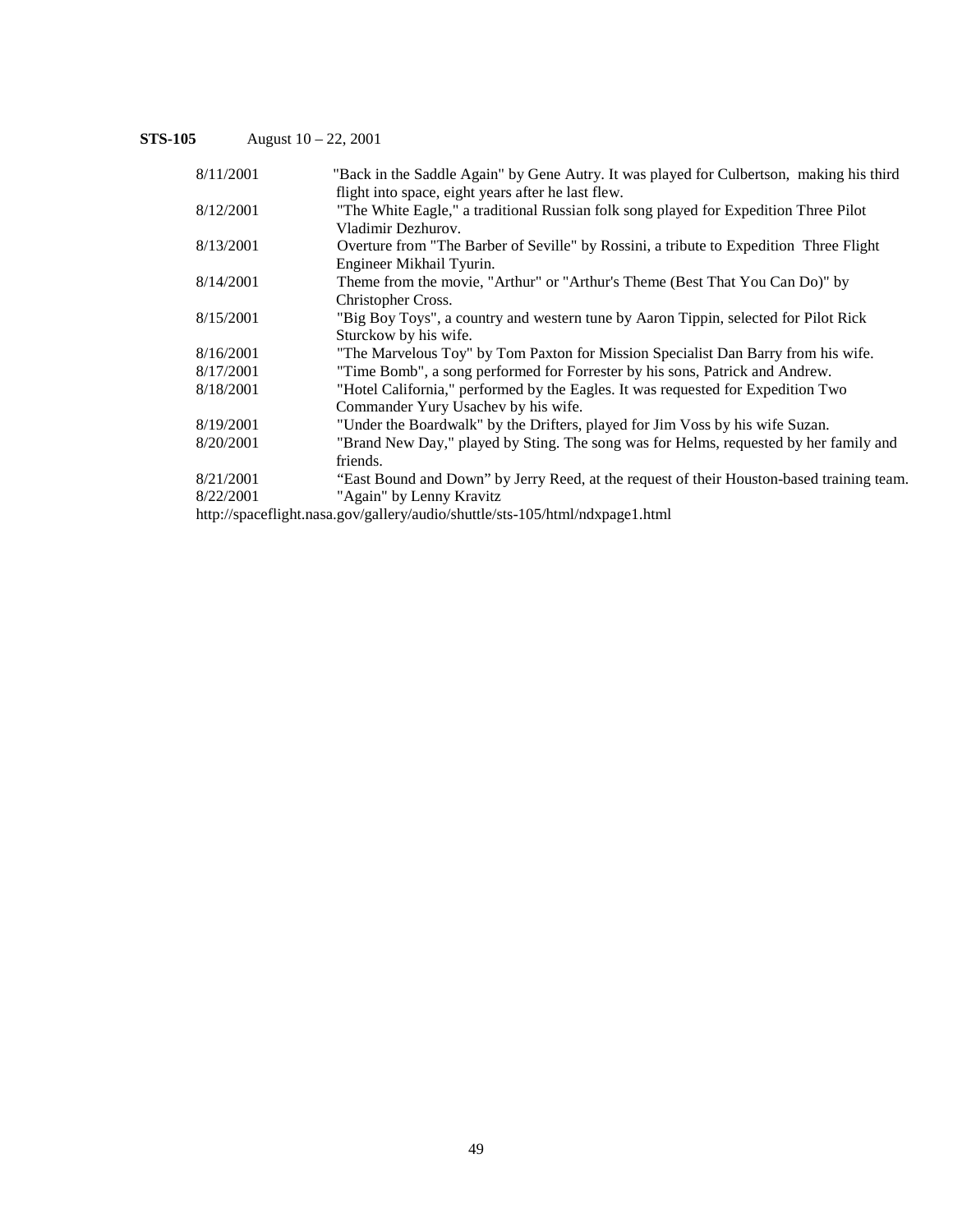# **STS-108** December 5 - 17, 2001

| 12/6/2001  | "Soul Spirit" and "Put a Little Love in Your Life," sung by Bursch's daughter and her           |
|------------|-------------------------------------------------------------------------------------------------|
|            | second-grade classmates.                                                                        |
| 12/7/2001  | "God of Wonders" performed by 95:1, a worship band from St. Thomas Episcopal Church.            |
|            | Commander Dom Gorie's daughter Kim sings.                                                       |
| 12/8/2001  | "Wade Into the Water" performed by Clear Creek Mighty Wildcat Marching Band. Mission            |
|            | Specialist Carl Walz's son Aaron plays percussion.                                              |
| 12/9/2001  | "It's A Grand Ol' Flag" performed by the Fire Department of New York Emerald Society Pipes      |
|            | & Drums. A New York firefighter presented Pilot Mark Kelly with today's wakeup music            |
|            | when Kelly visited the World Trade Center site with former NASA Administrator Dan Goldin        |
|            | shortly after the September 11 attacks.                                                         |
| 12/10/2001 | "Jumpin' at the Woodside," performed by Mission Specialist Linda Godwin's own band,             |
|            | Brass, Rhythm and Reeds composed mostly of NASA and NASA contractor personnel.                  |
|            | Godwin plays tenor sax in this 18-piece big band recording.                                     |
| 12/11/2001 | "Let There Be Peace on Earth," performed by Vince and Jenny Gill from the Vince Gill album      |
|            | "Let There be Peace on Earth" awakened Endeavour's crew this morning at 6:19 a.m. CST.          |
|            | The song was played for Expedition Three Commander Frank Culbertson from his wife for           |
|            | his years of dedicated pursuit of peace on Earth through service to his country, and in tribute |
|            | to a special anniversary today.                                                                 |
| 12/12/2001 | "Fly Me to the Moon", sung by Oliver "Ollie" O'Regin for Dan Tani.                              |
| 12/13/2001 | "Here Comes the Sun", in memory of former Beatle George Harrison, who recently died of          |
|            | cancer. The instrumental was from the IMAX movie, "Everest". The song was played for the        |
|            | Expedition Three Crewmembers, Commander Frank Culbertson, Pilot Vladimir Dezhurov               |
|            | and Flight Engineer Mikhail Tyurin.                                                             |
| 12/14/2001 | Traditional Russian song, "My Sweetheart," played for Onufrienko, Dezhurov and Tyurin.          |
|            | The Expedition Four crew was awakened about a half-hour later with a wakeup tone on board       |
|            | the station.                                                                                    |
| 12/15/2001 | "Where I Come From," by Alan Jackson, for Pilot Mark Kelly from his family.                     |
| 12/16/2001 | "I'll Be Home For Christmas," sung by Bing Crosby.                                              |
| 12/17/2001 | "Please Come Home For Christmas" sung by Jon Bon Jovi.                                          |
|            | http://spaceflight.nasa.gov/gallery/audio/shuttle/sts-108/html/ndxpage1.html                    |
|            |                                                                                                 |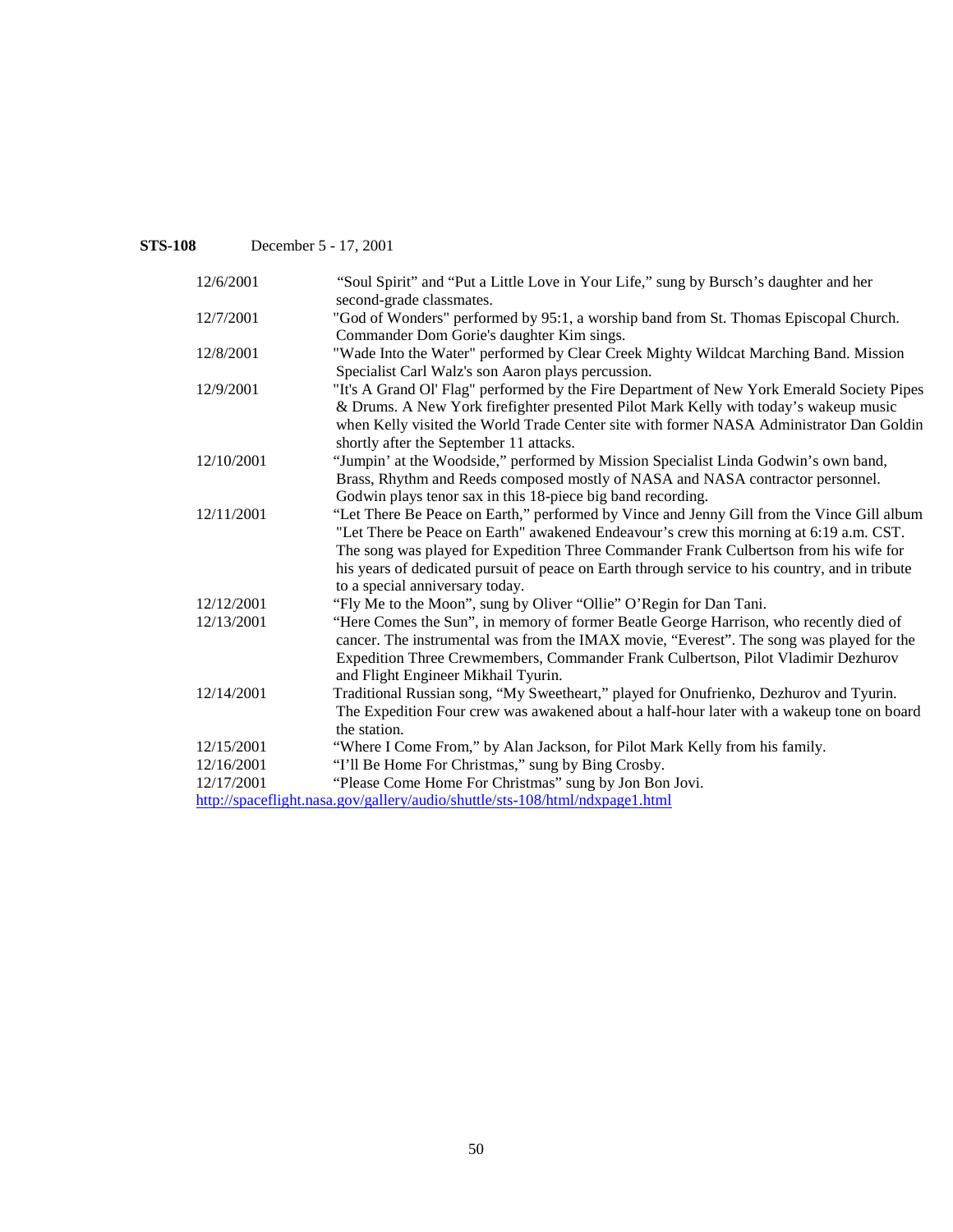## **STS-109** March 1-12, 2001

| 3/1/2002  | "Blue Telescope" - John Hiatt                                                                                                                                                                           |
|-----------|---------------------------------------------------------------------------------------------------------------------------------------------------------------------------------------------------------|
| 3/2/2002  | "Theme from Mission: Impossible"                                                                                                                                                                        |
| 3/3/2002  | Mozart's "Five Variations on Twinkle, Twinkle Little Star" performed by Jeno Jando                                                                                                                      |
| 3/4/2002  | The children's song "Floating in the Bathtub," by Tonya Evetts Weimer. It was played for Jim<br>Newman.                                                                                                 |
| 3/5/2002  | "Carmen Ohio," performed by the Ohio State University marching band and played for Ohio<br>State alumni Nancy Currie and Rick Linnehan aboard Columbia.                                                 |
| 3/6/2002  | The original song "Sittin on Top of the World," Les Paul and Mary Ford. Dedication<br>following was recorded the week before for the STS-109 crew by Les Paul, a music pioneer<br>and space enthusiast. |
| 3/7/2002  | The Mission Impossible: II theme song, performed by Limp Bizkit.                                                                                                                                        |
| 3/8/2002  | "Who Made Who" by AC DC. The song was played for pilot Duane Carey.                                                                                                                                     |
| 3/9/2002  | "Fly Me to the Moon" by Frank Sinatra. The song was played for Commander Scott "Scooter"<br>Altman.                                                                                                     |
| 3/10/2002 | "Floating" by the Moody Blues dedicated to first-time fliers, pilot "Digger" and spacewalker<br>Massimino.                                                                                              |
| 3/11/2002 | "Countdown" -- Rush                                                                                                                                                                                     |
|           | http://spaceflight.nasa.gov/gallery/audio/shuttle/sts-109/html/ndxpage1.html                                                                                                                            |

# **STS-110** April 8-22, 2002

| 4/9/2002  | "The Best Years of Our Lives" by the Baha Men.                                            |
|-----------|-------------------------------------------------------------------------------------------|
|           |                                                                                           |
| 4/10/2002 | "Rapunzel Got a Mohawk," performed by Joe Scruggs. The song was played for Ochoa, at      |
|           | the request of her family.                                                                |
| 4/11/2002 | University of California-Berkeley fight song performed by the school band                 |
|           | and "All Right Now," performed by the Stanford University band. Ochoa                     |
|           | requested the songs be played for crewmates Walheim and Smith who                         |
|           | attended the rival schools. Ochoa's also a Stanford graduate. PC                          |
| 4/12/2002 | "Testify to Love," by Wynonna Judd played for Bloomfield from his family.                 |
| 4/13/2002 | "Voodoo Chile," by Jimi Hendrix. It was played for Morin, who will be making his first    |
|           | spacewalk, at the request of his wife.                                                    |
| 4/14/2002 | "All Star," performed by Smash Mouth from the Shrek movie soundtrack. The song was        |
|           | played for Walheim by his family.                                                         |
| 4/15/2002 | "Magic Carpet Ride" by Steppenwolf, dedicated to Smith.                                   |
| 4/16/2002 | "I Am an American," performed by the Purdue University Marching band. It was dedicated to |
|           | Purdue graduate Ross.                                                                     |
| 4/17/2002 | "Noah," performed by Steve Frick when he was a teen-ager.                                 |
| 4/18/2002 | "Somewhere Over the Rainbow" - STS-110 Commander Mike Bloomfield's daughter,              |
|           | Courtney.                                                                                 |
| 4/19/2002 | "Message in a Bottle," by The Police.                                                     |
|           | http://spaceflight.nasa.gov/gallery/audio/shuttle/sts-110/html/ndxpage1.html              |
|           |                                                                                           |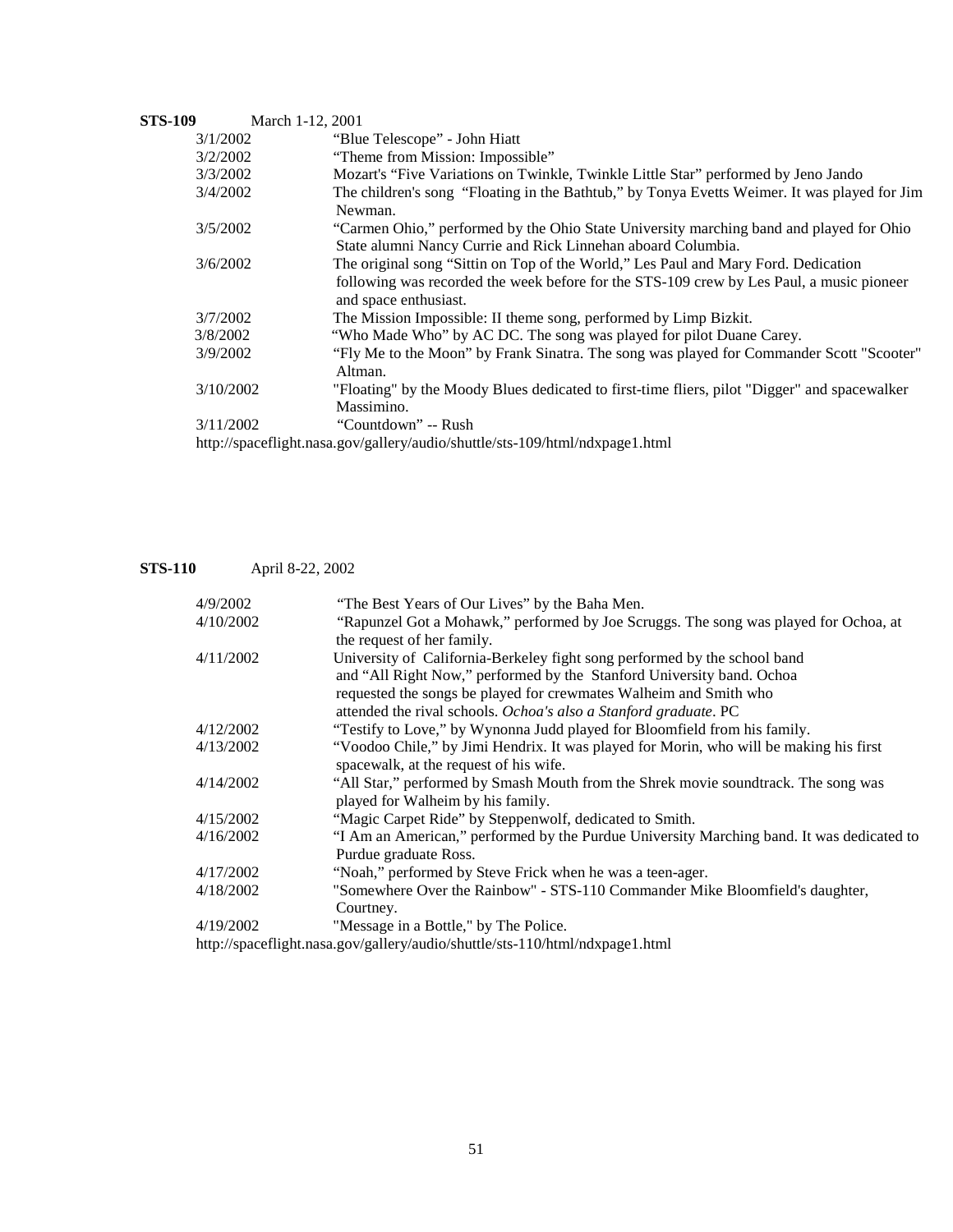**STS-111** June 5 -19, 2002

| 6/6/2002  | "Gettin' Jiggy Wit It," by Will Smith. The song was played for Valery Korzun, who will soon                                                      |
|-----------|--------------------------------------------------------------------------------------------------------------------------------------------------|
|           | take command of the space station.                                                                                                               |
| 6/7/2002  | "American Woman," by Lenny Kravitz, a song selected for Peggy Whitson.                                                                           |
| 6/8/2002  | "I Have a Dream," by ABBA, a song selected for Sergei Treschev.                                                                                  |
| 6/9/2002  | "Drops of Jupiter" by Train, a tune selected for Ken Cockrell.                                                                                   |
| 6/10/2002 | "I Only Have Eyes for You" by the Flamingos, from the American Graffiti<br>soundtrack which was selected for Paul Lockhart. Selected by his wife |
|           | Mary. The two danced to the song at their wedding. PC                                                                                            |
| 6/11/2002 | "Mi PC" by Juan Luis Guerra, selected for Chang-Díaz by his family.                                                                              |
| 6/12/2002 | "Chasing Sheep is Best Left to Shepherds," by Peter Greenaway, selected for Philippe Perrin                                                      |
|           | by his family.                                                                                                                                   |
| 6/13/2002 | "On the Road Again," by Willie Nelson, selected for Carl Walz by his family.                                                                     |
| 6/14/2002 | "The Star Spangled Banner" in honor of Flag Day.                                                                                                 |
| 6/15/2002 | "Hello to All the Children of the World" prepared by Expedition Four Flight Engineer Dan                                                         |
|           | Bursch's son and his classmates.                                                                                                                 |
| 6/16/2002 | "Where My Heart Will Take Me," the theme song from TV series, "Star Trek: Enterprise,"                                                           |
|           | performed by Russell Watson. (see STS-114, Flight Day 8/2/2005)                                                                                  |
| 6/17/2002 | "The Eyes of Texas," performed by the University of Texas Marching Band. Cockrell and                                                            |
|           | Lockhart hold degrees from that university.                                                                                                      |
| 6/18/2002 | "Sojourner" by Matt Gast, the flight's lead timeliner or scheduler of crew activities.                                                           |
| 6/19/2002 | "I Got You Babe"by Sonny and Cher from the "Groundhog Day" movie soundtrack.                                                                     |
|           | "Groundhog Day's "I Got You Babe" is a recurring theme for wakeup calls                                                                          |
|           | on missions which have been extended an additional two days, with the                                                                            |
|           | astronauts having to repeat their deorbit activities each day only to be told                                                                    |
|           | that because of bad weather they're going to go through the same tasks                                                                           |
|           | again the next day. For commander Ken Cockrell this was his third mission                                                                        |
|           | in a row where he's stayed in orbit for an additional two days in the hopes                                                                      |
|           | of good weather in Florida. On STS-80 the landing finally cooperated and                                                                         |
|           | he landed in Florida, for STS-98 and STS-111 he landed at the alternate                                                                          |
|           | site in California. PC                                                                                                                           |
|           | http://spaceflight.nasa.gov/gallery/audio/shuttle/sts-111/html/ndxpage1.html                                                                     |
|           |                                                                                                                                                  |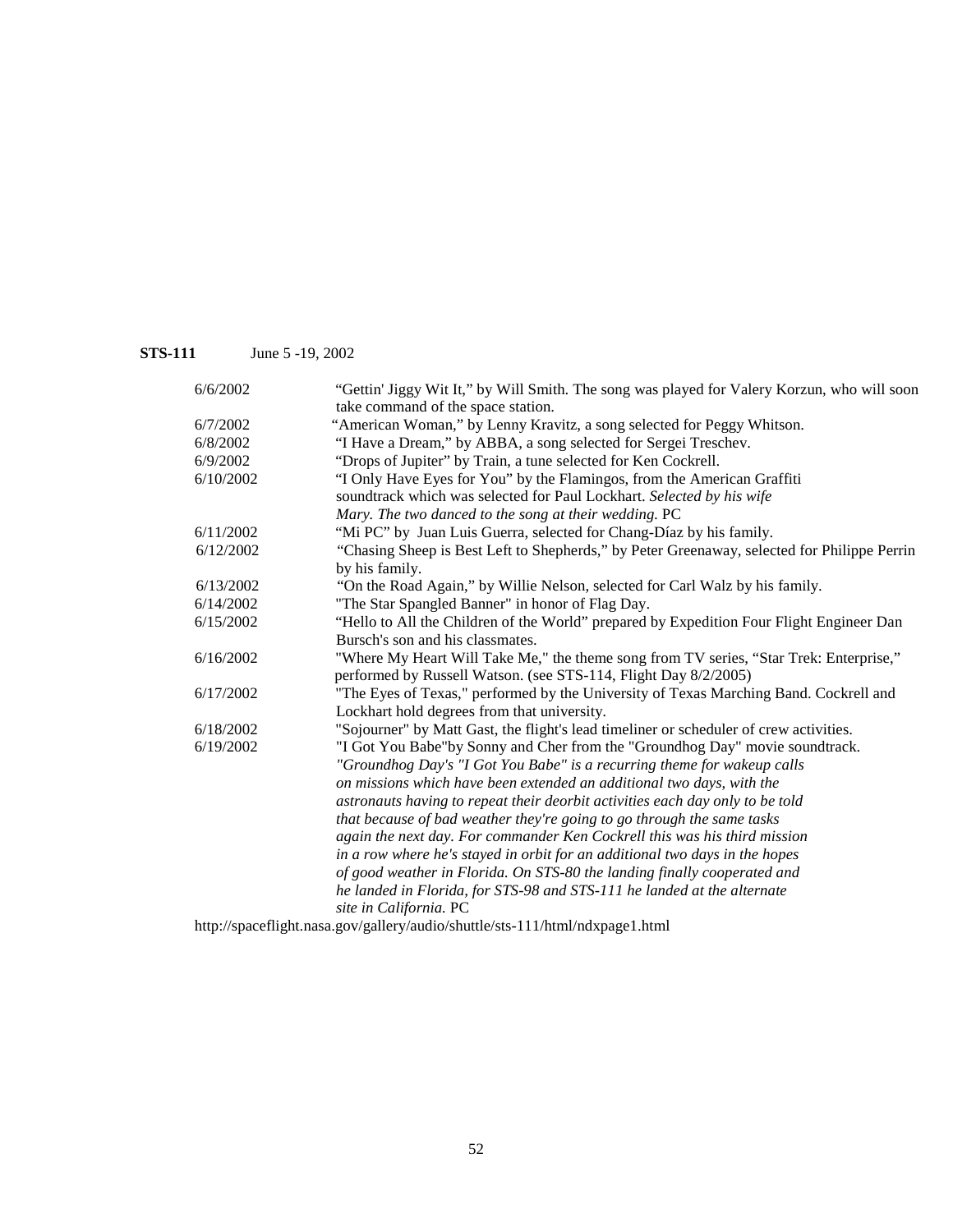# **STS-112** October 7-18, 2002

| 10/8/2002  | "Venus and Mars" by Paul McCartney and Wings. It was for David Wolf, requested by his         |
|------------|-----------------------------------------------------------------------------------------------|
|            | wife, Tammy.                                                                                  |
| 10/9/2002  | "The Best" by Tina Turner for Commander Jeff Ashby from his wife, Paige.                      |
| 10/10/2002 | The "medley of childhood songs" including "(Theme from) The Monkees" - The Monkees,           |
|            | "Rocket Man" - Elton John, "Space Oddity" - David Bowie and "I Am Woman" - Helen              |
|            | Reddy was played for Sandra Magnus from her family.                                           |
| 10/11/2002 | "Oh Thou Tupelo," performed by the Wellesley College Choir, was for Pamela Melroy, a          |
|            | 1983 graduate.                                                                                |
| 10/12/2002 | "Push It," performed by the group Garbage. It was for Piers Sellers, requested by his family. |
| 10/13/2002 | The "Aviation March," composed by Isaac Dunaevsky, is the hymn of the Moscow Aviation         |
|            | Institute, Yurchikhin's alma mater.                                                           |
| 10/14/2002 | "You Gave Me The Answer," by Paul McCartney and Wings for Dave Wolf from his wife             |
|            | Tammy.                                                                                        |
| 10/15/2002 | "Only an Ocean Away," performed by Sarah Brightman. It was requested for Sandy Magnus         |
|            | by her jogging friends.                                                                       |
| 10/16/2002 | "Prime Time" by The Alan Parsons Project was played for Pilot Pam Melroy, requested by her    |
|            | husband, Chris.                                                                               |
| 10/17/2002 | "These are the Days" performed by 10,000 Maniacs was played for Sellers at the request of     |
|            | his wife.                                                                                     |
| 10/18/2002 | "Someday Soon," performed by Suzy Bogguss. It was for Ashby, requested by his wife.           |
|            | http://spaceflight.nasa.gov/gallery/audio/shuttle/sts-112/html/ndxpage1.html                  |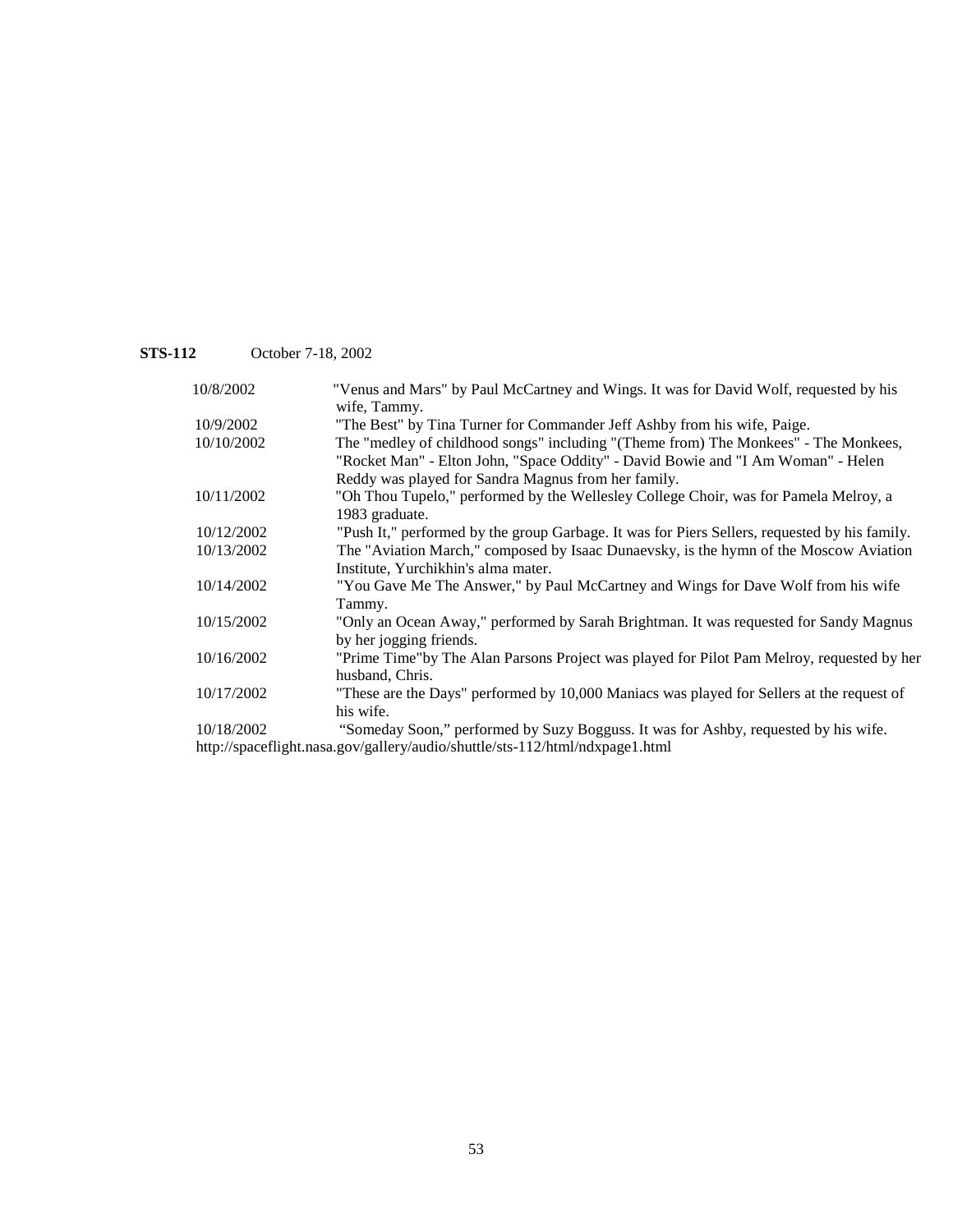# **STS-113** November 23 – December 7, 2002

| 11/24/2002                        | The Wind Ensemble -- Music for Wetherbee, provided by his daughter                                  |
|-----------------------------------|-----------------------------------------------------------------------------------------------------|
| 11/25/2002                        | "I Need You Like a Hole in My Head" by Sting                                                        |
| 11/26/2002                        | "Gimme All Your Lovin" by ZZ Top                                                                    |
| 11/27/2002                        | "Copperhead Road" by Steve Earle                                                                    |
| 11/28/2002                        | "Figaro's Wedding" from the movie "Trading Places"                                                  |
| 11/29/2002                        | "Quiet Flame" by Leap Year                                                                          |
| 11/30/2002                        | "Walkin' on Sunshine" by Kylie Minogue Selected by Paul                                             |
|                                   | Lockhart's daughters. Capcom Joan Higgenbotham radioed up the music                                 |
|                                   | and said "Good morning Endeavour. Welcome to EVA (Spacewalk) 3 day.                                 |
|                                   | We're looking forward to some more incredible views provided courtesy of                            |
|                                   | our two spacewalkers. Paco (Lockhart's nickname), this morning's wakeup                             |
|                                   | music is 'Walking on Sunshine' which is what Mary and the girls will be                             |
|                                   | doing once your safely back home."                                                                  |
|                                   | "Good morning Miss Joanie and to everyone down there in mission control.                            |
|                                   | It's great to hear your voice this morning," Lockhart replied. "Walking on                          |
|                                   | sunshine? I think that's what John (Herrington) and Mike (Lopez-Alegria)                            |
|                                   | are going to be doing for several hours today I'd like to say thank you to                          |
|                                   | my wife and my daughters for thinking about me the last few days and I'm                            |
|                                   | looking forward to seeing them too." PC                                                             |
| 12/1/2002                         | "Roll With It" by Steve Winwood                                                                     |
| 12/2/2002                         | "Cheesty Proody" (phonetic spelling), which means "Clear Ponds" in Russian, by Igor<br>Talkov       |
| 12/3/2002                         | "Flot" (phonetic spelling), which means "Raft" in Russian, by Yuri Loza                             |
| 12/4/2002                         | "Aserejé," also known as "The Ketchup Song (Hey Hah)," by Las Ketchup                               |
| 12/5/2002                         | "Hotel California" by The Eagles                                                                    |
| 12/6/2002                         | Clips from the movie "Groundhog Day" ("I Got You Babe") and the television game show<br>" Jeopardy" |
|                                   | The "Groundhog Day" was a reference to the multiple landing                                         |
|                                   | attempts. At this point STS-113 tied the previous record of two                                     |
|                                   | additional extensions waiting for good weather. With the additional                                 |
|                                   | day beyond that, they set a new record for the number of landing                                    |
|                                   | tries. The Jeopardy theme music was a running gag between Mike                                      |
|                                   | Lopez-Alegria and the Capcoms where he would pose various questions                                 |
|                                   | about the mission's status as quizzes. At one point the Capcom                                      |
|                                   | answered one of L-A's queries, and he replied "But you forgot to                                    |
|                                   | phrase it in the form of a question."                                                               |
|                                   | The evening before when MCC said goodnight a Capcom cautioned "the                                  |
|                                   | wakeup music may sound familiar." Wetherbee replied "How will we                                    |
|                                   | know?"                                                                                              |
|                                   | (a reference to the repeating cycle in the movie "Groundhog Day". PC                                |
| 12/7/2002<br>$\sim$ $\sim$ $\sim$ | "I'll Be Home for Christmas" by Perry Como<br>4.4.7.4<br>11.11.11.11.11.11                          |

http://spaceflight.nasa.gov/gallery/audio/shuttle/sts-113/html/ndxpage1.html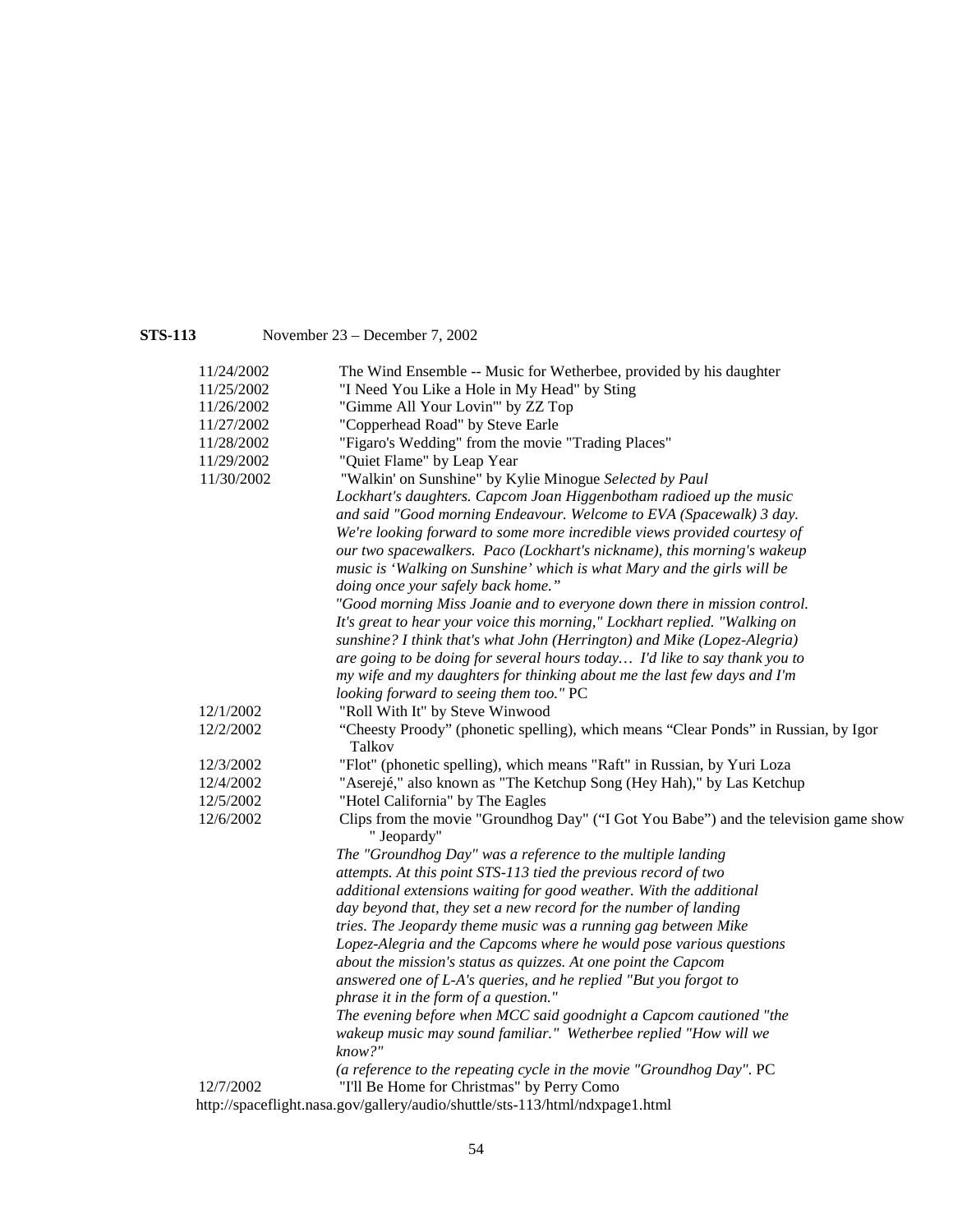|  | <b>STS-107</b> | January 16-February 1, 2003 |
|--|----------------|-----------------------------|
|--|----------------|-----------------------------|

|           | The crew worked two shifts around the clock but Mission Control sent wakeup calls anyway. |
|-----------|-------------------------------------------------------------------------------------------|
| 1/16/2003 | Blue Team - "EMA EMA" Dedicated to Dave Brown. PC                                         |
|           | Red Team - "America, the Beautiful" by the Texas Elementary Honors Choir, with Rick       |
|           | Husband's daughter, Laura                                                                 |
| 1/17/2003 | Blue Team - "Coming Back to Life" by Pink Floyd. Dedicated to Willie                      |
|           | McCool. PC                                                                                |
|           | Red Team - "Space Truckin" by Deep Purple. Dedicated to Kalpana Chawla. PC                |
| 1/18/2003 | Blue Team - "Cultural Exchange" Dedicated to Dave Brown. PC                               |
|           | Red Team - "Hatishma Koli" by Hachalonot Hgvohim. Dedicated to Ilan Ramon. PC             |
| 1/19/2003 | Blue Team - "Fake Plastic Trees" by Radiohead. Dedicated to Willie<br>McCool. PC          |
|           | Red Team - "Amazing Grace" by Black Watch and 51 Band of Highland Brigade.                |
|           | Dedicated to Laurel Clark - The same song on bagpipes was played at her                   |
|           | wedding, for the wakeup in space, and at her funeral. PC                                  |
| 1/20/2003 | Blue Team - "Texan 60" Dedicated to Dave Brown. PC                                        |
|           | Red Team - "God of Wonders" by Steve Green. Dedicated to Rick Husband. PC                 |
| 1/21/2003 | Blue Team - "The Wedding Song" by Paul Stookey for Pilot Willie McCool                    |
|           | Red Team - "Prabhati" by Ravi Shankar. Dedicated to Kalpana Chawla. PC                    |
| 1/22/2003 | Blue Team - "Hakuna Matata" by The Baha Men for Anderson from his<br>two kids.            |
|           | From the movie "Lion King" PC                                                             |
|           | Red Team - "Ma ata osheh kesheata kam baboker?" by Arik Einstein.                         |
|           | Dedicated to Ilan Ramon. PC                                                               |
| 1/23/2003 | Blue Team - "Burning Down the House" by Talking Heads in honor of combustion              |
|           | experiments on this flight                                                                |
|           | Red Team - "Kung Fu Fighting" by Carl Douglas.                                            |
|           | The crew had a stuffed hamster toy which played that song. It was their                   |
|           | 'mascot' and they took it everywhere during their training. PC                            |
| 1/24/2003 | Blue Team - "Hotel California" performed by Pilot William McCool's                        |
|           | family (Josie McCool, Shawn McCool)                                                       |
|           | The family members were Sean McCool on the guitar, his former girlfriend                  |
|           | (but still friend) Josee Julian, and Josee's father Frank also on guitar.                 |
|           | (Reference - an email to me from Lani McCool) PC                                          |
|           | Red Team - "The Prayer" by Celine Dion. Dedicated to Rick Husband. PC                     |
| 1/25/2003 | Blue Team - "I Say a Little Prayer" by Dionne Warwick played for Anderson from his wife   |
|           | Red Team - "Drops of Jupiter" by Train. Dedicated to Kalpana Chawla. PC                   |
| 1/26/2003 | Blue Team - "When Day is Done" by Django Reinhardt and Stephane                           |
|           | Grappelli. Dedicated to Dave Brown. Capcom Charlie Hobaugh said,                          |
|           | "We're doing great down here, and I feel cultured." Dave replied, "It's                   |
|           | about time." PC                                                                           |
|           | Red Team - "Love of My Life" by Queen. Dedicated to Ilan Ramon.                           |
|           | A videotape of the wakeup activities survived the accident. PC. "A special                |
|           | good morning to my wife, Rona, the love of my life," Ramon said. In                       |
|           | Hebrew, he added that he loved and missed his wife and children. "So, here                |
|           | we come, for a wonderful day in space."                                                   |
| 1/27/2003 | Blue Team - "Slow Boat to Rio" by Earl Klugh. Dedicated to Mike Anderson. PC              |
|           | Red Team - "Running to the Light" by Runrig. Dedicated to Laurel Clark PC                 |
| 1/28/2003 | Blue Team - "I Get Around" by The Beach Boys. Dedicated to Dave Brown. PC                 |
|           | Red Team - "Up on the Roof" by James Taylor. Dedicated to Rick Husband. PC                |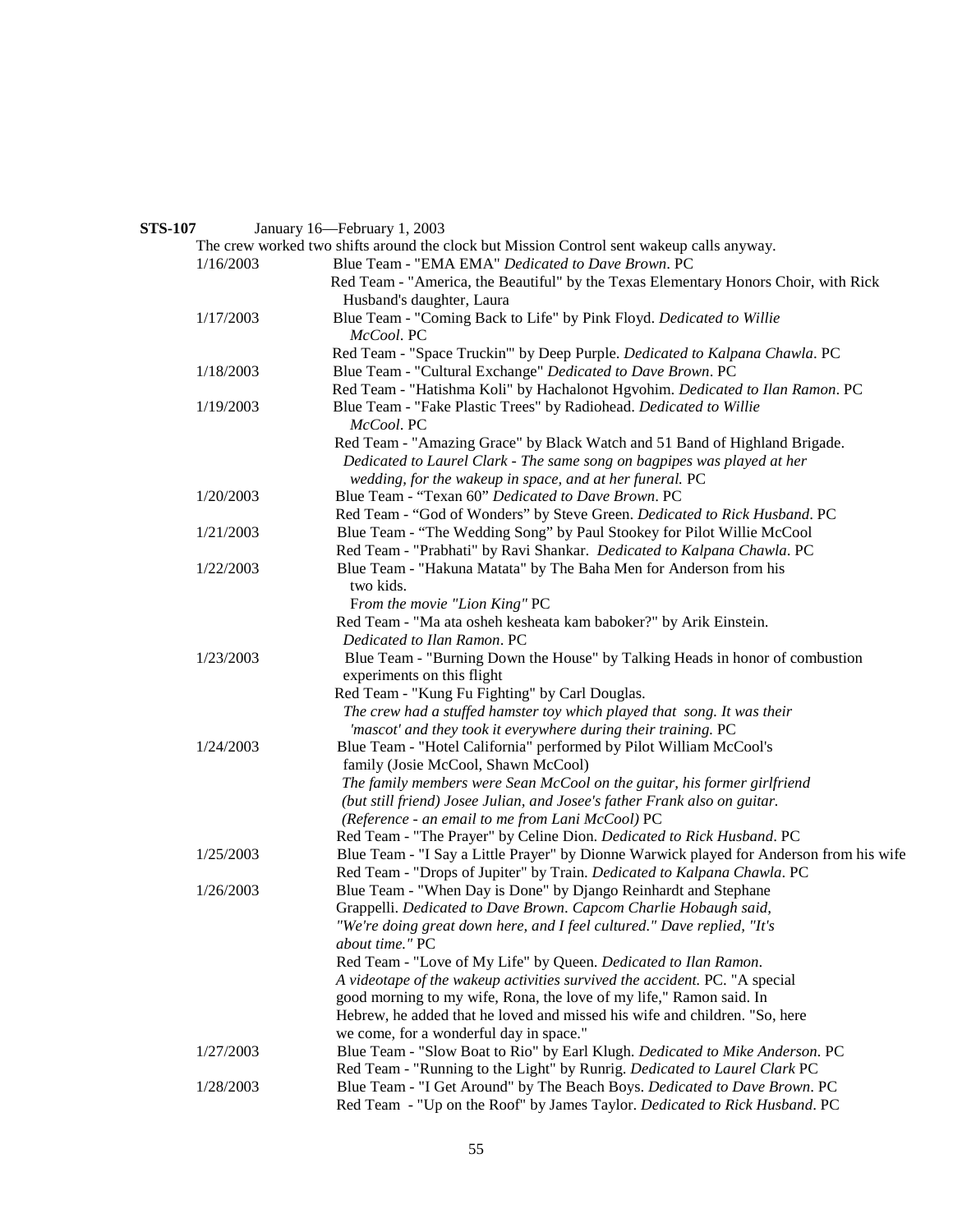| 1/29/2003 | Blue Team - "Imagine" by John Lennon. McCool and Ramon said their                       |
|-----------|-----------------------------------------------------------------------------------------|
|           | observations from orbit reveal no borders on the Earth below and reiterated             |
|           | in both English and Hebrew their hopes for peace in the world. Dedicated to             |
|           | <i>Willie McCool. PC.</i>                                                               |
|           | "Imagine" was played at Ilan Ramon's funeral as his funeral dirge. The                  |
|           | mourners listened to the recording sent to the astronauts, which ended with             |
|           | Ilan's voice translating Lennon's words into Hebrew: "You may say I'm a                 |
|           | dreamer, but I'm not the only one."                                                     |
|           | Red Team - "Yaar ko hamne ja ba ja dekha" by Abita Parveen.                             |
|           | Dedicated to Kalpana Chawla. A videotape of the crew activities during                  |
|           | this wakeup call survived the accident. PC                                              |
| 1/30/2003 | Blue Team - "Silver Inches" by Enya. Dedicated to Dave Brown. PC                        |
|           | Red Team - "Shalom lach eretz nehederet" by Yehoram Gaon.                               |
|           | Dedicated to Ilan Ramon - The tune is the same as Arlo Guthrie's                        |
|           | "City of New Orleans." Ilan said, "Good morning, Stephanie, it was                      |
|           | wonderful to hear your voice in Hebrew. It was perfect timing while                     |
|           | we flew over Israel to hear this song, which says I've been to the                      |
|           | North Pole and to everywhere but there's no place better than Israel." PC               |
| 1/31/2003 | Blue Team - "If You've Been Delivered" by Kirk Franklin. Dedicated to Mike Anderson. PC |
|           | Red Team - "Scotland the Brave" by The Black Watch and the band of the 51st Highland    |
|           | Brigade. Dedicated to Laurel Clark PC                                                   |
|           | http://spaceflight.nasa.gov/gallery/audio/shuttle/sts-107/html/ndxpage1.html            |
|           |                                                                                         |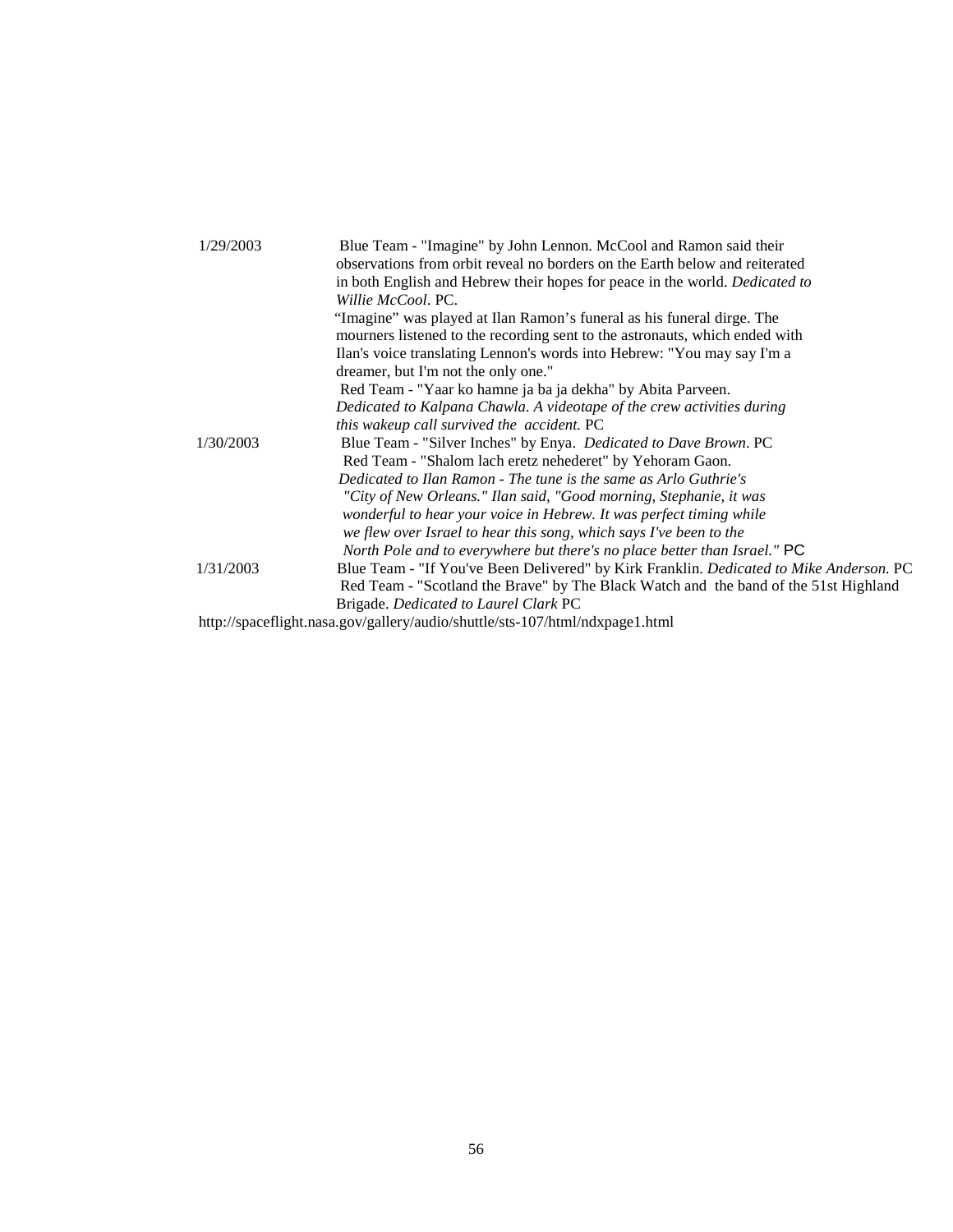# **STS-114** July 26 – August 9, 2005

| 7/26/2005            | Excerpts from the movie "Groundhog Day" (including the repeating "I Got You Babe" by<br>Sonny and Cher) which was for the entire crew to commemorate its first day out of                                                                                                                                                                                                                                                                                                                                                                                                                                                                                                                                                                               |
|----------------------|---------------------------------------------------------------------------------------------------------------------------------------------------------------------------------------------------------------------------------------------------------------------------------------------------------------------------------------------------------------------------------------------------------------------------------------------------------------------------------------------------------------------------------------------------------------------------------------------------------------------------------------------------------------------------------------------------------------------------------------------------------|
| 7/27/2005            | quarantine.<br>"What a Wonderful World" by Louis Armstrong. The Station crew was awakened at the same<br>time by a tone onboard.                                                                                                                                                                                                                                                                                                                                                                                                                                                                                                                                                                                                                        |
| 7/28/2005            | "Vertigo" by U2 played for Pilot Jim Kelly. Capcom Shannon Lucid noted during the wakeup<br>call that Kelly, whose nickname is "Vegas," was promoted to Colonel in the U.S. Air Force<br>recently. The Station crew was awakened at 11:09 p.m. CDT by a tone onboard.                                                                                                                                                                                                                                                                                                                                                                                                                                                                                   |
| 7/29/2005            | "Sanpo," performed by the chorus from the Japanese School of Houston. It is made up of a<br>group of children, including Noguchi's. The Station crew was awakened at 11:09 p.m. CDT<br>by a tone onboard.                                                                                                                                                                                                                                                                                                                                                                                                                                                                                                                                               |
| 7/30/2005            | "I'm Goin' Up" by Claire Lynch for Mission Specialist Wendy Lawrence. The Space Station<br>crew was awakened about the same time by a tone onboard.                                                                                                                                                                                                                                                                                                                                                                                                                                                                                                                                                                                                     |
| 7/31/2005            | "Walk of Life" by Dire Straits for Steve Robinson. The Space Station crew was awakened at<br>10:39 p.m. CDT by a tone onboard. CAPsule COMmunicator (CAPCOM) Shannon Lucid<br>radioed the crew with Dire Straits' "Walk of Life," in honor of the duo's upcoming repair<br>work on the International Space Station. "What a great day to go do a walk of life," said<br>Robinson, who happens to play guitar in the astronaut rock band, Max-Q. "I like that line in<br>there: 'You got the action, and you got the motion.'" From Music to Wake Up By 8/10/05<br>http://www.nasa.gov/vision/space/features/wakeup_calls.html                                                                                                                           |
| 8/1/2005<br>8/2/2005 | "Big Rock Candy Mountain" by Harry McClintock for Mission Specialist Andy Thomas.<br>"Where My Heart Will Take Me," the theme song from "Star Trek: Enterprise." This song, ,<br>was selected for the crew as a surprise dedication from the Deputy Shuttle Program Manager<br>Wayne Hale. (This selection was identified as composed by Dennis McCarthy in STS-114<br>MCC Status Report #16. Though McCarthy did write the orchestral suites for the "Star Trek"<br>TV series he did not write this. It was written by Diane Warren originally as "Faith of the<br>Heart" for the soundtrack of the film, "Patch Adams" and sung by Rod Stewart. Then,<br>virtually the identical song was renamed and used as the theme for "Enterprise" -- this time |
| 8/3/2005             | sung by British tenor, Russell Watson - CAF)<br>"Amarillo by Morning" by George Strait. Expedition 11 crew of Commander Sergei Krikalev<br>and Flight Engineer and NASA ISS Science Officer John Phillips, woke up 30 minutes later.<br>"Amarillo By Morning" was dedicated not to the crew in space, but to the<br>Columbia STS-107 crew commanded by Amarillo Native Rick Husband.<br>The day included a dedication to the Columbia crew and other space<br>explorers who died during their missions. When the wakeup was sent it was                                                                                                                                                                                                                 |
| 8/4/2005             | Husband's son, Matthew's birthday. PC<br>"Anchors Aweigh" dedicated to Mission Specialist Wendy Lawrence at the request of<br>Commander Eileen Collins. Space Station Expedition 11 crewmates John Phillips and Sergei<br>Krikalev woke 30 minutes later.                                                                                                                                                                                                                                                                                                                                                                                                                                                                                               |
| 8/5/2005             | "The Air Force Song" dedicated to Pilot Jim Kelly, a colonel in the U.S. Air Force, at the<br>request of Commander Eileen Collins. Space Station Expedition 11 crewmates John Phillips<br>and Sergei Krikalev woke 30 minutes later.                                                                                                                                                                                                                                                                                                                                                                                                                                                                                                                    |
| 8/6/2005             | "The One and Only Flower in the World" sung by the Japanese group SMAP. It was played<br>for Mission Specialist Soichi Noguchi of the Japan Aerospace Exploration Agency (JAXA).                                                                                                                                                                                                                                                                                                                                                                                                                                                                                                                                                                        |
| 8/7/2005             | "Come On Eileen" by Dexy's Midnight Runners. It was played for Discovery's Commander<br>Eileen Collins from the Mission Control Team.                                                                                                                                                                                                                                                                                                                                                                                                                                                                                                                                                                                                                   |
| 8/8/2005             | "Good Day Sunshine" by The Beatles.<br>http://spaceflight.nasa.gov/gallery/audio/shuttle/sts-114/html/ndxpage1.html                                                                                                                                                                                                                                                                                                                                                                                                                                                                                                                                                                                                                                     |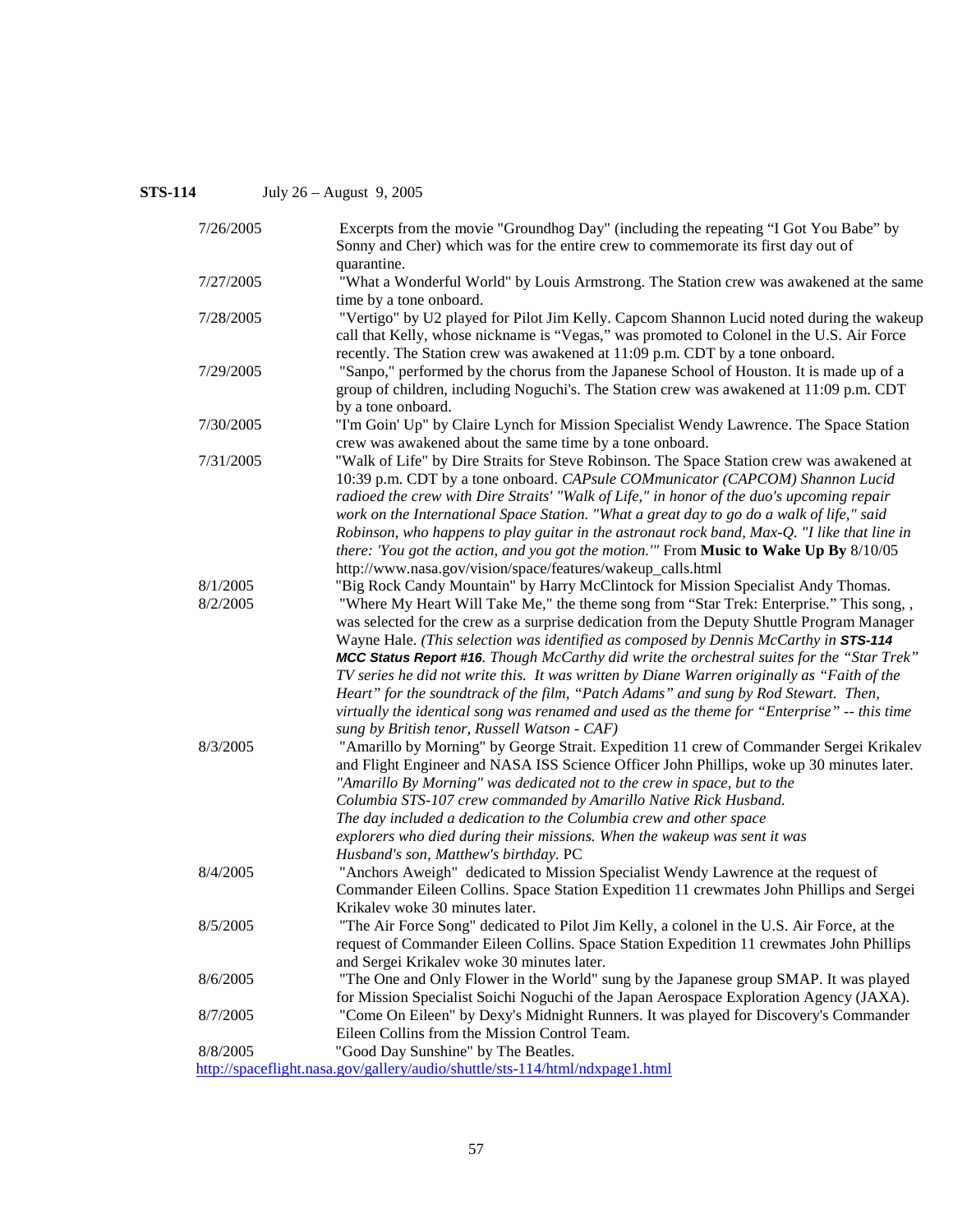#### **STS-121** July 4 –17, 2006

"Well, you know, sometimes we know ahead of time what the music is going to be and who it's for, and other times it's a complete surprise. You're just woken up by it and you've got to scramble out of your sleeping bag to try to make some profound statement about it," [Mark] Kelly said. "And you know, other times, that just doesn't happen." *The Flame Trench* Space Blo[g http://www.floridatoday.com/floridatoday/blogs/spaceteam/](http://www.floridatoday.com/floridatoday/blogs/spaceteam/) Posted by Todd Halvorson 7/11/2006

# A Spot On NASA's Playlist Gets A Song Heard Around The World (USAT)

By Traci Watson

USA Today, July 13, 2006

Early Saturday morning, Discovery's crew cabin was flooded with I Have A Dream, a syrupy ballad from the Swedish pop megastars of the '70s and '80s. The song was the latest in an enduring NASA tradition: the personalized wake-up call.

In a ritual dating to the Gemini program of the mid-1960s, astronauts awake not to alarms but to music chosen by family or friends. I Have A Dream was picked by the 8- and 11-year-old daughters of astronaut and unlikely ABBA fan Mark Kelly, a former Navy test pilot.

The songs may seem frivolous, but the astronauts welcome them as moments of good cheer during their hectic assignments, says astronaut Mario Runco, who's not part of the Discovery crew. As construction of the International Space Station ramps up and the workload on shuttle flights gets heavier, wake-up songs will serve as a morale booster, says Runco, whose collection has supplied many of the recordings piped up to space.

"When you hear something that's special and directed at you ... you realize you have the support on the ground," he says.

Crewmembers' friends and family say they're happy for the chance to brighten the astronauts' day. When Kelly wakes up Friday to U2's Beautiful Day, girlfriend Gabrielle Giffords, who chose it for him, hopes he'll be inspired.

"Something that's got a nice, moving melody is better than a punk rock song," she says.

The playlist is organized by the astronaut at Mission Control who serves as the link to the crew in space. Most wake-up songs fall into one of four categories:

•College and military. Well over half of the astronauts serve or have served in the military.

•Chirpy and upbeat. James Brown's I Got You (I Feel Good) is a perennial favorite.

•Earnest. Some spouses choose love songs. Others choose Christian tunes, such as God of Wonders, played last week for Discovery astronaut Michael Fossum.

•Tongue-in-cheek. Sonny & Cher's I Got You Babe was featured in the movie Groundhog Day, about a man who wakes up to the same day over and over. It's often played for crews whose launch or landing is delayed repeatedly.

Anthony DeCurtis, a contributing editor to Rolling Stone, says some kinds of music are nearly absent from the playlist. There is no hip-hop, for example. "These are people in an extreme situation," he says. "I'm not sure it's realistic to expect aesthetic daring."

Any kind of music can have a positive effect on mood as long as it's something the listener likes, says Pennsylvania State University's Valerie Stratton, who has studied music and emotions. At the same time, a song that gives one person a boost could seriously annoy another person.

"I think they need to agree on what they play," she says.

When the crew was asked whether there had been any teasing over the ABBA song, Kelly backed away from the microphone.

"I used to be an ABBA fan," crewmate Piers Sellers said pointedly. "Hey, Mark, come back!"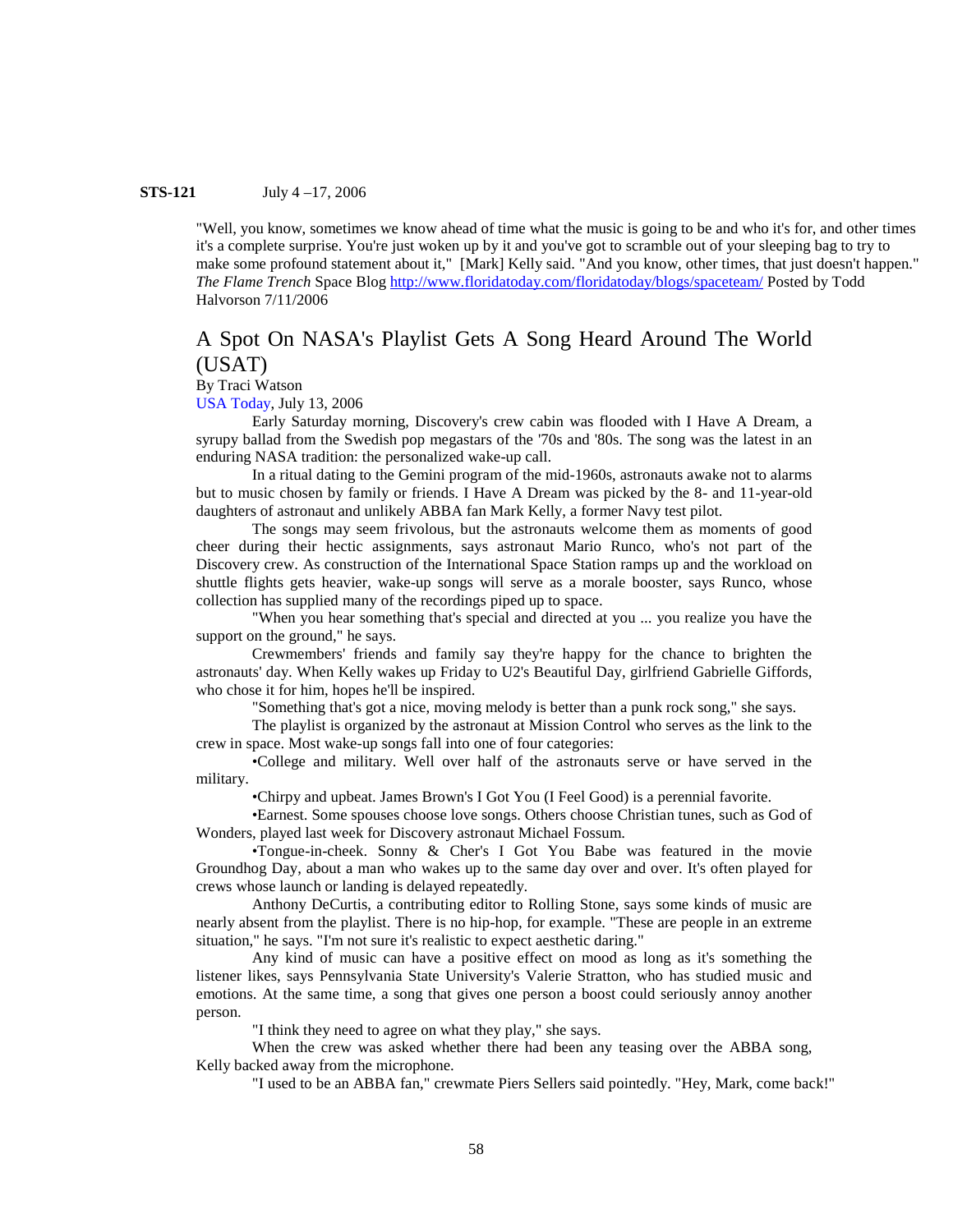## Astronauts Rocked Awake By Recordings (AP)

By Seth Borenstein

AP, July 15, 2006

HOUSTON - These are not your father's astronauts aboard the space shuttle Discovery at least judging by the music that's been waking them up every morning.

So far in their two-week mission, the crew's wake-up calls have included songs by Coldplay, Smashmouth and R. Kelly.

What ever happened to "Anchors Aweigh"?

For decades, it's been a tradition for NASA's mission control to start astronauts' days with carefully chosen wake-up calls. In the case of the current Discovery mission, those days start at about 1 a.m. EDT, so it helps to play something that gets the blood flowing and the foot tapping. (Tapping on the ceiling? It is space, after all.)

Astronauts' tastes have come a long way from the early days, when "Hello Dolly" was the first wake-up call in 1965 for Gemini 6. The rest of that decade was full of military marches and songs, along with Frank Sinatra, Dean Martin, Herb Alpert and classical music.

Today's astronauts have music that they can rock to while they roll in zero gravity.

"I was impressed," Blender magazine associate editor Josh Eells said. "I had this notion of astronauts being a little bit square. There's a little bit of hip taste there."

But taste, of course, is in the ear of listener. Asked if everyone likes all the songs played up there, astronaut Piers Sellers just rolled his eyes and shook his head.

Back in Houston, the DJ job goes to the capcom - "capsule communicator" - the astronaut on the ground who radios to the ones in space.

Astronaut Mario Runco, the capcom for 16 flights between 1995 and 2002, likes to think of himself as a "senior editor" of the list of requests given to him by astronauts' families, friends and co-workers.

When Runco rolled his tape - NASA mission control only recently started using a CD player - he had a few rules: Don't step on the music. Play a full two minutes. Try to pick a good fade out point.

But no matter how hard Runco tries to do justice to the music, the shuttle isn't exactly a place to get good sound.

"The speakers are fine for voice communications but their dynamic range is awful for music," Runco said in an e-mail. "Bose speakers they're not."

But on one of Runco's own trips to space, sound quality wasn't a problem. 20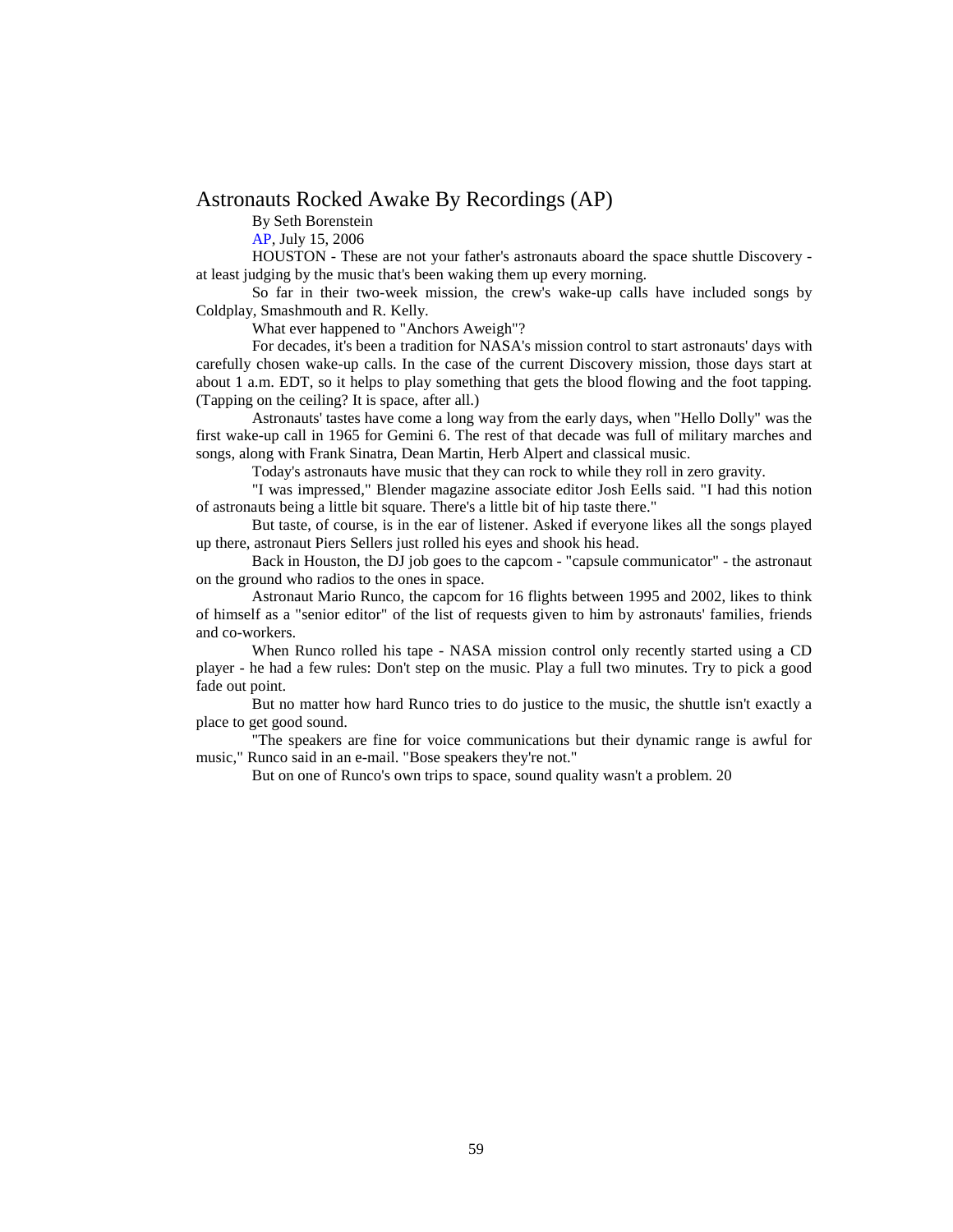A huge Star Trek fan, Runco was awoken by a taped personal greeting from Patrick Stewart - Jean-Luc Picard himself, from "Star Trek: The Next Generation" - set to the show's theme music. In the greeting, Stewart said to Runco: "Make it so."

Getting a prerecorded call is one thing, but last November, International Space Station astronauts Bill McArthur and Valery Tokarev were treated to a live wake-up miniconcert by Paul McCartney - part of a performance he was giving in Anaheim, Calif.

"I can't believe that we're actually transmitting to space," McCartney said as McArthur did a zero-gravity flip.

McCartney played "English Tea" and "Good Day Sunshine," in what was the longest Earth-to-space wake-up call, clocking in at nearly 14 minutes.

| 7/5/2005  | "Lift Every Voice and Sing" by the New Galveston Chorale played for Mission Specialist       |
|-----------|----------------------------------------------------------------------------------------------|
|           | Stephanie Wilson.                                                                            |
| 7/6/2006  | "Daniel" by Elton John played for Mission Specialist Thomas Reiter in honor of his son.      |
| 7/7/2006  | "Good Day Sunshine" by the Beatles played for Mission Specialist Lisa Nowak.                 |
| 7/8/2006  | "God of Wonders" by Mark Byrd and Steve Hindalong played for Mission Specialist Mike         |
|           | Fossum. Selected by his family.                                                              |
| 7/9/2006  | "I Had a Dream" by ABBA for Shuttle Pilot Mark Kelly. Requested by his                       |
|           | daughters, Claire and Claudia. Mark had a dream as a young boy-- he                          |
|           | wanted to go to space and float with the stars. So, on the sixth day of the                  |
|           | mission, he was coaxed from his sleeping bag on the ceiling by the music of                  |
|           | ABBA. He responded by saying: "Sometimes it is like a dream up here.                         |
|           | Floating is a big part of that. The view outside the window is incredible                    |
|           | right now. I'm not sure what we're over, but we can see land down there."                    |
| 7/10/2006 | "Clocks" by Coldplay for Mission Specialist Piers Sellers. Requested by his family.          |
| 7/11/2006 | "All Star" by Smashmouth for Mission Specialist Lisa Nowak. Requested by her family.         |
| 7/12/2006 | "I Believe I Can Fly" by R. Kelly for Mission Specialist Stephanie Wilson.                   |
| 7/13/2006 | Theme from the television show "Charlies Angels" for the entire STS-121 crew from their      |
|           | training team.                                                                               |
| 7/14/2006 | "Aggie War Hymn" by the The Fightin' Texas Aggie Band for Mission                            |
|           | Specialist Mike Fossum, a graduate of Texas A&M University. According                        |
|           | to Mission Control, the selection was sent by Fossum's wife. He is the first                 |
|           | Texas A&M graduate in space.                                                                 |
|           | "You know Mike, there are quite a few Aggies right here in Mission                           |
|           | Control, and all throughout Texas, who have been watching you intently                       |
|           | during this mission," said astronaut Steve Swanson from Mission Control in                   |
|           | Houston. "I think we can say the eyes of Texas are upon you."                                |
| 7/15/2006 | "Beautiful Day" by U2 for Pilot Mark Kelly, on undocking day.                                |
| 7/16/2006 | "Just Like Heaven" by The Cure for Mission Specialist Piers Sellers. It was requested by his |
|           | family.                                                                                      |
| 7/17/2006 | "The Astronaut" by Something Corporate for Commander Steve Lindsey.                          |
|           | http://spaceflight.nasa.gov/gallery/audio/shuttle/sts-121/html/ndxpage1.html                 |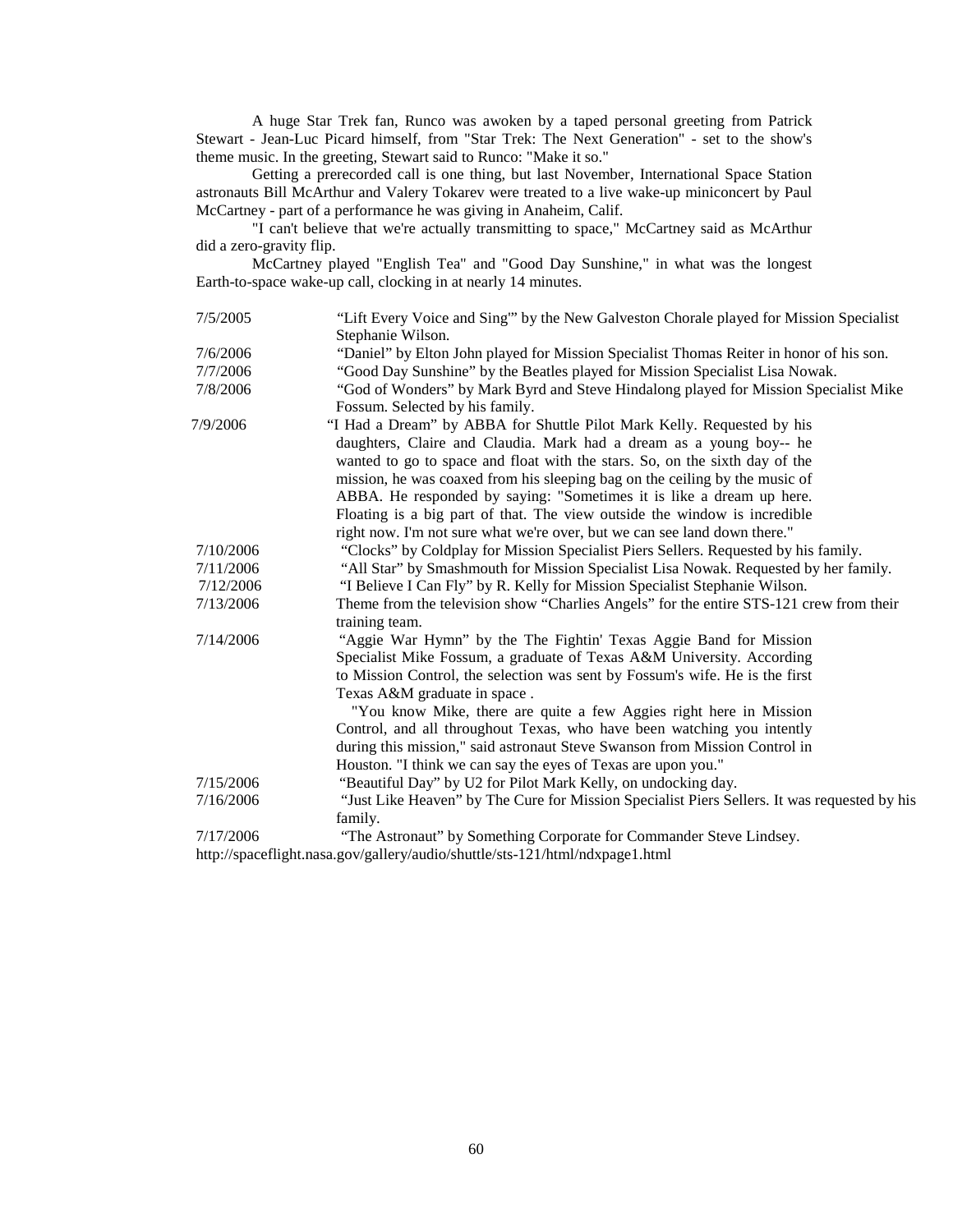**STS-115** September 9-21, 2006

| 9/10/2006 | "Moon River," by Audrey Hepburn, for Brent Jett, at request of commander                |
|-----------|-----------------------------------------------------------------------------------------|
|           | Jett's wife. "It really is a beautiful day up here," Jett said after the wake-up        |
|           | greeting. "We're awake and ready to get to work with the inspection."                   |
| 9/11/2006 | A solo cello performance for Mission Specialist Dan Burbank.                            |
| 9/12/2006 | "My Friendly Epistle," a Ukrainian song by Taras Shevchenko. It was                     |
|           | played for Heide Stefanyshyn-Piper.                                                     |
| 9/13/2006 | "Takin' Care of Business" by Bachman-Turner Overdrive for Mission                       |
|           | Specialist Steve MacLean.                                                               |
| 9/14/2006 | "Wipe Out" by the Surfaris for Pilot Chris Ferguson.                                    |
| 9/15/2006 | "Hotel California" by the Eagles for Mission Specialist Joe Tanner.                     |
| 9/16/2006 | "Twelve Volt Man" by Jimmy Buffett for Mission Specialist Dan Burbank.                  |
| 9/17/2006 | "Danger Zone" by Kenny Loggins for Pilot Chris Ferguson.                                |
| 9/18/2006 | "Rocky Mountain High" by John Denver for Mission Specialist Joe Tanner.                 |
| 9/19/2006 | "Ne Partez Pas Sans Moi" (Don't Leave Without Me) by Celine Dion for Mission Specialist |
|           | Steve MacLean.                                                                          |
| 9/20/2006 | "Beautiful Day" by U2 for Mission Specialist Heidemarie Stefanyshyn-Piper.              |
| 9/21/2006 | "WWOZ" by Better Than Ezra for Commander Brent Jett.                                    |
|           | http://spaceflight.nasa.gov/gallery/audio/shuttle/sts-115/html/ndxpage1.html            |

**STS-116** December 9 –22, 2006

| 12/10/2006 | "Here Comes the Sun" by the Beatles for Mark Polansky.                                       |
|------------|----------------------------------------------------------------------------------------------|
| 12/11/2006 | "Beep Beep," performed by Louis Prima for Sunita Williams.                                   |
| 12/12/2006 | "Waterloo," performed by ABBA for Christer Fuglesang who is from Sweden. "Nice music         |
|            | this morning," Fuglesang said from the Quest airlock, where he spent the night preparing for |
|            | the spacewalk with Curbeam.                                                                  |
| 12/13/2006 | "Suavemente," performed by Elvis Crespo, played for Joan Higginbotham.                       |
| 12/14/2006 | "Under Pressure," performed by Queen for Robert Curbeam.                                     |
| 12/15/2006 | "Low Rider," performed by War, and played for William Oefelein.                              |
| 12/16/2006 | Aaron Copeland's "Fanfare for the Common Man," performed by the London Philharmonic          |
|            | Orchestra. The music was played for Nicholas Patrick.                                        |
| 12/17/2006 | "Beautiful Blue Danube" performed by the Vienna Philharmonic Orchestra for Christer          |
|            | Fuglesang.                                                                                   |
| 12/18/2006 | "Good Vibrations," performed by the Beach Boys for the entire crew in honor of the           |
|            | vibrations the spacewalkers may create today to attempt to free the balky solar panels.      |
| 12/19/2006 | "The Zamboni Song," performed by the Gear Daddies. The song, dedicated to the entire         |
|            | crew, was requested by the training team who sent a message to Oefelein saying they had      |
|            | arranged for him to fly the shuttle half a lap around the station.                           |
| 12/20/2006 | "Say You'll be Mine," performed by Christopher Cross for Thomas Reiter.                      |
| 12/21/2006 | "The Road Less Traveled," performed by Joe Sample for Higginbotham.                          |
| 12/22/2006 | "Home for the Holidays," sung by Perry Como for the crew, requested by the Mission Control   |
|            | Center.                                                                                      |
|            | http://spaceflight.nasa.gov/gallery/audio/shuttle/sts-116/html/ndxpage1.html                 |
|            |                                                                                              |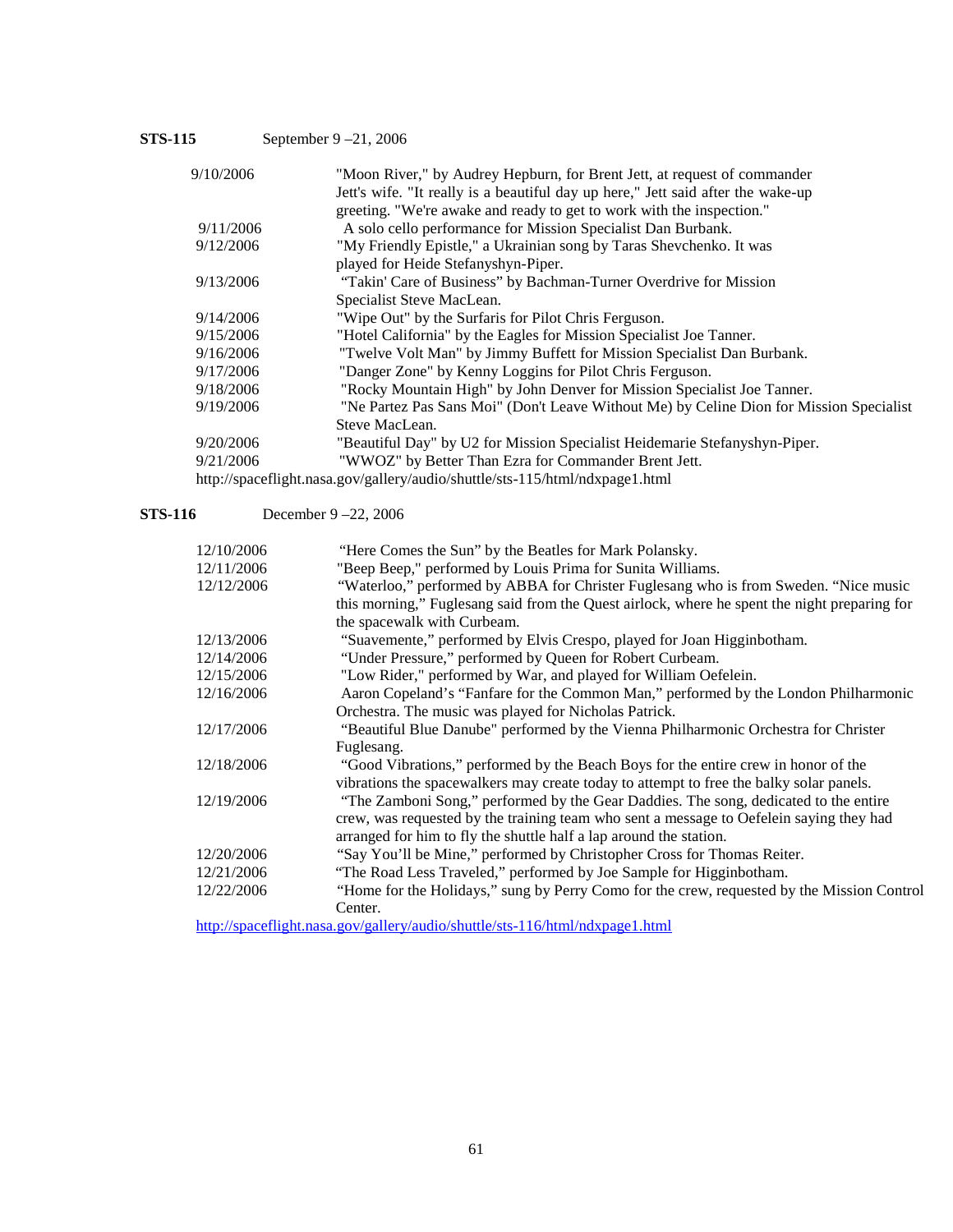## **STS-117** June 8-22, 2007

| 6/9/2007  | "Big Boy Toys" by Aaron Tippin, sounded on board the orbiter at 9:10 a.m. CDT, played for |
|-----------|-------------------------------------------------------------------------------------------|
|           | Commander Rick Sturckow.                                                                  |
| 6/10/2007 | "Riding the Sky," written and performed by Johnson Space Center employees David           |
|           | Kelldorf and Brad Loveall for Mission Specialist Clayton Anderson in honor of his move to |
|           | the space station.                                                                        |
| 6/11/2007 | "It Probably Always Will" by the Ozark Mountain Daredevils, played for Mission Specialist |
|           | Steven Swanson.                                                                           |
| 6/12/2007 | "What a Wonderful World" by Louis Armstrong, played for Mission Specialist Danny Olivas.  |
| 6/13/2007 | "Questions 67 and 68" by Chicago, played for Pilot Lee Archambault.                       |
| 6/14/2007 | "Indescribable" by Chris Tomlin for Mission Specialist Patrick Forrester.                 |
| 6/15/2007 | "Radar Love" by Golden Earring, played for Mission Specialist Steve Swanson.              |
| 6/16/2007 | University of Texas at El Paso Fight Song, performed by the UTEP Pep Band, was played for |
|           | Mission Specialist (and UTEP alumnus) John "Danny" Olivas at 7:38 a.m. CDT.               |
| 6/17/2007 | Theme song from "Band of Brothers," played for Mission Specialist Jim Reilly.             |
| 6/18/2007 | "Redeemer" by Nicole C. Mullen, played for Mission Specialist Patrick Forrester.          |
| 6/19/2007 | "Feelin' Stronger Every Day" by Chicago, played for Pilot Lee Archambault.                |
| 6/20/2007 | "If I Had \$1000000" by Barenaked Ladies, played for Mission Specialist Suni Williams.    |
| 6/21/2007 | "Makin' Good Time Coming Home" by John Arthur Martinez, was played for Commander          |
|           | Rick Sturckow and Mission Specialist Jim Reilly.                                          |
| 6/22/2007 | "The Marines' Hymn," was played for the mission commander, Col. Rick Sturckow, USMC.      |
|           | http://spaceflight.nasa.gov/gallery/audio/shuttle/sts-117/html/ndxpage1.html              |

**STS-118** August 8-21, 2007

| 8/9/2007  | "Where My Heart Will Take Me," performed by Russell Watson. It was played for Mission       |
|-----------|---------------------------------------------------------------------------------------------|
|           | Specialist Rick Mastracchio.                                                                |
| 8/10/2007 | "Mr. Blue Sky," performed by Electric Light Orchestra. It was played for Commander Scott    |
|           | Kelly.                                                                                      |
| 8/11/2007 | "Gravity," performed by John Mayer. It was played for Pilot Charles Hobaugh.                |
| 8/12/2007 | "Up!" performed by Shania Twain. It was played for Mission Specialist Dave Williams.        |
| 8/13/2007 | "Outta Space" performed by Billy Preston. It was played for Mission Specialist Alvin Drew.  |
| 8/14/2007 | "Happy Birthday Tracy," performed by children in an extended day care                       |
|           | program run by Tracy Caldwell's mother, Mary Ellen Caldwell, at the                         |
|           | Beaumont Cherry Valley Recreation and Park District's Noble Creek                           |
|           | Community Center.in recognition of the day's significance. "Thank you                       |
|           | very much. This is one of the best places I could think of to spend my                      |
|           | birthday," Tracy said after hearing the pre-recorded greeting.                              |
| 8/15/2007 | "Good Morning World." It was written and performed by Mission Specialist Barbara            |
|           | Morgan's son Adam.                                                                          |
| 8/16/2007 | "Times Like These" by the Foo Fighters. It was for Mission Specialist Rick Mastracchio.     |
| 8/17/2007 | "Black Horse and the Cherry Tree," performed by KT Tunstall, for Mission Specialist Tracy   |
|           | Caldwell.                                                                                   |
| 8/18/2007 | "Learn to Fly," performed by the Foo Fighters. It was played for Mission Specialist Alvin   |
|           | Drew.                                                                                       |
| 8/19/2007 | "Teacher, Teacher," performed by .38 Special. It was for Mission Specialist Barbara Morgan. |
| 8/20/2007 | "Flying," performed by the Long John Baldry Trio, a Canadian group. It was for Williams, a  |
|           | Canadian Space Agency astronaut.                                                            |
| 8/21/2007 | "Homeward Bound," performed by Simon & Garfunkel. It was for the entire crew.               |
|           |                                                                                             |

http://spaceflight.nasa.gov/gallery/audio/shuttle/sts-118/html/ndxpage1.html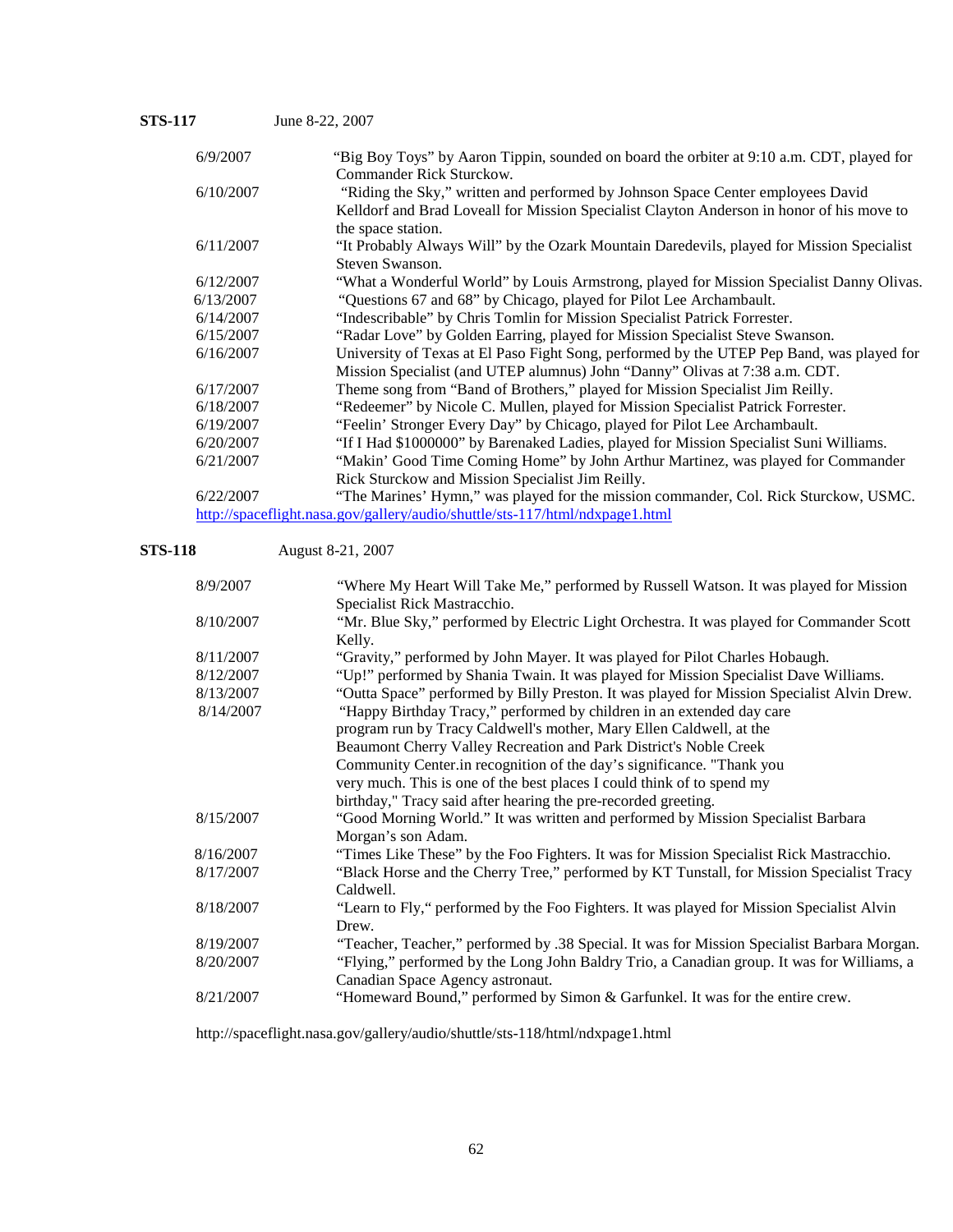| 10/24/2007 | "Lord of the Dance," performed by John Langstaff, was played for Commander Pam Melroy.        |
|------------|-----------------------------------------------------------------------------------------------|
| 10/25/2007 | "Dancing in the Moonlight" by King Harvest for astronaut Dan Tani. "It's moving day for me    |
|            | and I can't wait to settle in my new home," said Tani.                                        |
| 10/26/2007 | "Rocket Man" by Elton John, played for Mission Specialist Doug Wheelock on the day he         |
|            | performs the first spacewalk of his career.                                                   |
| 10/27/2007 | "Bellissime Stelle" (Beautiful Stars) by Andrea Bocelli was played for European Space         |
|            | Agency astronaut Paolo Nespoli of Italy, the country where the new node, Harmony, was         |
|            | built.                                                                                        |
| 10/28/2007 | "What a Wonderful World," by Louis Armstrong, was played for Mission                          |
|            | Specialist Scott Parazynski on the day he makes his second spacewalk of                       |
|            | the mission. "That's how you start the day in space," Parazynski said. "I                     |
|            | can't think of a more beautiful way to begin the day than hear those words.                   |
|            | It really describes the view from space."                                                     |
| 10/29/2007 | "One by One" by Wynton Marsalis, was played for Mission Specialist Stephanie Wilson, one      |
|            | of the robot arm operators for this morning's hand off of the P6 truss element between the    |
|            | shuttle and station robot arms.                                                               |
| 10/30/2007 | "Malaguena Salerosa" by Chingon, was played for Pilot George Zamka, who will be               |
|            | operating the shuttle robotic arm.                                                            |
| 10/31/2007 | "Nel Blu Dipinto di Blu" by Domenico Modugno, for Mission Specialist Paolo Nespoli. The       |
|            | song's title translates as "In the blue (sky), painted blue;" it is widely known as "Volare." |
| 11/1/2007  | "The Lion Sleeps Tonight" by Robert John. The song was chosen by the                          |
|            | crew's training team. "That was a lot of fun," Discovery commander                            |
|            | Pamela Melroy said. "That certainly gets you going first thing in the                         |
|            | morning."                                                                                     |
| 11/2/2007  | "World" by Five for Fighting for Mission Specialist Doug Wheelock, who will be performing     |
|            | his third spacewalk on Saturday. Wheelock dedicated the song to the ground support team.      |
| 11/3/2007  | The crews of Space Shuttle Discovery and the station were awakened this morning at 12:38      |
|            | with composer John Williams' theme song from the original "Star Wars" movie trilogy. The      |
|            | song was played for Parazynski.                                                               |
| 11/4/2007  | The crews of Discovery and the International Space Station were awakened                      |
|            | before the change from daylight to standard time. The crew was roused at                      |
|            | 1:08 a.m. CDT with the song "The Presence of the Lord," written by gospel                     |
|            | musician Kurt Carr, originally recorded by Byron Cage. Cage's rendition                       |
|            | was played for Mission Specialist Stephanie Wilson. Crew member                               |
|            | Stephanie Wilson says she appreciates the selection. She says being in                        |
|            | space has made her "very thankful" for the support of family, friends and                     |
|            | the shuttle ground control team.                                                              |
| 11/5/2007  | "Roll Me Away" by Bob Seger, played for Pilot George Zamka, who will                          |
|            | be at the controls of Discovery when it undocks from the station. "That's a                   |
|            | great song about a road trip and we've had a great one, but it's time to turn                 |
|            | around and head for home,"astronaut George Zamka said.                                        |
| 11/6/2007  | "Space Truckin" by Deep Purple, played for Expedition 15/16 Flight Engineer and Mission       |
|            | Specialist Clay Anderson, who will wrap up a five-month mission to the International Space    |
|            | Station when Discovery lands.                                                                 |
| 11/7/2007  | "Chitty Chitty Bang Bang" by Sherman and Sherman, was played for Commander Pam                |
|            | Melroy.                                                                                       |
|            | http://spaceflight.nasa.gov/gallery/audio/shuttle/sts-120/html/ndxpage1.html                  |
|            |                                                                                               |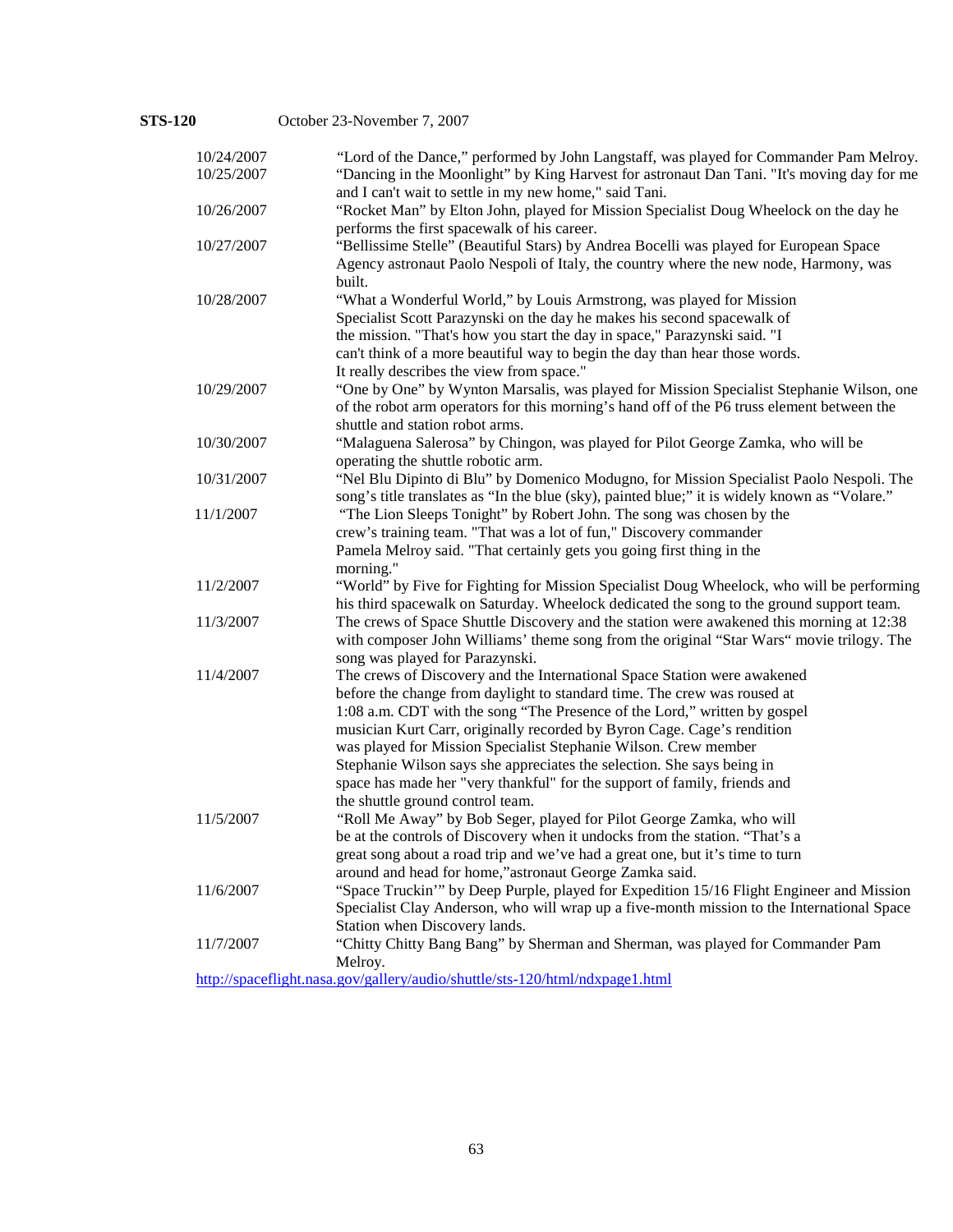## **STS-122** February 7-20, 2008

# Space Shuttle Atlantis Astronaut Chooses Quincy Jones' 1969 Recording 'Walking in Space' as His Wake-Up Music

CAPE CANAVERAL, Fla., Dec. 2 /PRNewswire/ -- When the Space Shuttle Atlantis launches from Cape Canaveral, Florida on Thursday, December 6th on its mission to deliver the European Space Agency's Columbus laboratory to the International Space Station, Astronaut Leland Melvin will have in tow a copy of Quincy Jones' 1969 Grammy Award winning recording "Walking in Space," which he will use as his wake-up music during the mission.

Commented Melvin, "Quincy Jones is someone who I have a great deal of respect and admiration for and I couldn't think of a more appropriate selection to use as my wake-up music."

Melvin's duties on the Shuttle Atlantis mission will be to support three space walks using the robotic arm and install the Columbus laboratory from Atlantis' payload bay to its permanent home on the International Space Station.

Commented Jones, "I am truly honored that Mr. Melvin has chosen one of my pieces of work for this momentous occasion. I was inspired to record the 'Walking in Space' album in 1969 after Buzz Aldrin told me that he had played my arrangement of Frank Sinatra's 'Fly Me To The Moon' during his space flight to the moon, so to have it come full circle like this is quite remarkable and very humbling."

A jazz-R&B-pop fusion album that helped usher in a new era in R&B music in the early 70's, "Walking in Space" won Jones a Grammy Award for Best Jazz Instrumental Performance By a Large Group. Citing his groundbreaking work on "Walking in Space," in 1998 Time Magazine named Quincy Jones one of the most influential jazz musicians of the 20th Century. In January, Jones will receive the nation's highest jazz honor when he is recognized as a Jazz Master by the National Endowment for the Arts.

SOURCE Quincy Jones Copyright © 2007 PR Newswire. All rights reserved

# Lab Secured to Space Station

By LIZ AUSTIN PETERSON, Associated Press Writer Tue Feb 12, 10:12 AM

…The astronauts also participated in a chat with music impresario Quincy Jones and radio talk show host Tavis Smiley. Astronaut Leland Melvin, a pianist, carried into orbit a recording of Jones' 1969 Grammy Award-winning "Walking in Space."

Melvin said he believes Jones' music inspires the kind of creativity that will one day lead astronauts to Mars and beyond.

"It has something that reaches into your soul and it makes you think," he said. "It makes you wonder. That's exactly what we need to do."…

Have a listen: http://history.nasa.gov/quincy.mp3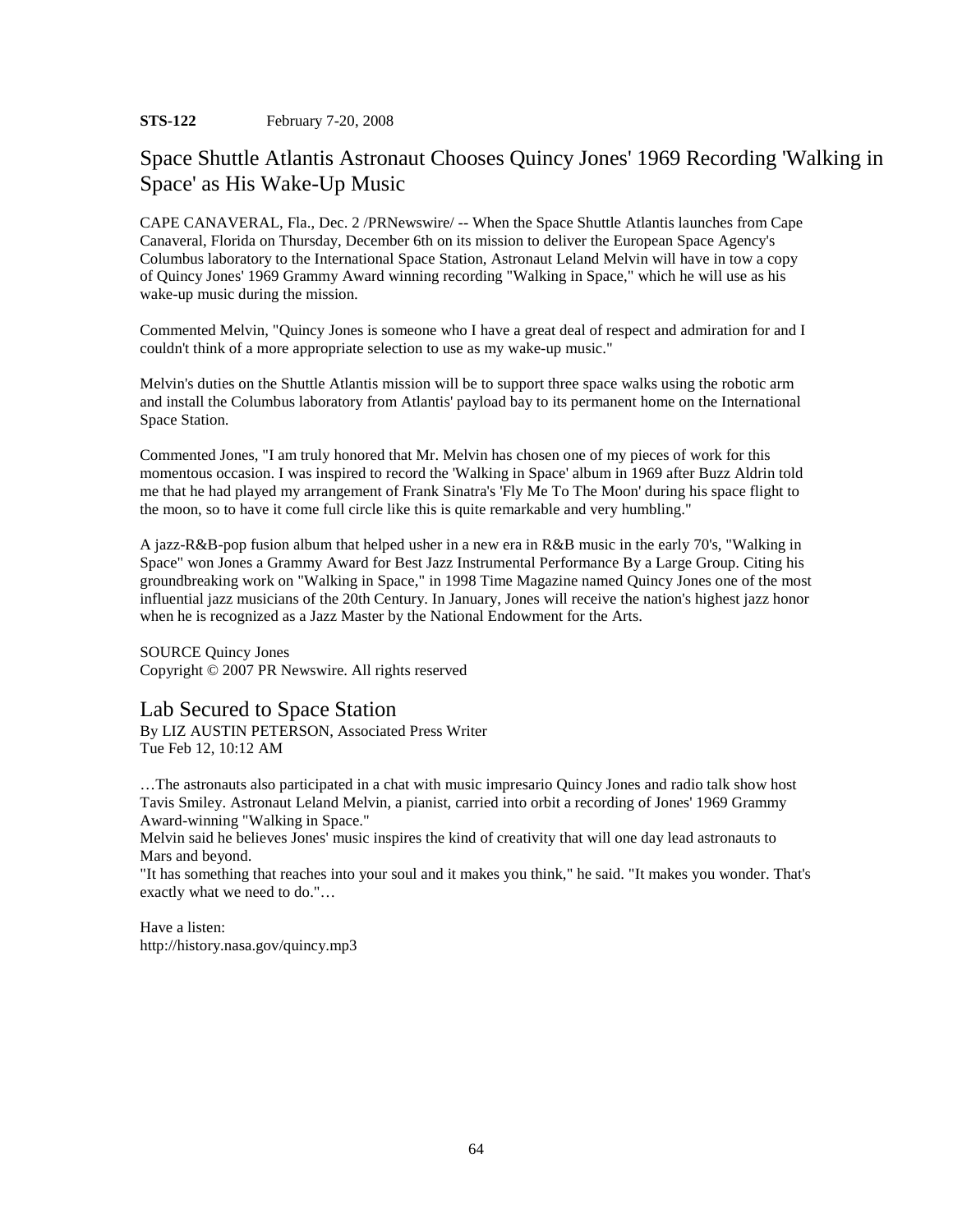| 2/8/2008  | "The Book of Love" performed by Peter Gabriel, was played for European                                                                                        |
|-----------|---------------------------------------------------------------------------------------------------------------------------------------------------------------|
|           | Space Agency astronaut Leopold Eyharts at 3:45 a.m. CST.                                                                                                      |
| 2/9/2008  | "Tishomingo Blues," a Spencer Williams composition, is the theme song                                                                                         |
|           | from Garrison Keillor's radio variety show A Prairie Home Companion                                                                                           |
|           | with lyrics written especially for the show.                                                                                                                  |
| 2/10/2008 | "Maenner" by German musician Herbert Groenemeyer for astronaut Hans                                                                                           |
|           | Schlegel. "Maenner" translated is "Men." Groenemeyer is also known for                                                                                        |
|           | his portrayal of Lieutenant Werner in Wolfgang Petersen's movie Das Boot.                                                                                     |
|           | Schlegel responded: "Thank you very much for this piece of music. It's a                                                                                      |
|           | German song about the nature of man, it was selected by my dear wife,                                                                                         |
|           | Heike. Greetings to everybody in                                                                                                                              |
|           | America, in Europe and in Germany and especially, of course, to my close                                                                                      |
|           | family and my lovely wife, Heike. Thank you very much, Shannon."                                                                                              |
| 2/11/2008 | "Fly Like an Eagle," written by Steve Miller, was played for Mission                                                                                          |
|           | Specialist Leland Melvin on the day he will use the station's robotic arm to                                                                                  |
|           | lift the Columbus research module from Atlantis' payload bay.                                                                                                 |
| 2/12/2008 | "Dream Come True" by Jim Brickman, was played for Mission Specialist                                                                                          |
|           | Rex Walheim. "Doing a spacewalk certainly is a dream come true,"                                                                                              |
|           | Walheim radioed down to Mission Control. "But the biggest dream                                                                                               |
|           | come true is having a wonderful wife Margie and my two great little boys                                                                                      |
|           | Alex and Jeffie."                                                                                                                                             |
| 2/13/2008 | "Oysters and Pearls" by Jimmy Buffett, was played for Pilot Alan                                                                                              |
|           | Poindexter.                                                                                                                                                   |
| 2/14/2008 | "Consider Yourself at Home." The song, which is from the musical Oliver!,                                                                                     |
|           | was played for Mission Specialist Stanley Love. "That's a wonderful song,                                                                                     |
|           | thanks so much for sending it," said Love, 42. He thanked his parents and                                                                                     |
|           | family "and people who may be feeling there's one fewer Love on Earth this<br>Valentine's Day. But I'd like to assure them that it's great to be up here, and |
|           | I'll be home soon."                                                                                                                                           |
| 2/15/2008 | Drafi Deutscher's song "Marmor Stein und Eisen Bricht." The song's title                                                                                      |
|           | translates as "Marble Breaks and Iron Bends." It was played for Mission                                                                                       |
|           | Specialist Hans Schlegel, a European Space Agency astronaut from                                                                                              |
|           | Germany.                                                                                                                                                      |
| 2/16/2008 | "I Believe I Can Fly" performed by Yolanda Adams and Kenny G and                                                                                              |
|           | played for Mission Specialist Leland Melvin.                                                                                                                  |
| 2/17/2008 | "Hail Thee, Harvey Mudd," the Harvey Mudd College anthem written by                                                                                           |
|           | Amy Lewkowicz for Mission Specialist Stan Love. Love is a 1987 graduate                                                                                       |
|           | of the Claremont, Calif., private math, science and engineering college.                                                                                      |
| 2/18/2008 | "Over the Rainbow/What a Wonderful World," sung by Hawaiian-                                                                                                  |
|           | Japanese vocalist Israel Kamakawiwo'ole, accompanied by his                                                                                                   |
|           | ukulele for crew member Dan Tani. The song was chosen for Tani by his                                                                                         |
|           | wife Jane and their two young daughters, Keiko and Lilly. "I can't wait to                                                                                    |
|           | get back home," Tani said after hearing the tune. "I've had such a wonderful                                                                                  |
|           | time here, but it's time to get back to my family."                                                                                                           |
| 2/19/2008 | The Spamalot rendition of "Always Look on the Bright Side" played for                                                                                         |
|           | Commander Steve Frick.                                                                                                                                        |
| 2/20/2008 | "Hail to the Spirit of Liberty"by John Philip Sousa, for Pilot Alan                                                                                           |
|           | Poindexter.                                                                                                                                                   |
|           | http://eneceficht.ness.gov/gellery/eudio/shuttle/sts.122/html/ndynago1.html                                                                                   |

http://spaceflight.nasa.gov/gallery/audio/shuttle/sts-122/html/ndxpage1.html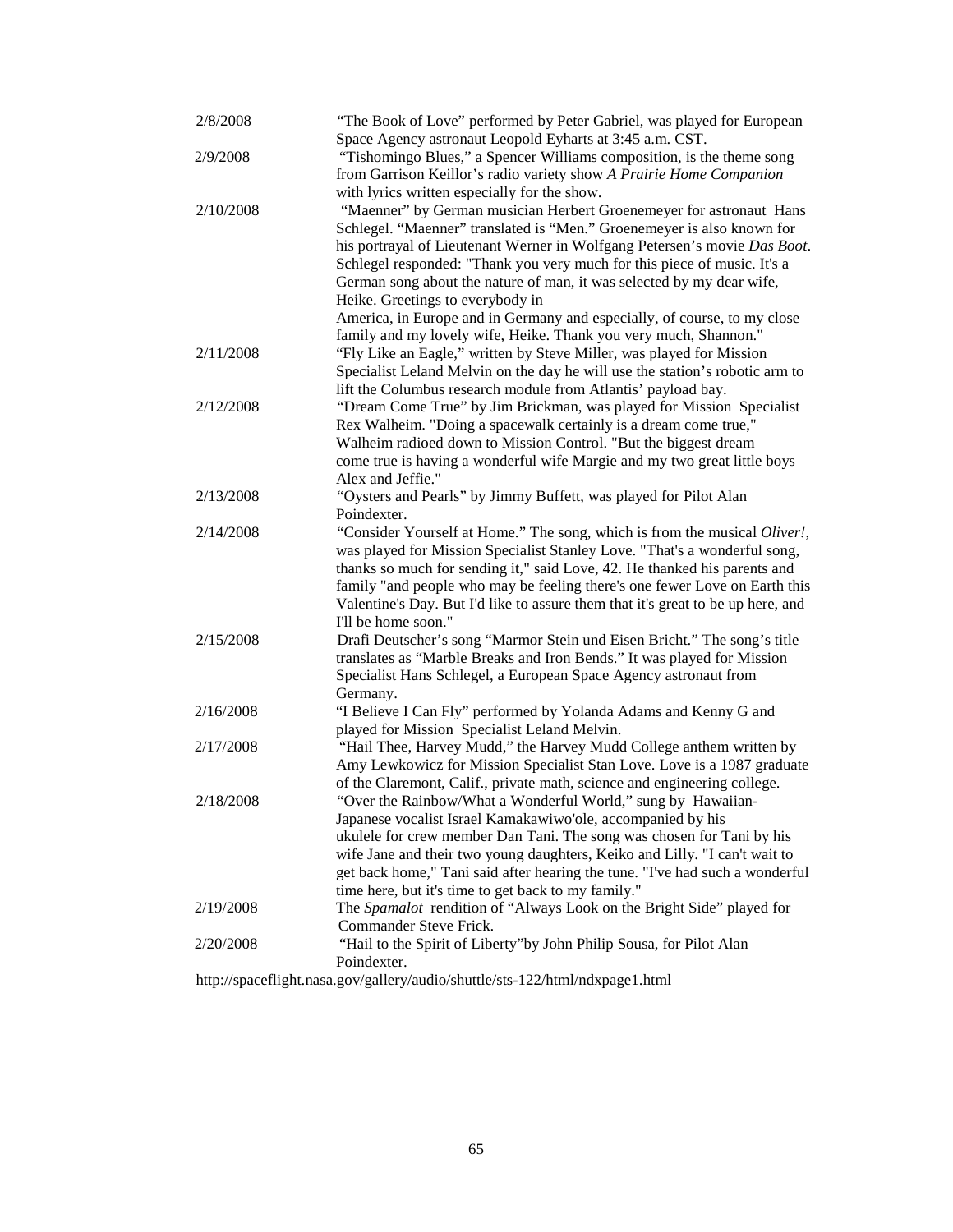| <b>STS-123</b> | March 11-26, 2008                                                                                                                                                                                                                                                                                                                                                                                                                                                                                                                                                                                                              |
|----------------|--------------------------------------------------------------------------------------------------------------------------------------------------------------------------------------------------------------------------------------------------------------------------------------------------------------------------------------------------------------------------------------------------------------------------------------------------------------------------------------------------------------------------------------------------------------------------------------------------------------------------------|
| 3/11/2008      | "Linus & Lucy" by Vince Guaraldi Trio. The song, which is from the<br>album "Charlie Brown Christmas" was played for Mission Specialist Mike<br>Foreman. "Good morning, Endeavour. And a special good morning to you,<br>Mike," astronaut Al Drew radioed from the Johnson Space Center. "Well<br>good morning, Houston, we appreciate that song," Foreman replied. "We<br>had an exciting trip to orbit yesterday morning and we're looking forward to<br>our first full day in orbit."                                                                                                                                       |
| 3/12/2008      | The wakeup call for the morning was a combination of fight scene music<br>from the Japanese movie "Godzilla Versus Space Godzilla" and the Blue<br>Oyster Cult song "Godzilla." The songs were played for Japanese Space<br>Agency astronaut Takao Doi. "Good morning Endeavour. Doi san, ohayo<br>gozaimasu," said Alvin Drew, shuttle spacecraft communicator, to Japanese<br>astronaut Takao Doi from Mission Control here in Houston. "Take on today<br>like a monster." "We are very happy to hear Godzilla," Doi responded. "We<br>are ready to go and we'll have a great time today docking with the space<br>station." |
| 3/13/2008      | "Saturday Night" by Bay City Rollers, was played for the station's newest<br>crew member, Flight Engineer Garrett Reisman. "Just want to say that the<br>song was an outstanding selection. Thank you very much," said Reisman,<br>who flew up aboard Endeavour and replaced European Space Agency<br>astronaut Leopold Eyharts as outpost Flight Engineer 2. "We're all pumped<br>up, and we're ready to go out the hatch, and doing it all and having a ball in<br>space on Saturday night!"                                                                                                                                 |
| 3/14/2008      | "Turn! Turn! Turn! (To Everything There is a Season)" by The Byrds. The<br>song was played for Mission Specialist Rick Linnehan.                                                                                                                                                                                                                                                                                                                                                                                                                                                                                               |
| 3/15/2008      | "We're Going to be Friends" by the White Stripes. The song was played for<br>Mission Specialist Robert L. Behnken. "Thanks for that, Al," Robert<br>Behnken replied. "Good morning to you as well, and thanks for that great<br>wakeup music, that's one of my favorite songs. It always reminds me of all<br>the great friends that I've met going to different schools, or through different<br>training, just like the shuttle crew I'm with right now. Thanks again, Al, and<br>a great good morning to you." "You bet. Have a fine day out there."                                                                        |
| 3/16/2008      | "God of Wonders" by "Caedmon's Call". The song was played for<br>Endeavour's commander, Dominic Gorie.                                                                                                                                                                                                                                                                                                                                                                                                                                                                                                                         |
| 3/17/2008      | "Sharing the World," a song written by Pilot Gregory H. Johnson's brother.                                                                                                                                                                                                                                                                                                                                                                                                                                                                                                                                                     |
| 3/18/2008      | Ayaka Hirahara's "Hoshi Tsumugi no Uta", a Japanese song that translates<br>to "Song of Spinning Stars". The song was played for Mission Specialist<br>Takao Doi, a Japan Aerospace Exploration Agency<br>astronaut.                                                                                                                                                                                                                                                                                                                                                                                                           |
| 3/19/2008      | "Burning Love" by Elvis Presley, played for Mission Specialist Mike<br>Foreman.                                                                                                                                                                                                                                                                                                                                                                                                                                                                                                                                                |
| 3/20/2008      | "Blue Sky" by Big Head Todd and the Monsters, was played for Mission<br>Specialist Rick Linnehan, who will serve as the spacewalk coordinator for<br>today's 6.5-hour-long excursion by Mission Specialists Robert L. Behnken<br>and Mike Foreman.                                                                                                                                                                                                                                                                                                                                                                             |
| 3/21/2008      | "Enter Sandman" performed by Metallica. The song was played for Mission<br>Specialist Robert L. Behnken.                                                                                                                                                                                                                                                                                                                                                                                                                                                                                                                       |
| 3/22/2008      | Heartland's I Loved Her First". The song was played for Endeavour<br>Commander Dominic Gorie.                                                                                                                                                                                                                                                                                                                                                                                                                                                                                                                                  |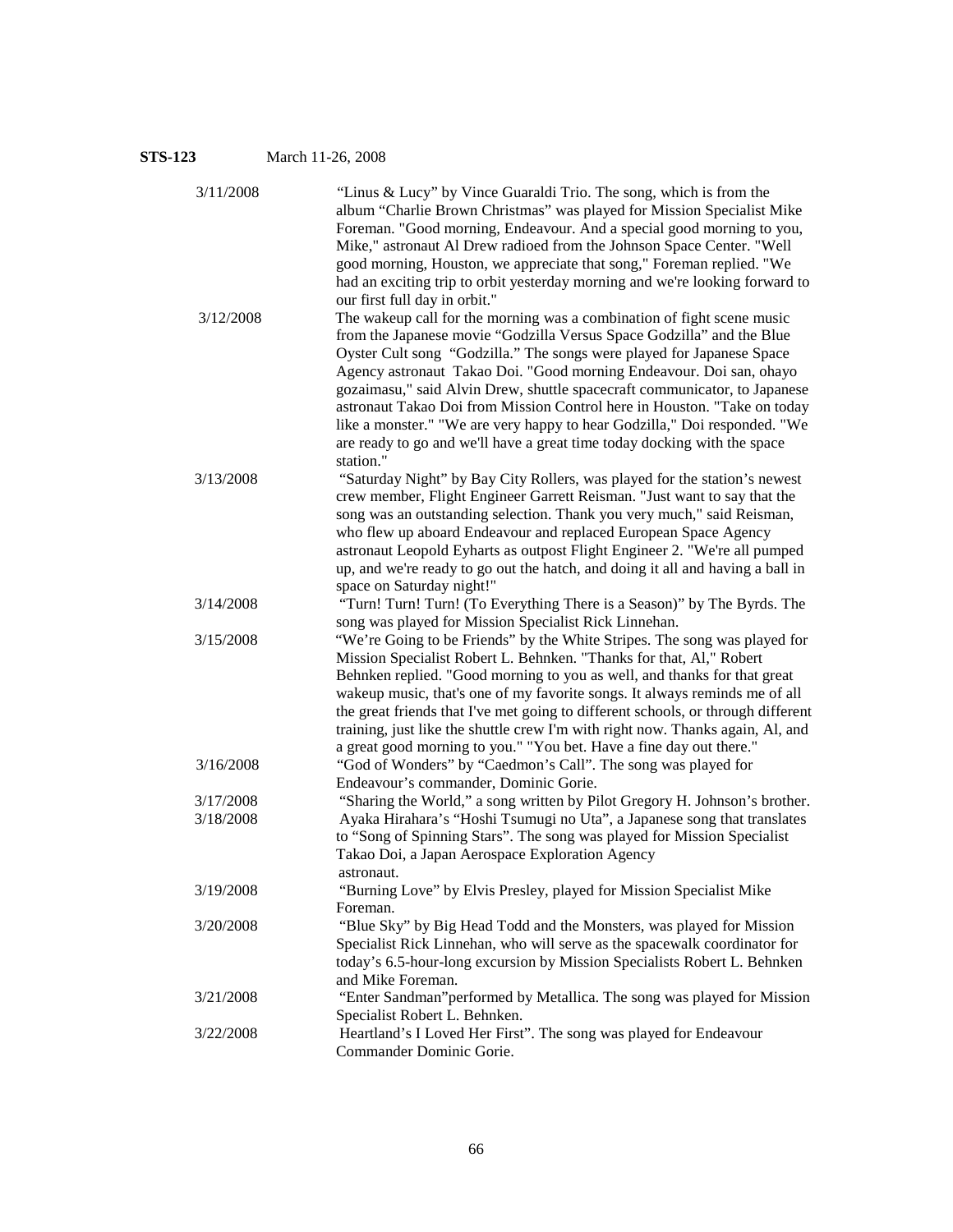| 3/23/2008 | Newsboys song, "I am Free." The song was played for Mission Specialist        |
|-----------|-------------------------------------------------------------------------------|
|           | Mike Foreman and performed by the Friendswood United Methodist                |
|           | Church Praise Team at his church. "Good morning, Endeavour and Happy          |
|           | Easter to you Mike," NASA astronaut Alvin Drew radioed up from Mission        |
|           | Control. "Good morning, Houston and thanks Alvin, that's one of my            |
|           | favorite songs from church," Foreman said. "That was awesome, and how         |
|           | appropriate for this special day. It sounds just as good up here as it does   |
|           | down there. Happy Easter." Drew wished the rest of Endeavour's astronauts     |
|           | a Happy Easter as well, though they were busy at the time. "They're           |
|           | probably searching for their eggs," Foreman said.                             |
| 3/24/2008 | "Furusato," a Japanese folksong that translates to "home" in                  |
|           | English. The song was performed by Yuko Doi, and played for Japan             |
|           | Aerospace Exploration Agency astronaut Takao Doi.                             |
| 3/25/2008 | "Con Te Partiro" an Italian song that translates to "I will go with you."     |
|           | The song was performed by Andrea Bocelli and played for French                |
|           | astronaut Leopold Eyharts. "I'd like to see everybody back on Earth,"         |
|           | Eyharts told flight controllers. "Thanks a lot for the music and see you very |
|           | soon."                                                                        |
| 3/26/2008 | "Drops of Jupiter" by Train was played for Pilot Gregory H. Johnson.          |
|           | http://spaceflight.nasa.gov/gallery/audio/shuttle/sts-123/html/ndxpage1.html  |
|           |                                                                               |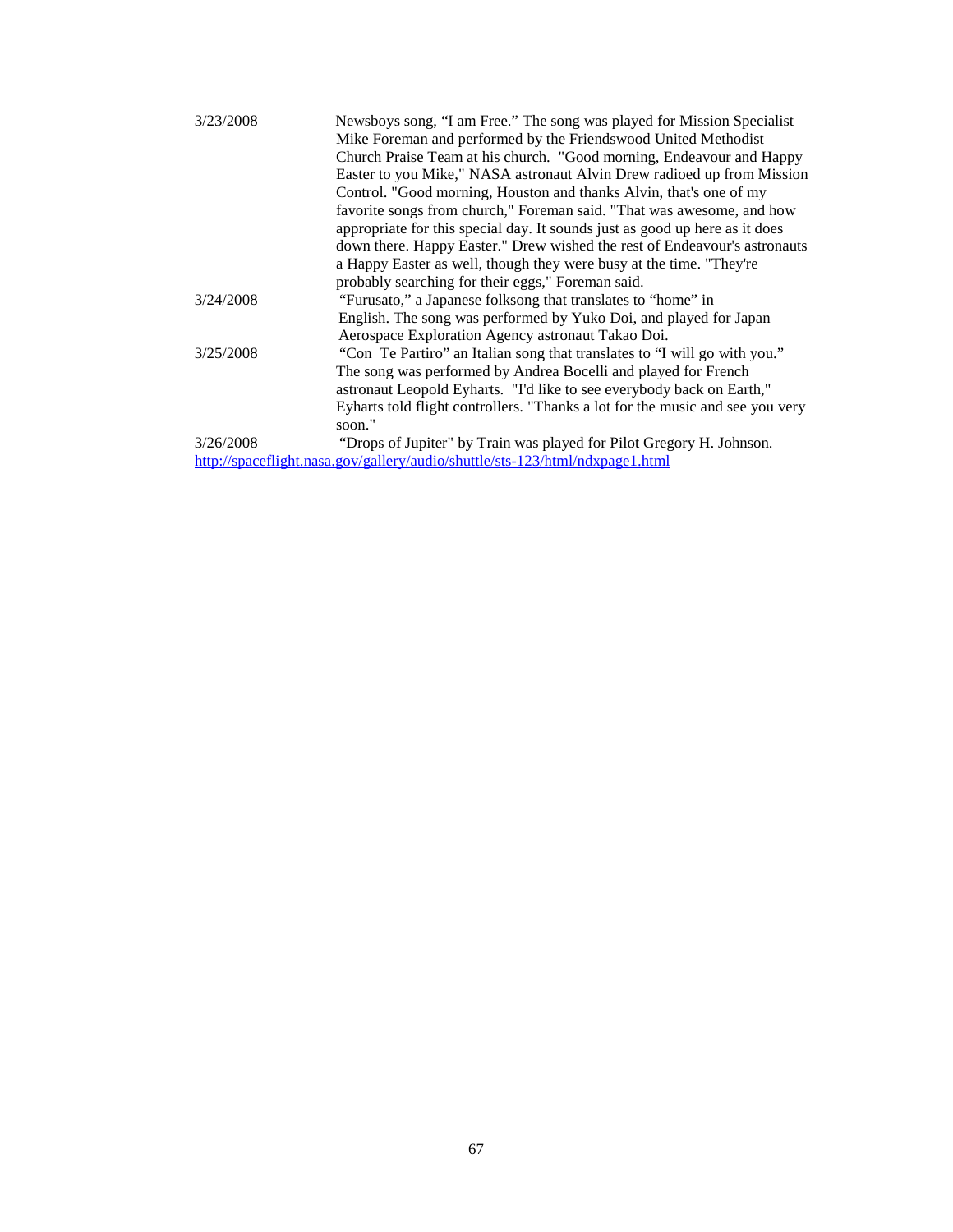#### **As Ariz. Congresswoman Watches, Husband Heads Into Orbit (AZREP)** By John Faherty

Arizona Republic, June 1, 2008

…This will be [Space Shuttle Discovery Commander Mark] Kelly's third flight into space. On his second mission, in July 2006, when he piloted the space shuttle Discovery, Kelly and [Gabrielle] Giffords [U.S. representative from Arizona's 8th Congressional District] were dating but not yet engaged. During shuttle flights, the close friends and family of astronauts are allowed to choose the music that will wake the pilots from sleep in space.

In 2006, Giffords chose Beautiful Day. "I'm a big U2 fan, and he likes the band as well," Giffords said. That morning the music was a surprise, but marriages seemingly change everything.

For this flight, Giffords has selected songs to wake the crew on two days. "Crystal Frontier" by the Tucson-based band Calexico and the reveille, the bugle call used to wake students at the U.S. Merchant Marine Academy, where Kelly went to college.

He already knows what will be playing this time. "After you are married, it's hard to keep a secret," Giffords said with a laugh. "He didn't know about U2, but he knows this." ...

| 6/1/2008  | "Your Wildest Dreams" by the Moody Blues. The song was played for            |
|-----------|------------------------------------------------------------------------------|
|           | Pilot Ken Ham.                                                               |
| 6/2/2008  | "Away from Home" performed by Jose Molina Serrano. The song was              |
|           | played for Mission Specialist Greg Chamitoff.                                |
| 6/3/2008  | "Hold Me with the Robot Arm" performed by Yusuke Hanawa. The song            |
|           | was played for Japan Aerospace Exploration Agency astronaut Aki              |
|           | Hoshide.                                                                     |
| 6/4/2008  | "Have You Ever" performed by Brandi Carlile. The song was played for         |
|           | Mission Specialist Karen Nyberg.                                             |
| 6/5/2008  | "Fly Away" by Lenny Kravitz was played for Mission Specialist Ron            |
|           | Garan.                                                                       |
| 6/6/2008  | "Bright as Yellow" by Innocence Mission was played for Mission               |
|           | Specialist Karen Nyberg.                                                     |
| 6/7/2008  | "Taking Off" by Godaigo was played for Mission Specialist Akihiko            |
|           | Hoshide.                                                                     |
| 6/8/2008  | The theme music from "The Mickey Mouse Club" was played for the STS-         |
|           | 124 crew.                                                                    |
| 6/9/2008  | "The Spirit of Aggieland" performed by the Fightin' Texas Aggie Band         |
|           | was played for Mission Specialist Mike Fossum.                               |
| 6/10/2008 | "All Because of You" by U2 was played for Mission Specialist Ron Garan.      |
| 6/11/2008 | "Centerfield" by John Fogerty was played for Pilot Ken Ham.                  |
|           | Mission Control here roused the astronauts early Wednesday with the song     |
|           | "Centerfield" by John Fogerty, a tune selected for Ham by his wife           |
|           | Michelle. "Girl, you are my home, and all of us are going to start our       |
|           | journey home today," Ham told his wife via Mission Control as the shuttle    |
|           | and space station zipped around the planet at 17,500 mph (28,163 kph).       |
|           | "From my rough calculations, that's about a million miles, but we're going   |
|           | really fast so we're on our way."                                            |
| 6/12/2008 | "Crystal Frontier" by Calexico was played for Commander Mark Kelly.          |
| 6/13/2008 | "Baby, Won't You Please Come Home" performed by Louis Prima and              |
|           | Keely Smith, selected by Mr. Reisman's wife, was played for Mission          |
|           | Specialist Garrett Reisman. Mr. Reisman thanked the people on the ground     |
|           | for the song, and said "A special good morning to Simone, my favorite        |
|           | earthling." He added, "Get ready, doll face: Discovery's coming home."       |
| 6/14/2008 | "Life on an Ocean Wave" performed by the U.S. Merchant Marine                |
|           | Academy Band was played for Commander Mark Kelly and the entire crew.        |
|           | http://spaceflight.nasa.gov/gallery/audio/shuttle/sts-124/html/ndxpage1.html |
|           |                                                                              |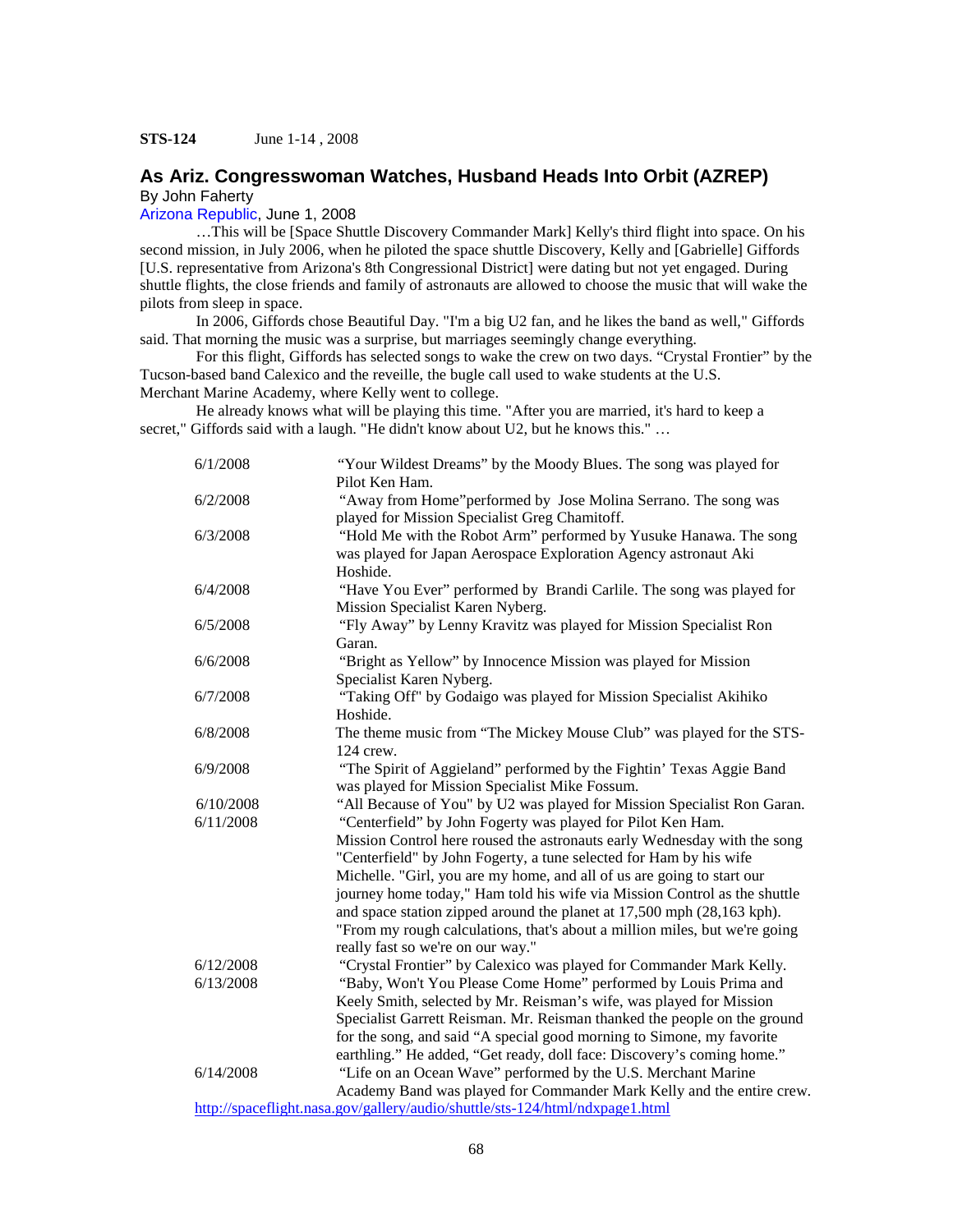# **STS-126** November 14-30, 2008

| 11/15/2008 | "Shelter" by Xavier Rudd. It was played for Commander Christopher<br>Ferguson.                                                                                                                                                                            |
|------------|-----------------------------------------------------------------------------------------------------------------------------------------------------------------------------------------------------------------------------------------------------------|
| 11/16/2008 | "Start Me Up" by the Rolling Stones. It was played for Mission Specialist<br>Sandra Magnus. "I want to thank my family for that music and I'm looking<br>forward to moving into my new home today," Magnus radioed down to<br>Mission Control in Houston. |
| 11/17/2008 | "London Calling" performed by The Clash. It was played for Mission<br>Specialist Steven Bowen.                                                                                                                                                            |
| 11/18/2008 | "City of Blinding Lights" by U2. It was played for Mission Specialist Shane<br>Kimbrough.                                                                                                                                                                 |
| 11/19/2008 | "Fanfare for the Common Man"by Aaron Copeland. It was played for Pilot<br>Eric Boe.                                                                                                                                                                       |
| 11/20/2008 | "Summertime" played for Mission Specialist Donald Pettit. It was recorded<br>by Bandella. Members of that group include singer Michi Pettit, Don<br>Pettit's wife, and astronauts Steve Robinson, Chris Hadfield and Cady<br>Coleman.                     |
| 11/21/2008 | The music was for Mission Specialist Heidemarie Stefanyshyn-Piper. The<br>song was in the Ukrainian language, which she learned as a child. It was<br>"Unharness Your Horses, Boys," a traditional song about Cossacks<br>performed by The Ukrainians.    |
| 11/22/2008 | "You Are Here" by the group Dutton. It was played for Kimbrough.                                                                                                                                                                                          |
| 11/23/2008 | "Can't Take My Eyes Off of You" performed by Frankie Valli. It was for<br>Ferguson. It was his 23rd wedding anniversary.                                                                                                                                  |
| 11/24/2008 | "Can't Stop Loving You" by Van Halen was played for Mission Specialist<br>Heidemarie Stefanyshyn-Piper.                                                                                                                                                   |
| 11/25/2008 | "Fever" by Bandella was played for Mission Specialist Donald Pettit and<br>sung by his wife.                                                                                                                                                              |
| 11/26/2008 | "North Sea Oil" by Jethro Tull was played for Mission Specialist Steve<br>Bowen.                                                                                                                                                                          |
| 11/27/2008 | "Hold on Tight" by Electric Light Orchestra was played for Mission<br>Specialist Heidemarie Stefanyshyn-Piper.                                                                                                                                            |
| 11/28/2008 | "In the Meantime" by Spacehog was played for Pilot Eric Boe.                                                                                                                                                                                              |
| 11/29/2008 | "Twinkle, Twinkle, Little Star" was played for Mission Specialist Greg<br>Chamitoff.                                                                                                                                                                      |
| 11/30/2008 | The Rocky Theme, "Gonna Fly Now", performed by Bill Conti. It was for<br>Ferguson.                                                                                                                                                                        |

http://spaceflight.nasa.gov/gallery/audio/shuttle/sts-126/html/ndxpage1.html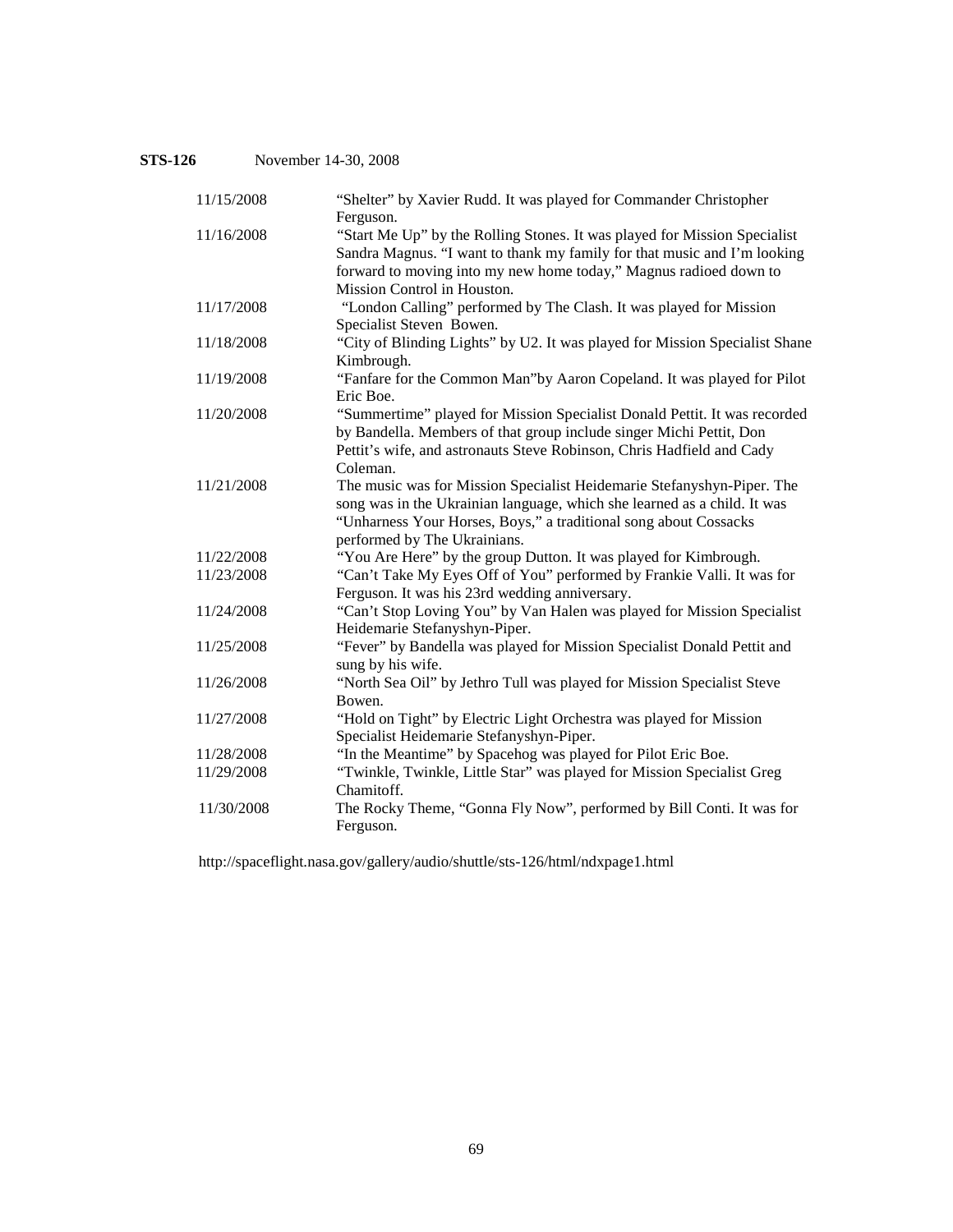# **STS-119** March 15-28, 2009

| 3/16/2009 | "Free Bird" by Lynyrd Skynyrd, played for Pilot Tony Antonelli.                              |
|-----------|----------------------------------------------------------------------------------------------|
| 3/17/2009 | "Radio Exercise," performed by the Tokyo Broadcast Children's Choir. The song                |
|           | traditionally accompanies exercise for Japanese schoolchildren, and was played for astronaut |
|           | Koichi Wakata of the Japan Aerospace Exploration Agency.                                     |
| 3/18/2009 | "I Walk the Line" by Johnny Cash, was played for Steve Swanson.                              |
| 3/19/2009 | "Que Bandera Bonita" by Jose Gonzalez, played for Mission Specialist Joseph Acaba.           |
| 3/20/2009 | "Box of Rain" by the Grateful Dead, was played for Mission Specialist John Phillips.         |
| 3/21/2009 | "In a Little While" performed by the group Pilgrim and Trout for Mission Specialist Richard  |
|           | Arnold.                                                                                      |
| 3/22/2009 | "Alive Again" by Chicago, played for Chicago-area native Commander Lee Archambault.          |
| 3/23/2009 | "Ain't Nobody Here But Us Chickens" by Louis Jordan. It was played for Swanson.              |
| 3/24/2009 | "Andrew's Song" by Treestump, a band in which John Phillips' daughter plays.                 |
| 3/25/2009 | "Dirty Water" by the Standells, played for Pilot Tony Antonelli.                             |
| 3/26/2009 | "Enter Sandman" by Metallica, played for Mission Specialist Joseph Acaba.                    |
| 3/27/2009 | "Bright Side of the Road" by Van Morrison, was played for Mission Specialist Richard         |
|           | Arnold.                                                                                      |
| 3/28/2009 | "I Have a Dream" by ABBA. The song was played for Sandy Magnus.                              |
|           |                                                                                              |

http://spaceflight.nasa.gov/gallery/audio/shuttle/sts-119/html/ndxpage1.html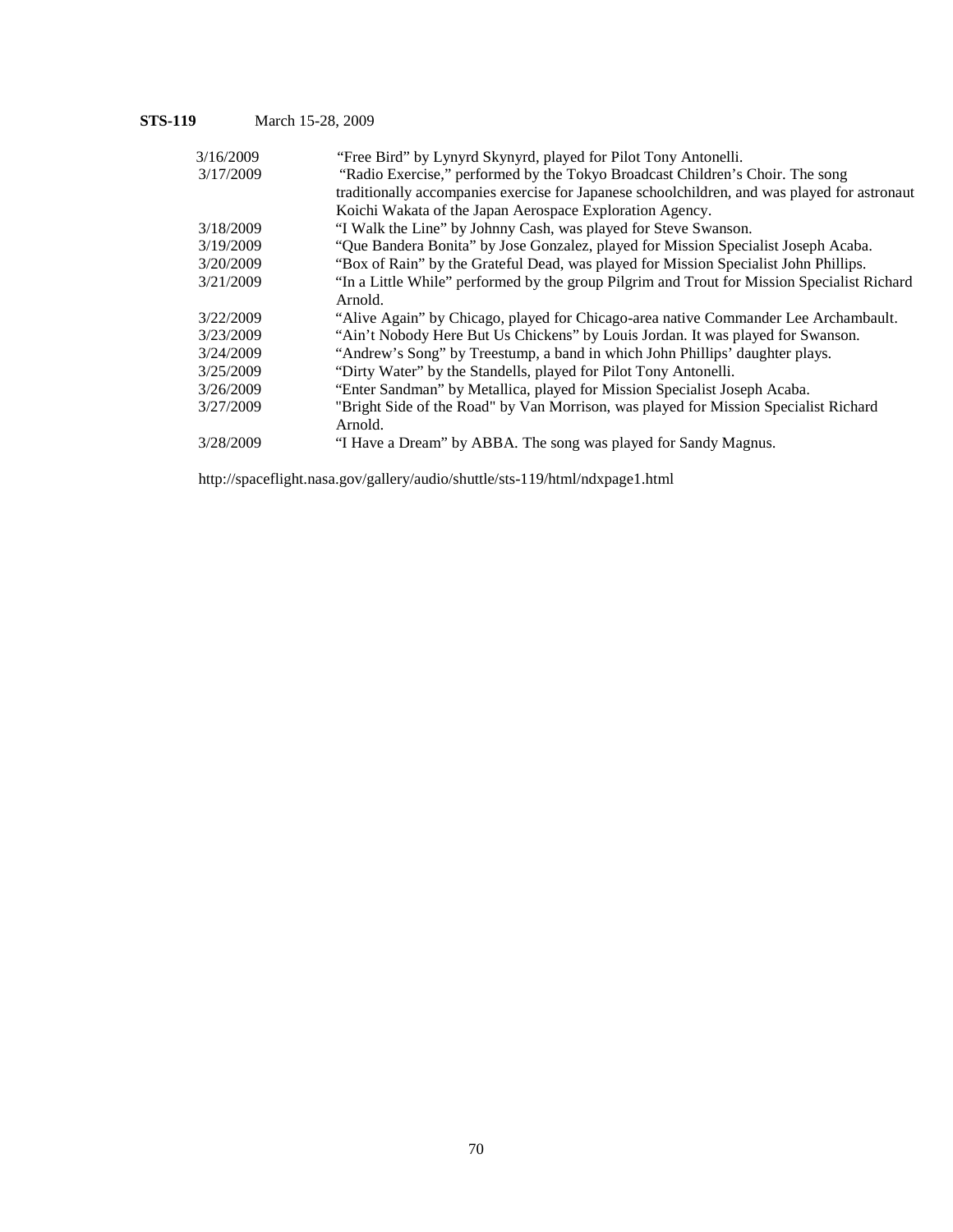## **STS-125** May 11-24, 2009

| 5/12/2009 | "Kryptonite" performed by 3 Doors Down. It was played for pilot Greg Johnson.           |
|-----------|-----------------------------------------------------------------------------------------|
| 5/13/2009 | "Upside Down" by Jack Johnson at 4:01 a.m. CDT. The song was played for Megan           |
|           | McArthur.                                                                               |
| 5/14/2009 | "Stickshifts and Safetybelts" performed by Cake. It was played for Drew Feustel.        |
| 5/15/2009 | "God of Wonders." It was played for Mike Good.                                          |
| 5/16/2009 | "Hotel Cepollina" performed by Fuzzbox Piranha. The song was played for John Grunsfeld. |
| 5/17/2009 | "New York State of Mind" performed by Billy Joel. The song was played for Mission       |
|           | Specialist Mike Massimino.                                                              |
| 5/18/2009 | "Sound of Your Voice" performed by Barenaked Ladies. It was played for Commander Scott  |
|           | Altman.                                                                                 |
| 5/19/2009 | "Lie in Our Graves" performed by the Dave Matthews Band. It was played                  |
|           | for Mission Specialist Megan McArthur.                                                  |
| 5/20/2009 | Theme from the television series "Star Trek," which was composed by                     |
|           | Alexander Courage. The song was played for the entire crew.                             |
| 5/21/2009 | "Cantina Band," one of composer John Williams' songs from the                           |
|           | soundtrack to "Star Wars." The song was played for the entire crew.                     |
| 5/22/2009 | "The Galaxy Song" from "Monty Python's The Meaning of Life." It was                     |
|           | played for the entire crew.                                                             |
| 5/23/2009 | "Where My Heart Will Take Me" performed by Russell Watson. It was                       |
|           | played for the entire crew.                                                             |
| 5/24/2009 | "The Ride of the Valkyries," composed by Richard Wagner. It was played                  |
|           | for the entire crew.                                                                    |

http://spaceflight.nasa.gov/gallery/audio/shuttle/sts-125/html/ndxpage1.html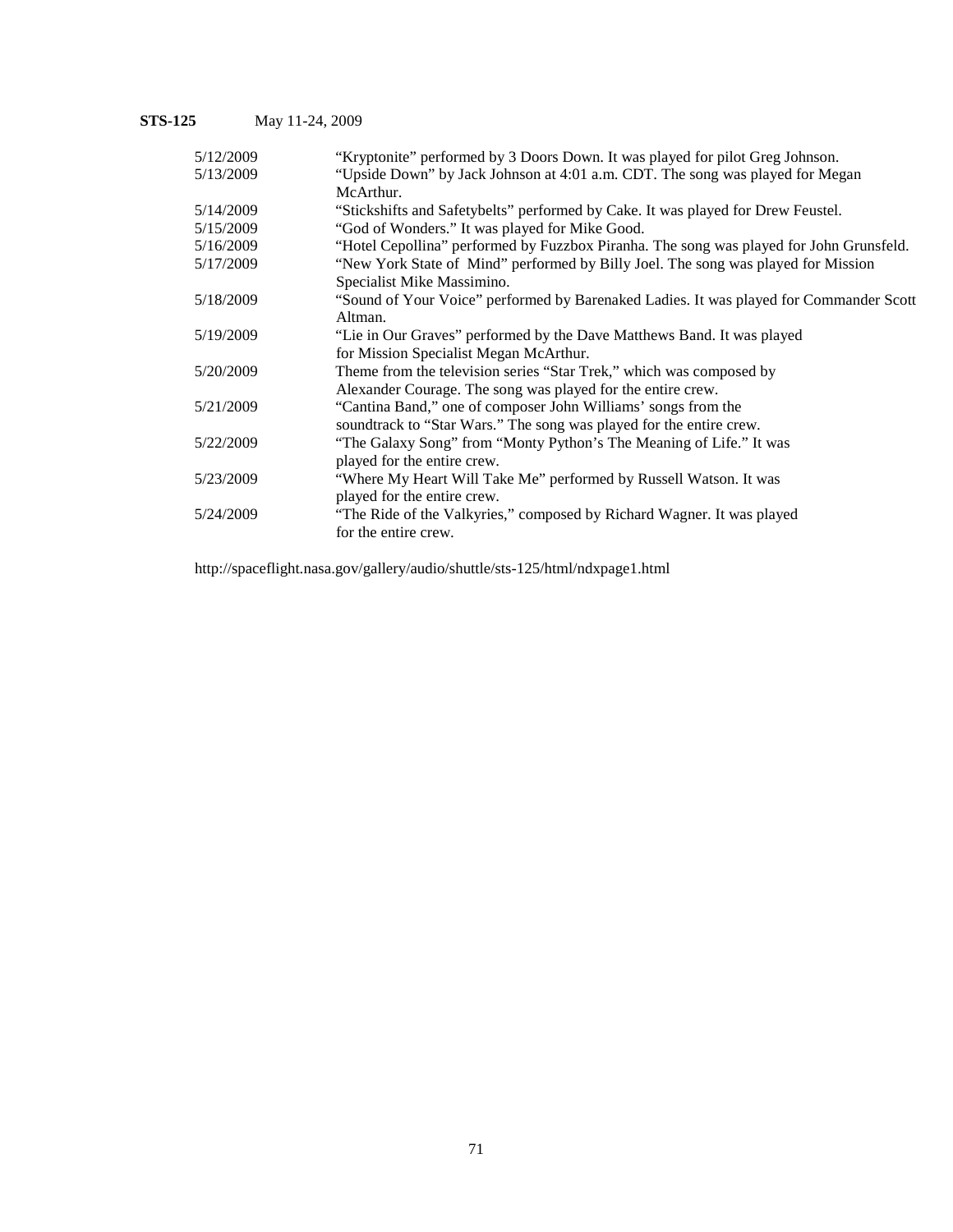# **STS-127** July 15-31, 2009

| 7/16/2009 | "These Are Days" by the band 10,000 Maniacs emanated from speakers inside Endeavour's       |
|-----------|---------------------------------------------------------------------------------------------|
|           | crew cabin, a wake-up call targeted especially for Mission Specialist Tim Kopra.            |
| 7/17/2009 | "Here Comes the Sun" by The Beatles, was chosen for Commander Mark Polansky.                |
| 7/18/2009 | "Home," by Marc Broussard, played for lead spacewalker Dave Wolf, who heard the call        |
|           | while camped out in the Quest airlock with Tim Kopra, the newest addition to the Expedition |
|           | 20 crew.                                                                                    |
| 7/19/2009 | "Learning to Fly," by Tom Petty and the Heartbreakers, for former Navy SEAL Chris           |
|           | Cassidy, who is making his first space flight aboard the space shuttle Endeavour.           |
| 7/20/2009 | The theme from the 1960s television series "Thunderbirds," by composer Barry Gray, for      |
|           | Canadian Space Agency astronaut Julie Payette.                                              |
| 7/21/2009 | "Life Is a Highway," performed by Rascal Flatts. The tune was played for Tom Marshburn,     |
|           | who completed his first spacewalk Monday.                                                   |
| 7/22/2009 | "Santa Monica," performed by Everclear, for Endeavour's pilot, Doug Hurley.                 |
| 7/23/2009 | "Tiny Dancer," performed by Elton John. The song was selected for Polansky.                 |
| 7/24/2009 | Pink Floyd's "Wish You Were Here," offered up for lead spacewalker Dave Wolf.               |
| 7/25/2009 | "In Your Eyes," by Peter Gabriel was selected for Tom Marshburn, who completed his          |
|           | second spacewalk on Friday with Chris Cassidy.                                              |
| 7/26/2009 | George Frederic Handel's "Dixit Dominus." The excerpt was uplinked for Canadian Space       |
|           | Agency astronaut Julie Payette.                                                             |
| 7/27/2009 | "On the Sunny Side of the Street," performed by Steve Tyrell. The song was uplinked         |
|           | especially for Commander Mark Polansky.                                                     |
| 7/28/2009 | "Proud to Be an American" performed by Lee Greenwood. The song was selected for             |
|           | spacewalker Chris Cassidy, a former Navy SEAL.                                              |
| 7/29/2009 | "Yellow" by the band Coldplay, uplinked for Pilot Doug Hurley in honor of his International |
|           | Space Station fly-around.                                                                   |
| 7/30/2009 | "I Got You Babe," performed by Sonny and Cher. The song was a special request for Koichi    |
|           | Wakata, the first Japan Aerospace Exploration Agency astronaut to serve as a long-duration  |
|           | resident of the station.                                                                    |
| 7/31/2009 | "Beautiful Day" by the band U2 was played for Mission Specialist Tom Marshburn.             |
|           |                                                                                             |

http://spaceflight.nasa.gov/gallery/audio/shuttle/sts-127/html/ndxpage1.html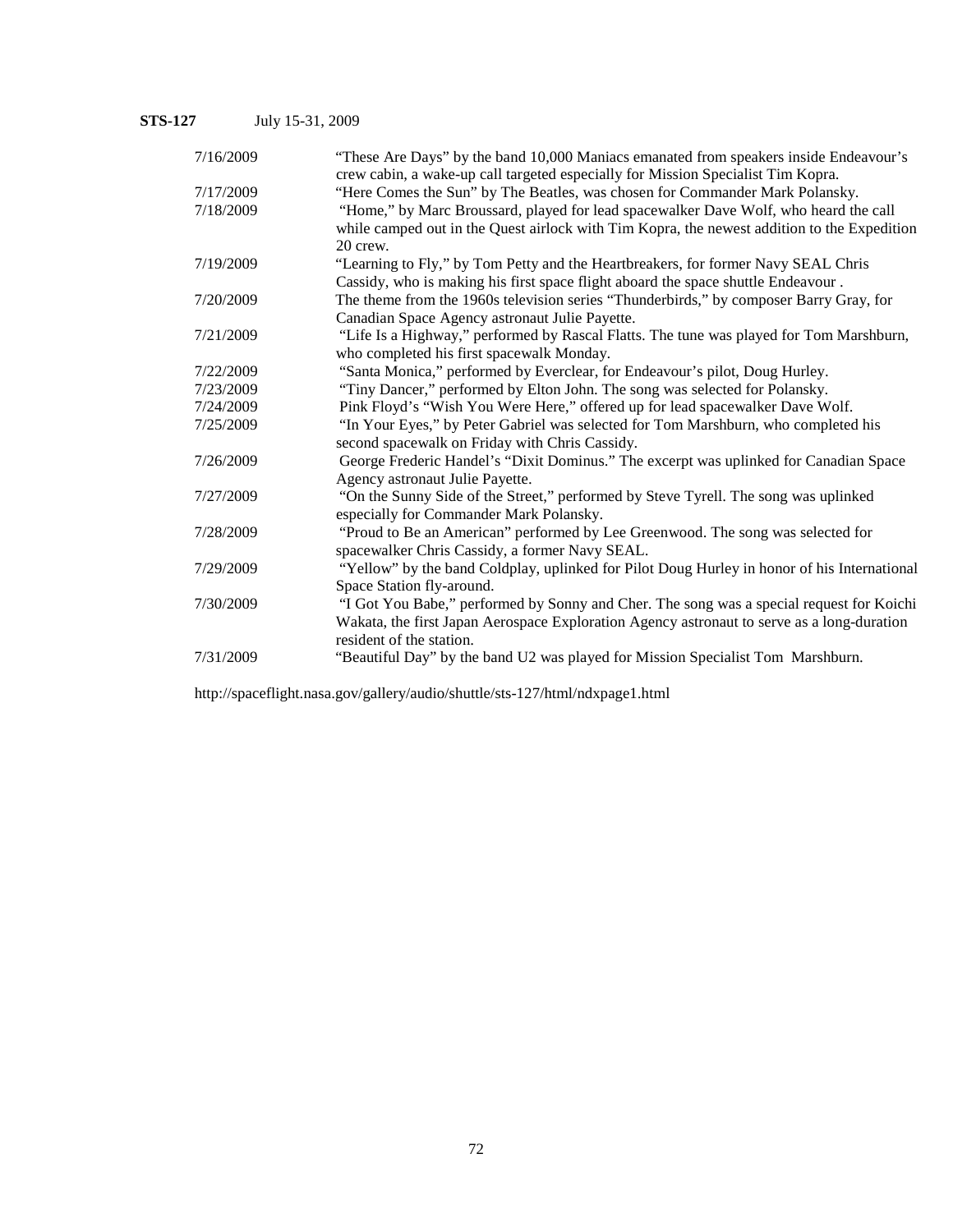# **STS-128** August 28-September 11, 2009

| 8/29/2009 | "Back in the Saddle Again" by Gene Autry was played for Commander Rick Sturckow.          |
|-----------|-------------------------------------------------------------------------------------------|
| 8/30/2009 | "Made to Love" by Toby Mac was played for Mission Specialist Nicole Stott.                |
| 8/31/2009 | "Mi Tierra" by Gloria Estefan was played for Mission Specialist Jose Hernandez.           |
| 9/1/2009  | "Indiana, Our Indiana" performed by the Indiana University Band was played for Pilot      |
|           | Kevin Ford, born in Indiana and on his first spaceflight.                                 |
| 9/2/2009  | "What a Wonderful World" by Louis Armstrong was played for Mission Specialist Christer    |
|           | Fuglesang.                                                                                |
| 9/3/2009  | "There is a God" by 33 Miles was played for Mission Specialist Patrick Forrester.         |
| 9/4/2009  | "What a Wonderful World" by Louis Armstrong was played for Mission Specialist Danny       |
|           | Olivas.                                                                                   |
| 9/5/2009  | "El Hijo del Pueblo" by Alfredo Jimenez was played for Mission Specialist Jose Hernandez. |
| 9/6/2009  | "Rocket" by Andrew Peterson was played for Mission Specialist Pat Forrester.              |
| 9/7/2009  | "Only One" by Jeremy Kay was played for Mission Specialist Danny Olivas.                  |
| 9/8/2009  | "Beautiful Day" by U2 was played for Mission Specialist Tim Kopra, the Shuttle's newest   |
|           | crew member.                                                                              |
| 9/9/2009  | "Sailing" performed by Rod Stewart was played for Mission Specialist Christer Fuglesang.  |
| 9/10/2009 | "Good Day Sunshine" by the Beatles was played for Pilot Kevin Ford.                       |
| 9/11/2009 | "Big Boy Toys" by Aaron Tippin was played for Commander Rick Sturckow.                    |
|           |                                                                                           |

<http://spaceflight.nasa.gov/gallery/audio/shuttle/sts-128/html/ndxpage1.html>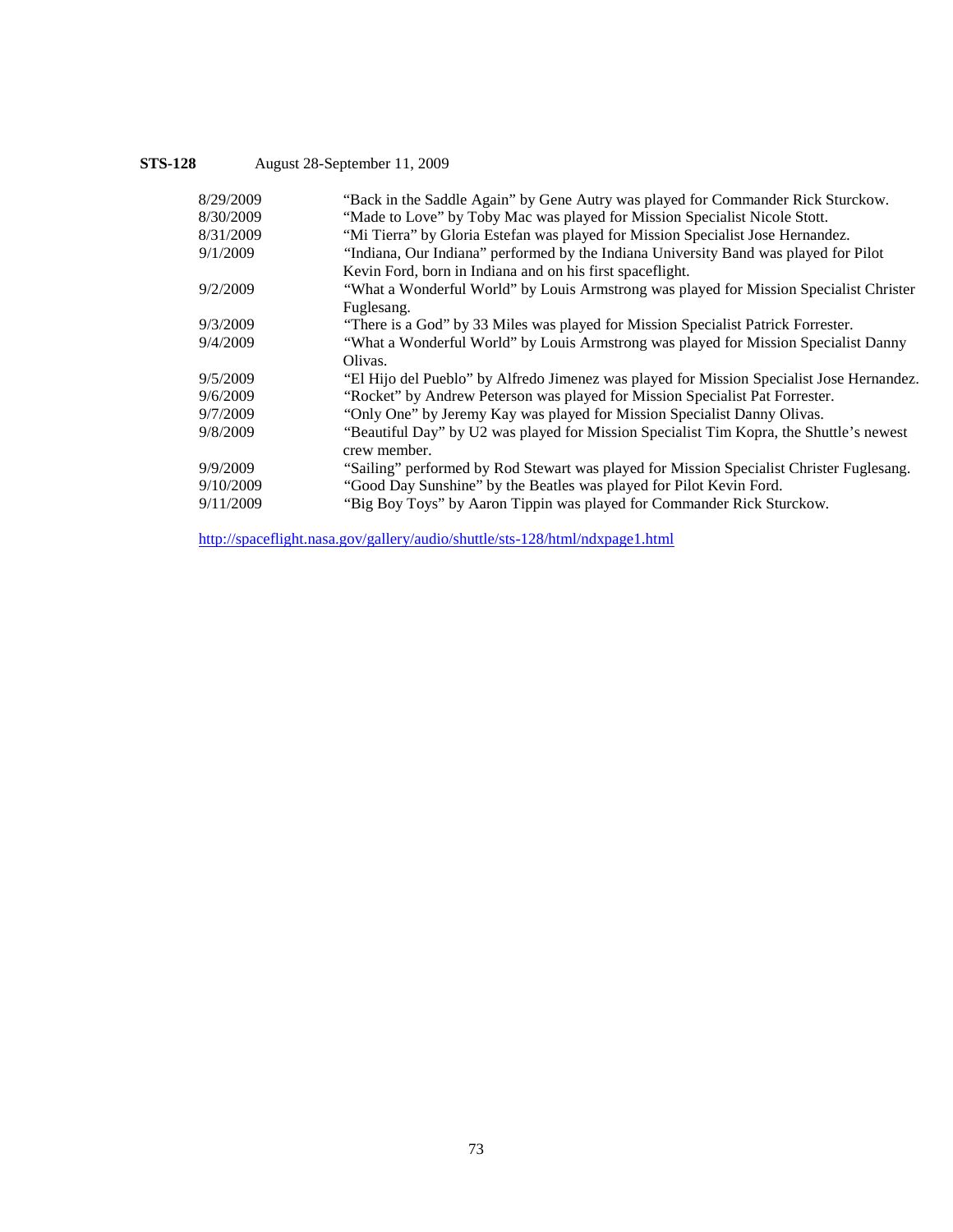| 11/17/2009 | "I Can Only Imagine" by MercyMe was played for Mission Specialist                        |
|------------|------------------------------------------------------------------------------------------|
|            | Barry Wilmore, a tune selected by his wife Deanna to mark his first                      |
|            | career spaceflight.                                                                      |
|            | "What a very pleasant song to wake up to, thank you for playing that," Wilmore radioed   |
|            | Mission Control. "Thanks to my wife for selecting it."                                   |
| 11/18/2009 | "Higher Ground" by Stevie Wonder was played for Mission Specialist Robert L. Satcher Jr. |
| 11/19/2009 | "In Wonder" by The Newsboys was played for Mission Specialist Randy                      |
|            | Bresnik, a tune chosen for Bresnik by his wife.                                          |
|            | "Thanks to my wonderful wife Rebecca for that song and the wonder of                     |
|            | creation that's going on inside of her and what's going to happen                        |
|            | tomorrow," Bresnik radioed Mission Control.                                              |
| 11/20/2009 | "We Are Family" by Sister Sledge was played for Mission Specialist Leland Melvin.        |
| 11/21/2009 | "Voyage to Atlantis" by The Isley Brothers was played for Mission Specialist Robert      |
|            | Satcher.                                                                                 |
| 11/22/2009 | "Butterfly Kisses" by Bob Carlisle was played for Mission Specialist                     |
|            | Randy Bresnik. Responding to the wake-up call from Houston, he                           |
|            | delivered the news that his wife Rebecca had given birth, saying "good                   |
|            | morning, Houston. Good morning, Rebecca, good morning, Wyatt, and                        |
|            | good morning to our little girl."                                                        |
|            | "I just wanted to take this opportunity to report some good news," he said               |
|            | later in the morning. "At 11:04 last night, Abigail Bresnik joined the                   |
|            | NASA family and momma and baby are doing very well. I'm very                             |
|            | thankful for everyone  that's been so supportive and so helpful the last                 |
|            | couple of days with everything that's been going on."                                    |
|            | The shuttle crew's wakeup music, chosen by Bresnik's wife, was a song titled "Butterfly  |
|            | Kisses," which starts off with the lyrics: "There's two things I know for sure: She was  |
|            | sent here from heaven and she's daddy's little girl."                                    |
| 11/23/2009 | "Space Rise" by Larry Whitehair was played for Mission Specialist Mike Foreman.          |
| 11/24/2009 | "Marine Corps Hymn" performed by the U.S. Marine Corps Band was played for STS-          |
|            | 129 Commander Charlie Hobaugh.                                                           |
| 11/25/2009 | "Amazing Grace" from the 1995 movie "Braveheart," performed by Eric Rigler on            |
|            | bagpipes, was played for STS-129 Pilot Barry Wilmore.                                    |
| 11/26/2009 | "Fly Me to the Moon" performed by Frank Sinatra was played for Mission Specialist        |
|            | Nicole Stott.                                                                            |
| 11/27/2009 | "Home Sweet Home" performed by Motley Crue was played for the entire crew.               |

http://spaceflight.nasa.gov/gallery/audio/shuttle/sts-129/html/ndxpage1.html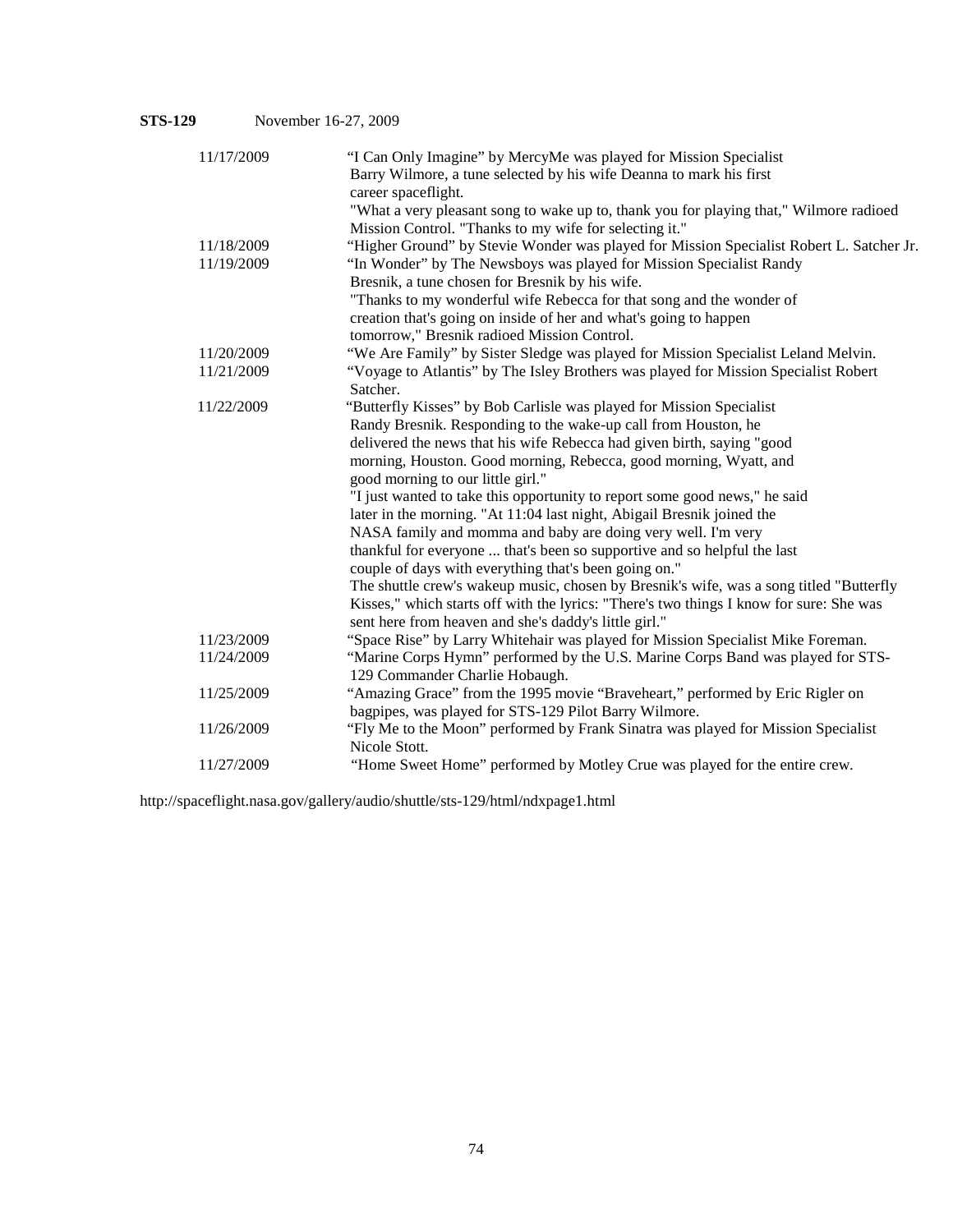## **STS-130** February 8-21, 2010

#### **Brandon Heath Wins Emmy And Has Space Shuttle Encounter (Beliefnet.)**  By Joanne Brokaw

Beliefnet.com (blog), February 11, 2010

Brandon Heath recently won a Midsouth Regional Emmy Award for his blockbuster hit "Give Me Your Eyes," which served as the catalyst for Nashville Rescue Mission's Hunger to Hope 2009 PSA Campaign, produced by NewsChannel 5's Jerry L. Walker, WTVF-TV (CBS). Adding to the excitement, the song was chosen by NASA as the 5:14pm CT wake-up call for the Endeavour shuttle crew, on their first day in orbit, in honor of first-time flyer Pilot Terry Virts, who is a fan of Heath's music. Virts invited Heath to join his family as a special guest at the launch

yesterday from NASA's Kennedy Space Center in Florida. (The video above is what the astronauts heard.)

#### Cool, huh?

In a press release, Brandon said, "Having my song included in a PSA talking about serving the poor was hugely rewarding. The Emmy is a nice statue, loving Nashville's homeless is monumental. I'm especially grateful to WTVF NewsChannel 5, and Jackie Pillers, and to Jerry Walker for the idea."

"Give Me Your Eyes" appears on Brandon's 2008 Grammy-nominated sophomore album, What If We. The album has delivered back-to-back No. 1 singles with "Give Me Your Eyes," which captured 14 weeks at No.1 on Billboard's Hot Christian AC radio chart, plus 27 weeks at No. 1 on iTunes Christian Song Chart, with 439,000 total digital downloads. The second single "Wait And See" topped Billboard's Christian AC Indicator chart in July 2009. The album's current single "Love Never Fails" moves into Top 20 at Billboard's AC Monitored this week.

| 2/8/2009  | "Give Me Your Eyes" by Brandon Heath, played for Pilot Terry Virts.     |
|-----------|-------------------------------------------------------------------------|
| 2/9/2010  | "Katmandu" by Bob Seger, was played for Commander George Zamka.         |
| 2/10/2010 | "Also Sprach Zarathustra" by Richard Strauss, played for Mission        |
|           | Specialist Nicholas Patrick. The song is most widely known as the theme |
|           | from the movie "2001: A Space Odyssey."                                 |
| 2/11/2010 | "Beautiful Day" by U2, played for Mission Specialist Kay Hire.          |
| 2/12/2010 | The "Firefly" TV show theme song, "The Ballad of Serenity" by Sonny     |
|           | Rhodes played for Mission Specialist Bob Behnken.                       |
| 2/13/2010 | "Too Much Stuff" by Delbert McClinton, played for Mission Specialist    |
|           | Stephen Robinson.                                                       |
| 2/14/2010 | "Forty Years On" the Harrow School (London) song, for Harrow            |
|           | alumnus Mission Specialist Nicholas Patrick.                            |
| 2/15/2010 | "Parabola" performed by Tool for Mission Specialist Robert Behnken.     |
| 2/16/2010 | "Window on the World" by Jimmy Buffett, played for Mission Specialist   |
|           | Kathryn Hire. "That song is very appropriate today," said Endeavour     |
|           | mission specialist Kay Hire. "On a day that we'll be working on opening |
|           | our new window on the world." "Our wakeup music today on Endeavour      |
|           | was Jimmy Buffett's 'Window on the World," astronaut Steve Robinson     |
|           | observed. "I think that came from Kay's family."                        |
|           | "Ah, lovely," Patrick replied.                                          |
| 2/17/2010 | "Oh Yeah" by Johnny A., played for Mission Specialist Stephen           |
|           | Robinson.                                                               |
| 2/18/2010 | "I'm Gonna Be (500 Miles)" by Steven Curtis Chapman played for Pilot    |
|           | Terry Virts.                                                            |
| 2/19/2010 | "In Wonder" by Newsboys, played for Pilot Terry Virts.                  |
| 2/20/2010 | "The Distance" by Cake, played for all six astronauts from their flight |
|           | control team in the Mission Control Center in Houston.                  |
| 2/21/2010 | "The Marines' Hymn" played for Commander George Zamka, who is a         |
|           | colonel in the Marine Corps.                                            |

<http://spaceflight.nasa.gov/gallery/audio/shuttle/sts-130/html/ndxpage1.html>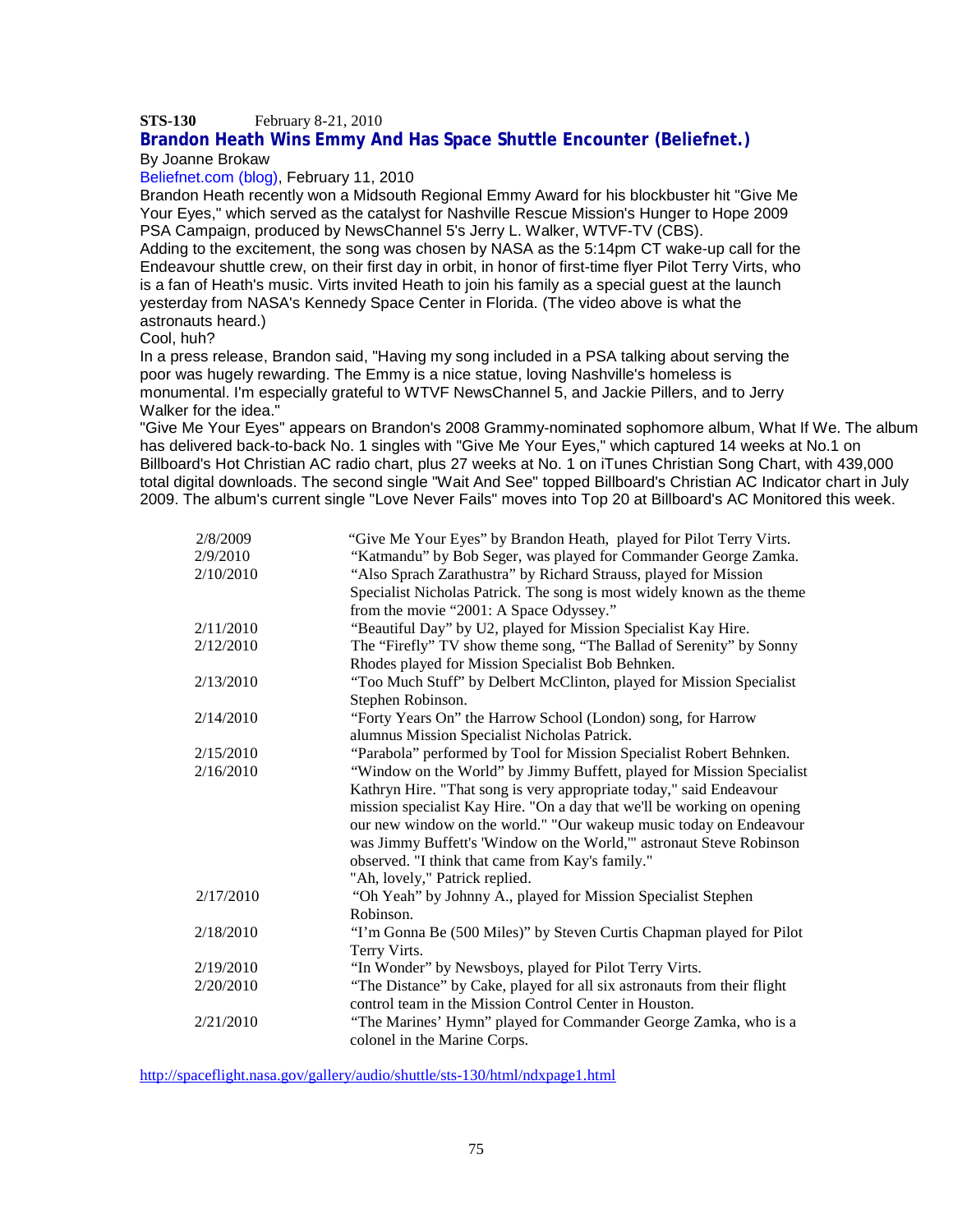**STS-131 April 4-20, 2010** 

| 4/5/2010  | "Find Us Faithful" performed by Steve Green. It was played for veteran    |
|-----------|---------------------------------------------------------------------------|
|           | Mission Specialist Clayton Anderson, who spent 152 days as a member       |
|           | of the Station's Expedition 15 crew in 2007.                              |
| 4/6/2010  | "I Will Rise" by Chris Tomlin, was played for Pilot James P. Dutton Jr.   |
| 4/7/2010  | "The Pigeon and a Boy" by Joe Hisaishi, played for Japan Aerospace        |
|           | Exploration Agency astronaut Naoko Yamazaki.                              |
| 4/8/2010  | "Defying Gravity", from the musical "Wicked", sung by Idina Menzel        |
|           | and Kristen Chenoweth, played for Mission Specialist Dottie Metcalf-      |
|           | Lindenburger.                                                             |
| 4/9/2010  | "We Weren't Born to Follow" by Bon Jovi, played for Mission Specialist    |
|           | Rick Mastracchio.                                                         |
| 4/10/2010 | "Stairway to the Stars" by Ella Fitzgerald, played for Mission Specialist |
|           | Stephanie Wilson.                                                         |
| 4/11/2010 | "Because We Believe", by Andrea Bocelli for Commander Alan G.             |
|           | Poindexter.                                                               |
| 4/12/2010 | "Galileo" by the Indigo Girls for Mission Specialist Dottie Metcalf-      |
|           | Lindenburger and the rest of the crew.                                    |
| 4/13/2010 | "Miracle of Flight" by Mike Hyden, played for Mission Specialist          |
|           | Clayton Anderson.                                                         |
| 4/14/2010 | "The Earth in the Color of Lapis Lazuli" by Seiko Matsuda for Naoko       |
|           | Yamazaki.                                                                 |
| 4/15/2010 | "Theme from Stargate" played for Mission Specialist Rick Mastracchio.     |
| 4/16/2010 | "Joy" performed by the Newsboys selected for Pilot James P. Dutton Jr.    |
| 4/17/2010 | "What a Wonderful World", by Louis Armstrong for Mission Specialist       |
|           | Stephanie Wilson.                                                         |
| 4/18/2010 | "The Star Spangled Banner", played for Commander Alan G. Poindexter.      |
| 4/19/2010 | "On the Road Again" by Willie Nelson for the crew.                        |

http://spaceflight.nasa.gov/gallery/audio/shuttle/sts-131/html/ndxpage1.html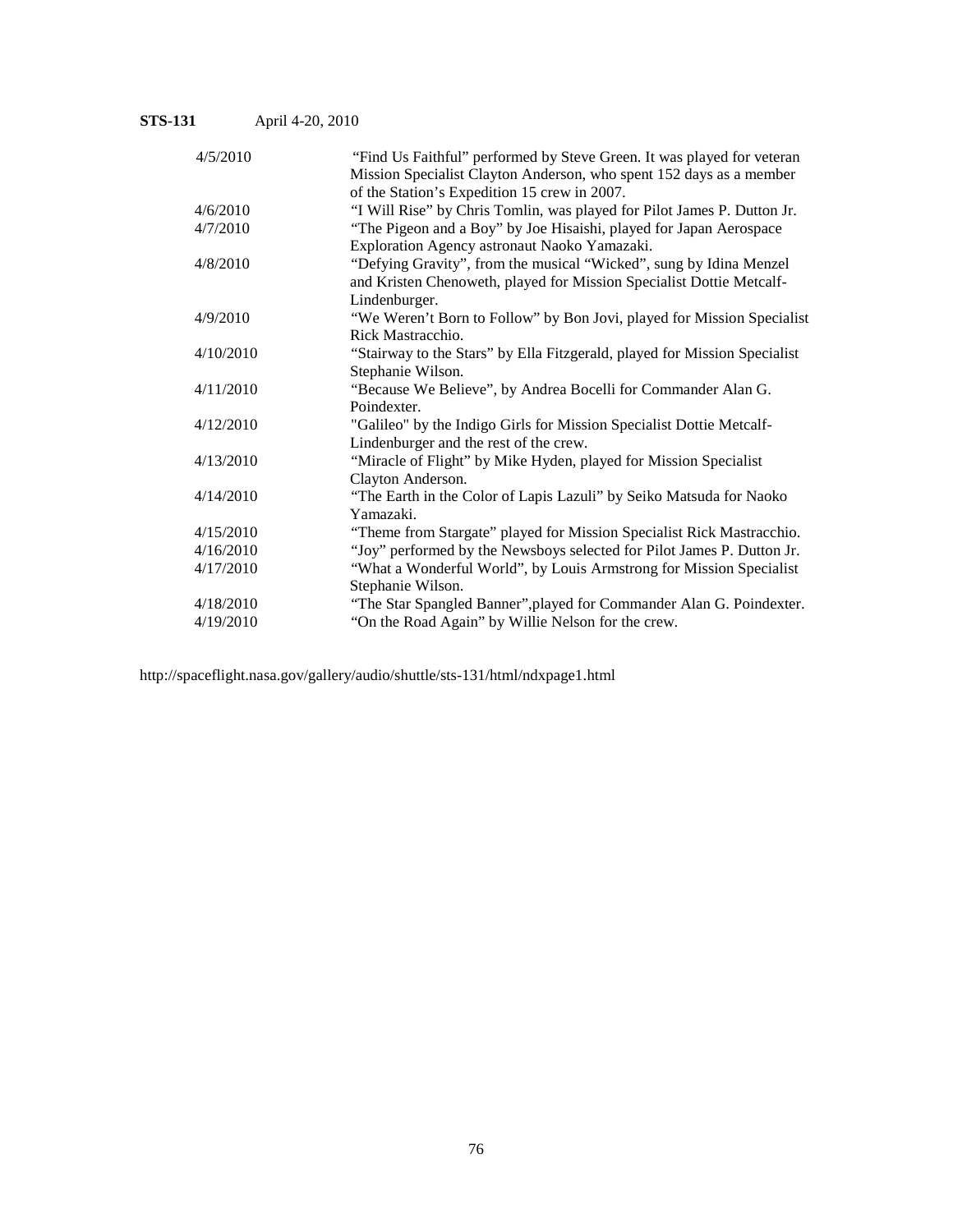#### **INTERNATIONAL SPACE STATION (ISS)**

*…only a shuttle crew receives wake up music while a space station crew uses an alarm clock.* From: http://spaceflight.nasa.gov/living/spacesleep/index.html

*"Crew members will be allowed to take a certain amount of personal gear up with them," said Lu. "So things like checkers or chess sets, CDs and tape players, and the like are allowed. You can listen to your favorite music if you like. DVD movies will also be available for viewing."*

Edward Lu

From: **[http://www.science.nasa.gov/headlines/y2000/ast29nov\\_1.htm](http://www.science.nasa.gov/headlines/y2000/ast29nov_1.htm)**

*The station's Russian-built crew quarters is outfitted with only two small "staterooms." About the size of broom closets, the so-called "kayudas" feature porthole windows that face Earth. The temporary sleep station is a hollow lab rack outfitted with a ventilation system, radiation protection, lights and electrical outlets for laptop computers or CD and DVD players.*

> From: "Moving Van Mounted to Station, Change of Command Underway" By Todd Halvorson , August 13, 2001 *Space.com*

*And we actually can listen to music. We have speakers in the – in the service module, and also in the node where we can listen to whatever tunes we would like to listen to, and we also have a little CD players, private ones, that we can listen to with headphones in our little cabins…*

Carl Walz Interview of Dan Bursch, Yury Onufrienko, and Carl Walz, Astronauts Leon Harris, Miles O'Brien January 3, 2002 *CNN: Live This Morning*

February 2, 2002 – *Elvis, also known as Carl Walz, treated the teachers to a new version of "Heartbreak Hotel" during a live videoconference between teachers attending ISSEC and the Expedition Four Crew during ISS Educator Conference at Space Center Houston. "Well since I left my baby; I found a new place*  to dwell. It's 400 kilometers in the air. It's called space station Alpha. But baby it's lonely. Oh, it's so lonely. *But I'll be back in May. Ohhhhhhh, yeah."*

<http://www.greenbush.org/MSSWeb/Stargazer7.htm>

*It turns out that music plays a big role. You know, of course, we have, CDs that we play when we work out, when we ride the bikes and exercise, or just to have on while we're living in space and of course we also brought along some musical instruments. It so happens that I have a small keyboard up here…And, so I can play that as well here, and we also have a guitar as well, so I've been learning how to play the guitar. I play the keyboard back home but the guitar is a new thing that I've picked up here in my free time.* Carl Walz from *E-Town* radio show broadcast May 9, 2002 – "ISS Interview"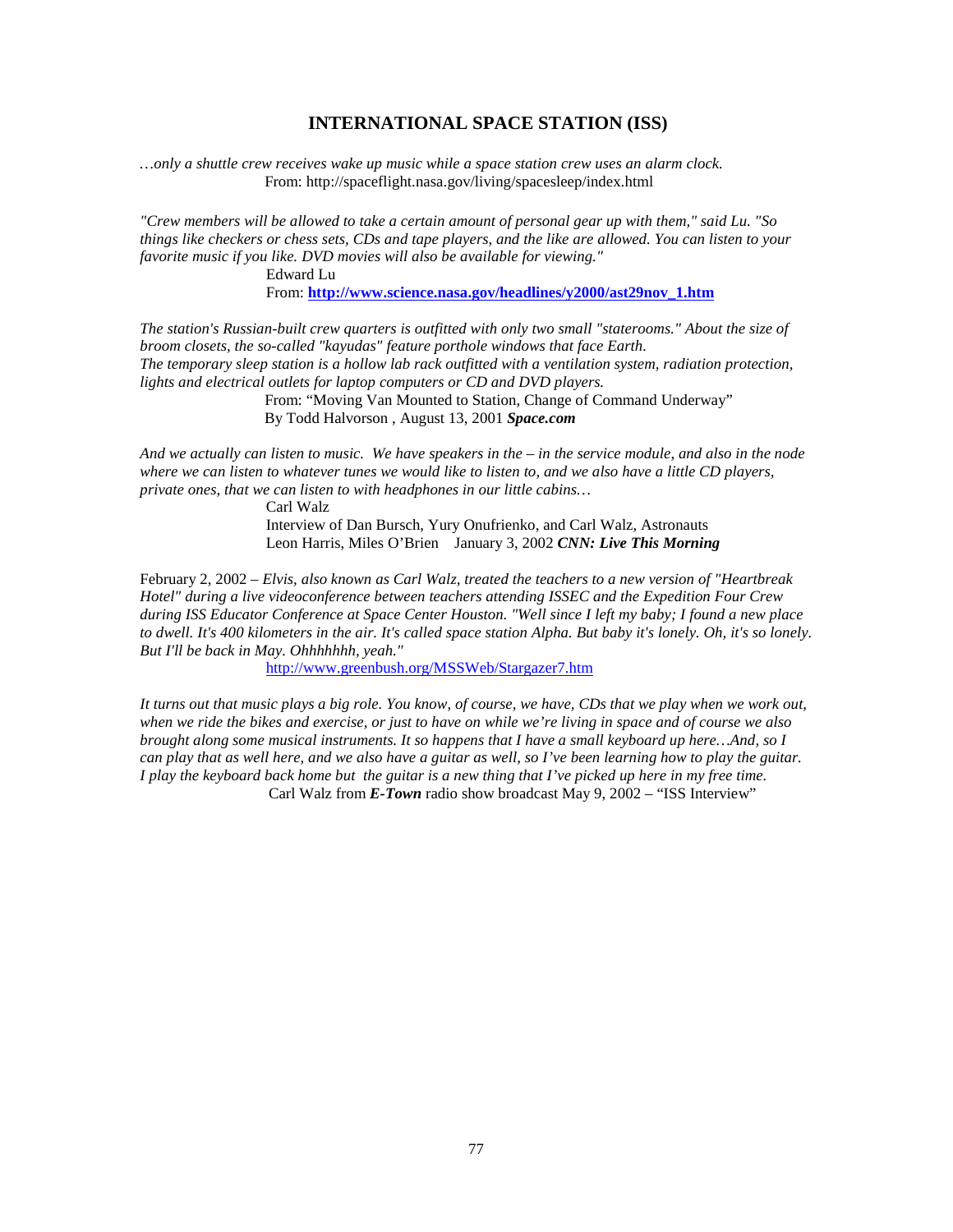*Astronaut Ellen Ochoa, a classical musician, brought her flute as one of her personal items on her first shuttle flight. She only got to play it once, though, and that was as part of an educational video for school kids. On short shuttle flights, she explains, astronauts are so busy that they really don't have much time to play an instrument. "For a shuttle flight, it's probably more of a sentimental thing, a memento for people who have had music as a serious hobby."*

 *But on long duration stints onboard the station, "you do have a fair amount of free time," says Walz, "especially on Sundays." There's more opportunity to take out an instrument and play.*

 *"It's a link to home," says Walz, who plays for his hometown church, sings in the astronaut band, is known for his Elvis imitations, and, during his time on station not only played the keyboard, but also found the time to teach himself some guitar. Walz thinks that link is important. "Some guys might disagree, and say, 'well, you know, you want to cut all those links.' But I prefer to have them." No matter how long an astronaut remains in space, he says, "we all know we're going back to Earth. We know we're going back to that life…"*

 *"In long duration," says Ochoa, "you want to prepare yourself for being away a long time. One of the things you want to do is to carry on with activities that are important to you on the ground. A lot of those, you can't. But whenever you can--and playing a musical instrument is an example -- people sure like to do that."*

 *"The strangest thing about playing music in space," says Carl Walz, "is that it's not strange. In most homes, there's a musical instrument or two. And I think it's fitting that in a home in space you have musical instruments as well. It's natural."*

 *"Music makes it seem less like a space ship, and more like a home."*

"Space Station Music" [http://science.nasa.gov/headlines/y2003/04sep\\_music.htm](http://science.nasa.gov/headlines/y2003/04sep_music.htm)

*"We have a small piano up here. It's an electronic piano, and I like to play the piano in my spare time," Lu explained to the 124 space campers at Space Center Turkey in Izmir during a July 14 contact arranged as part of the Amateur Radio on the International Space Station program.*

"Ed Lu is "The Piano Man" Aboard the ISS "

<http://www.arrl.org/news/stories/2003/07/23/1/?nc=1> July 23, 2003

*This Sunday, the Expedition 12 crew aboard the international space station received a special treat -- a live musical wakeup call from Paul McCartney during a first-ever concert linkup. The wakeup call, during which McCartney performed "Good Day Sunshine" and "English Tea," came from McCartney's "US" Tour performance at the Anaheim, Calif., Arrowhead Pond. It was broadcast live on NASA TV. NASA News* 11/13/05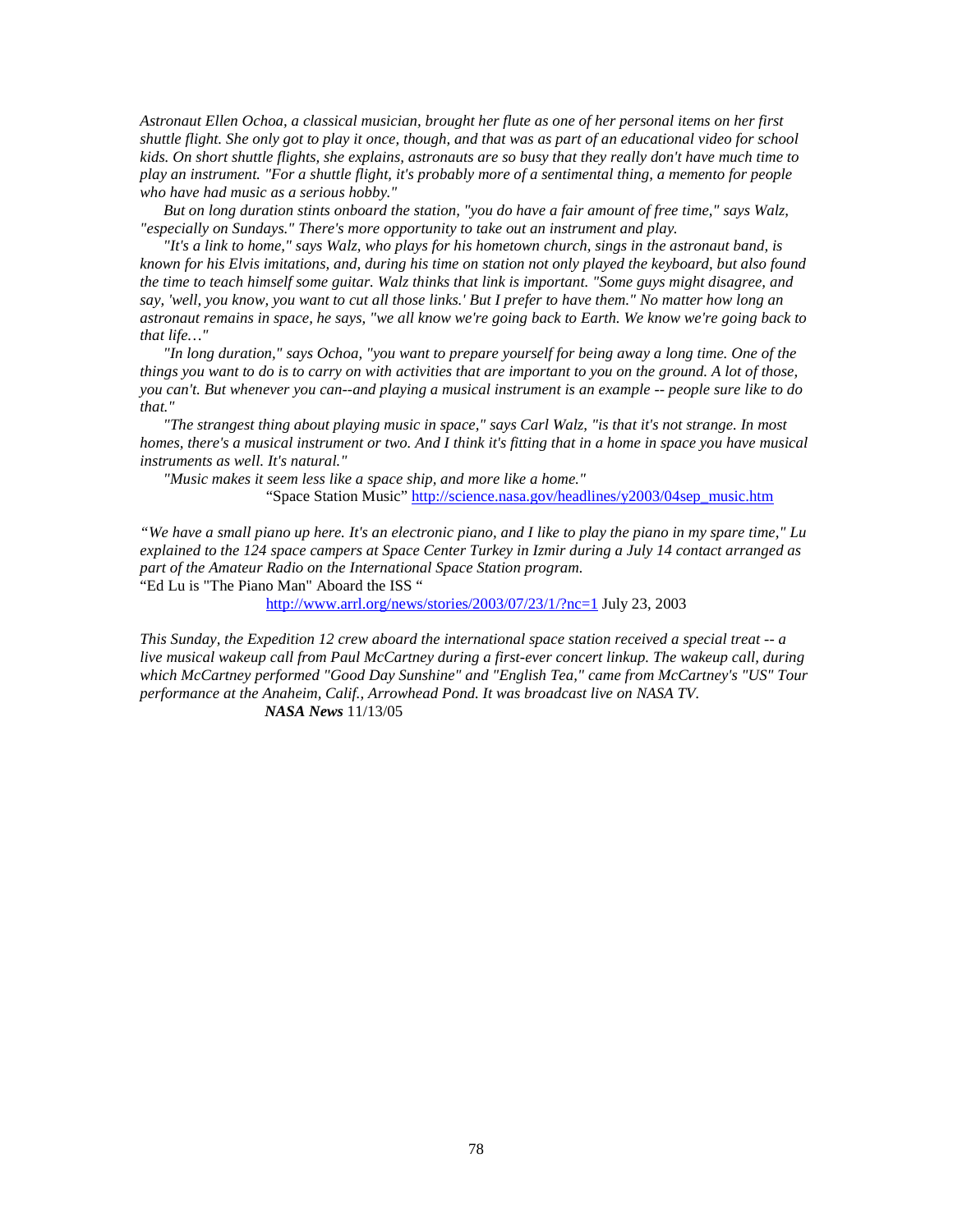*ANAHEIM, Calif. -- It was "Good Day Sunshine" for the international space station crew Sunday morning. NASA astronaut Bill McArthur and Russian cosmonaut Valery Tokarev were treated to a live wake-up call of the Beatles classic in a first-ever concert linkup to the space station.*

*On Earth, former Beatle Sir Paul McCartney performed the hit and another song, "English Tea," on Saturday night before a cheering crowd as part of his 11-week "US" tour.*

*The performance was beamed from the West Coast to the space station crew 220 miles above Earth and broadcast on NASA television, which showed live feeds from space.*

*McArthur and Tokarev bobbed up and down and sipped from squeeze pouches through the show, getting a rousing cheer from the audience.*

*"I can't believe that we're actually transmitting to space!" McCartney said. "This is sensational. I love it." McArthur, who did a couple flips, noted McCartney's creative achievements and thanked him for playing the songs.*

*"That was simply magnificent," McArthur said. "We consider you an explorer just as we are." It is a tradition to wake astronauts up with recorded songs, but this marked the first time astronauts listened to live music from space.*

*The rock icon came up with the idea after learning that NASA's Mission Control used "Good Day Sunshine" to wake up the Space Shuttle Discovery astronauts in August with word that conditions were favorable to return to Earth.*

*The wake-up call marked the space station crew's 44th day of a planned six month mission in space.*

## **Paul McCartney Sings to Space Station Crew**

The Associated Press Sunday, November 13, 2005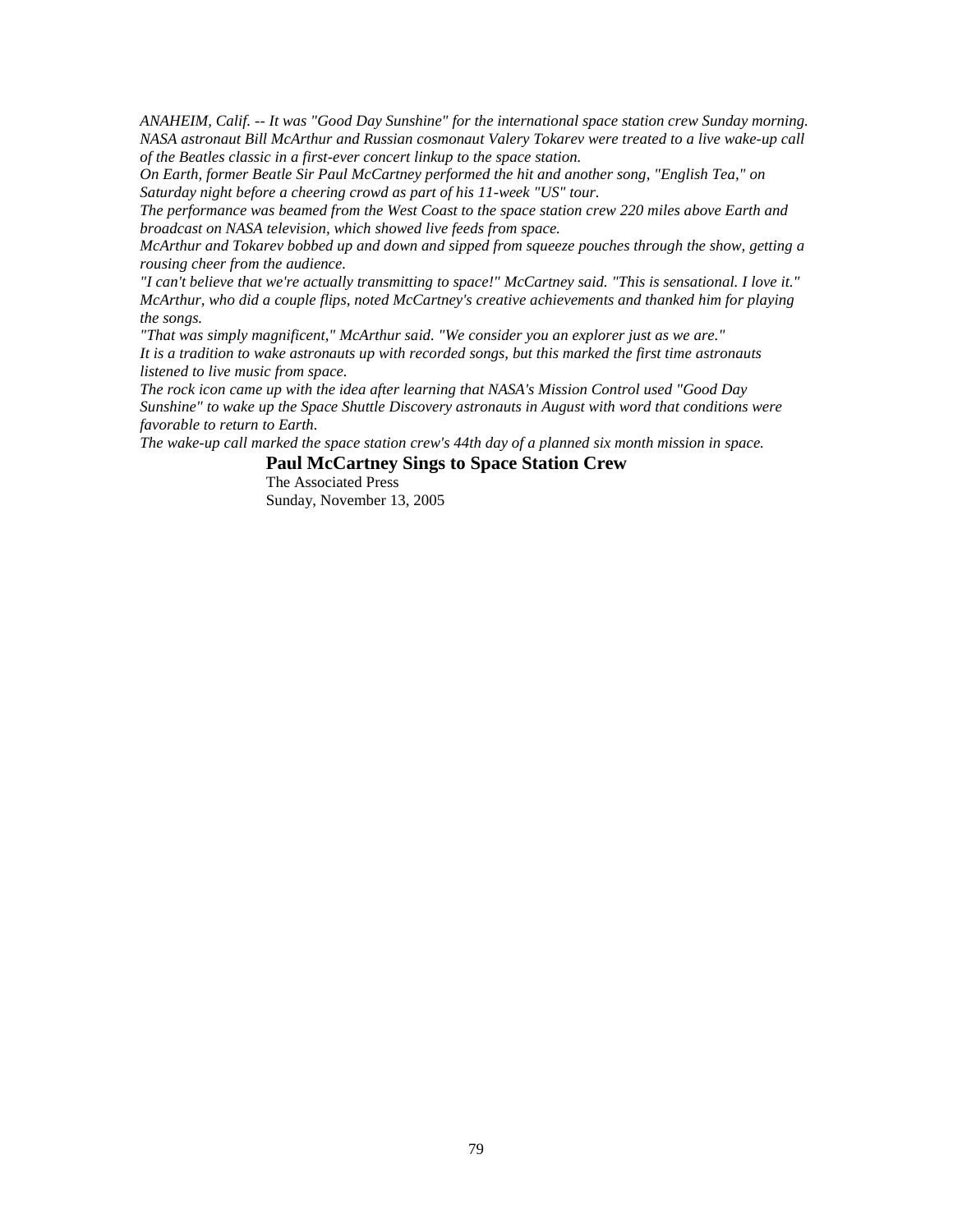## **MARS PATHFINDER & SOJOURNER ROVER**

### **Sol**

4 "The Final Frontier" Paul Reiser, Don Was (Theme from "Mad About You")

*The team sent their "wakeup call" to Mars as a joke (it's not like a spacecraft would need music) and the team enjoyed it enough that it became a tradition. The "Mad About You" production office was surprised by the choice and put out a press release noting the unusual use for their theme song. They even used a clip of the Mars team playing the music in the end credits of one of their shows.* PC

- 5 "Three Little Birds" Bob Marley
- 6 "In the Mood" Glenn Miller (with live accompaniment by Chief Engineer Rob Manning)
- 8 "Coisinha Do Pai" Brazilian Samba
- 12 "You've Got a Friend" Randy Newman
- 13 "Follow You, Follow Me" Genesis
- 14 "Also Sprach Zarathrustra" Richard Strauss (Theme from "2001: A Space

Odyssey")

- 17 "Roll to Me" Del Amitri
- 18 "Let the Good Times Roll" Ray Charles
- 19 "So Far Away" Dire Straits
- 20 "Life in the Fast Lane" Eagles
- 21 "Ride of the Valkyries" Richard Wagner
- 22 "Wild, Wild Life" Talking Heads
- 23 "Theme from Rawhide" Blues Brothers
- 24 "Radar Love" Golden Earring
- 25 "Wise Up" Bim Skala Bim
- 26 "Dreams" Van Halen
- 27 "I'll Be There For You" Rembrandts (Theme from "Friends")
- 28 "Long Distance" Kinks
- 29 "Learning to Fly" Pink Floyd
- 30 "The Way You Look Tonight" Frank Sinatra "Fantastic, That's You" Louis Armstrong
- 32 "Love Me Like a Rock" Paul Simon
- 33 "You've Made Me So Very Happy" Blood, Sweat and Tears
- 34 "Let Your Fingers Do the Walking" Sort Sol
- 35 "The World is Waiting for the Sunrise" Gene Lockhart (father of June Lockhart of "Lost in Space")
- 36 "Obscured By Clouds" Pink Floyd
- 37 "Where the Streets Have No Name" U2
- 39 "Mars Rovin'" Tempus Fugit and the Time Travellers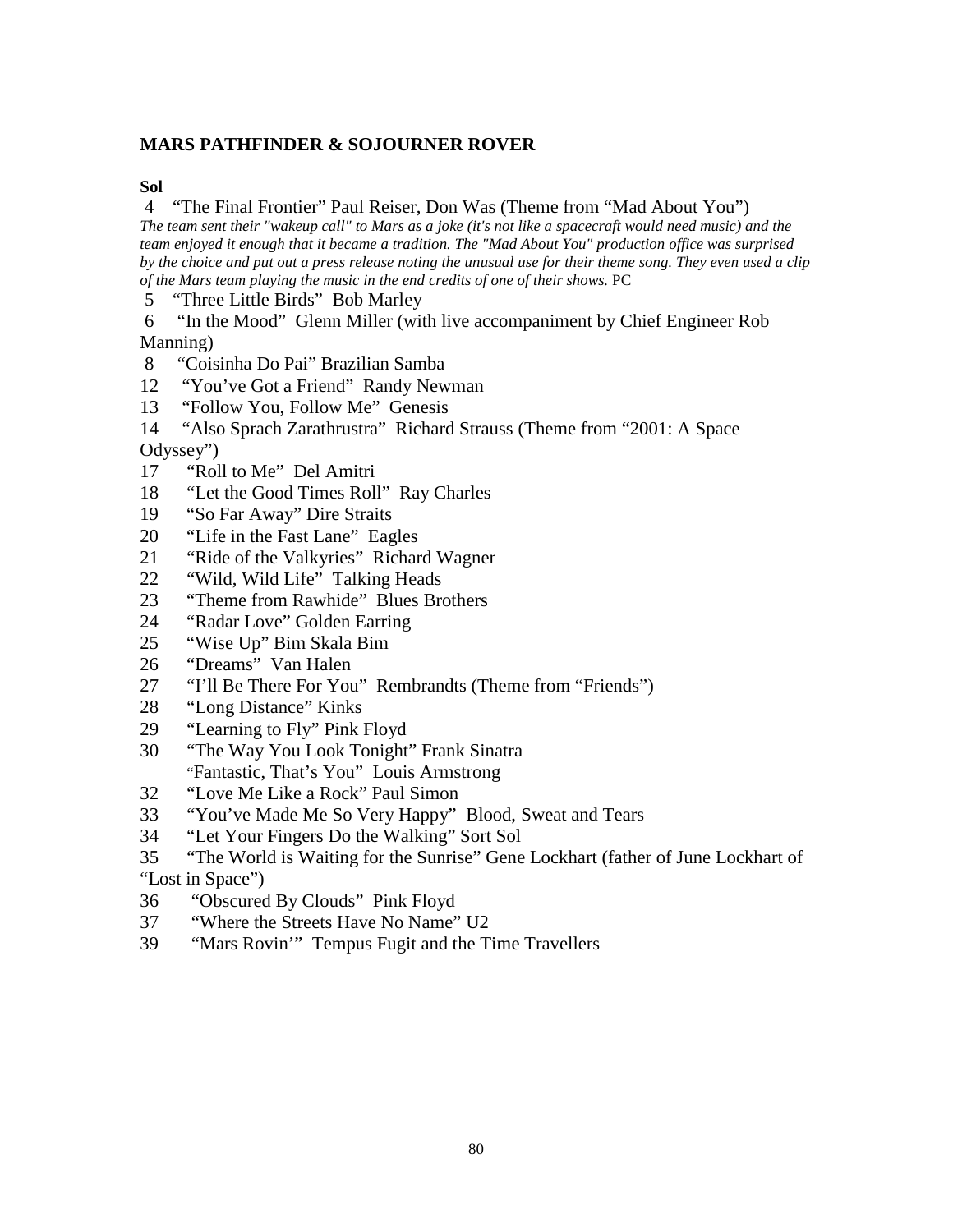## **MARS SPIRIT AND OPPORTUNITY**

*The function of the Wake-Up Music is as it would suggest, to 'wake-up' the mission team and get them focused on the days activities. As we will see the selection is often a little bit tongue-in-cheek. The music was originally played for the team around the time that the "sweep" was transmitted to the Rover shortly after it woke up. This sweeps the transmit frequency so the Rover's receiver can lock onto it. This occurs at around 8.45AM local time (at the landing site). However this meant the song was being played before many of the team members came-in, so the time was subsequently shifted to 10AM local time. By this time most of the crew are on station and ready to begin the Sol's activities. Sol is the term for a Martian 'Day'. One Martian Sol is 39.5 minutes longer than one Earth Day.*

*The song (sometimes songs) for each Sol are typically chosen by the Mission Managers, in the case of Spirit this is Dr. Mark Adler. The songs are chosen for a link they have with the planned activities for the day.*

#### **NASA Gets Into the Groove!** From **Above Top Secret News Network,** February 21, 2004

The eclectic playlist is Mars rover Spirit mission manager Mark Adler's way of waking exhausted engineers and scientists who are working and sleeping on Mars time and dealing with a sometimes temperamental rover millions of miles away… Below is the Spirit playlist, along with some explanations by Adler for why the songs were chosen. A sol is a Martian day, slightly longer than a day on Earth at 24 hours, 37 minutes. From: **Mars Rocks! Eclectic Music Moves Rover Mission.** By Robert Roy Britt February 26, 2004, **Space.com and Jet Propulsion Laboratory Rover Daily Updates.**

#### **Spirit's playlist**:

 Sol 2: Good Morning, Good Morning, by the Beatles. Sol 3: Oh What a Beautiful Mornin', by Rodgers and Hammerstein. Sol 4: Hail to the Chief, by the Mormon Tabernacle Choir. (Presidential phone call.) Sol 5: Satisfaction, by the Rolling Stones. ("I can't get no ...", Air bags not cooperating.) Sol 6: Get Up, Stand Up, by Bob Marley. (Lift mechanism actuated.) Sol 7: Da Da Da, by Casaca. (Brazilian song suggested by investigator from Brazil, RRGTM student that week from Brazil.) Sol 8: Soak Up the Sun, by Cheryl Crow. (Laid-back sol.) Sol 9: I Can See Clearly Now, by Jimmy Cliff. (Picture taking sol.) Sol 10: Unchained, by Van Halen; Hit the Road Jack, by Buster Poindexter; Turn, Turn, Turn, by the Byrds. (Cable-cutting, backup on landing deck. start turn on deck.) Sol 11: I Get Around, by the Beach Boys; Round and Round, by Ratt; You Spin Me 'Round, by Thalía. (Rest of turn on landing deck.) Sol 12: Born to be Wild, by Steppenwolf; Rawhide, by Riders in the Sky; Who Let The Dogs Out?, by the Baha Men. (Egress.) Sol 13: Reach Out, by the Four Tops. (First robotic arm activity.) Sol 14: You've Got The Magic Touch, by the Platters. (Touching robotic arm down on Mars.) Sol 15: If You Love Somebody Set Them Free, by Sting; Roam, by The B-52's; Good Times Roll, by The Cars. (Last engineering activities, first drive on the surface.) Sol 16: After Midnight, by Eric Clapton; Trash Day, by Weird Al Yankovic. (Crew starts Mars day after California midnight, part of the sol dedicated to deleting contents of flash.) Sol 17: We Will Rock You, by Queen. (First arm activities and observations on a rock.) Sol 18: Sledgehammer, by Peter Gabriel. (Intended first [Rock Abrasion Tool] RAT sol, though ran into problems later, to put it mildly.) Sol 19: S.O.S., by Abba. (Objective was to regain contact with Spirit after a loss of communications. We did.) Sol 20: Baby, Talk to Me, from the musical Bye Bye Birdie. (Objective was to get Spirit to send data. She did.) Sol 21: Satellite, by The Hooters. (A rousing lullaby for when we were trying, and succeeded, to get the rover to go to sleep.)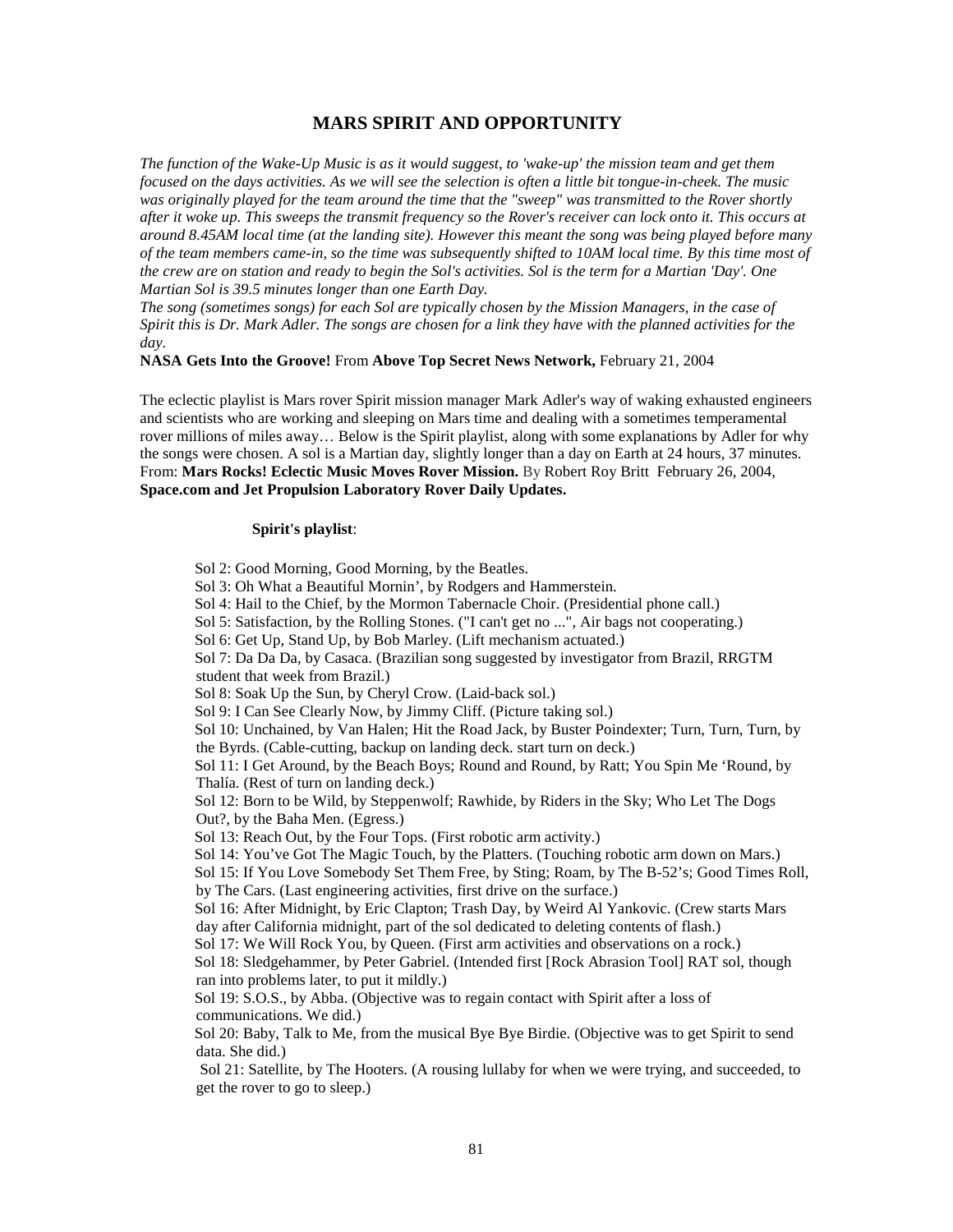Sol 22: We Can Work it Out, by The Beatles. (Beginning debugging activities to get Spirit back to normal.)

Sol 23: Start Me Up, by the Rolling Stones. (Booting in crippled mode.)

Sol 24: Flash, by Queen. (Clearly a flash problem, continuing to debug.)

Sol 25: (You're The) Devil In Disguise, by Elvis Presley, and With a Little Help From My Friends, by The Beatles. (Continuing debug, got picture!)

 Sol 26: I Want a New Drug, by Huey Lewis & The News. (Trying yet another recipe for getting task trace, still didn't work.)

 Sol 27: Anticipation, by Carly Simon. (Seeing if the file deletes will do the trick or not. They did.) Sol 28: On the Road Again, by Willie Nelson. ("Can't wait to get back on ...", back to normal use of the flash file system, itching to get going.)

 Sol 29: Here Comes the Sun, by The Beatles. (More normal operations, Mars Express coordinated overflight.)

 Sol 30: Lean On Me, performed by Club Nouveau. (Intended RAT brush sol, pressing RAT on rock, though activities did not complete.)

 Sol 31: I Wanna Be Sedated, by the Ramones. (Very low activity sol to get the rover rested and ready for surgery on the following sol.)

 Sol 32: Wipe Out, by The Surfaris, and We're Not Gonna Take It, by Twisted Sister. (File system reformat.)

 Sol 33: Back In the Saddle Again, by Gene Autry, and The Star Spangled Banner, performed by Beyoncé. (Back to normal operations, color flag picture on RAT.)

 Sol 34: The Laundry Cycle: Pounded on a Rock, by The Bobs, and Bump N' Grind, by R. Kelly. (First RAT grinding.)

 Sol 35: Up Around the Bend, by Credence Clearwater Revival. (Intended drive around lander to begin drive to crater. Didn't get anywhere though.)

 Sol 36: Stuck On You, by Elvis Presley. (Drive didn't work yestersol -- we've been stuck here for weeks. Drive did work later that sol.)

 Sol 37: Proud Mary, performed by Tina Turner. ("And we're rolling, rolling, rolling on the river ...", first long drive, ended up being more than 20 meters.)

 Sol 38: Runnin' With the Devil, by Van Halen. (HGA [High Gain Antenna] problem that sol, no activities, song played late in the sol.)

 Sol 39: Hit the Road Jack, by Buster Poindexter. (Another long drive -- yes, this is a reuse of that song.)

Sol 40: What a Wonderful World, by Louis Armstrong. (Mars, that is.)

 Sol 41: Open Road Song, by Eve 6. (Driving song, though only did several inches of driving to position in front of rock.)

Sol 42: Lift Up Every Stone, by John Hiatt. (Observations of the rock "Mimi".)

Sol 43: Livin' On a Prayer, by Bon Jovi. (Many sols tend to start with our fingers crossed.)

Sol 44: Way Over Yonder, by Carole King. (Heading for that crater.)

Sol 45: Touch Me in the Morning, by Diana Ross. (Touch and go sol.)

Sol 46: Wake Up Little Susie, by The Everly Brothers. (Generic wakeup song.)

Sol 47: Dig Down Deep, by Hot Soup. (Trenching sol.)

Sol 48: Working in the Coal Mine, by Devo. (Working in the trench.)

 Sol 49: Coisinha Do Pai, by Beth Carvalho. (Brazilian song played on Mars Pathfinder, played again for Carnival weekend.)

 Sol 50: Samba De Marte, by Beth Carvalho. (Brazilian song written by same artist inspired by use of previous song on MPF, this one is a "Mars Samba", also for Carnival weekend. Starts off "Hello NASA!".)

Sol 51: Chariots of Fire, by Vangelis. (Appropriate for slow-motion races.)

Sol 52: Cold as Ice by Foreigner.

 Sol 53: Dust in the Wind by Kansas, with the anticipation of possibly capturing dust devils spinning across the Martian surface.

 Sol 54: Big Rock in the Road by Pete Wernick as it made its final approach to the imposing rock called "Humphrey."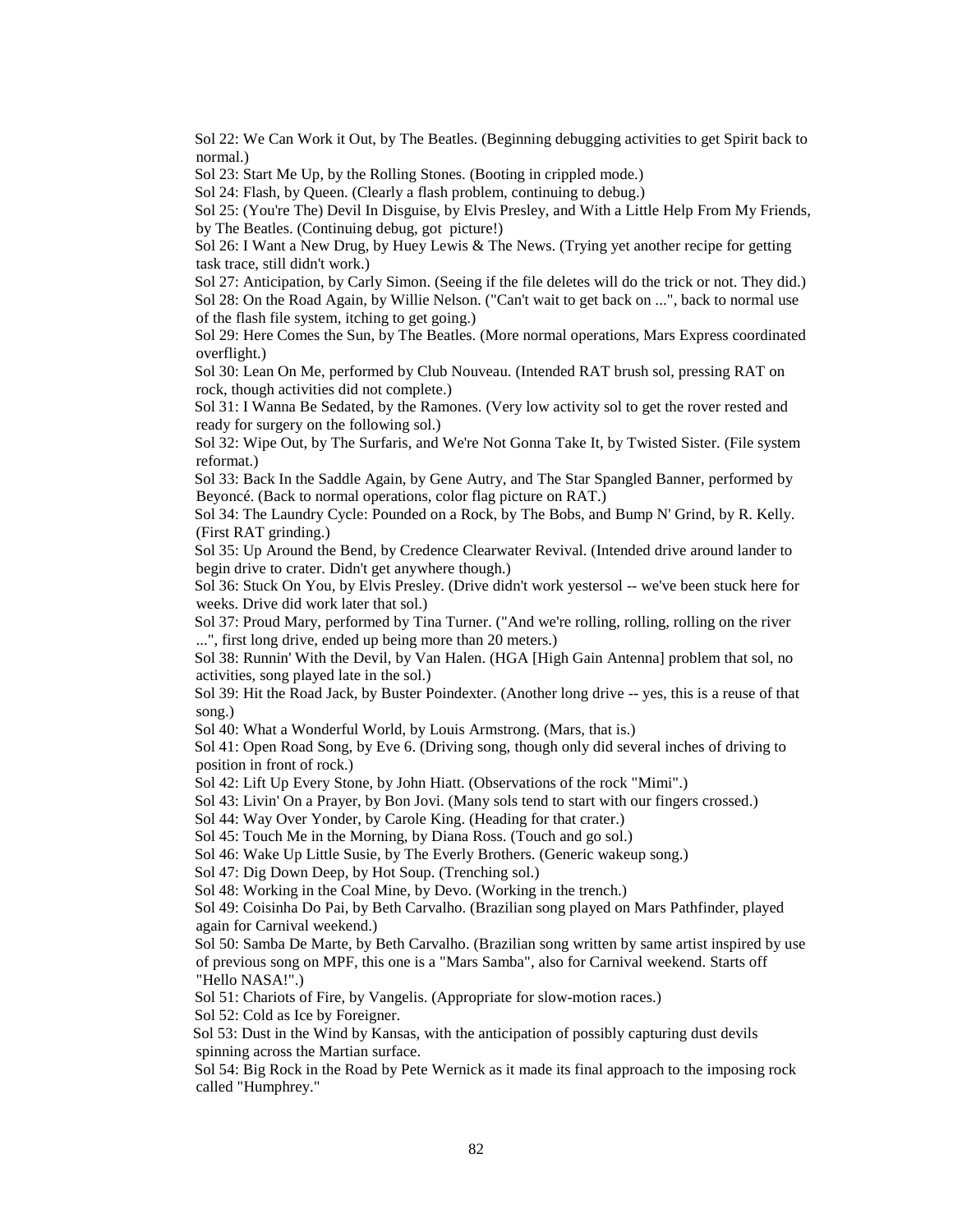Sol 55: Brush Your Teeth by Cathy Fink and Marcy Marxer, and Knock Three Times by Tony Orlando and Dawn.

Sol 56: Walking On Sunshine performed by Jump 5.

 Sol 58: I Still Haven't Found What I'm Looking For" by U2 to pay homage to its twin rover's amazing findings of water evidence at Meridiani Planum.

Sol 59: One More Time by The Real McCoy.

Sol 60: Pictures to Prove It by the Mighty Mighty Bosstones.

Sol 61: Motor Away by Guided by Voices.

Sol 62: My First Trip to Mars," by Atticus Fault.

Sol 66: Livin' on the Edge by Aerosmith since Spirit is at the edge of Bonneville crater.

 Sol 67: On Top of the World by the Carpenters. The song was fitting, as yestersols's drive put Spirit at the rim of "Bonneville" crater, but it took some additional maneuvering to get the rover perfectly placed for the 360-degree panoramic camera images it will take on upcoming sols.

Sol 69: Watching the Wheels by John Lennon.

 Sol 77: "One Step Closer" by the Doobie Brothers, since the rover was to make its final approach to the rock target named "Mazatzal" today.

Sol 80: "Open the Door" by Otis Redding.

 Sol 81: "Boy from New York City" by The Manhattan Transfer, in honor of the grind on the New York target.

Sol 98: "Where Is My Mind?" by The Pixies in honor of its software transplant.

Sol 109: "(Take me) Riding in my Car" by Woody Guthrie.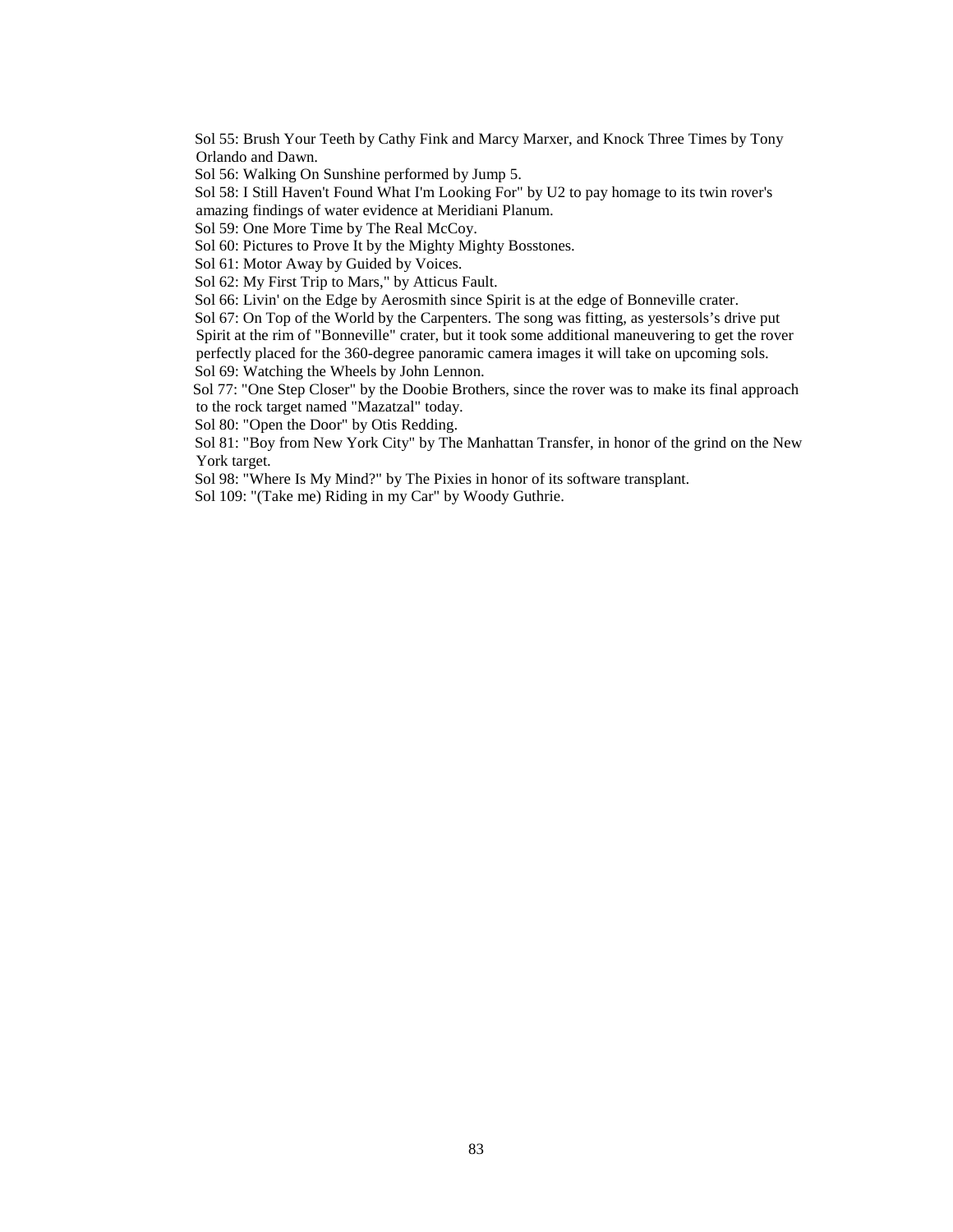#### **Opportunity's playlist**:

Sol 2: So Happy Together, by the Turtles (First full sol with both rovers on Mars.)

Sol 3: The Spirit of Radio, by Rush (HGA release.)

Sol 4: n/a

Sol 5: Stand, by REM; I'm Still Standing, by Elton John (Standup.)

 Sol 6: Lookin' Out My Back Door, by Creedence Clearwater (Revival.); Release Me, by Elvis Presley (Middle wheel release); Born to Run,

by Bruce Springsteen (Wake up.)

Sol 7: I'm Free, by The Who (Cable Cut #3); Going Mobile, by The Who (Egress.)

 Sol 8: You Ain't Seen Nothing Yet, by Bachman-Turner Overdrive (First dual surface nominal rover operation.)

Sol 9: I'm Coiming Out, by Diana Ross (IDD release.)

Sol 10: Pictures of You, by The Cure (First MI image.)

Sol 11: Please Please Tell Me Know, by Depeche Mode (First MB data readout of soil.)

Sol 12: I'm Leaving Here, by Motorhead (First drive since egress.)

Sol 13: Little Honda (aka First Gear), by the Beach Boys (Jaunt away from lander.)

Sol 14: Should I Stay or Should I Go, The Clash (We went.)

 Sol 15: The Flintstones Theme Song, end credits, Version 2 from 1962 (For the arrival at the "bedrock.")

Sol 16: Slip Slidin' Away, by Paul Simon (Large slips along drive up to the outcrop.)

Sol 17: Wake Me Up, by Wham (Touch and go.)

 Sol 18: Running Down a Dream, by Tom Petty and the Heartbreakers (Drive along the outcrop.) Sol 19: Here I Go Again, by Whitesnake (Repeat of sol 18 drive objective.)

 Sol 20: I Like Dirt, by Red Hot Chili Peppers; The Pioneers of Mars, by Landa/Linsley (MI/MB and drive.)

 Sol 21: Send Me On My Way, by Rusted Root; Desert Drive, by Tangerine Dream (Drive back to El Capitan.)

Sol 22: Invisible Touch, by Genesis (MI-MB placement.)

Sol 23: Spinning Wheel, by Blood, Sweat, and Tears (Right front trenching wheel.)

Sol 24: Trench Town Rock, by Bob Marley (Make use of the trench.)

Sol 25: Fascination, by Human League (Regarding the img return from the trench.)

Sol 26: Body Movin', by the Beastie Boys (Every rover part exercised.)

Sol 27: Touch and Go, by Emerson, Lake and Powell (Touch and go.)

Sol 28: I am a Rock, by Simon and Garfunkel (El Capitan target assessment.)

Sol 29: Riders on the Storm, by the Doors (Heavy weather at DSS-63 and DSS-14.)

Sol 30: Rock 'n Me, by Steve Miller Band (1st RAT on opportunity.)

Sol 31: Rock around the Clock, by Bill Haley and His Comets (APXS/MB.)

Sol 32: Let It Be, by the Beatles (Long MB integration -- no IDD or mobility.)

Sol 33: Blueberry Hill by Fats Domino, in honor of the hill in front of the rover.

Sol 34: Dig In by Lenny Kravitz.

Sol 35: I Can See Clearly Now by Jimmy Cliff.

Sol 36: Rock Steady by Sting.

Sol 37: Let's Go by the Cars.

 Sol 38: Have You Ever Seen the Rain? by Creedence Clearwater Revival in honor of the confirmation that liquid water once flowed through the rocks at Meridiani Planum.

 Sol 39: Bad Moon Rising" by Creedence Clearwater Revival in honor of the eclipse caused by the Martian moon Deimos.

Sol 41: On the Road Again by Willie Nelson.

 Sol 43: ''You Can Look (But You Better Not Touch)" by Bruce Springsteen in recognition of the fact that the rock abrasion tool grind did not touch the surface of its rock target on sol 42. Sol 44: "Try (Just a Little Bit Harder)" by Janis Joplin for the rock abrasion tool's second attempt at "Mojo 2," and "X-ray Eyes" by Kiss for the alpha particle X-ray spectrometer.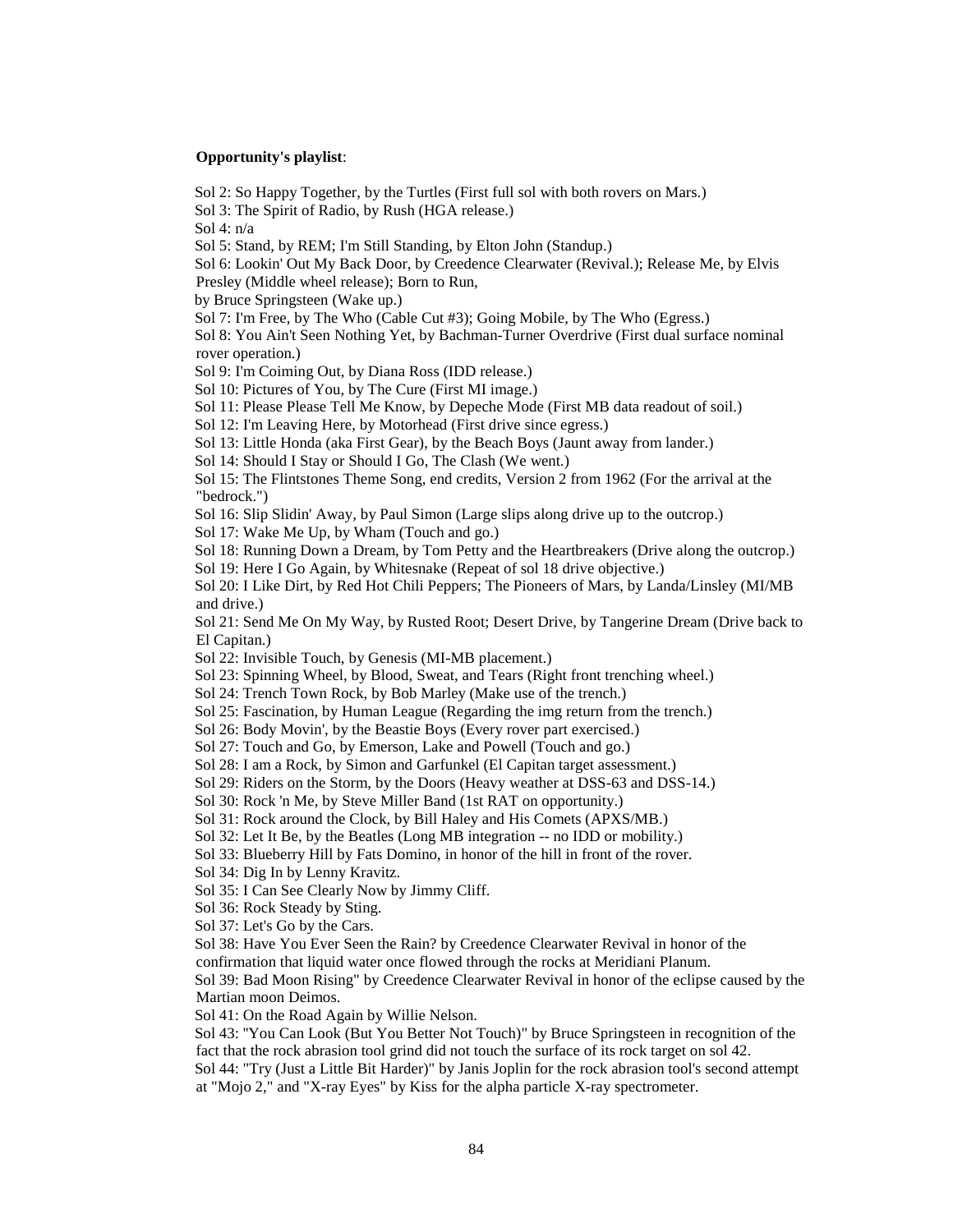Sol 45: "Eclipse" by Pink Floyd in recognition of the transit of the martian moon, Phobos. A second song, "Meet Me Halfway" by Kenny Loggins, was played because Opportunity is halfway through its primary 90-sol surface mission.

 Sol 46: The wakeup songs were "Berry Nice News" by Raffi and "Huckling the Berries" by Country Cooking in honor of researching the mysterious "blueberries" with the instruments on the robotic arm.

 Sol 47: "No Particular Place to Go" by Chuck Berry in recognition of the stay at "Berry Bowl." Sol 48: Jaws: MainTitle and Fist Victim by John Williams.

Sol 50: The Dentist by Bill Cosby, in honor of the toothy targets in "Shark's Cage."

Sol 51: Song of the South by Alabama.

 Sol 53: Ice Cream Man by John Brim woke Opportunity this sol to remind it of the possible sweet treats that await at targets referred to as "Chocolate Chip" and "Coconut" in the neighborhood dubbed "Mudpie."

Sol 54: I Feel The Earth Move" by Carole King.

Sol 56: Fly Like an Eagle by the Steve Miller Band.

 Sol 57: "If You Don't Get it the First Time, Back Up and Try it Again" by the JBs and Fred Wesley.

 Sol 58: "Come on Home" by Lambert, Hendricks and Ross beckoned Opportunity back toward its landing site crater to an area of bright material.

Sol 59: "59th Street Bridge Song (Feeling Groovy)" by Simon and Garfunkel.

Sol 60: "The Circle of Life" by Elton John in honor of the Lion King panorama.

Sol 64: "Stand" by REM.

Sol 65: "Back in the Saddle" by Aerosmith.

 Sol 66: "Bounce" by Bon Jovi. Opportunity's rock abrasion tool ground into "Bounce" for just over two hours.

Sol 67: "Changes" by David Bowie.

Sol 68: "Got to Go Back" by Van Morrison.

Sol 69: "Little Maggie" by Tom Adams, chosen for the soil target named "Maggie."

Sol 70: "Truckin'" by The Greatful Dead.

Sol 72: "The Wanderer" by Dion and the Belmonts.

 Sol 73: "Let the Good Times Roll" by B.B. King - a nod to Spirit's successful primary mission of 91 sols and a call for more good times during the coming sols.

Sol 79: "Teenage Lobotomy" by Ramones. Opportunity began operating with new flight software.

Sol 82: "I Would Walk 500 Miles," by Less Than Jake (originally by the Proclaimers).

 Sol 85: "Take Me Out to the Ball Game!" by Jack Norworth in honor of all the baseball-related target names chosen this sol.

 Sol 101-102: "Morning has Broken" by Cat Stevens; "Hallelujah Chorus" from George Frederic Handel's Messiah; and "Dazed and Confused" by Led Zeppelin.